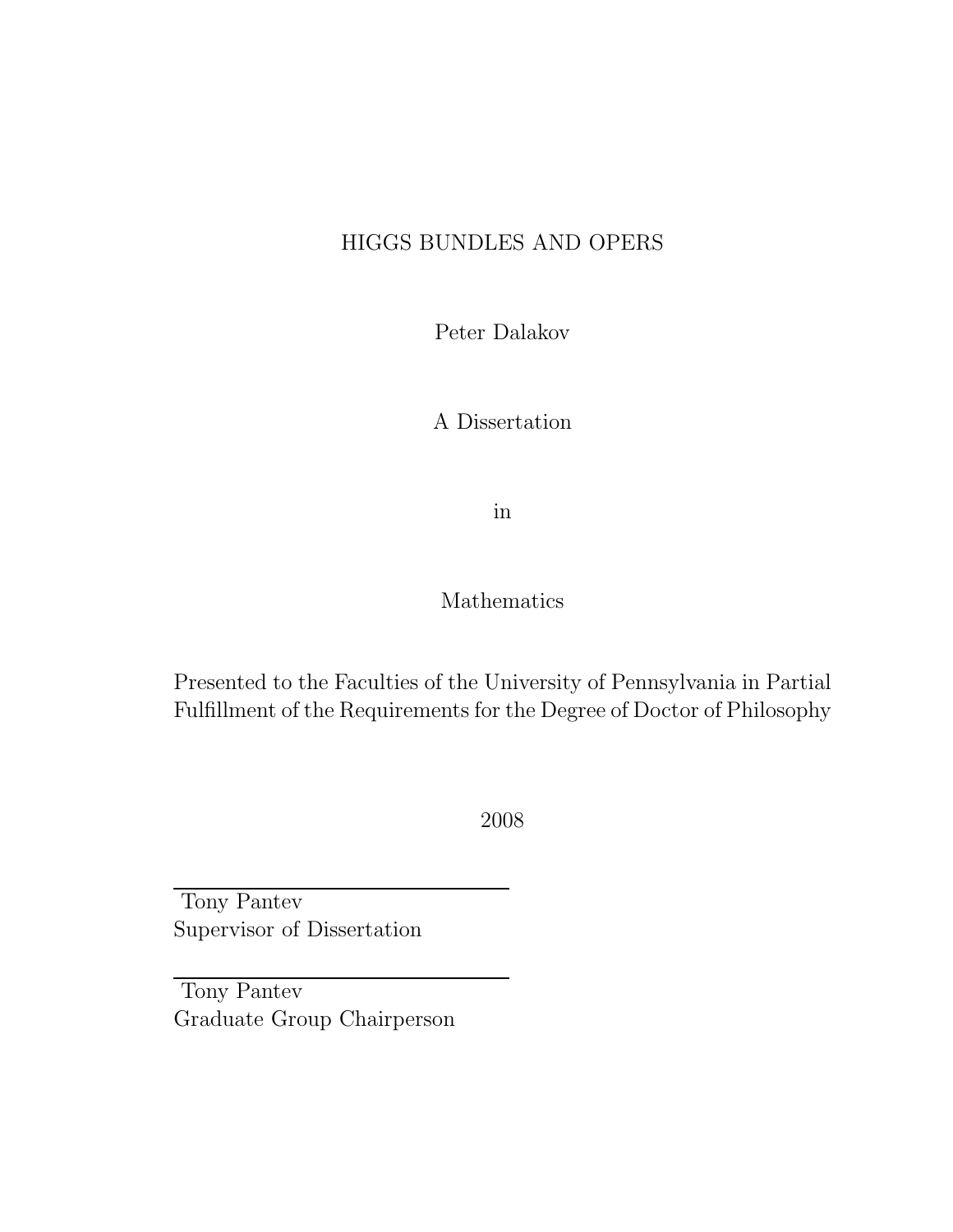COPYRIGHT

Peter Gueorgiev Dalakov

2008

Minor corrections as of November, 2008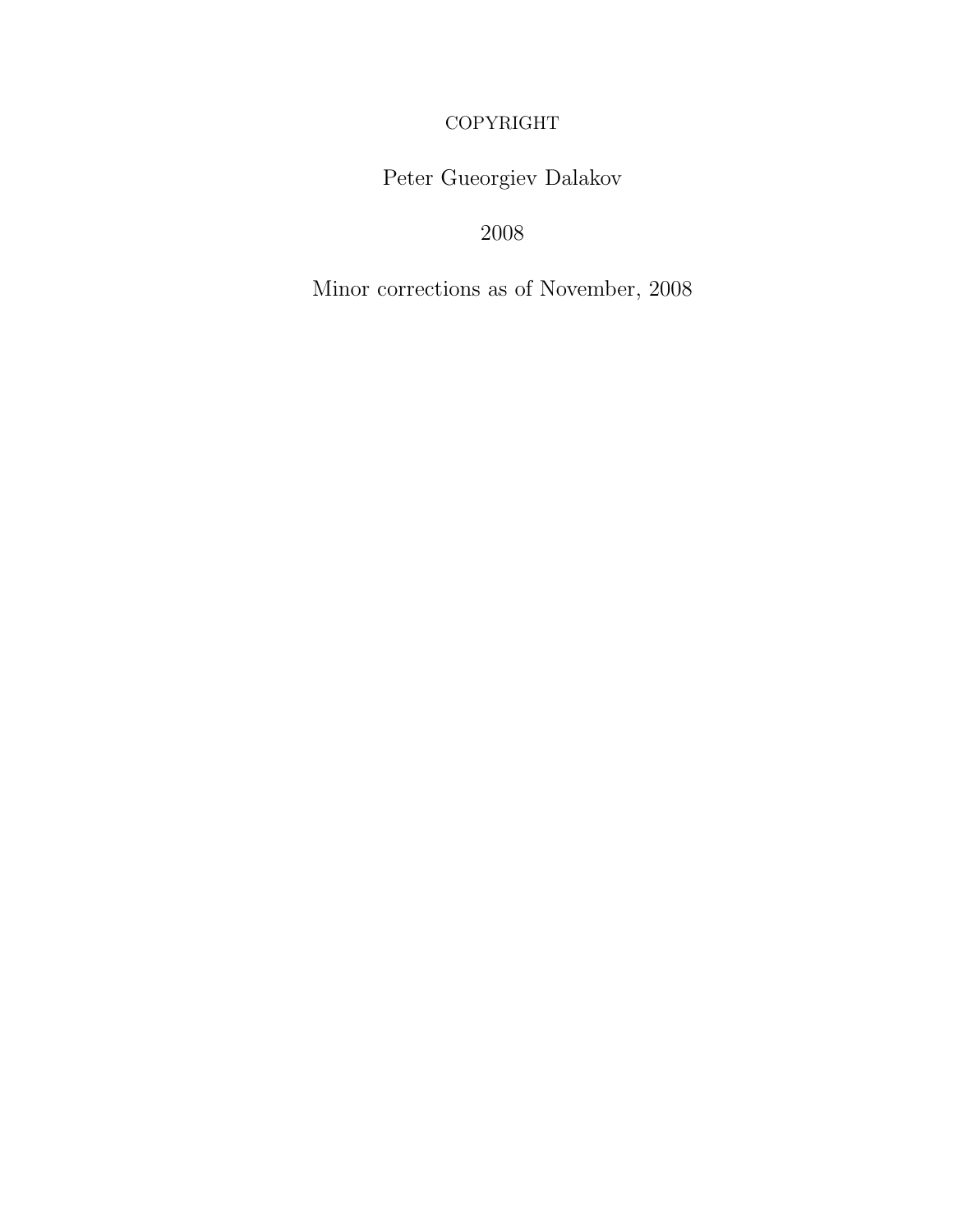### Acknowledgments

In the first place, I want to thank Tony for being an unfaltering source of inspiration, intuition, esoteric knowledge and espresso.

I would like to thank Stefano Guerra for being my companion in mathematical endeavours and a great officemate.

Thanks to my fellow graduate students Anthony Bak, Oren Ben-Bassat and Calder Daenzer for the time spent in discussing mathematics, life, universe and all that. Thanks are due to my teachers in the Mathematics Department for the magical mystery tour through the years.

I am grateful to Anya and Luchi for adding a home-like twist to my existence. This work is dedicated to the memory of my friend and colleague Angel Ivanov.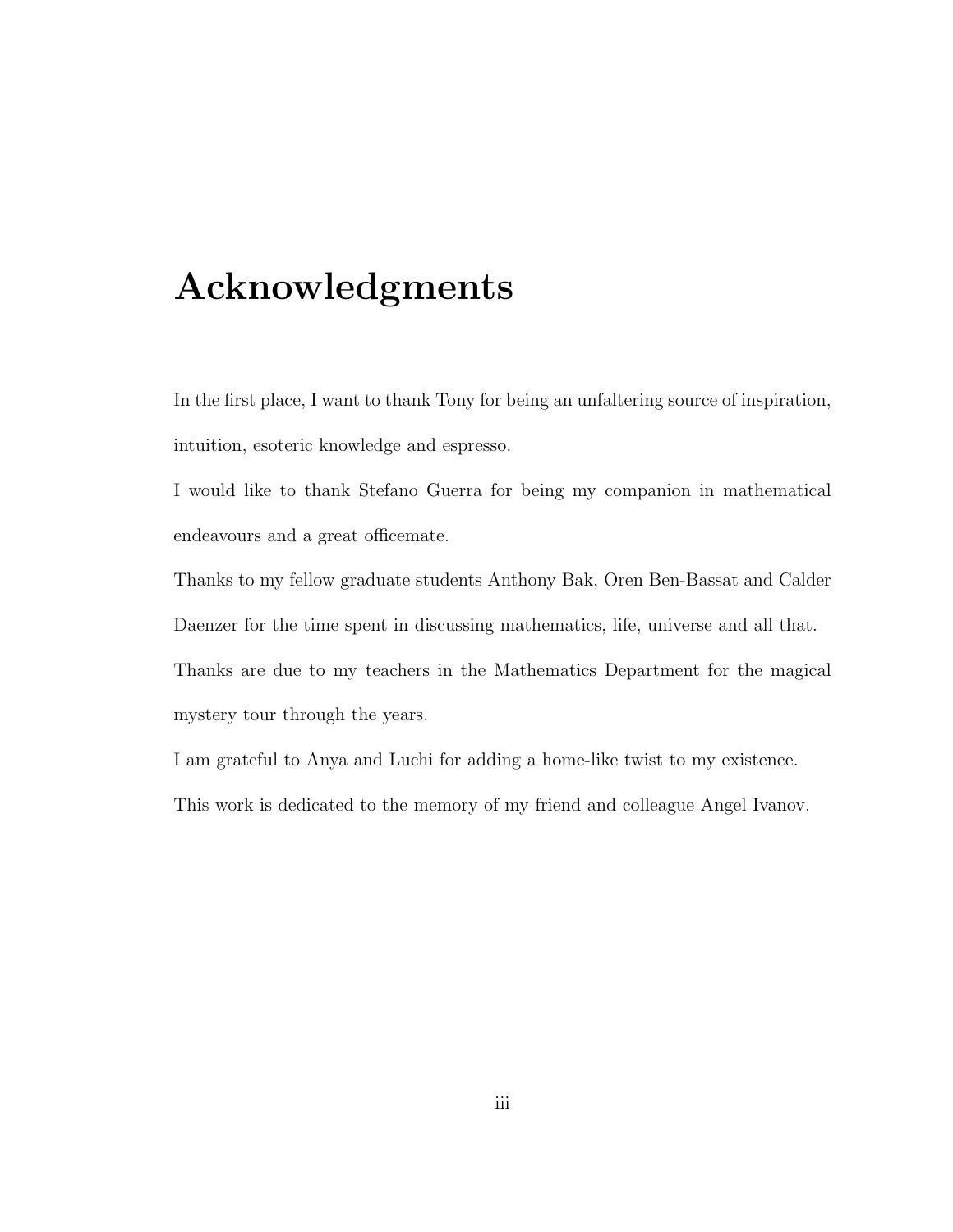#### ABSTRACT

#### HIGGS BUNDLES AND OPERS

#### Peter Dalakov

#### Tony Pantev, Advisor

In this thesis we address the question of determining the Higgs bundles on a Riemann surface which correspond to opers by the non-abelian Hodge theorem. We study one specific Higgs bundle  $(P, \theta)$  obtained by extension of structure group from a particular rank two Higgs bundle on  $K^{1/2} \oplus K^{-1/2}$ . For a simple complex group we identify the tangent space to the Dolbeault moduli space at that particular point as the Hitchin base plus its dual and exhibit harmonic representatives for the hypercohomology of the corresponding deformation complex. We study the Maurer-Cartan equation for  $(P, \theta)$  and give an explicit, recursive (terminating after finitely many steps) method for writing a family of deformations parametrised by the tangent space which can be interpreted as a holomorphic exponential map. Next, we identify opers with their tangent space at the uniformisation oper. By quaternionic linear algebra we determine the subspace of infinitesimal deformations of  $(\mathbf{P}, \theta)$  corresponding to opers and apply the exponential map to those. In this way we obtain the germ of the family of Higgs bundles corresponding to opers. In the final chapter we sketch a plan for obtaining the complete solution, as well as certain questions for further investigation.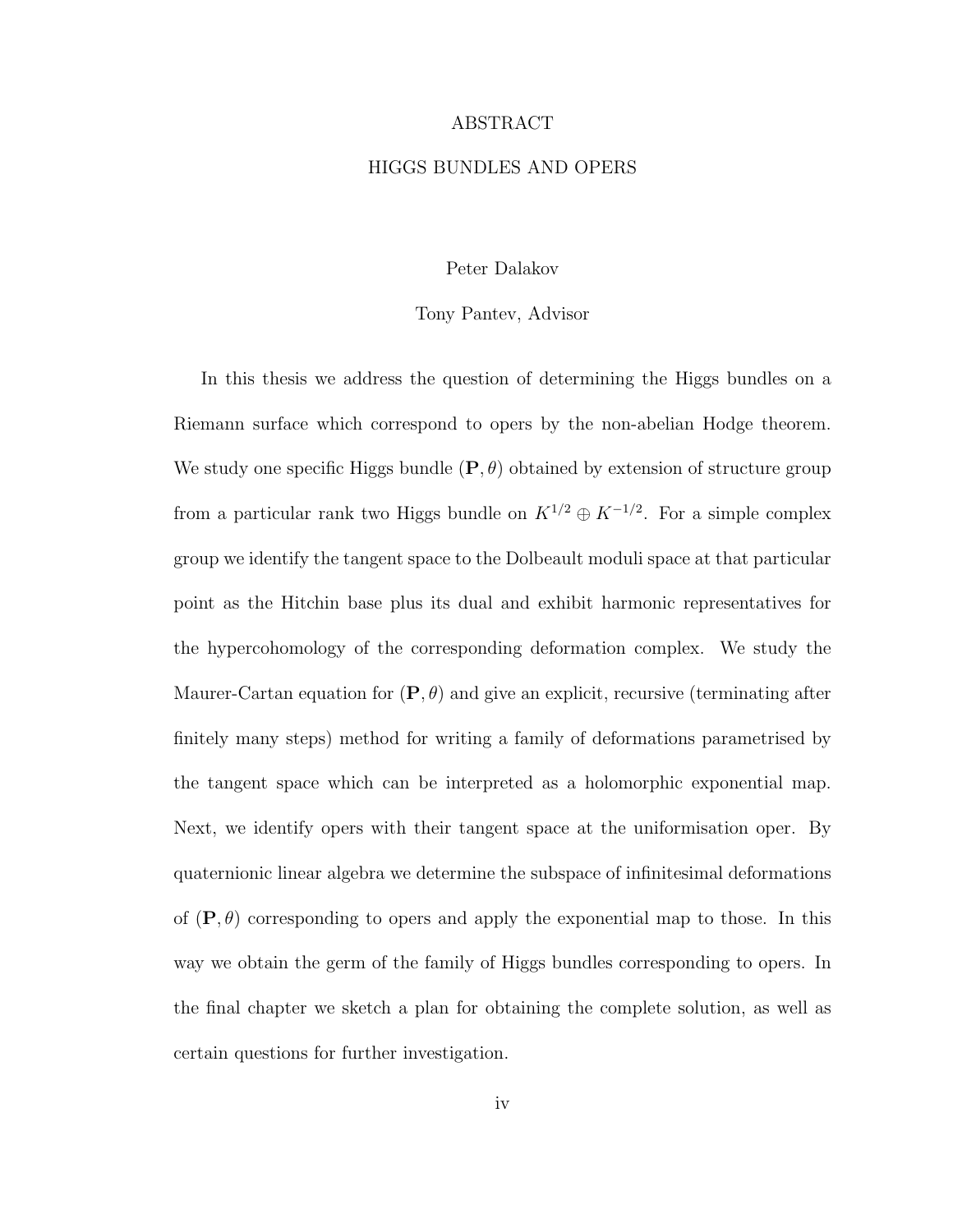### **Contents**

| $\mathbf 1$           |                                            | Introduction                                 | $\mathbf{1}$ |
|-----------------------|--------------------------------------------|----------------------------------------------|--------------|
| $\mathbf{2}^{\prime}$ | Notation. Higgs Bundles and Local Systems. |                                              | 3            |
| $\bf{3}$              |                                            | Lie-algebraic Preparation                    | 11           |
| 4                     | <b>Oper Basics</b>                         |                                              | 21           |
|                       | 4.1                                        | Opers for the Groups $SL(n)$ and $GL(n)$     | 22           |
|                       | 4.2                                        |                                              | 24           |
|                       | 4.3                                        | Relation to Classical Riemann Surface Theory | 30           |
| $5\overline{)}$       |                                            | <b>Getting Started</b>                       | 33           |
|                       | 5.1                                        |                                              | 33           |
|                       | 5.2                                        |                                              | 37           |
|                       | 5.3                                        |                                              | 40           |
| 6                     |                                            | The System of Hodge Bundles                  | 45           |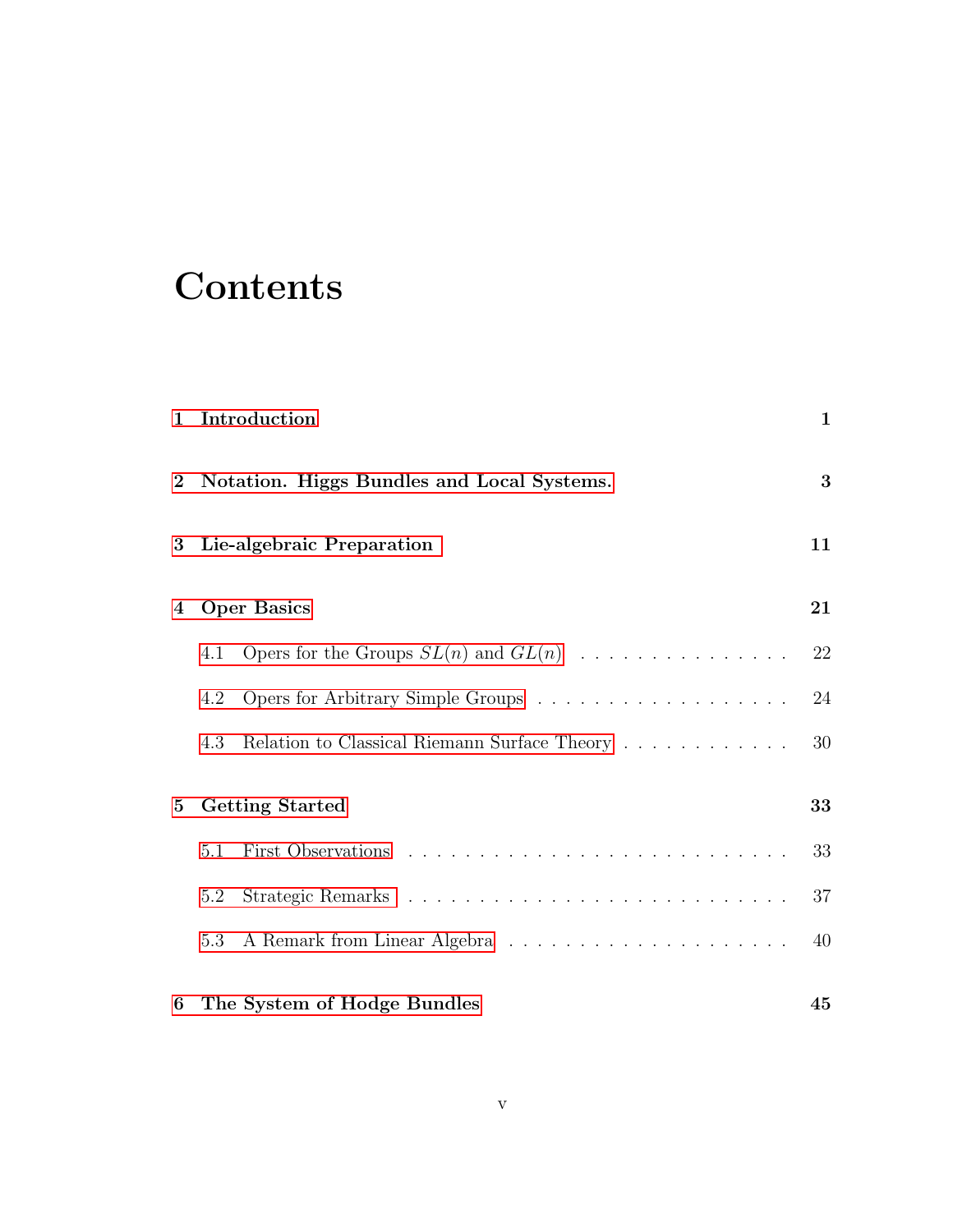| $7^{\circ}$ |                               | Deforming of the System of Hodge Bundles | 57 |
|-------------|-------------------------------|------------------------------------------|----|
|             | 7.1                           |                                          | 57 |
|             | 7.2                           |                                          | 69 |
| 8           |                               | Getting the Germ                         | 72 |
|             | 8.1                           |                                          | 72 |
|             | 8.2                           |                                          | 75 |
|             | 8.3                           |                                          | 78 |
| 9           | Towards the Complete Solution |                                          |    |
| 10 Appendix |                               |                                          | 84 |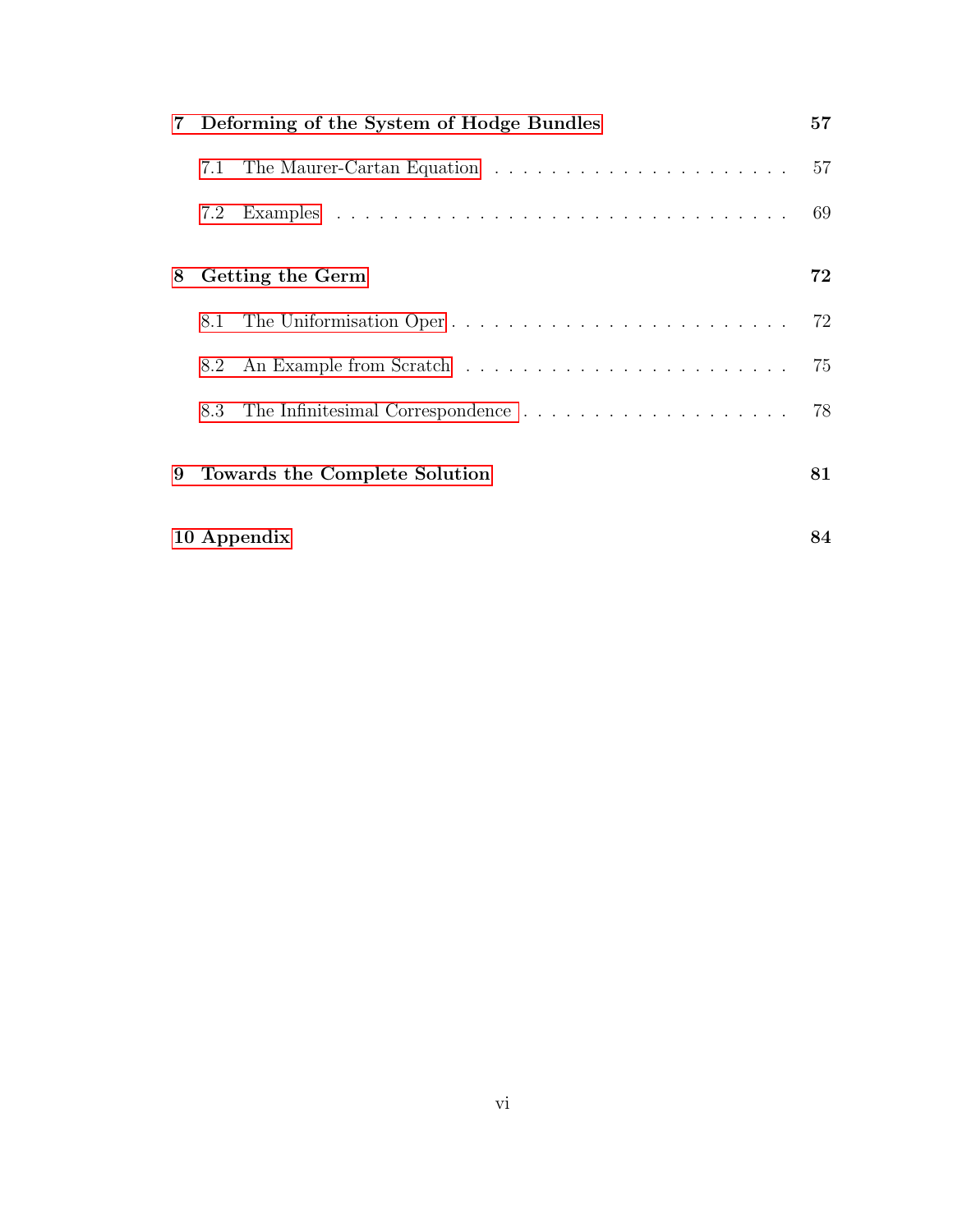### <span id="page-6-0"></span>Chapter 1

### Introduction

Those who know, don't tell. Those who tell, don't know.

Zen Proverb

Non-abelian Hodge theory on a compact Kähler manifold is a correspondence between two types of data – broadly speaking, spectral and differential data. More precisely – assuming the manifold to be a smooth compact connected algebraic curve – these two types of data are degree zero Higgs bundles and flat holomorphic connections satisfying suitable stability and irreducibility conditions. The correspondence, which uses a choice of preferred hermitian metric determined by a highly non-linear PDE, induces a homeomorphism between the moduli spaces parametrising these objects. The two moduli spaces are complex algebraic varieties but the above homeomorphism is not compatible with the complex structure. In fact, the smooth locus has an underlying hyperkähler structure.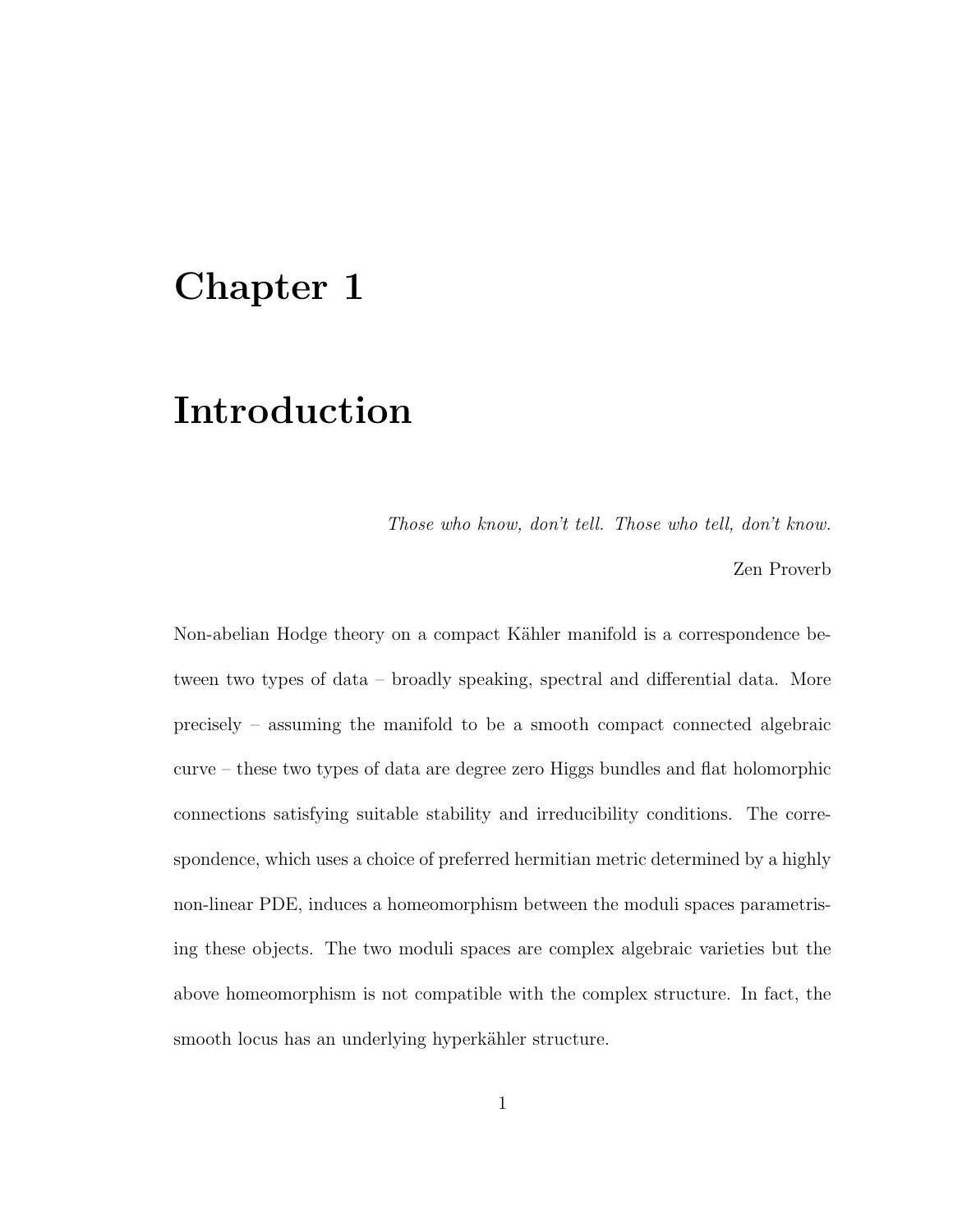In what follows, I am going to look at one particular subvariety in the moduli space of local systems and determine the germ of its image under the above homeomorphism. This subvariety of the moduli space parametrises certain (very special) flat connections called opers. Knowing the Higgs bundles corresponding to opers is interesting for at least two reasons. On one hand, due to the non-explicit nature of the construction, there are very few cases when one knows explicitly what objects are matched under the correspondence. On the other hand, recent work of A.Kapustin and E.Witten suggests that geometric Langlands correspondence can be related to mirror symmetry for topological field theories associated to the moduli spaces of flat connections for Langlands dual groups, and the hyperkähler rotation described above is a key player in constructing the mirrors. The subvariety of opers is an example of what Kapustin and Witten call (A,B,A)-brane and it would be interesting if one is able to determine explicitly its mirror and compare it with the prediction coming from physics.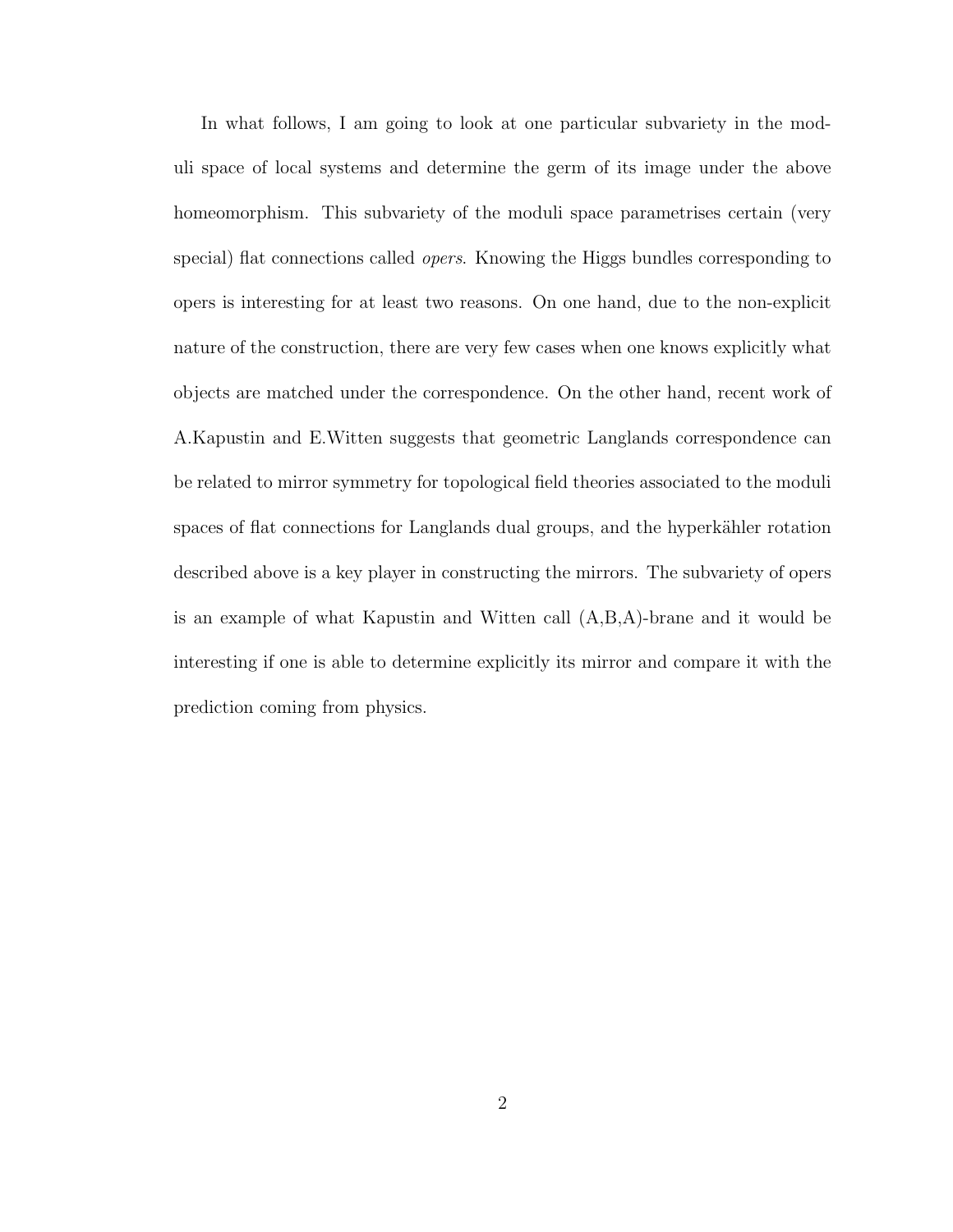### <span id="page-8-0"></span>Chapter 2

# Notation. Higgs Bundles and Local Systems.

Non-abelian Hodge theory is a vast subject which has been developing for more than twenty years and even sketching the outlines of the landscape is an arduous task which I do not plan to embark on. However, I will give some of the basic definitions mostly to set up notation and give an illusion of completeness.

The objects which we shall be dealing with  $-$  to be defined below  $-$  will satisfy the following restrictions. The base variety will always be a compact, connected, smooth curve X. Except for two examples it will be of genus at least two. The structure group will be a simple complex Lie group, except for examples with line bundles when it is  $\mathbb{C}^{\times}$ . Higgs bundles will always be stable of degree zero and local systems will always be irreducible; however, in this introductory section some of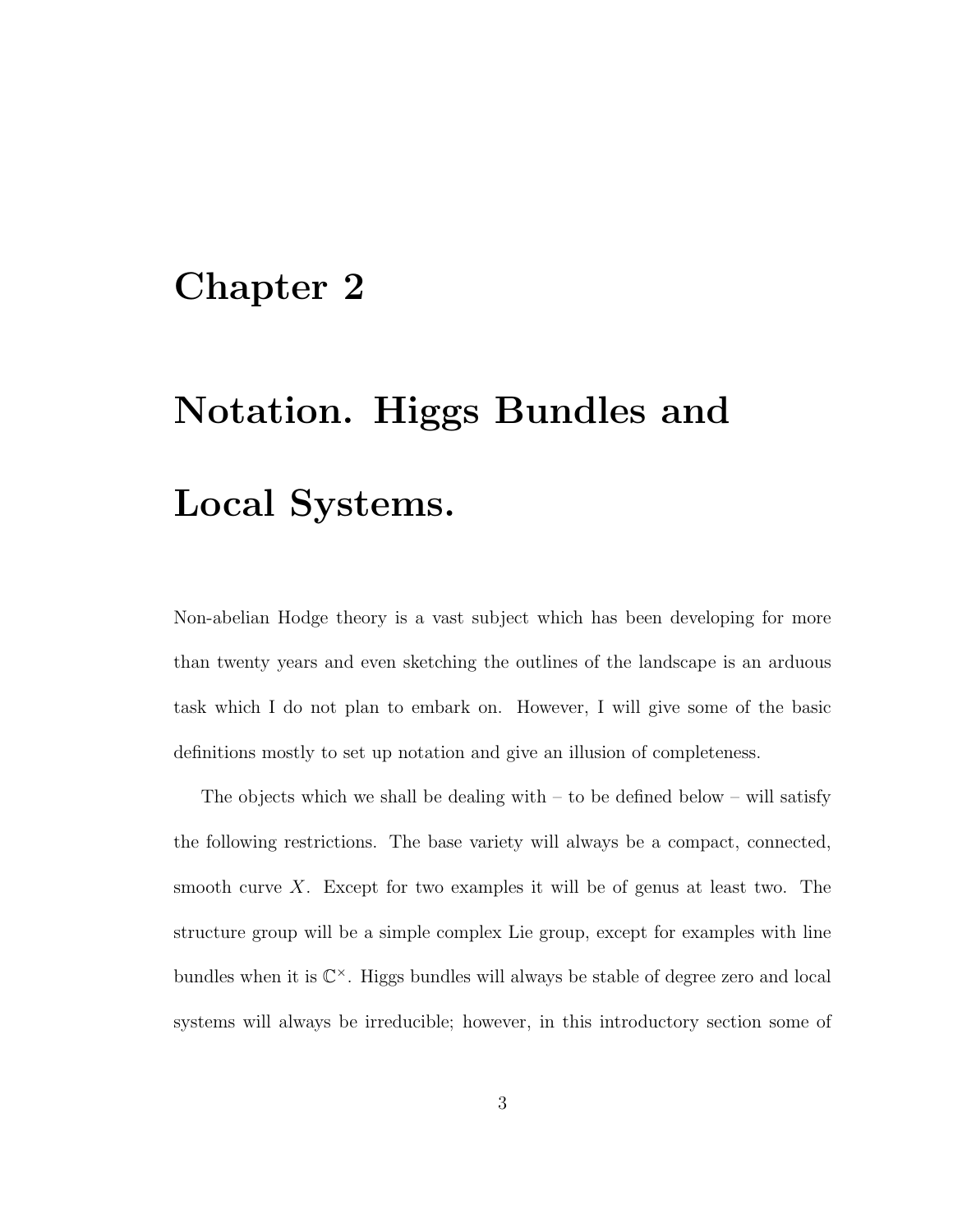the objects will be defined in slightly greater generality. Boldface letters usually denote holomorphic objects. Holomorphic connections are denoted by D and their smooth counterparts by  $\nabla = \overline{\partial} + D$ . If K is a metric,  $\nabla_K$  is the corresponding Chern connection. If  $P$  is a (holomorphic) principal bundle with structure group G and Lie algebra  $\mathfrak{g} = \text{Lie}(G)$ , the vector bundle with fibre g associated to P via the adjoint representation is denoted  $ad \, \mathbf{P}$ ,  $\mathbf{g}_{\mathbf{P}}$  or  $\mathbf{g}$ . Except for one example,  $M_{Dol}$ ,  $M_{DR}$ ,  $M_B$  – see below – will denote the *stable*, resp. *irreducible* loci in the corresponding coarse moduli spaces, or even the smooth loci.

The main results and references on the subject can be found in [\[Hit87a\]](#page-97-0), [\[Sim92\]](#page-99-0), [\[Sim94\]](#page-99-1).

If  $X$  is a compact Kähler manifold with a chosen Kähler metric, a *Higgs (vector)* bundle or Higgs pair is a pair  $(E, \theta)$ , where **E** is holomorphic vector bundle and  $\theta \in$  $H^0(X, \mathscr{E}nd \to \mathfrak{D}_X^1)$  satisfies – trivially if dim  $X = 1$  – the condition  $\theta \wedge \theta = 0$ . The sheaf of differentials on a curve will be usually denoted by  $K$  or  $K_X$ . More generally, if G is a complex connected reductive Lie group, a (principal)  $G$ -Higgs bundle is a pair  $(P, \theta)$ , where P is a holomorphic principal G-bundle and  $\theta \in H^0(ad \ P \otimes \Omega^1_X)$ satisfies  $\theta \wedge \theta = 0$ . A metric on a Higgs bundle is a reduction to a maximal compact subgroup  $K \subset G$ . This data gives us a *non-metric* connection  $\nabla_K + \theta + \theta^*$  and we may ask if the metric satisfies the Hermite-Yang-Mills condition. If this is the case, this new connection is flat if and only if the first and second Chern numbers of P vanish. For a degree zero Higgs bundle the Hermite-Yang-Mills condition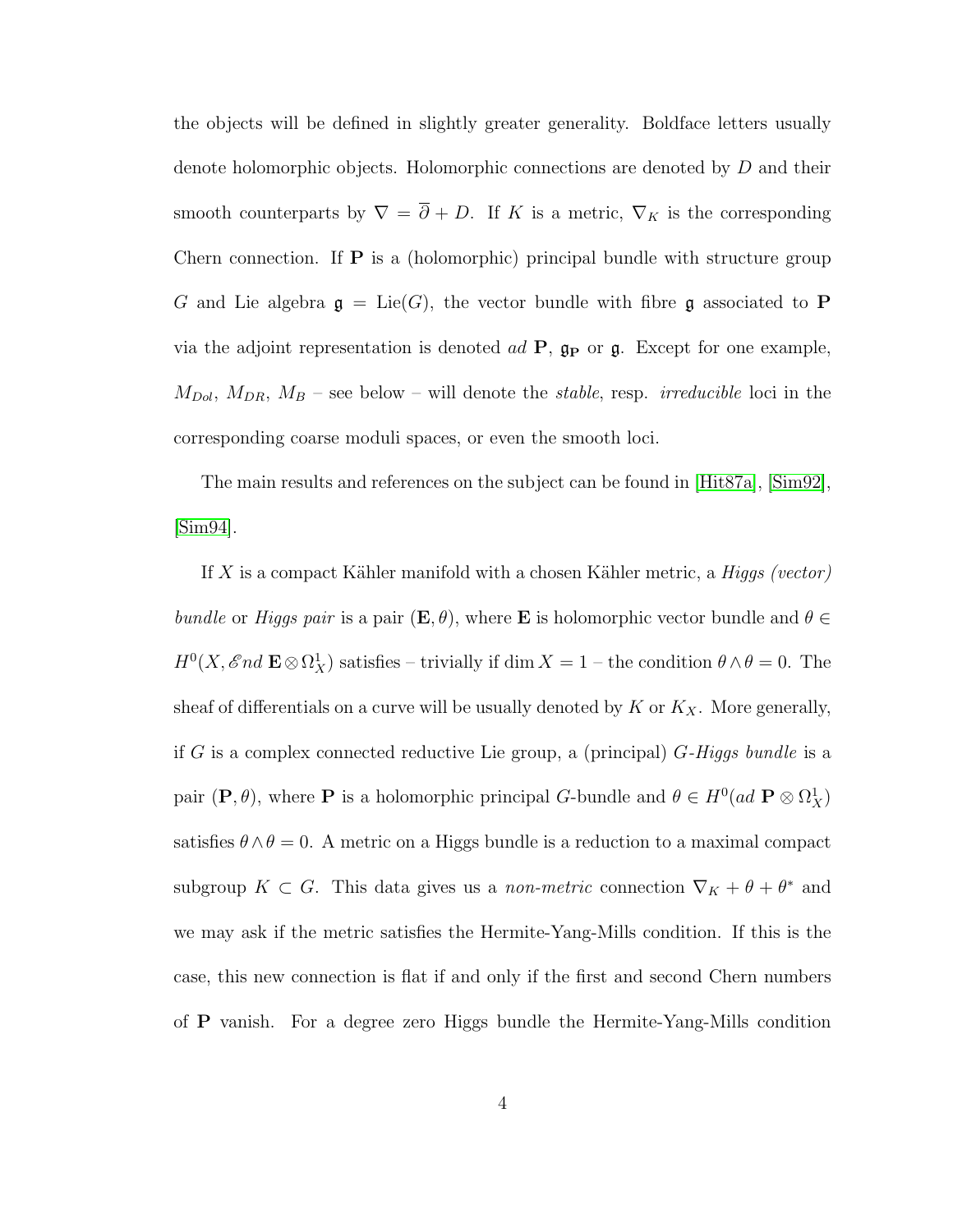gives the vanishing of the component of the curvature along the Kähler form, and on a curve this is the same as flatness, but in higher dimensions one also needs the vanishing of the second Chern number. Such a metric on a Higgs bundle is called *harmonic*. A metric  $P_K$  on the Higgs bundle  $(\mathbf{P}, \theta)$  is called *irreducible* if  $\ker \nabla_K \cap \ker ad(\theta) = \mathfrak{z} \subset \mathfrak{g}$ ; i.e., the only holomorphic sections  $s \in H^0(adP)$  such that  $D_K(s) = 0$  and  $[s, \theta] = 0$  are constant sections coming from the center of the Lie algebra. There exists a notion of stability for Higgs bundles, extending the notion of stability for bundles. For the Higgs vector bundle case this notion coincides with the usual notion of stability, but measured with respect to subbundles, invariant for the Higgs field.

A local system is a locally constant sheaf of vector spaces, or, equivalently, a holomorphic flat connection, or, equivalently, a representation of the fundamental group. On a curve every holomorphic connection is flat for dimensional reasons. A flat connection, D, on a principal G-bundle, Q, is *irreducible* if ker  $D = \mathfrak{z} \subset \mathfrak{g} \subset \mathfrak{g}$  $A^{0}(ad \mathbf{Q})$ , and is *semisimple* if it is a direct sum of irreducibles. In terms of the holonomy representation  $\rho : \pi_1(X) \to G$ , irreducibility is equivalent to the property that  $im(\rho) \subset G$  is not contained in any nontrivial parabolic subgroup.

For a principal bundle with a flat connection and metric one can ask if the metric is harmonic in the sense of Corlette and Donaldson, i.e, if the reduction minimises Donaldson's energy functional. From the data of a flat connection and metric one can extract a Higgs field – looking at the non-metric part of the connection, as above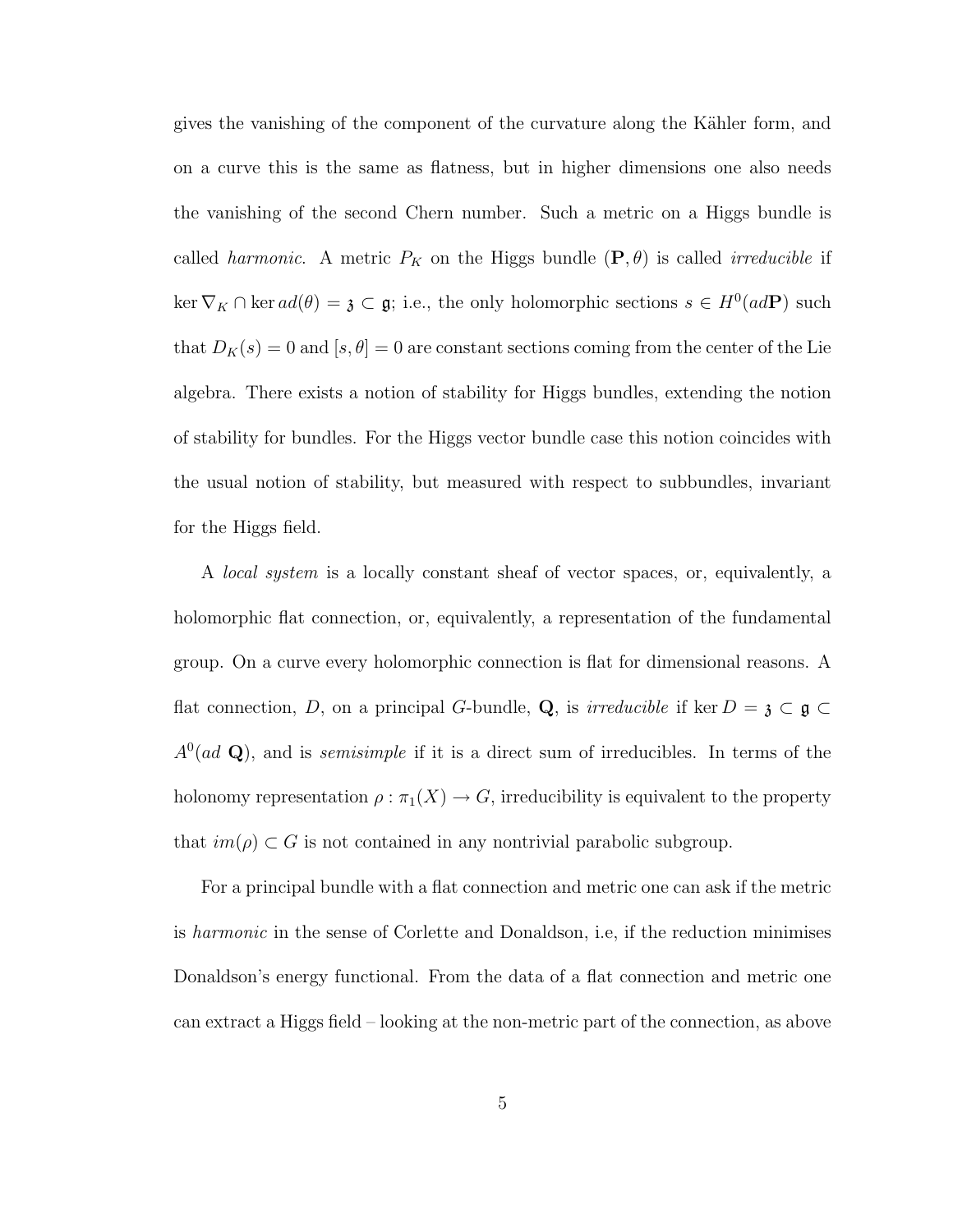– provided certain integrability conditions are fulfilled; the integrability condition is the harmonicity of the metric. The theorem of Corlette and Donaldson says that on a compact Riemannian manifold a principal bundle with a real reductive structure group endowed with a flat connection admits a harmonic metric iff the Zariski closure of the monodromy representation is a reductive subgroup.

The theorem of Hitchin and Simpson (generalising the theorem of Donaldson and Uhlenbeck-Yau) states that a G Higgs bundle  $(\mathbf{P}, \theta)$  admits an Hermitian-Yang-Mills metric if and only if it is poly-stable; the metric is unique and irreducible if and only if the Higgs bundle is stable. This metric is harmonic if and only if the first and second Chern numbers vanish. A flat G-bundle  $(P, D)$  admits a harmonic metric if and only if it is semi-simple.

One uses harmonic bundle for a bundle admitting a harmonic metric, equipped with the structure of a flat and Higgs bundle which can be related by a harmonic metric.

By a theorem of Simpson ([\[Sim92\]](#page-99-0), Corollary 1.3), there is an equivalence of categories between the category of semisimple flat bundles on X and the category of polystable Higgs bundles with vanishing (first and second) Chern numbers, both being equivalent to the category of harmonic bundles.

Higgs bundles and local systems are Artin stacks, but they have open substacks consisting of stable irreducible objects which are actually schemes. For all constructions in my thesis it will be enough to deal with the coarse moduli spaces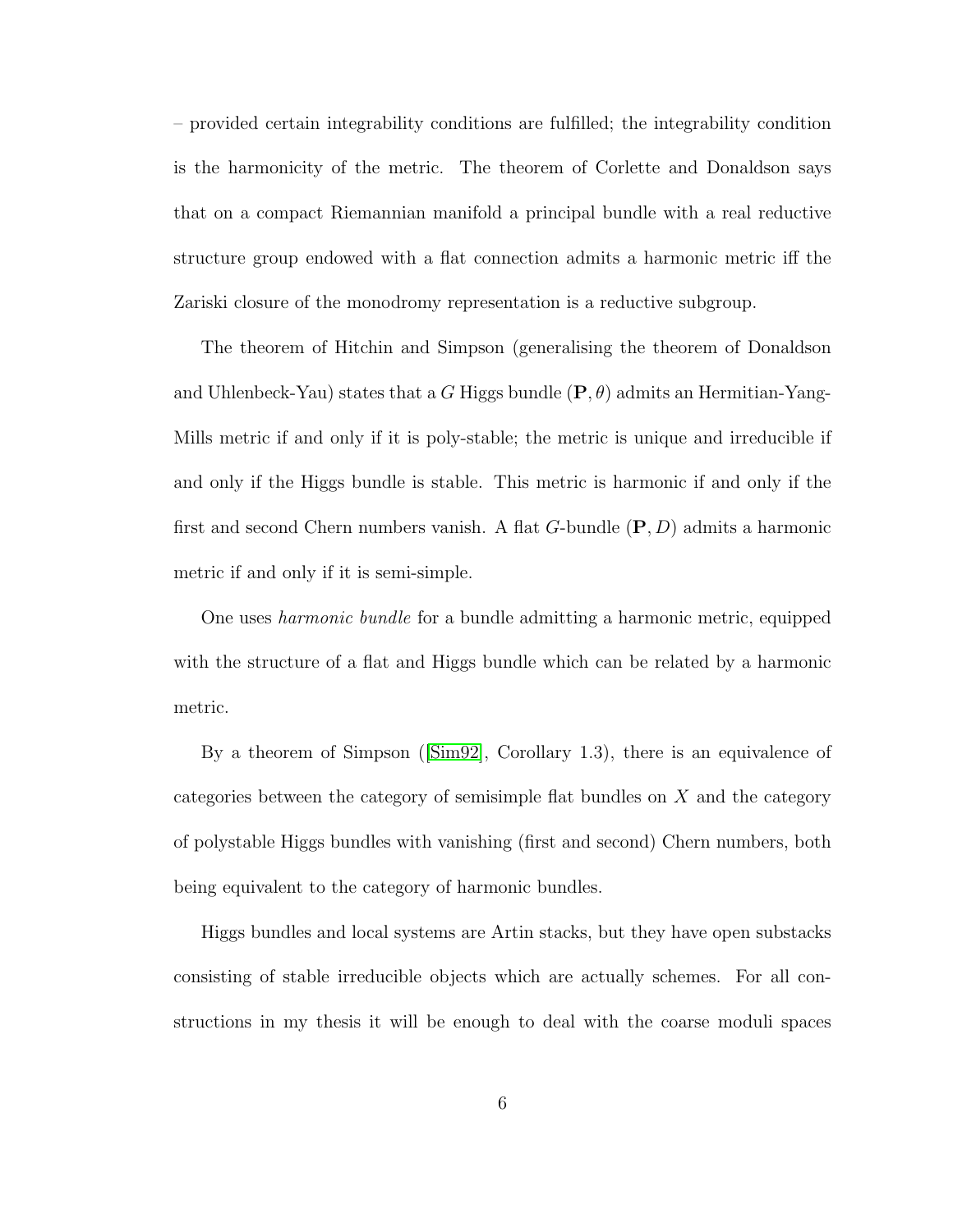consisting of stable objects with minimum automorphisms (on a curve) which are in fact smooth manifolds. Various constructions of the moduli spaces have been givenin different generality – by Hitchin ([\[Hit87a\]](#page-97-0)), Nitsure ([\[Nit91\]](#page-99-2)), Simpson ([\[Sim94\]](#page-99-1)). Following Simpson, we use  $M_{Dol}(G)$ ,  $M_{DR}(G)$  and  $M_B(G)$  to denote respectively the moduli spaces of Higgs bunbles of degree zero, local systems and representations of  $\pi_1(X)$ . In Simpson's notation these are the moduli spaces of semisimple/polystable objects, and while I will be dealing with the smooth loci  $M_{Dol}^{reg}$ , etc., I may occasionally abuse notation and suppress the superscript "reg". The equivalence of categories coming from Simpson's theorem is not compatible with the complex structure: it is only a homeomorphism. Since I will be dealing with the smooth locus only, I will be saying that the nonabelian Hodge theorem gives a diffeomorphism  $\tau : M_{DR}^{reg} \simeq M_{Dol}^{reg}$ . In fact, the two spaces,  $M_{DR}^{reg}$  and  $M_{Dol}^{reg}$ Dol are part of a hyperkähler family.

Here are some properties of the moduli spaces for the case when  $X$  is a curve of genus at least two.

Simpson([\[Sim94\]](#page-99-1), Theorem 11.1, p.70) showed that for  $G = GL(n, \mathbb{C})$  the moduli spaces  $M_B$ ,  $M_{Dol}$  and  $M_{DR}$  are irreducible and normal algebraic varieties, of dimension  $2[n^2(g-1)+1]$ . More generally, for G a semisimple complex group, thedimension of these spaces is  $2 \dim G(g-1)$  ([\[Hit87a\]](#page-97-0)). The "extra 1" in the general linear case is due to the center  $\mathbb{C}^{\times} \subset GL(n, \mathbb{C})$ . The moduli space  $M_{Dol}(G)$ contains as a dense open the cotangent bundle,  $T^{\vee} \mathcal{N}(G)^{reg}$  to the moduli space of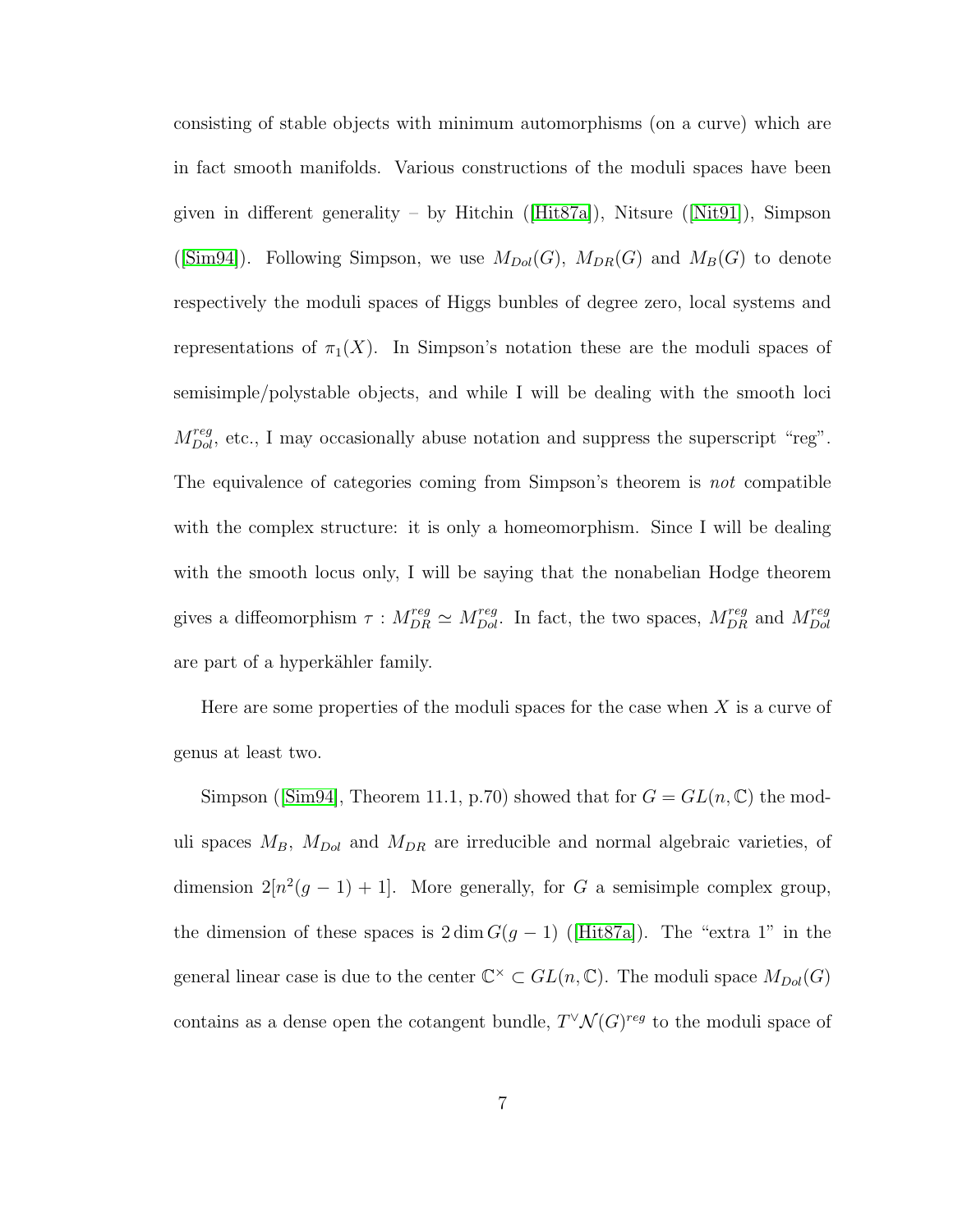stable principal G-bundles of degree zero. The moduli space  $M_{DR}$  contains a dense open which is a  $T^{\vee} \mathcal{N}(G)^{reg}$ -torsor.

With  $(E, \theta)$  one associates its Dolbeault complex  $E \xrightarrow{\wedge \theta} E \otimes K_X$  whose hypercohomology is called the Dolbeault cohomology of  $(E, \theta)$ . More generally, with a principal (or vector) Higgs bundle  $(P, \theta)$  one can also associate the Dolbeault complex of its adjoint bundle:

$$
\mathscr{C}_{\bullet}: \qquad ad \; \mathbf{P} \stackrel{ad \; \theta}{\longrightarrow} ad \; \mathbf{P} \otimes K.
$$

Biswas and Ramanan in [\[BR94\]](#page-95-0) proved that if G any algebraic group, the space of infinitesimal deformations of the pair  $(P, \theta)$  is  $\mathbb{H}^1(\mathscr{C}_{\bullet})$ . There is a map of complexes  $\mathscr{C}_\bullet \to ad$   $\mathbf P$  and the long exact sequence of hypercohomology of

$$
0 \longrightarrow ad \mathbf{P} \otimes K[-1] \longrightarrow \mathscr{C}_{\bullet} \longrightarrow ad \mathbf{P} \longrightarrow 0
$$

can be used to compute the differential of the forgetful map from the Dolbeault space to the moduli of bundles. (The forgetful map is a map of stacks. If one wants to stay with the moduli spaces, this is a rational map only.) By the Lefschetz theoremfor local systems ([\[Sim92\]](#page-99-0))  $\mathbb{H}^0(\mathscr{C}_{\bullet}) \simeq \mathbb{H}^2(\mathscr{C}_{\bullet})$ . In particular,  $\mathbb{H}^0(\mathscr{C}_{\bullet}) =$  $\{s \in H^0(ad \; \mathbf{P}) | [\theta, s] = 0\} = \mathfrak{z}(\mathfrak{g})$  if  $(\mathbf{P}, \theta)$  is stable. If G is semisimple this is zero and by Theorem 3.1 of [\[BR94\]](#page-95-0)  $(P, \theta)$  is a smooth point of the moduli space (the deformation functor is pro-representable and the corresponding local algebra is regular).

The map to the moduli of bundles makes  $M_{Dol}$  into a Lagrangian fibration. The Dolbeault space admits another – generically transverse – structure of Lagrangian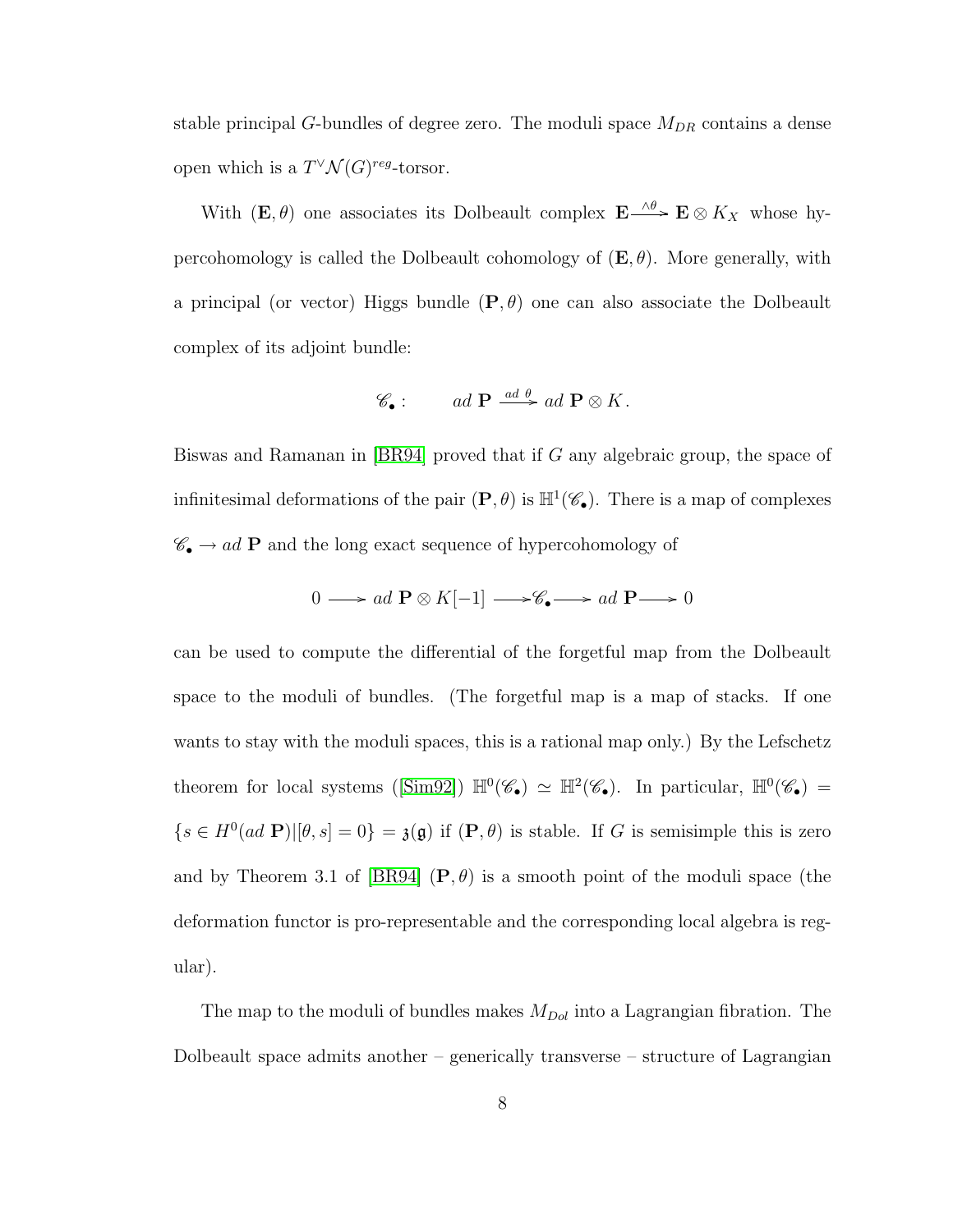fibration, known as the Hitchin system, described first in [\[Hit87a\]](#page-97-0) and([\[Hit87b\]](#page-97-1)). Suppose  $G$  is semisimple, and choose a basis for the invariant polynomials; then we have a map to a vector space (the Hitchin base) given by evaluating the coefficients of the characteristic polynomial of the Higgs field:

$$
M_{Dol}(G) \to B_{\mathfrak{g}} = \bigoplus_{i=1}^{rk} H^0(X, K^{m_i+1}),
$$

where  $m_i$  are the exponents of the group G. This is an algebraic completely integrable system and the fibres are generically abelian varieties. In [\[Hit92\]](#page-98-0) Hitchin constructed a section of this integrable system which will be briefly described in Section [6.](#page-50-0) More invariantly, the base  $B_{\mathfrak{g}}$  can be described as follows. By Chevalley's theorem, if  $\mathfrak{g} = \text{Lie}G$ ,  $\mathfrak{g} // G \simeq \mathfrak{t} / W = \text{Spec}(\text{Sym}(\mathfrak{g}^{\vee})^G)$ , where t is the Cartan subalgebra and W is the Weyl group. Since  $Sym(\mathfrak{g}^{\vee})^G$  is again a polynomial algebra, it has a  $\mathbb{C}^{\times}$ -action, and we can consider the vector bundle with fibre  $\mathfrak{t}/W$ associated to the frame bundle of the canonical bundle, i.e., the vector bundle  $\mathfrak{t}/W_K := \text{Isom}(K, \mathcal{O}) \times_{\mathbb{C}^\times} \mathfrak{t}/W$ . Then the Hitchin base is  $B_{\mathfrak{g}} = H^0(X, \mathfrak{t}/W_K \otimes K),$ which we will occasionally write as  $H^0(X, t/W \otimes K)$ .

Given a local system ad  $\mathbf{Q}^{\nabla}$ , one can consider its de Rham resolution, that is, the quasi-isomorphism

$$
0 \longrightarrow ad \mathbf{Q}^{\nabla} \longrightarrow \mathscr{D}_{\bullet},
$$

$$
\mathscr{D}_{\bullet}: 0 \longrightarrow ad \mathbf{Q} \longrightarrow ad \mathbf{Q} \otimes K \longrightarrow 0.
$$

The space  $M_{DR}$  also maps – with Lagrangian fibres – to the moduli of bundles by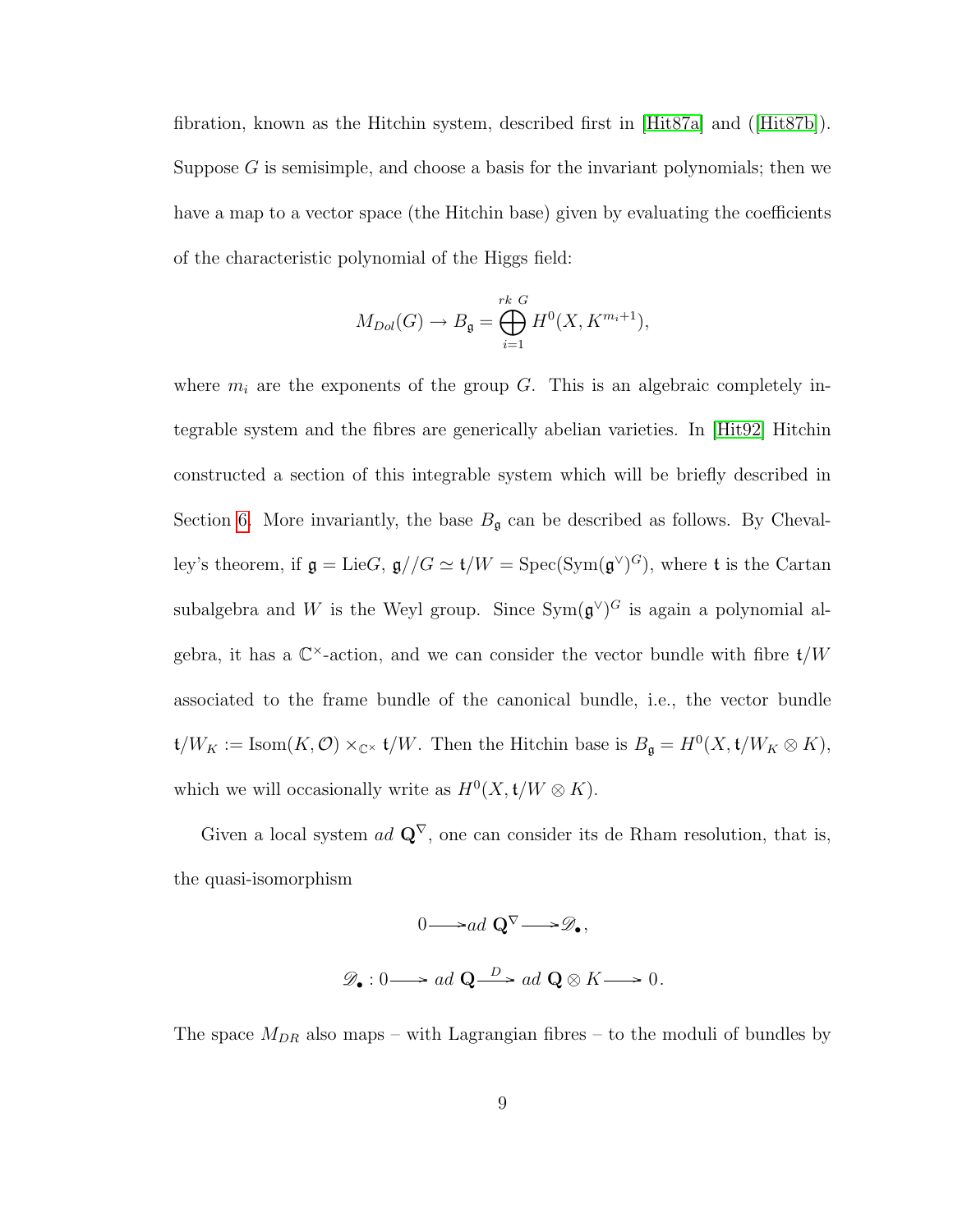the forgetful map, and one can compute its differential analogously to the case of Higgs bundles.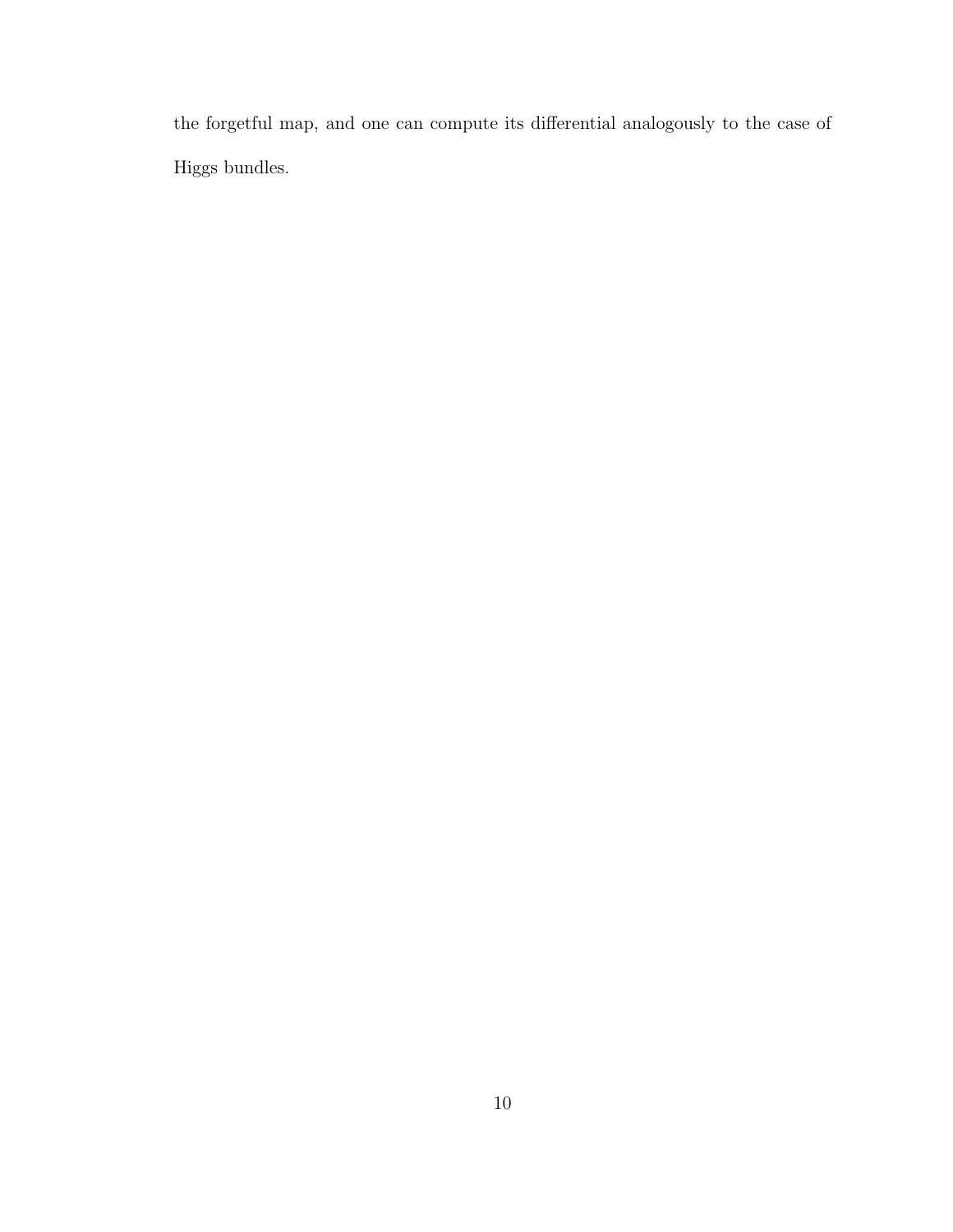### <span id="page-16-0"></span>Chapter 3

### Lie-algebraic Preparation

Let G be a simple complex Lie group with Lie algebra  $\mathfrak g$  of rank l, and let x and y be two regular nilpotent elements – that is, with  $l$ -dimensional cenraliser – which, together with  $h \in \mathfrak{g}$  span a subalgebra isomorphic to  $\mathfrak{sl}(2)$ . Such a subalgebra is called a "principal  $\mathfrak{sl}(2)$ " or a "principal 3-dimensional subalgebra".

Example 3.0.1 If  $\mathfrak{g} = \mathfrak{sl}(l+1)$ , one choice of a principal 3-dimensional subalgebra is  $\mathfrak{sl}(2) = span\{x, y, h\}$ , where

<span id="page-16-1"></span>
$$
y = \left(\begin{array}{cccccc} 0 & 0 & \dots & 0 & 0 \\ & 1 & 0 & \dots & 0 & 0 \\ & & & 1 & \dots & 0 & 0 \\ & & & & & \dots & \dots \\ & & & & & & \dots & \dots \\ 0 & 0 & \dots & 1 & 0 \end{array}\right), h = \left(\begin{array}{cccccc} l & 0 & 0 & \dots & 0 \\ & 0 & l-2 & 0 & \dots & 0 \\ & & & & \dots & \dots & 0 \\ & & & & & \dots & \dots \\ & & & & & & \dots & \dots \\ 0 & 0 & 0 & \dots & -l \end{array}\right),
$$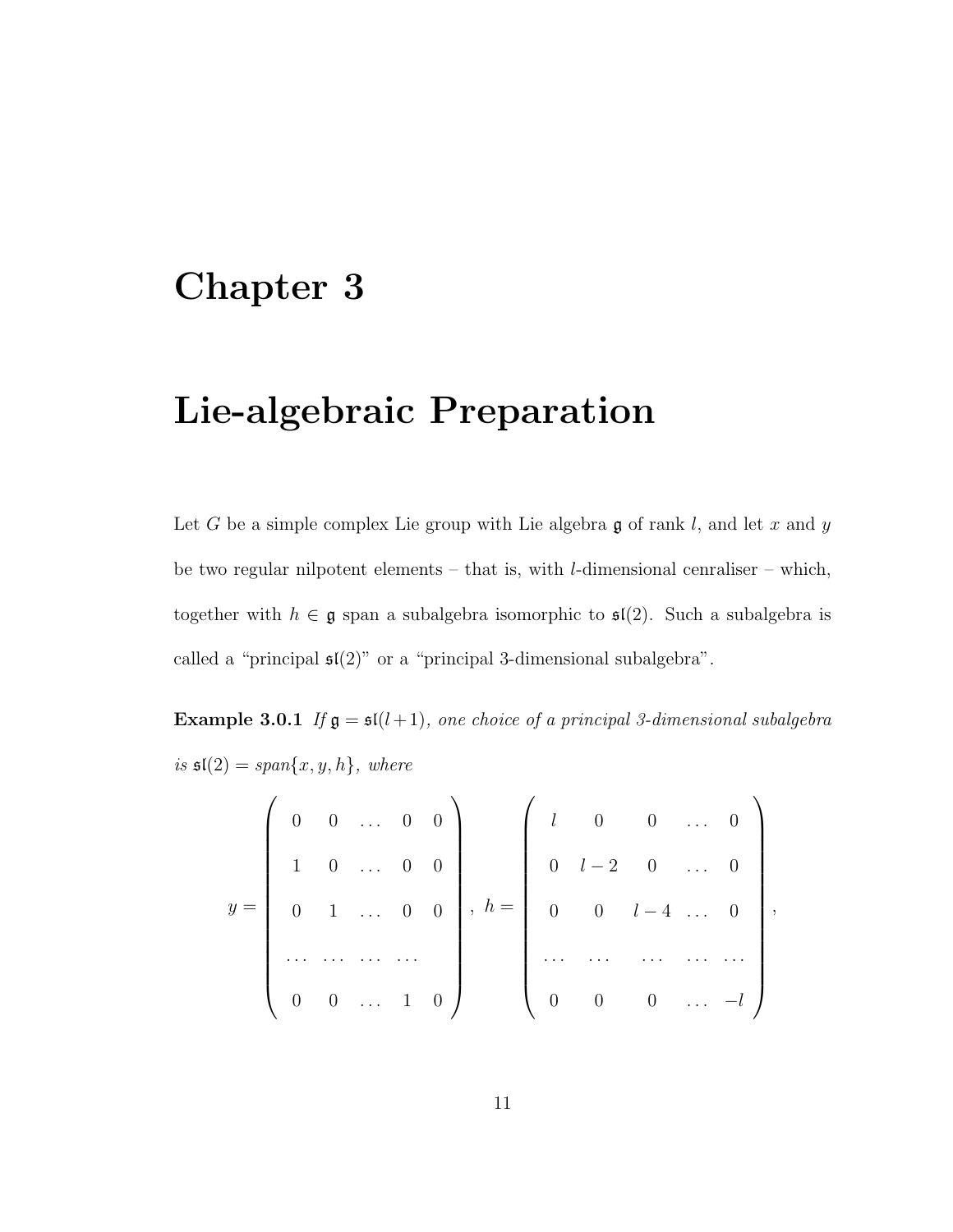$$
x = \begin{pmatrix} 0 & l & 0 & 0 & \dots & 0 \\ 0 & 0 & 2(l-1) & 0 & \dots & 0 \\ 0 & 0 & 0 & 3(l-2) & \dots & 0 \\ \dots & \dots & \dots & \dots & \dots & \dots \\ 0 & 0 & 0 & 0 & \dots & l \\ 0 & 0 & 0 & 0 & \dots & 0 \end{pmatrix}
$$

.

Notice that this is the representation of  $\mathfrak{sl}(2)$  on  $Sym^l(\mathbb{C}^2) = \mathbb{C}^{l+1}$  induced by the representation  $\mathfrak{sl}(2) \simeq \text{span}\{y_0, x_0, h_0\} \subset \text{End}(\mathbb{C}^2), y_0 =$  $\sqrt{ }$  $\overline{\phantom{a}}$ 0 0 1 0  $\setminus$  $\Bigg\}$ ,  $h_0 =$  $\sqrt{ }$  $\vert$ 1 0  $0 -1$  $\setminus$  $\Bigg\}$ ,  $x_0 =$  $\sqrt{ }$  $\overline{\phantom{a}}$ 0 1 0 0  $\setminus$  $\Big\}$ .

Kostant's yoga of principal subalgebras([\[Kos63\]](#page-98-1), see also [\[Hit92\]](#page-98-0)) is a generalisation of the embedding of  $\mathfrak{sl}(2)$  in  $\mathfrak{sl}(l + 1)$  given by the *l*-th symmetric power. If  $\mathfrak{t}\subset\mathfrak{g}$  is a Cartan subalgebra and  $W$  is the Weyl group, then by Chevalley's theorem  $\mathbb{C}[\mathfrak{g}]^G \simeq \mathbb{C}[\mathfrak{t}]^W \simeq \mathbb{C}[p_1,\ldots,p_l],$  where  $\{p_1,\ldots,p_l\}$  form a basis of the G-invariant polynomials. If  $Z(x)$  is the centraliser of x, then, as shown by Kostant, the set  $y+Z(x) \subset \mathfrak{g}$  provides a section for the Chevalley projection  $\mathfrak{g} \to \mathfrak{t}/W = \mathfrak{g} // G$ . Under the adjoint action of the  $\mathfrak{sl}(2)$ -subalgebra g decomposes into l odd-dimensional irreducible representations of  $\mathfrak{sl}(2)$ :

$$
\mathfrak{g} = \bigoplus_{i=1}^{l} W_i, \dim W_i = 2m_i + 1. \tag{3.0.1}
$$

Here the first summand is  $W_1 = \text{span}\{x, h, y\}.$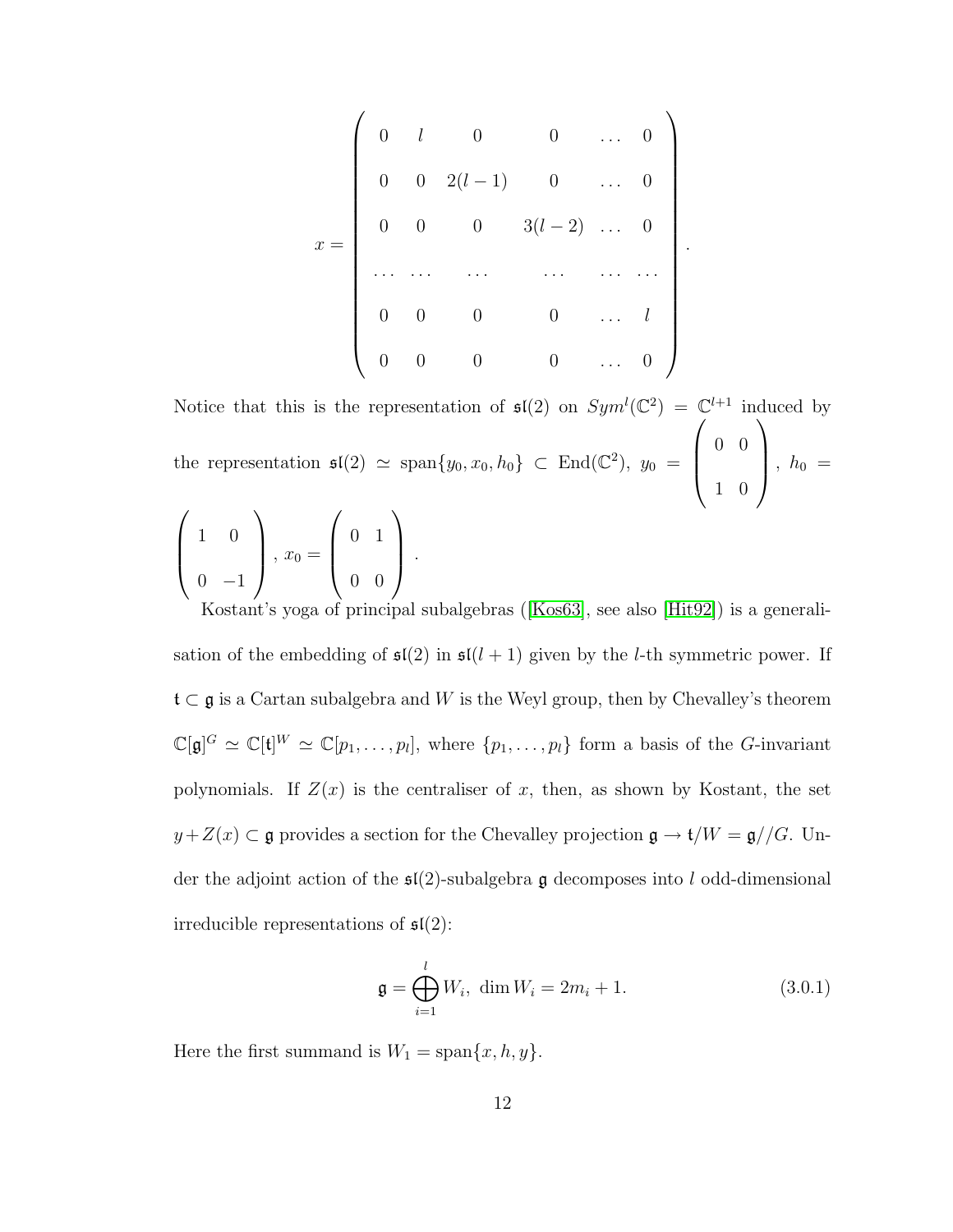On each  $W_i$  the eigenvalues, 2m, of h satisfy  $-m_i \leq m \leq m_i$ . The highest weight vectors span the centraliser of x. The integers  $m_i$  are the exponents of G: the *i*-th invariant polynomial  $p_i$  has degree  $m_i + 1$ .

For  $\mathfrak{sl}(n)$  the regular nilpotent elements are conjugate to a single Jordan block with eigenvalue zero, and one can take the powers  $x, x^2, \ldots, x^l, l = n-1$  for a basis of  $Z(x)$ .

If  $\mathfrak{g}_m$  is the space of eigenvectors of h of eigenvalue  $2m$ , we have a decomposition

$$
\mathfrak{g} = \bigoplus_{m=-M}^{M} \mathfrak{g}_m, \ M = \max\{m_i\}.
$$
 (3.0.2)

This is the so-called "principal grading" of g.

One can take the principal subalgebra to be compatible with other Lie-algebraic data. Choose a Borel subalgebra  $\mathfrak{b} \subset \mathfrak{g}$  and a Cartan decomposition  $\mathfrak{g} = \mathfrak{n}_-\oplus \mathfrak{t} \oplus \mathfrak{n}_+,$  $\mathfrak{b} = \mathfrak{t} \oplus \mathfrak{n}_+$ , with Chevalley generators  $\{f_i, h_i, e_i\}, i = 1...l, f_i \in \mathfrak{n}_-, h_i \in \mathfrak{t}$  and  $e_i \in \mathfrak{n}_+$ . If  $\rho^{\vee}$  is the dual Weyl vector (see the Appendix [\(10\)](#page-91-0)), and if  $y = \sum_{i=1}^{l} f_i \in$  $\mathfrak{n}_-$  then there is a unique x so that  $\{x, 2\rho^\vee, y\}$  is an  $\mathfrak{sl}(2)$ -subalgebra. In fact, it is  $x = \sum_i 2\rho_i^{\vee} e_i$ , where  $\rho^{\vee} = \sum_i \rho_i^{\vee} h_i$ . This will be our default choice of principal subalgebra.

The principal grading of  $\mathfrak g$  is determined by the eigenvalues of ad  $\rho^{\vee}$  but it depends only on the choice of positive roots: it is the unique Lie-algebra grading determined by  $\mathfrak{g}_0 = \mathfrak{t}$ ,  $\mathfrak{g}_1 = \oplus \mathfrak{g}_\alpha$ ,  $\mathfrak{g}_{-1} = \oplus_\alpha \mathfrak{g}_{-\alpha}$ ,  $\alpha \in \Delta^+$ . In particular, we have that deg  $f_i = -1$ , deg  $e_i = 1$ , deg  $h_i = 0$ . The grading of **g** induces a grading –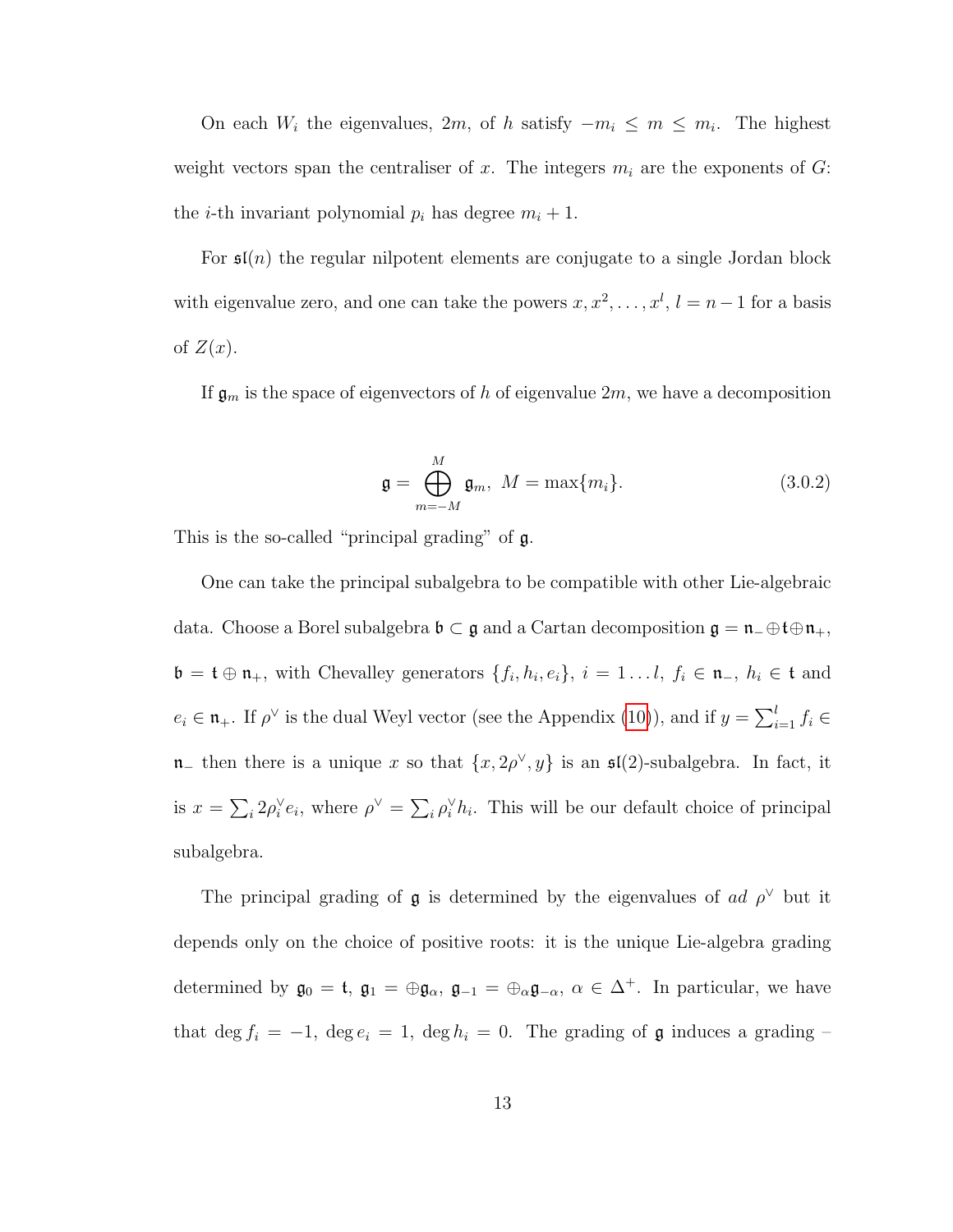and hence a filtration – of  $\mathfrak{b} = \oplus \mathfrak{b}_i = \oplus \mathfrak{b} \cap \mathfrak{g}_i$ . I will denote the *m*-th piece in the filtration by  $\mathfrak{g}^{\geq m}$ . The action of *ady* sends  $\mathfrak{b}_{i+1}$  to  $\mathfrak{b}_i$  injectively, and one can look forthe cokernel. In fact ([\[Fre07\]](#page-96-0))  $\mathfrak{b}_i = ady(\mathfrak{b}_{i+1}) \oplus V_i$ , where  $V_i \neq (0)$  only if  $i = m_i$ is an exponent of G and  $\dim V_i$  is the multiplicity of  $m_i$ , which is one except for the case  $\mathfrak{g} = D_{2n} = \mathfrak{so}_{4n}$ . In the latter case it is two and  $m_{l/2} = m_l$ . In this way we get a vector space  $V = \bigoplus V_{m_i}$  (with multiplicities), which is the centraliser of x,  $V = Z(x) = \ker adx = \text{coker } ady$ . Except for the above-mentioned case of  $\mathfrak{so}_{4n}$ , the space  $V_{m_i} \subset W_i$  is spanned by the highest weight vector in  $W_i$ ; in the exceptional case it is spanned by the highest weight vectors in each of the two representations  $W_{2n}$ . For the case  $\mathfrak{g} = \mathfrak{sl}(3, \mathbb{C})$  the decomposition of the Lie algebra and the various subspaces can be seen in the Appendix, Example [10.0.1.](#page-90-0) The decomposition of the Lie algebra can be represented pictorially in a way which makes the proof of many statements obvious. Namely, draw a column consisting of  $2m_i + 1$  boxes for each exponent  $m_i$ , so that the middle box of each column lies on the same line. Here the columns represent the irreducible  $\mathfrak{sl}(2)$ -representations  $W_1, W_2, \ldots,$ of dimension  $2m_i + 1$ , with ad x and ad y acting vertically along these; boxes on the same row represent the graded pieces  $\mathfrak{g}_k$ , e.g., the middle row represents the Cartan subalgebra, which, together with the ones above it gives the Borel subalgebra. The spaces  $V_{m_1}, \ldots, V_{m_l}$  are represented by the top box in each column.

The choice of Chevalley generators determines a real Lie algebra  $\mathfrak{g}_0$  with complexification **g**, a linear involution,  $\eta$ , induced by  $e_i \mapsto -f_i$  (thus  $f_i \mapsto -e_i$ ),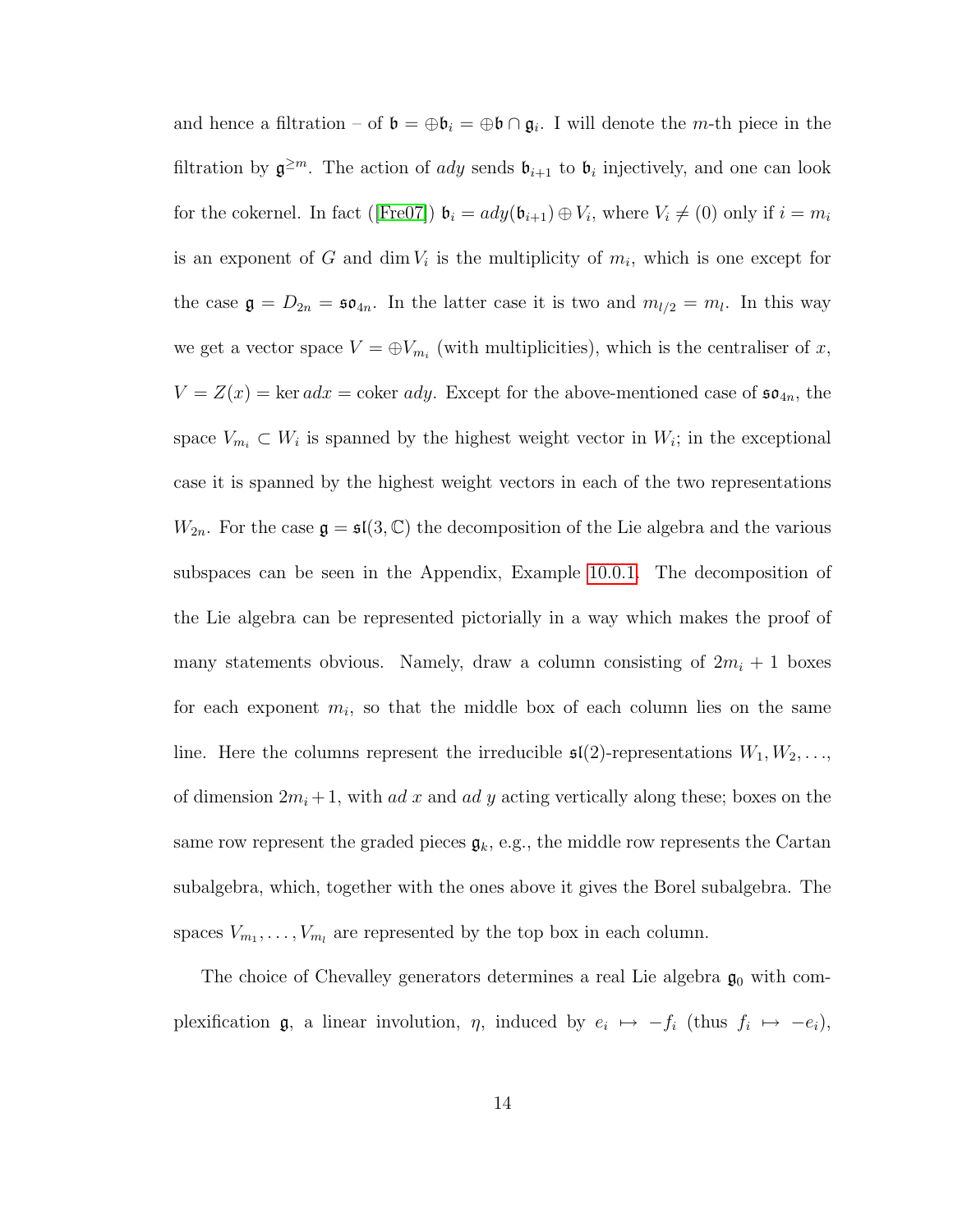$h_i \mapsto -h_i$  (Chevalley involution) and, respectively, a compact real form,  $\mathfrak{g}_c$ , which is the fixed locus of the corresponding anti-linear involution. Namely, if  $\mathfrak{g} = \mathfrak{g}_0 \otimes \mathbb{C}$ , where  $\mathfrak{g}_0$  is the real Lie algebra generated by  $\{e_i, f_i, h_i\}$ , then  $\mathfrak{g}_0$  is invariant under  $\eta$  and the compact real form is the (+1)-eigenspace of the *anti-linear* extension  $\overline{\eta}$ , of  $\eta$ , where  $\overline{\eta}(v \otimes z) = \eta(v) \otimes \overline{z}$ . Explicitly, the (+1)-eigenspace is generated by  $\{ih_j, e_j - f_j, i(e_j + f_j), j = 1...l\}$ . These generate the compact form of  $\mathfrak{g}$ . The restriction of the Killing form,  $\varkappa$ , to  $\mathfrak{g}_c$  is negative definite. One defines an hermitian inner product on g by the rule

$$
(u, v) = -\varkappa(u, \overline{\eta}(v)).
$$

We think of  $-\overline{\eta}$  as the analogue of hermitian conjugation, so I will be using  $v^* :=$  $-\overline{\eta}(v)$ . One can check that if  $u \in \mathfrak{g}$ , then  $(ad u)^* = ad u^*$ , where  $(ad u)^*$  is the adjoint with respect to this inner product. So we have

$$
\mathfrak{g}_c = \{\text{fixed points of } \overline{\eta}\} = \{A \in \mathfrak{g} | A^* = -A\}.
$$

Notice that  $-\bar{\eta}$  is *not* a Lie algebra involution, only a vector space one. When  $\mathfrak{g} = \mathfrak{sl}(n)$ ,  $\eta(v) = -v^T$ ,  $v^* \equiv -\overline{\eta}(v) = \overline{v}^T = v^{\dagger}$ , where  $v^{\dagger}$  is the hermitian adjoint induced by the standard inner product on  $\mathbb{C}^n$ , so  $[u, v]^* = -[u^*, v^*]$ , and  $\mathfrak{g}_c = \mathfrak{su}(n)$ , consisting of traceless skew-hermitian matrices.

However, with our default choice of  $\mathfrak{sl}(2)$ -subalgebra, the image of  $\mathfrak{sl}(2) \hookrightarrow \mathfrak{g}$ is not preserved by the involution, i.e.,  $-\eta(y) \neq x$  – see for instance Example [3.0.1.](#page-16-1) This can be remedied by choosing the compact form appropriately, that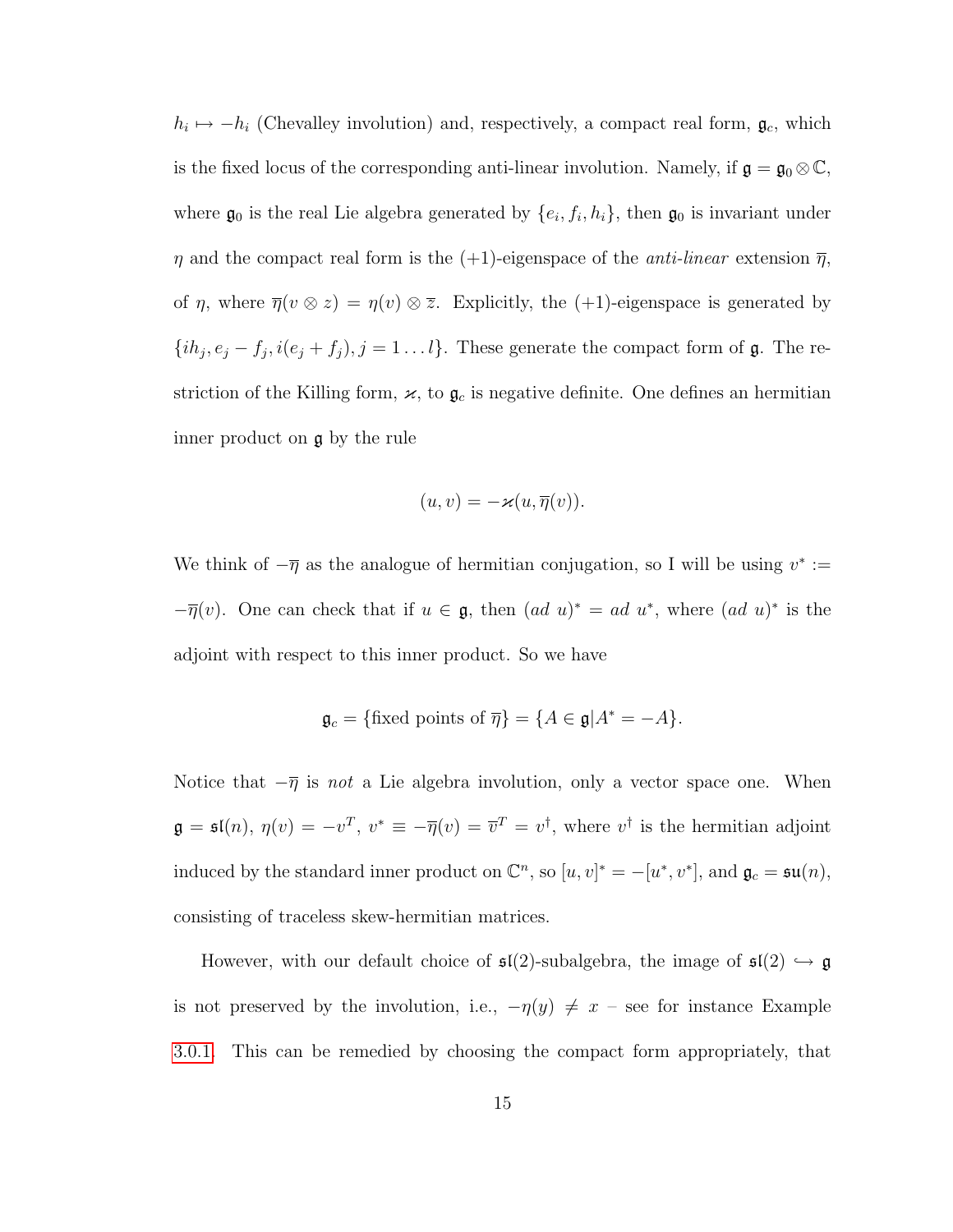is, we just have to modify  $\eta$  to an involution  $\eta'$  which is given by  $e_i \mapsto -\frac{1}{2\rho_i^{\vee}} f_i$ ,  $f_i \mapsto -(2\rho_i^{\vee})e_i, h_i \mapsto -h_i$ . It is straightforward to see that this extends to a Lie algebra automorphism:

$$
[e_i, f_j] = \delta_{ij} h_j \mapsto [-2\rho_i^{\vee} f_i, -(2\rho_j)^{-1} e_j] = -\delta_{ij} h_j,
$$

etc., and that the Killing form is still negative definite on the fixed locus of  $\bar{\eta}'$ . This real form of **g** is generated by  $\{\frac{i}{2}$  $\frac{i}{2\rho_j}h_j,e_j-\frac{1}{2\rho_j}$  $\frac{1}{2\rho_j}f_j, i(e_j+\frac{1}{2\rho_j})$  $\frac{1}{2\rho_j} f_j$ ,  $j = 1...l$ . In this way we endow **g** with an hermitian metric for which the compact form acts on **g** (via the adjoint action) by skew-adjoint operators and the  $\mathfrak{sl}(2)$ -subalgebra ( and all the representations  $W_i$ ) are all real. Also, by the very construction we have  $y^* = x, x^* = y, h^* = h.$ 

<span id="page-21-0"></span>**Lemma 3.0.1** Consider  $\mathfrak{g} = \mathfrak{sl}(l + 1) \subset \mathfrak{gl}(l + 1, \mathbb{C})$  with the  $\mathfrak{sl}(2)$ -subalgebra from Example [3.0.1](#page-16-1) and "standard" choice of Chevalley generators  $(f_p = E_{p+1,p}, p =$ 1..., etc.). There is a unique hermitian metric on  $\mathbb{C}^{l+1}$ , such that the hermitian adjoint  $A^{\dagger} := \overline{H}^{-1} \overline{A}^T \overline{H}$  agrees with the adjoint defined by the anti-linear involution, *i.e.*,  $A^{\dagger} = A^*$ . With respect to the standard basis H is given by  $H = diag(1, l, 2l(l 1), \ldots$ ) =  $diag(H_1, \ldots, H_{l+1}), H_1 = 1, H_k = \prod_{m=1}^{k-1} l(l-m+1), k > 1$ . Notice that H has real entries. Then the compact real form is  $\mathfrak{g}_c \simeq \mathfrak{su}(l + 1) \subset \mathfrak{g}$ ,

$$
\mathfrak{g}_c = \{ A \in \mathfrak{sl}(l+1) | A^* = -A \},
$$

and clearly  $\mathfrak{g}_c = Lie(H \cdot SU(l+1) \cdot H^{-1}) \subset SL(l+1)$ . The hermitian metric given by H is determined – up to a  $\mathbb{R}^{\times}$ -multiple – by the property  $y^* = x, h^* = h$ .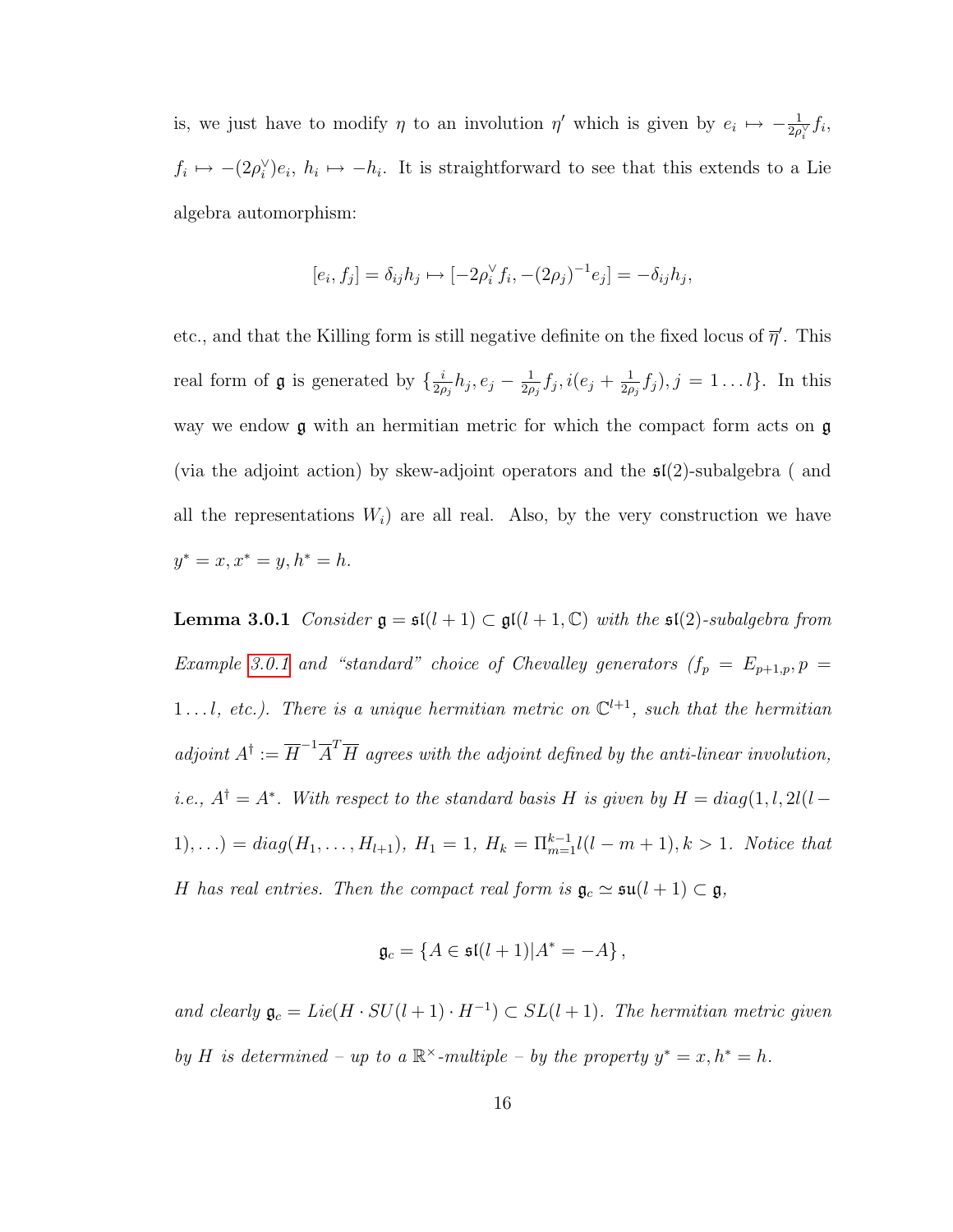Proof:

Both involutions,  $v \mapsto -v^*$  and  $v \mapsto -v^{\dagger}$  are determined by their action on the Chevalley generators, so the equality of the two involutions follows from the formula for H. For the last statement, a metric preserving h must be diagonal, and then  $y^* = x$  determines a relation between the diagonal entries of H of the form  $H_{22} = x$  $lH_{11}, H_{33} = 2(l-1)H_{22}, \ldots$ , which has unique solution once  $H_{11}$  is fixed.

#### QED

Suppose now we have fixed a basis vector,  $e_{m_i}$  in each vector space  $V_{m_i} = W_i \cap \mathfrak{g}_{m_i}$ , and hence a basis of the centraliser  $Z(x) = \text{span}\{e_{m_1}, \ldots, e_{m_l}\}\$ . From it we obtain a basis for each  $W_i$  by applying successive powers of ad y; we are going to use  $e_{m_i}^n := ad^{m_i-n} y(e_{m_i}) \in W_i \cap \mathfrak{g}_n, e_{m_i} \equiv e_{m_i}^{m_i}$ , and occasionally  $e_{-m_i}$  will stand for  $e_{m_i}^{-m_i}$ . The map  $v \to ad \ v$  embeds  $\mathfrak{sl}(2) \hookrightarrow \mathfrak{sl}(W_1) \oplus \ldots \oplus \mathfrak{sl}(W_l) \subset \mathfrak{gl}(\mathfrak{g})$ . The restriction, ad  $h|_{W_i}$  is given with respect to this basis by a diagonal matrix with eigenvalues running from  $2m_i = \dim W_i - 1$  downto  $-2m_i = -\dim W_i + 1$ ; thus the matrices of ad  $x|_{W_i}$ , ad  $y|_{W_i}$  and ad  $h|_{W_i}$  with respect to the basis  $\{e_{m_i}^n, -m_i \leq n \leq m_i\}$  are exactly like those of  $x, y, h$  from Example [3.0.1,](#page-16-1) with l replaced by  $2m_i$ ; indeed, for ad y and ad h this is clear by construction, and the last element in the triple is uniquely determined by this.

**Lemma 3.0.2** Let  $\mathfrak{g}$  be a simple Lie algebra of rank l equipped with a choice of Chevalley generators and an  $\mathfrak{sl}(2)$ -subalgebra as above, and assume  $\mathfrak{g} \neq D_{2n}$ . Then the irreducible representations  $W_i$  are mutually orthogonal with respect to the above-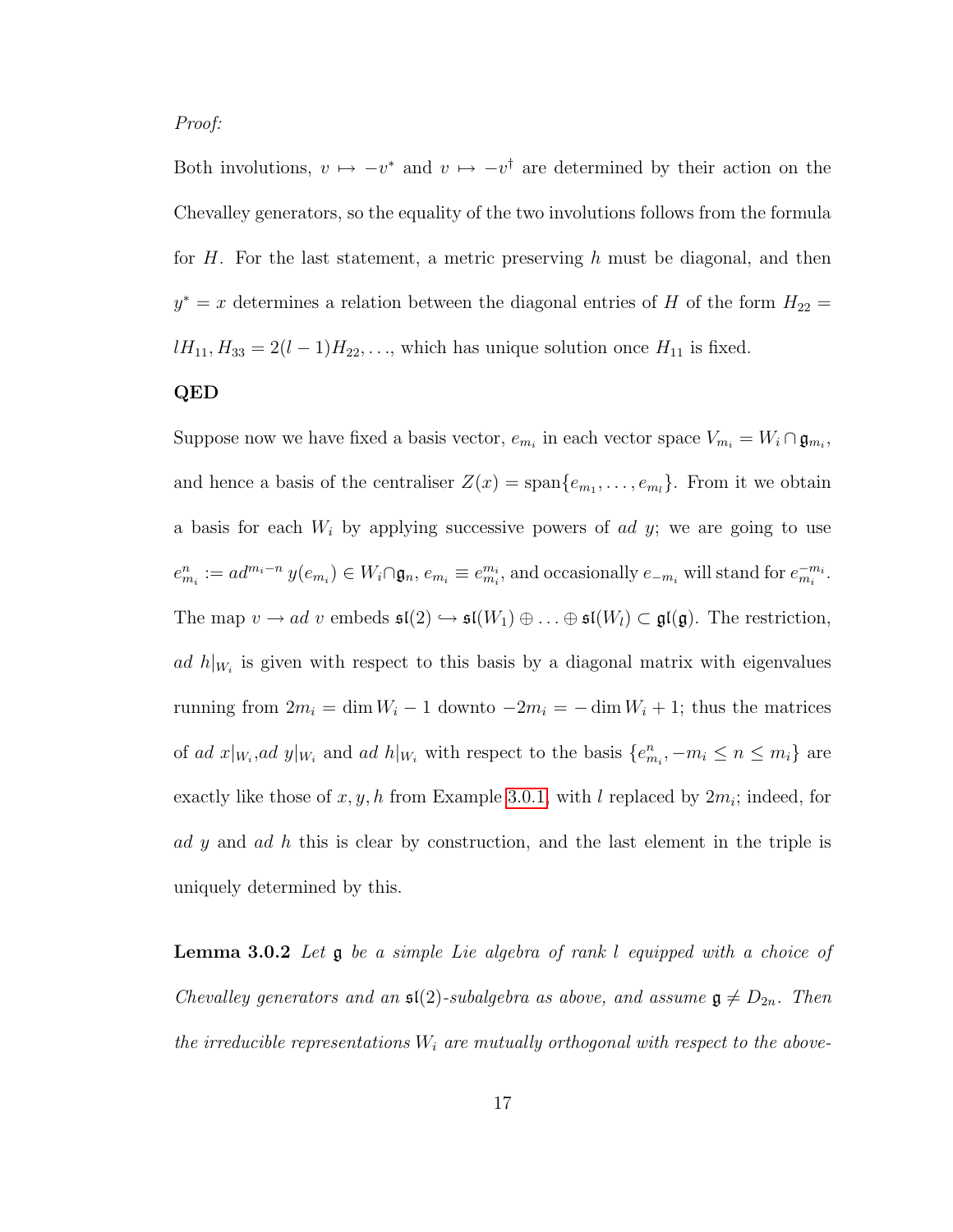described inner product on  $\mathfrak g$ . Moreover, with respect to the basis  $\{e_{m_i}^n, 1 \leq i \leq n\}$  $l, -m_i \leq n \leq m_i$ } the matrix of the inner product is block-diagonal and each  $(2m_i +$ 1)  $\times$  (2m<sub>i</sub> + 1) block is of the form given in Lemma [3.0.1](#page-21-0) with l replaced by 2m<sub>i</sub>, possibly up to  $\mathbb{R}^{\times}$  multiple.

Proof:

The only statement that needs a proof is the mutual orthogonality of the various blocks  $W_i$ , since the second statement follows from the last statement in the previous Lemma – the metric on  $W_i$  is determined uniquely by the form of ad x, ad y and ad h. To show the orthogonality, we need the fact that the exponents are nondegenerate, and of course we are assuming them to be ordered. Alternatively, the orthogonality within each block can be deduced by modifying slightly the argument that we are going to use for showing that  $W_i \perp W_j$ ,  $i \neq j$ . To start off, observe that the subspace  $V_{m_i}$  is orthogonal to  $W_j$ . Indeed,

$$
k < m_j \Rightarrow (e_{m_i}, e_{m_j}^k) = (e_{m_i}^{m_i}, (ady)^{m_j - k} e_{m_j}) = (ad^{m_j - k} \ x \ e_{m_i}^{m_i}, e_{m_j}) = 0,
$$

as  $m_j - k > 0$  and  $e_{m_i}$  is the highest vector. This shows that  $V_{m_i}$  is orthogonal to each  $W_j/V_{m_j}$  – including the case  $i = j$ . To show that  $V_{m_i} \perp V_{m_j}$ ,  $i \neq j$ , we observe that if  $j > i$ , and respectively  $m_j > m_i$ ,

$$
(e_{m_i}^{m_i}, e_{m_j}^{m_j}) = C(e_{m_i}^{m_i}, ad^{2m_j} x e_{m_j}^{-m_j}) = (ad^{2m_j} y e_{m_i}^{m_i}, e_{m_j}^{-m_j}) = 0.
$$

Next, we show that  $(W_i \cap \mathfrak{g}_k) \perp W_j \cap (\bigoplus_{s \leq k} \mathfrak{g}_s)$  by exactly the same argument:

$$
(e_{m_i}^k, e_{m_j}^s) = (e_{m_i}^k, ad^{m_j-s} y e_{m_j}) = (ad^{m_j-s} x ad^{m_i-k} e_{m_i}, e_{m_j}) = 0.
$$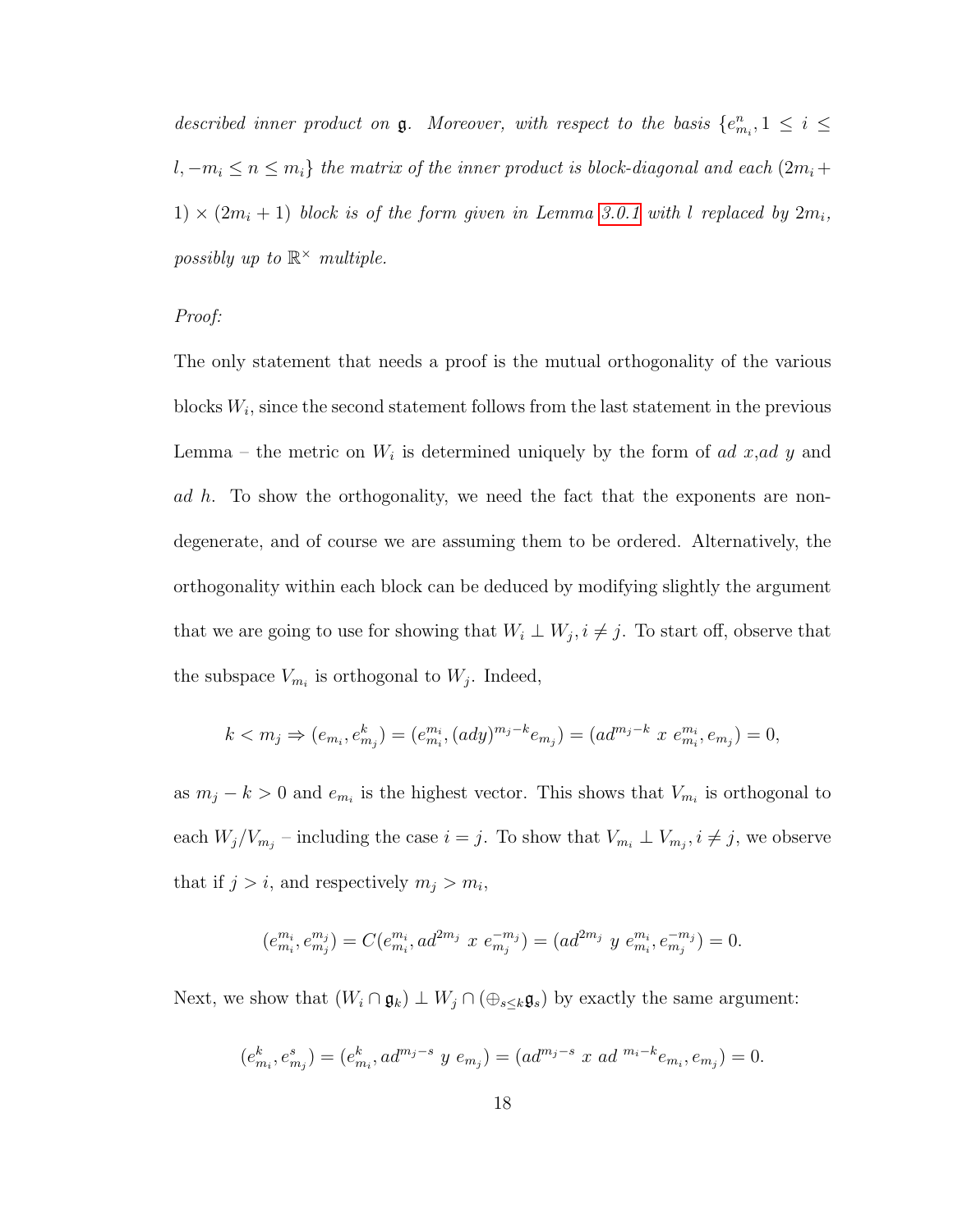Finally, we show that  $(W_i \cap \mathfrak{g}_k) \perp (W_j \cap \bigoplus_{s>k} \mathfrak{g}_s)$  in an entirely analogous manner:

$$
(e_{m_i}^k, e_{m_j}^s) = (e_{m_i}^k, ad^{m_j+s}\ x\ e_{m_j}^{-m_j}) = (ad^{m_j+s}\ y\ e_{m_i}^k, e_{m_j}^{-m_j}) = 0,
$$

since  $s > k \Rightarrow m_j + s > m_i + k$ .

#### QED

Finally, here is a technical lemma which allows us to determine the adjoints of the vectors in the various  $V_{m_i}$ .

**Lemma 3.0.3** Let  $\{e_i, f_i, h_i\}$  be Chevalley generators and  $\{x, y, 2\rho^{\vee}\}\$ an  $\mathfrak{sl}(2)$ triple, chosen as above. Suppose we have also chosen basis  $e_{m_i} \in W_i \cap \mathfrak{g}_i = V_{m_i}, \forall i$ , dim  $W_i = 2m_i + 1$ . Denote  $e_{-m_i} := ad^{2m_i}y(e_{m_i})e_{m_i}^{-m_i}$ . Then

$$
e_{m_i}^* = \frac{(-1)^{m_i}}{(2m_i)!} e_{-m_i}.
$$

Here the hermitian conjugate is understood with respect to the compact real form preserving the  $\mathfrak{sl}(2)$ -triple.

#### Proof:

Let  $e_{m_i} = ad^{m_i}x(h)$ , some  $h \in \mathfrak{t} = \mathfrak{g}_0$ , and write  $h = \sum c_n h_n$ . Then, if  $\eta'$  is the involution whose anti-linear extension gives the compact form, we have

$$
\eta'(e_{m_i}) = \sum_n c_n \eta'(ad^{m_i}x(h_n)) = (-1)^{m_i+1} \sum_n c_n ad^{m_i}y(h_n) = -(-1)^{m_i} ad^{m_i}y(h).
$$

Since we have defined  $e_{-m_i} := ad^{2m_i} y(e_{m_i})$ , if we can find C, such that  $h =$  $Cad_y^{m_i}(e_{m_i})$ , we are going to get  $\eta'(e_{m_i}) = -Ce_{-m_i}$ . However, the constant C is easy to determine from the theory of  $\mathfrak{sl}(2)$ -representations. Indeed,  $e_{m_i} = ad^{m_i}x(h)$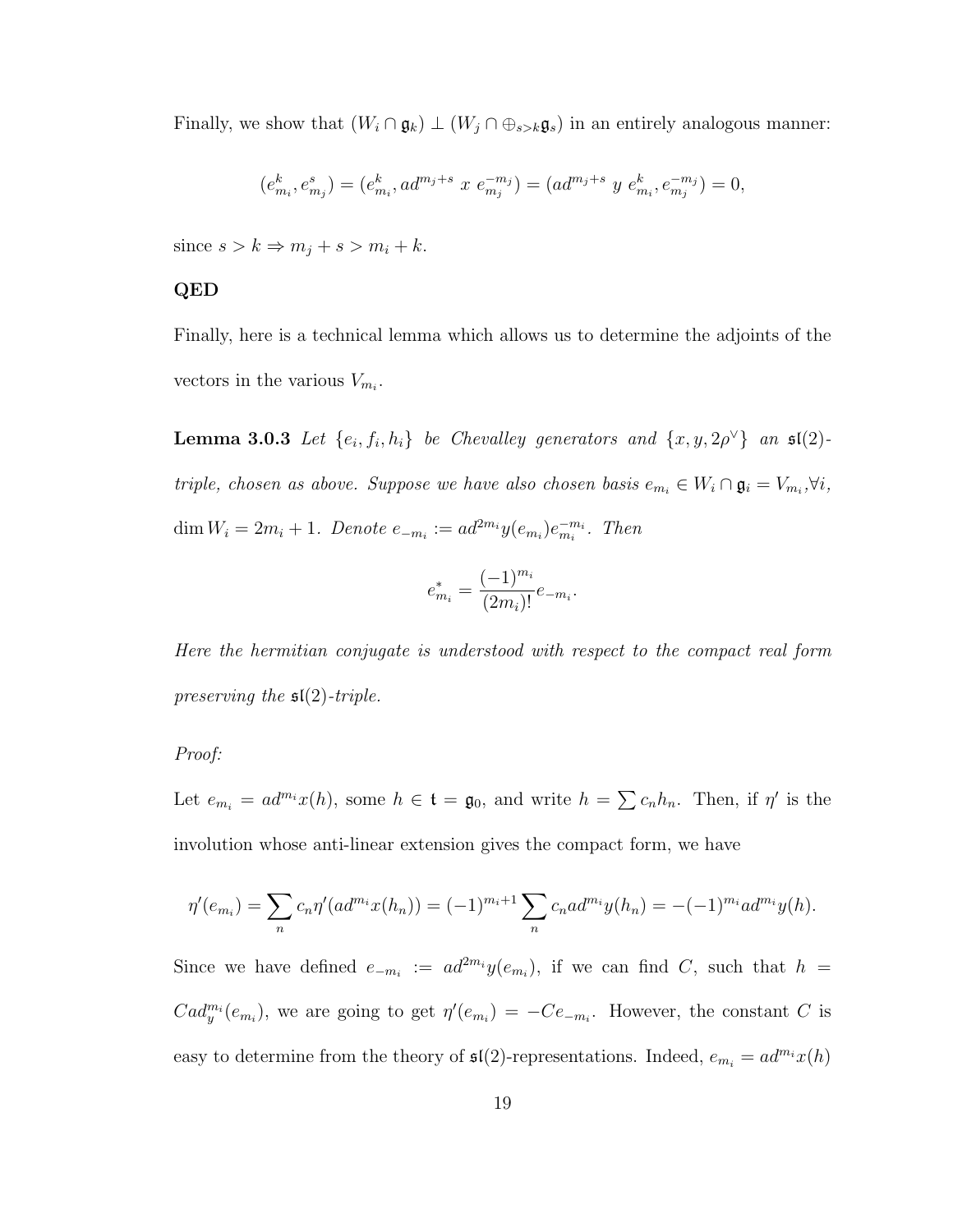implies  $ad^{m_i}ye_{m_i} = ad^{m_i}yad^{m_i}x(h)$ . But for an irreducible  $\mathfrak{sl}(2)$ -representation of dimension  $(2m+1)$ , with raising and lowering operators **X** and **Y** and highest vector v, one has  $XY^k v = k(2m - k + 1)Y^{k-1}(v)$  and hence  $X^m Y^m v = (m!)^2$  $\sqrt{ }$  $\overline{\phantom{a}}$ 2m m  $\setminus$  $\bigg\}$  v. The result follows from here, as the hermitian conjugation is  $-\overline{\eta}'$ .

QED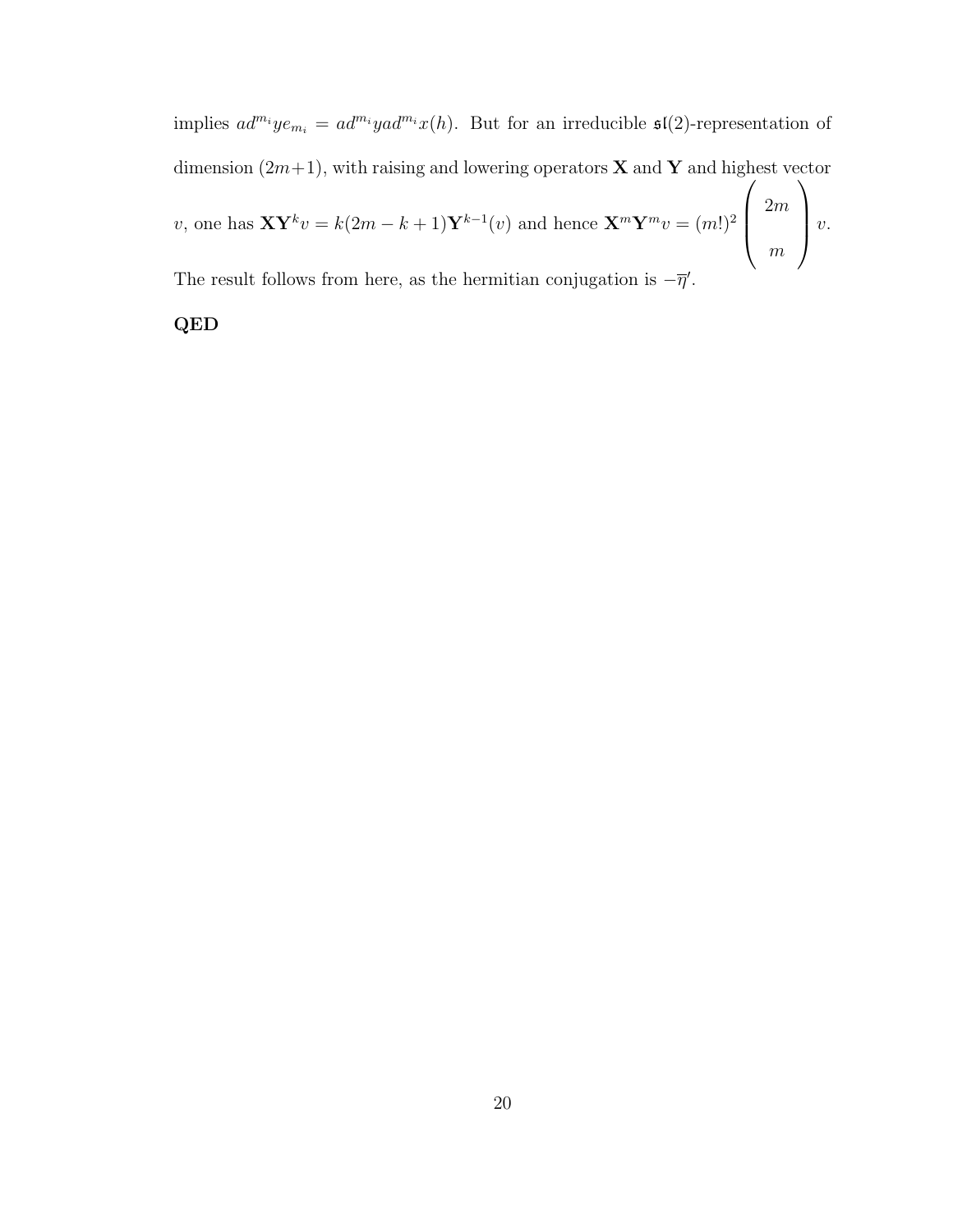### <span id="page-26-0"></span>Chapter 4

### Oper Basics

Opers are local systems of representation-theoretic origin which on a compact complex curve can be thought of as generalisations of projective structures;  $SL(n)$ -opers were defined by Teleman in [\[Tel59\]](#page-100-0) under the name *homographic structures* (structures homographiques). On the other hand,  $GL(n)$ -opers on the punctured disk were introduced by Drinfeld and Sokolov in [\[DS85\]](#page-96-1) in relation to the n-KdV hierarchy. Later, Beilinson and Drinfeld in [\[BD91\]](#page-95-1) gave a coordinate-free definition of G-opers  $(G - a$  complex connected reductive group) on an algebraic curve and discussed some of their properties. One can also see [\[Bis00\]](#page-95-2) where  $SL(n)$  and  $GL(n)$ -opers are studied from first principles, somewhat in the spirit of Teleman. Recently there have been many wonderful reviews and expositions touching on opers, among these, [\[Fre07\]](#page-96-0), [\[BZB04\]](#page-95-3),[\[FBZ04\]](#page-96-2),[\[Fre04\]](#page-96-3) – see also the references therein for several other papers by the same set of authors.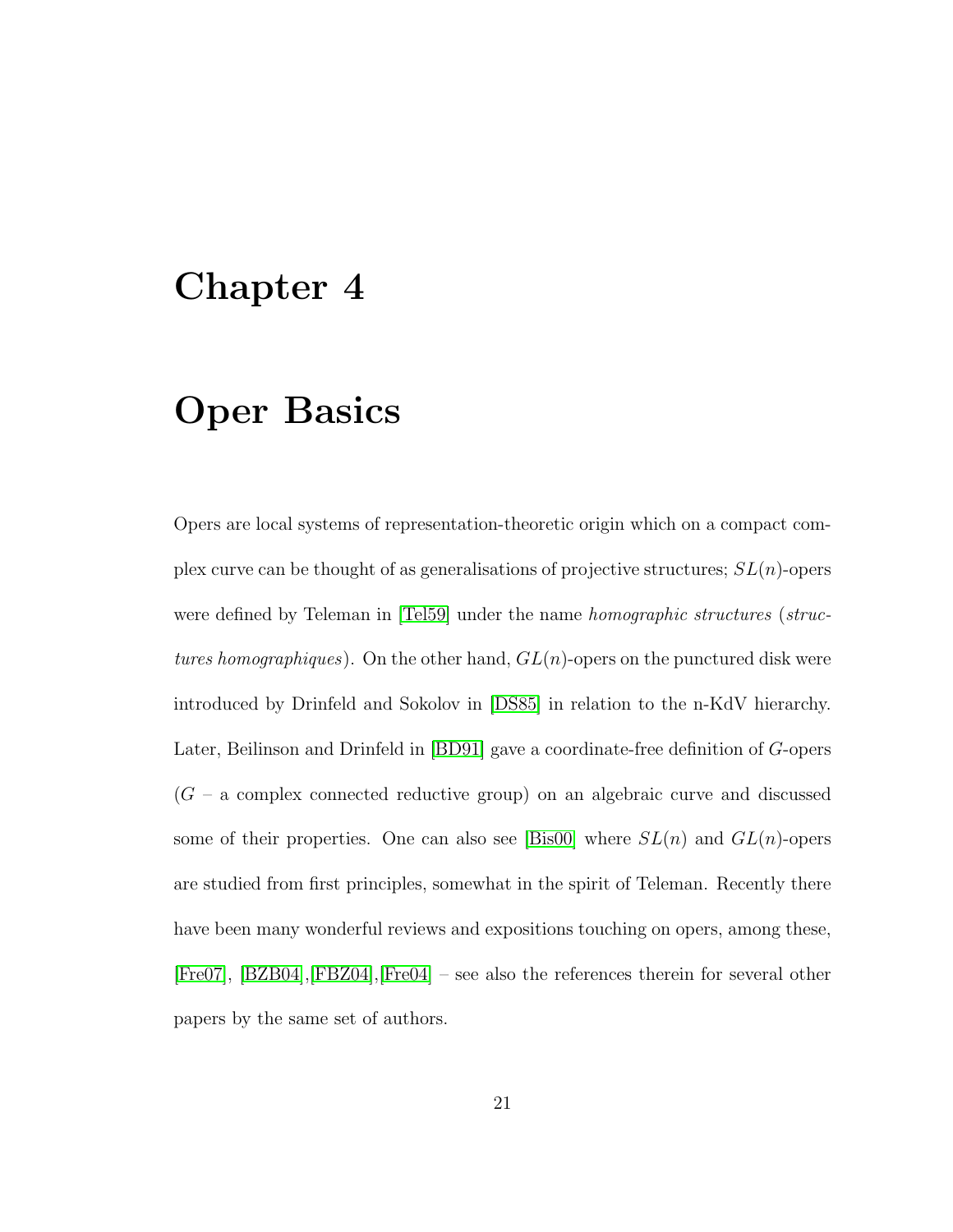### <span id="page-27-0"></span>4.1 Opers for the Groups  $SL(n)$  and  $GL(n)$

We start with the definition of  $GL(n)$ - and  $SL(n)$ -opers and then proceed to the general case. Everything we consider will take place on a smooth compact complex connected curve X. Eventually we shall be interested in the case  $g \geq 2$ , but there is no need to restrict to this case from the outset, as the examples show (see below).

A  $GL(n)$ -oper is a pair  $(\mathbf{F}_{\bullet} \subset \mathbf{E}, D)$  where **E** is vector bundle of rank n equipped with

- 1. A complete flag  $(0) \subset \mathbf{F}_1 \subset \ldots \subset \mathbf{F}_n = \mathbf{E}, rk\mathbf{F}_i = i$
- 2. A holomorphic connection,  $D : E \to E \otimes K$  (necessarily flat)

such that the filtration satisfies:

- 1. Griffiths' transversality  $D : \mathbf{F}_i \to \mathbf{F}_{i+1} \otimes K$ ,  $i = 1..n 1$
- 2. Nondegeneracy (strictness):

$$
\overline{D}: Gr_i \mathbf{F} \simeq Gr_{i+1} \mathbf{F} \otimes K.
$$

An  $SL(n)$ -oper is a  $GL(n)$ -oper such that  $\det \mathbf{E} = \mathcal{O}$  and D induces the trivial connection  $d$  on det **E**.

Example 4.1.1 1. On  $\mathbb{P}^1$  we have the Euler sequence

$$
0 \longrightarrow \mathcal{O}(-1) \longrightarrow \mathcal{O} \oplus \mathcal{O} \longrightarrow \mathcal{O}(1) \longrightarrow 0
$$

and the trivial connection on  $\mathcal{O} \oplus \mathcal{O}$  satisfies the oper condition.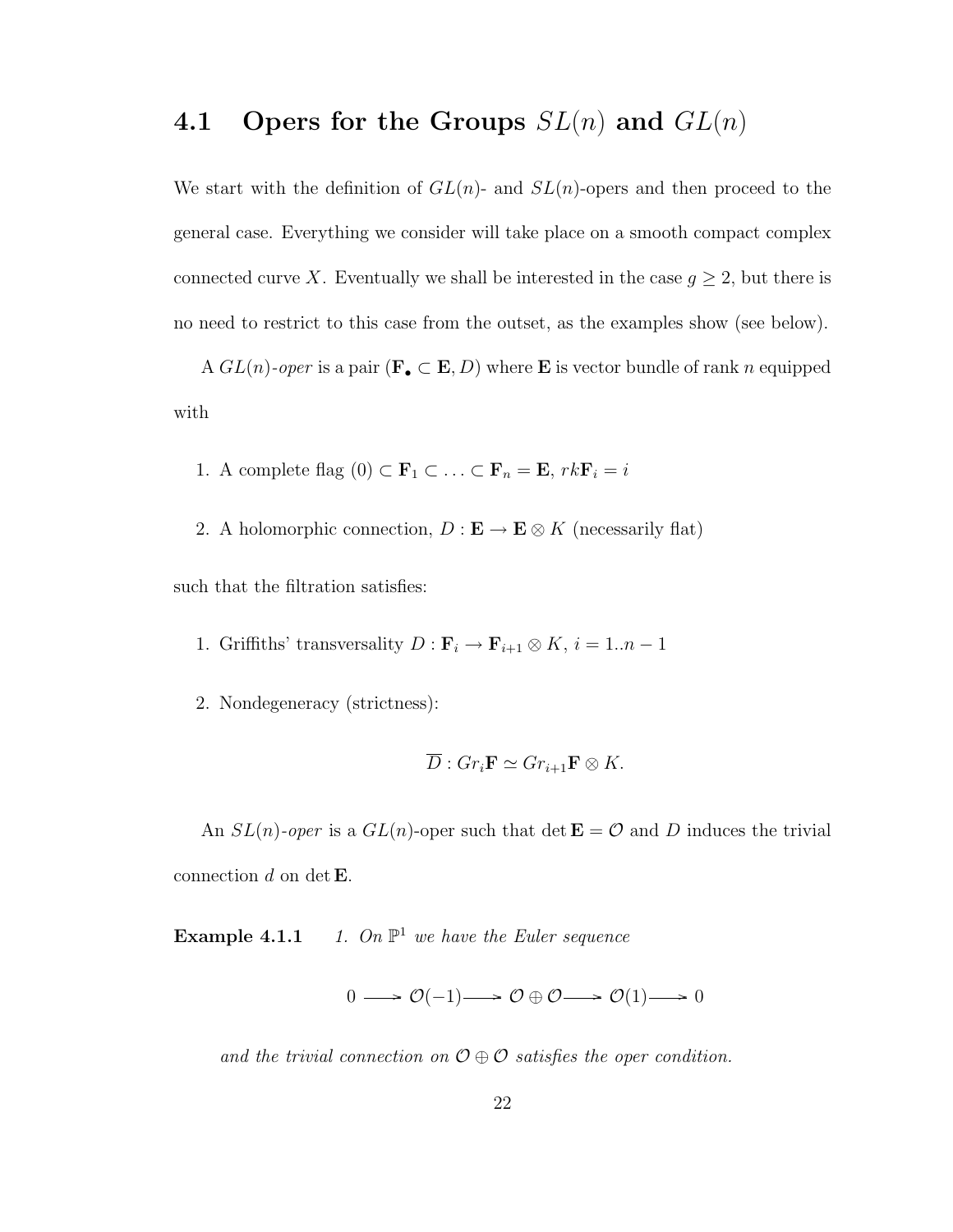- 2. On an elliptic curve the nontrivial extension  $I_2$  of  $\mathcal O$  by  $\mathcal O$  with any holomorphic connection is an oper.
- 3. On a curve X of genus  $g > 1$  with a chosen theta-characteristic  $K^{1/2}$  any holomorphic connection on

$$
0 \longrightarrow K^{1/2} \longrightarrow \mathbf{E} \longrightarrow K^{-1/2} \longrightarrow 0
$$

is an oper.

Notice that the last example generalises the first two. On the other hand, we shall see later that in fact it is the first example that "induces" the other two, if  $X$ is equipped with a projective structure and a choice of theta-characteristic.

One often talks about the bundle  $E$  ("the oper bundle") being equipped with "oper structure". It should be noticed, however, that a generic bundle does not admit such structure, so being an oper is a restriction on the bundle – rather than being an extra data.

The non-degeneracy condition (2.) is extremely restrictive: if one knows the first (or last) graded piece – or det  $\mathbf{E}$ , as in the  $SL(n)$ -case – one can determine all graded pieces, since the successive quotients differ by  $K$ . Then the Griffiths' transversality condition restricts the allowed extensions. It turns out that in the case of  $SL(n)$ opers this determines the bundle (essentially) uniquely. In the  $GL(n)$ -case there remains the ambiguity of fixing the determinant of E.

The key in extending this notion to other structure groups is to observe that in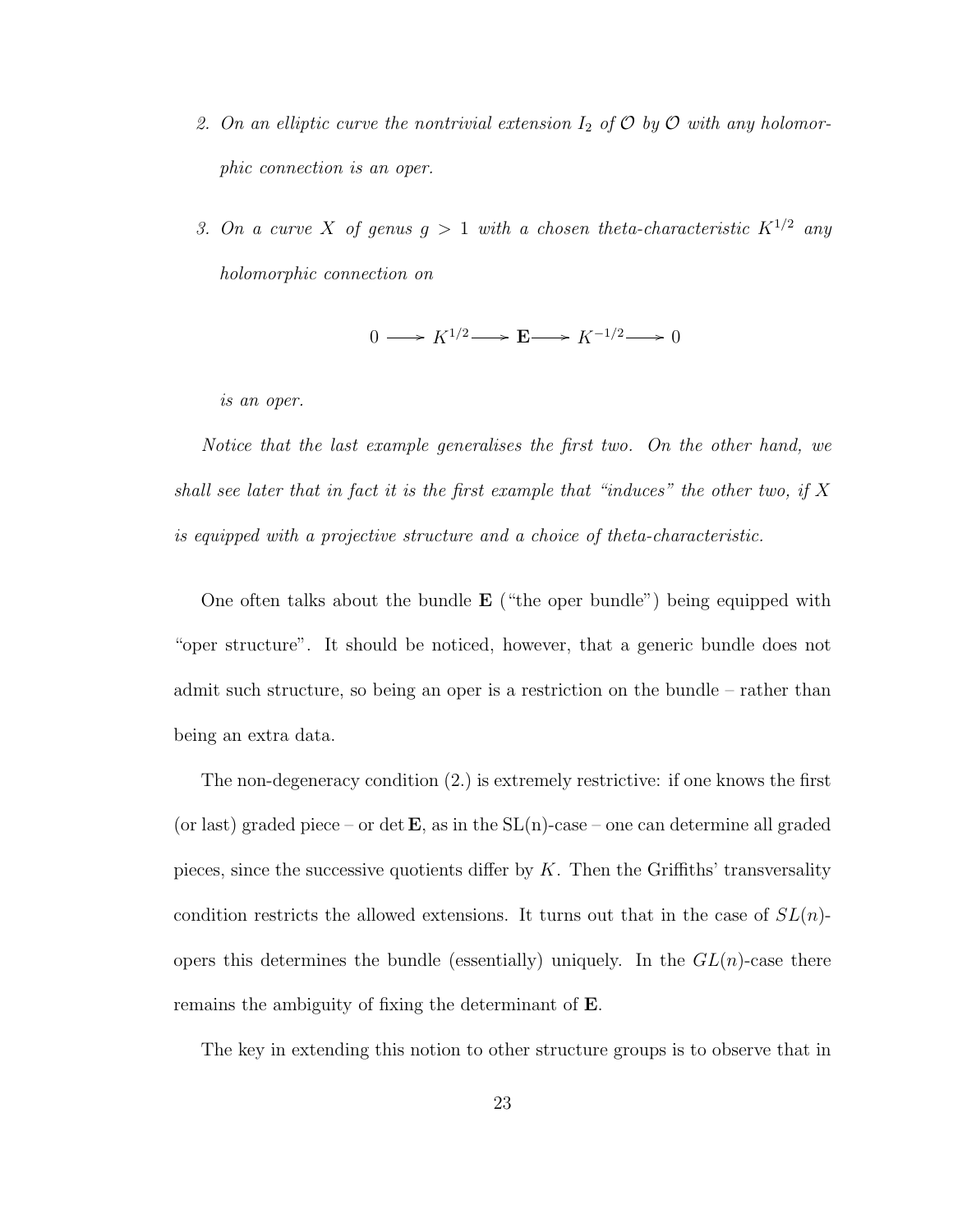the above definition the structure group of the bundle is reduced to a Borel subgroup and the connection fails to preserve the reduction in a very controlled way.

#### <span id="page-29-0"></span>4.2 Opers for Arbitrary Simple Groups

For the general definition, following  $[BD91]$  let G be a simple complex group (Beilinson and Drinfeld work with connected reductive G) with  $B \subset G$  a fixed Borel subgroup,  $N = [B, B]$  its unipotent radical,  $H = B/N$  the Cartan subgroup (assuming the data of embedding  $H \subset G$ ) and  $Z = Z_G$  the centre. The corresponding Lie algebras are  $\mathfrak{n} \subset \mathfrak{b} \subset \mathfrak{g}, \mathfrak{t} = \mathfrak{b}/\mathfrak{n}.$ 

If  $P_B$  is a holomorphic principal B-bundle,  $P_G$  the induced G-bundle and Conn( $P_G$ ) the sheaf of connections, one has an embedding Conn( $P_B$ ) ⊂ Conn( $P_G$ ). Here "sheaf" means a sheaf of torsors. In order to measure the failure of a Gconnection, D, to preserve the reduction, one defines its "relative position" $c(D) \in$  $H^0(\mathfrak{g}/\mathfrak{b}_P \otimes K)$ . That is, one considers the projection  $c: \text{Conn}(\mathbf{P}_G) \to \mathfrak{g}/\mathfrak{b}_P \otimes K$ defined by requiring  $c^{-1}(0) = \text{Conn}(\mathbf{P}_B)$  and  $c(D + \nu) = c(D) + [\nu]$ , where  $\nu$  is a section of  $\mathfrak{g}_P \otimes K$  and  $[\nu]$  is its image in  $\mathfrak{g}/\mathfrak{b}_P \otimes K$ . Practically, one can take locally any flat B-connection  $D_B$  and use that the local sections  $[D - D_B]$  glue to  $c(D) \in H^0(\mathfrak{g}/\mathfrak{b}_P \otimes K).$ 

Then,([\[BD91\]](#page-95-1), p.61) a *G*-oper on *X* is a pair  $\mathscr{P} = (\mathbf{P}_B, D)$ ,  $D \in H^0(\text{Conn}(\mathbf{P}_G))$ , such that

1. 
$$
c(D) \in H^0((\mathfrak{g}_{-1})_\mathbf{P} \otimes K) \subset H^0(\mathfrak{g}/\mathfrak{b}_\mathbf{P} \otimes K).
$$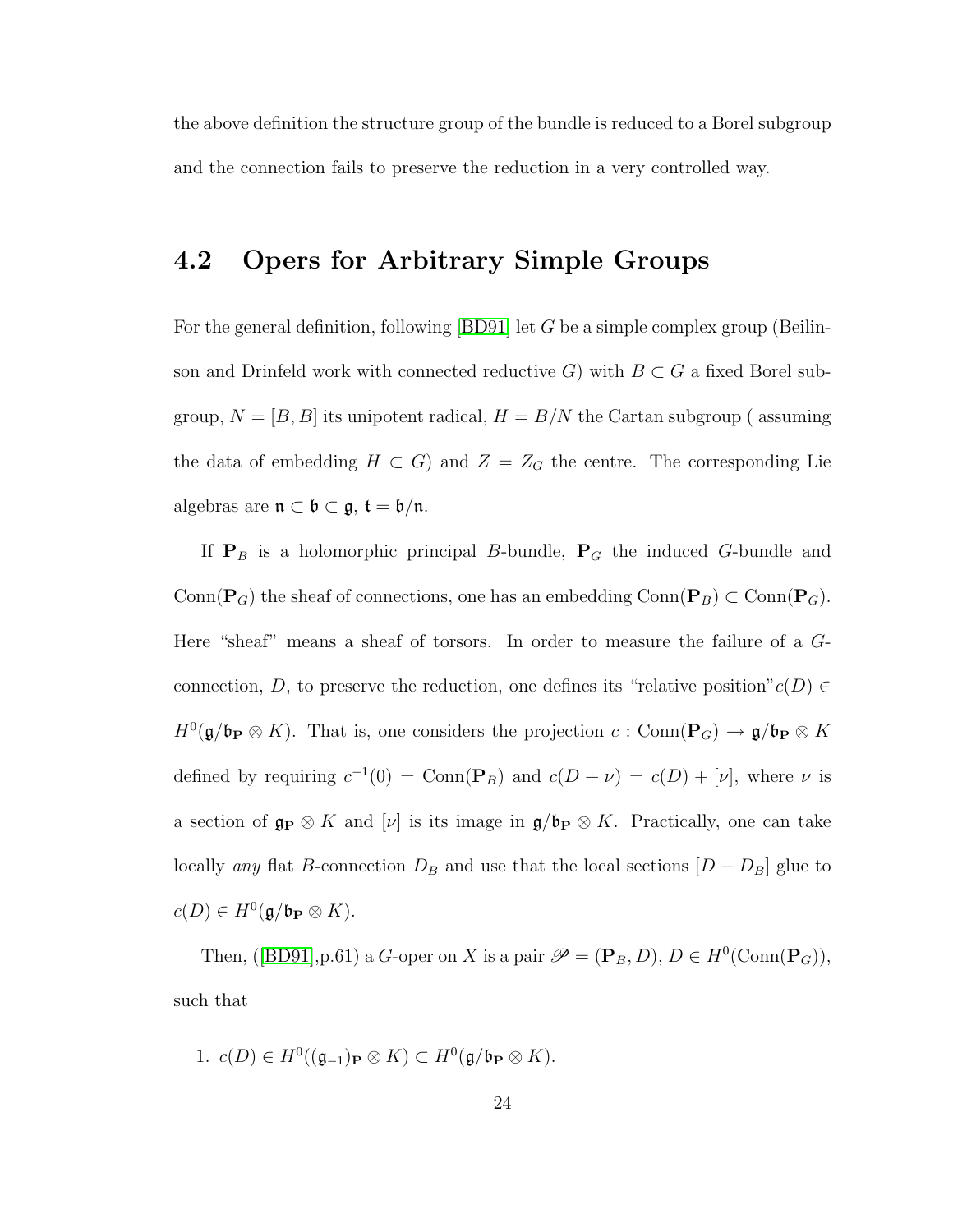2. For any simple negative root  $\alpha$  the component  $c(D)_{\alpha} \in H^0(X, \mathfrak{g}_{\alpha P} \otimes K)$  is nowhere vanishing.

Here is an equivalent description of this condition([\[Fre07\]](#page-96-0),[\[FBZ04\]](#page-96-2)). The Borel subgroup B acts on  $\mathfrak{g}/\mathfrak{b}$ ; consider the subspace  $\mathfrak{g}/\mathfrak{b}^N$  of elements fixed by N. There is an open (in  $\mathfrak{g}/\mathfrak{b}^N$ ) B-orbit  $\mathbf{O} \subset \mathfrak{g}/\mathfrak{b}^N$  consisting of vectors fixed by N which have non-zero components in the direction of any of the negative simple roots. If one chooses a (negative) nilpotent subalgebra,  $\mathfrak{g} \supset \mathfrak{n}$  –  $\simeq \mathfrak{g}/\mathfrak{b}$  with Chevalley generators  $\{f_i\}$ , then  $\mathbf{O} = B \cdot (\sum_i f_i)$ . The orbit  $\mathbf{O}$  is an *H*-torsor. The connection *D* is an oper if  $c(D) \in H^0(\mathbf{O}_P \otimes K)$ .

**Example 4.2.1** Consider the case  $\mathfrak{g} = \mathfrak{sl}(2)$ , with

$$
\mathfrak{b} = span \left\{ \left( \begin{array}{cc} 1 & 0 \\ 0 & -1 \end{array} \right), \left( \begin{array}{c} 0 & 1 \\ 0 & 0 \end{array} \right) \right\}, \ \mathfrak{g}/\mathfrak{b} = \mathbb{C} \simeq \mathfrak{n}_{-} = span \left\{ \left( \begin{array}{cc} 0 & 0 \\ 1 & 0 \end{array} \right) \right\}.
$$

Respectively,

$$
N = \left\{ \left( \begin{array}{cc} 1 & b \\ 0 & 1 \end{array} \right) \right\} \subset B = \left\{ \left( \begin{array}{cc} a & b \\ 0 & a^{-1} \end{array} \right) \right\}, a \neq 0 \right\} \subset SL(2).
$$

One can choose an embedding  $H = B/N \simeq \mathbb{C}^{\times} = \{diag(a, a^{-1}), a \neq 0\} \subset B$ .

Then

$$
(\mathfrak{g}/\mathfrak{b})^N = \left\{ \left[ \left( \begin{array}{cc} 0 & 0 \\ 0 & 0 \\ d & 0 \end{array} \right) \right], d \in \mathbb{C} \right\}
$$

and  $\mathbf{O} \subset \mathfrak{g}/\mathfrak{b}^N$  is determined by the condition  $d \neq 0$ . The  $H = \mathbb{C}^{\times}$ -action on  $\mathbf{O}$  is given by  $a \cdot d = a^{-2}d$ .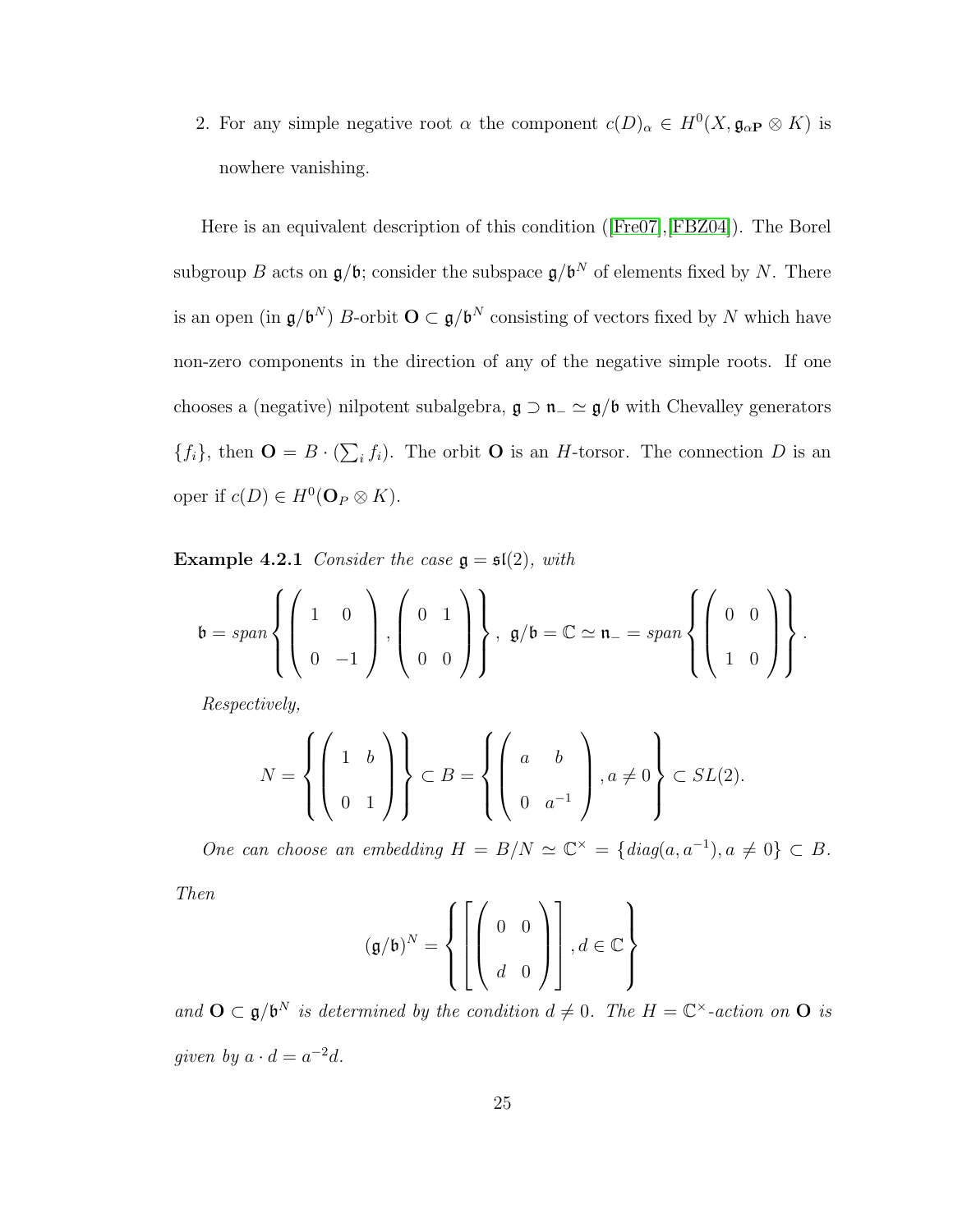**Example 4.2.2** For  $GL(n)$  the oper condition implies ([\[FBZ04\]](#page-96-2)) that if on an analytic (or formal) open set  $U \subset X$  one chooses an isomorphism  $\mathbf{E}_U \simeq \mathcal{O}^{\oplus n}$  compatible with the flag, and a local coordinate t, then one can write the flat connection in the form

$$
d + \left(\begin{array}{cccc} * & * & \dots & * & * \\ * & * & \dots & * & * \\ * & * & \dots & * & * \\ 0 & \times & \dots & * & * \\ \dots & \dots & \dots & \dots & * \\ 0 & 0 & \dots & * & * \end{array}\right) dt
$$

where  $\times$  indicates non-vanishing entries.

The groupoid of opers on X is denoted by  $\mathcal{O}(\mathfrak{p}_G(X))$ . Beilinson and Drinfeld also use the notation  $\mathcal{O} \mathfrak{p}_G$  for the sheaf of groupoids on  $X_{\text{\'et}}$  given by the groupoids  $\mathcal{O}(\mathfrak{p}_G(X'), X' \to X$  étale. If G is the *adjoint* group with Lie algebra  $\mathfrak{g}$ , one uses the name g-opers. E.g.,  $\mathfrak{sl}(2)$ -opers and  $PGL(2)$ -opers are synonyms.

Proposition 4.2.1 ([\[BD91\]](#page-95-1), 3.1.4) Let X be a (smooth, complete and connected) curve of genus  $g > 1$  and let  $(\mathbf{P}_G, D)$  be a G-local system on X that has an oper structure. Then:

- 1. The oper structure is unique: the corresponding flag  $\mathbf{P}_B \subset \mathbf{P}_G$  is the Harder-Narasimhan flag.
- 2.  $Aut(\mathbf{P}_G, D) = Z_G$ .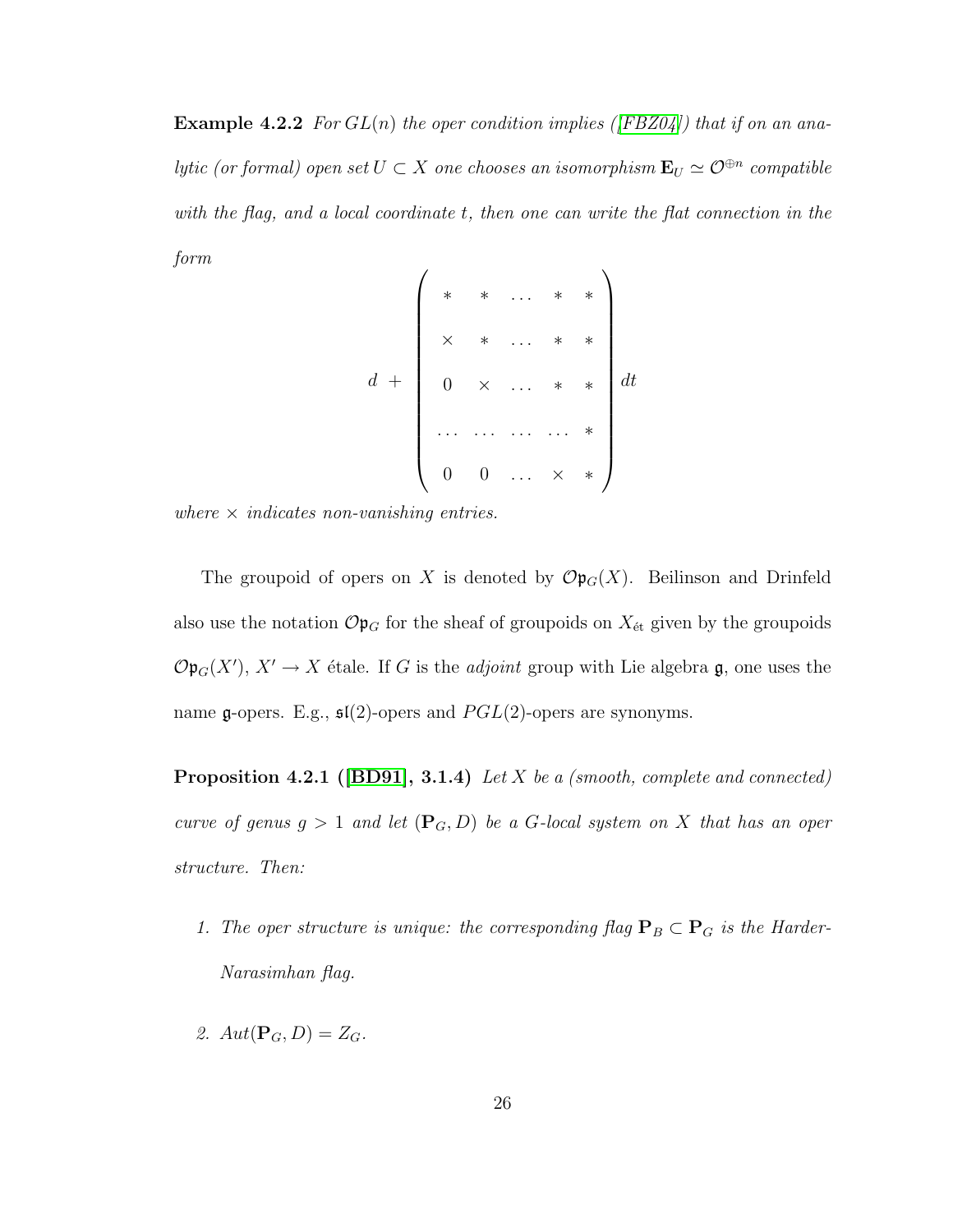3. The local system  $(\mathbf{P}_G, D)$  cannot be reduced to a non-trivial parabolic subgroup of  $G$ .

Given a principal embedding  $\mathfrak{sl}(2) \hookrightarrow \mathfrak{g}$  one obtains a canonical structure of an affine space on the space of g-opers, which we describe below, following Beilinson and Drinfeld.

First of all,  $\mathfrak{sl}(2)$ -opers admit a natural action of the quadratic differentials, making  $\mathcal{O} \mathfrak{p}_{\mathfrak{sl}(2)}$  into a  $K^2$ -torsor.

Indeed, if  $(\mathbf{P}_B, D)$  is an  $\mathfrak{sl}(2)$ -oper, the "relative position" map c provides a nowhere vanishing section  $c(D) \in H^0(X, \mathfrak{sl}(2)/\mathfrak{b}_P \otimes K)$ , i.e., we have a trivialisation  $\mathcal{O}_X \simeq \mathfrak{sl}(2)/\mathfrak{b}_P \otimes K$ . In other words, the connection induces an isomorphism  $T_X \simeq \mathfrak{sl}(2)/\mathfrak{b}_P$ . The trace gives an identification  $\mathfrak{sl}(2) \supset \mathfrak{n} \simeq \mathfrak{sl}(2)/\mathfrak{b}^{\vee}$ , so  $\mathfrak{n}_P = K$ and one obtains an embedding  $K^2 = \mathfrak{n}_{\mathbf{P}} \otimes K \subset \mathfrak{sl}(2)_{\mathbf{P}} \otimes K$ . In this way  $K^2$  acts on  $\mathcal{O} \mathfrak{p}_{\mathfrak{sl}(2)}$  by translating the connection D. The torsor is in fact trivial, so  $\mathcal{O} \mathfrak{p}_{\mathfrak{sl}(2)}(X)$ is an affine space modelled on  $H^0(X, K^2)$ .

Next, suppose G is the *adjoint* group with Lie algebra  $\mathfrak{g}$ , and let the subscript 0 denote the various subgroups and subalgebras – Borel, unipotent, etc., – for  $PSL(2)$ . Let  $x_0 =$  $\sqrt{ }$  $\overline{\phantom{a}}$ 0 1 0 0  $\setminus$ and  $y_0 =$  $\sqrt{ }$  $\overline{\phantom{a}}$ 0 0 1 0  $\setminus$ , so  $\mathbb{C} \simeq \mathbb{C} x_0 = \mathfrak{n}_0$  and  $\mathbb{C} \simeq \mathbb{C} y_0 \simeq \mathfrak{sl}(2)/\mathfrak{b}.$ The adjoint action gives an isomorphism  $B_0/N_0 \to Aut(\mathfrak{n}_0) = \mathbb{C}^{\times}$ . Using that, if  $(\mathbf{P}_{B_0}, D)$  is any  $\mathfrak{sl}(2)$ -oper, the isomorphism  $\mathfrak{n}_{0\mathbf{P}_{B_0}} \simeq K$  induces  $\mathbf{P}_{B_0} \times_{Ad} B_0/N_0 \simeq$  $Isom(\mathcal{O}, K)$ , where  $Isom(\mathcal{O}, K)$  is the frame bundle of K.

Denote by *i* the chosen embedding  $i : \mathfrak{sl}(2) \hookrightarrow \mathfrak{g}$  and set  $V := \mathfrak{g}^{N_0}$ . That is,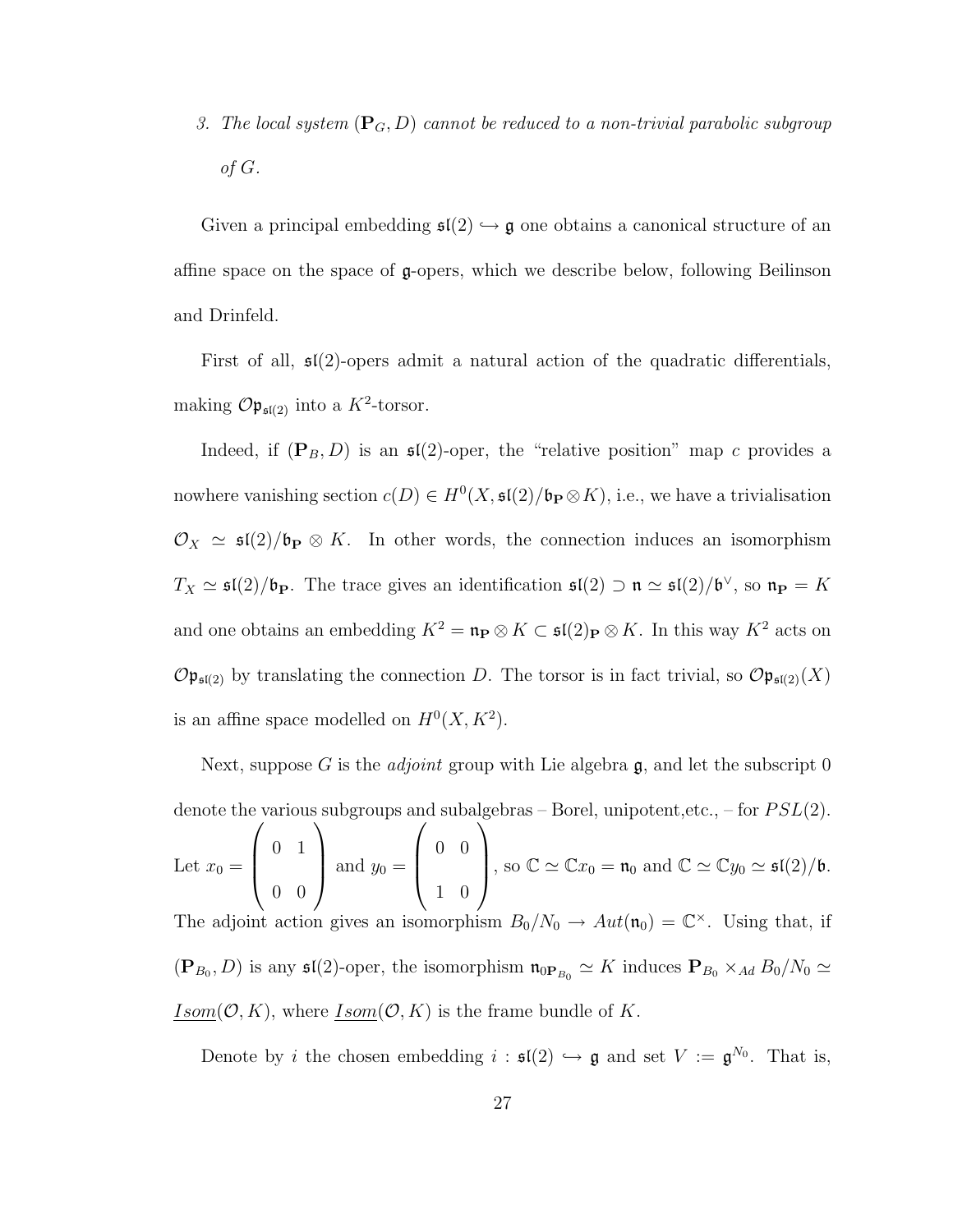$V = Z(i(x_0)) = \text{ker } ad(i(x_0))$ , the vector space which we considered in [3.](#page-16-0) On this vector space we define a new  $\mathbb{C}^{\times}$ -action *via*  $t \cdot v := t \cdot Ad(t)v$ . Using this action, twist V by the canonical bundle, obtaining a vector bundle  $V_{Isom(\mathcal{O}, K)}$ , or  $V_K$  for short,  $V_K := \underline{Isom}(\mathcal{O}, K) \times_{\mathbb{C}^\times} V$ . Then  $\mathbb{C}x_0 = \mathfrak{n}_0 \subset V$  induces  $K^2 \subset V_K$ .

The isomorphism  $\mathbf{P}_{B_0} \times_{Ad} B_0/N_0 \simeq \underline{Isom}(\mathcal{O}, K)$  induces a canonical isomorphism  $V_K = V_{\mathbf{P}_{B_0}} \otimes K$  and thus an embedding  $V_K \subset \mathfrak{b}_{\mathbf{P}_{B_0}} \otimes K = \mathfrak{b}_{\mathbf{P}_B} \otimes K$ .

Now given any  $B_0$ -oper  $(\mathbf{P}_{B_0}, D_0)$ , by extension of structure group it becomes a  $\mathfrak{g}$ -oper, and a section of  $V_K$  can be used to translate D.

Proposition 4.2.2 ([\[BD91\]](#page-95-1), 3.1.10) Let  $(\mathbf{P}_{B_0},D_0)$  be an  $\mathfrak{sl}(2)$ -oper, and let  $\mathcal{O}\mathfrak{p}_{\mathfrak{g}}$ be the  $V_K$ -torsor induced from the  $K^2$ -torsor  $\mathcal{O} \mathfrak{p}_{\mathfrak{sl}(2)}$  by the embedding  $K^2 \subset V_K$ . The canonical map  $\mathcal{O}_{\mathfrak{p}_{\mathfrak{g}}}\to \mathcal{O}_{\mathfrak{p}_{\mathfrak{g}}}$  is an isomorphism. In particular, for any  $\mathfrak{g}$ -oper  $(\mathbf{P}_B, D)$  the bundle  $\mathbf{P}_B$  is isomorphic to some canonical B-bundle  $\mathbf{P}_B^{can}$ , independent of D.

So  $\mathcal{O}(\mathfrak{p}_{\mathfrak{g}}(X))$  is an affine space modelled on  $H^0(X, V_K)$ , and the latter turns out to be the Hitchin base for the Lie algebra g.

**Proposition 4.2.3 ([\[BD91\]](#page-95-1),3.1.12)** There is a canonical filtration of  $\mathbb{C}[\mathcal{O}p_{\mathfrak{g}}(X)]$ and a canonical isomorphism of graded algebras

$$
gr \mathbb{C}[\mathcal{O} \mathfrak{p}_{\mathfrak{g}}(X)] \simeq \mathbb{C}[B_{\mathfrak{g}}],
$$

where  $B_{\mathfrak{g}}$  is the Hitchin base.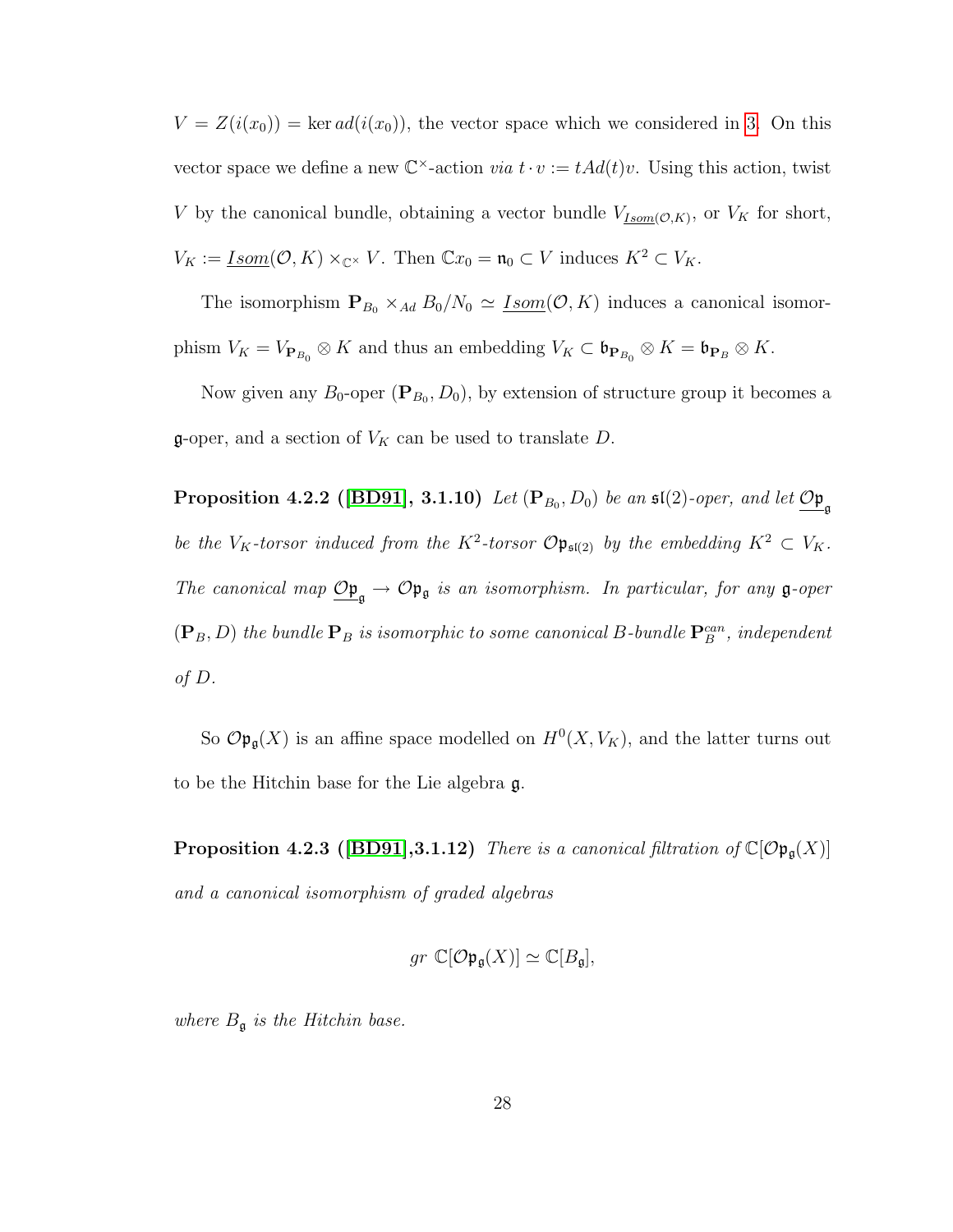This is a direct corollary of Kostant's result. First, an isomorphism  $V \simeq$  $Spec(Sym[\mathfrak{g}^\vee]^G)$  is obtained by  $V \ni v \mapsto v + i(y_0) \in \mathfrak{g} \to \mathfrak{g}//G \simeq \mathfrak{t}/W$ , which induces  $H^0(X, V_K) \simeq H^0(X, t/W_K) = B_{\mathfrak{g}}$ . Second, we have  $\mathcal{O} \mathfrak{p}_{\mathfrak{g}}(X) \simeq \underline{\mathcal{O} \mathfrak{p}}_{\mathfrak{g}}(X) =$  $Spec \mathbb{C}[H^0(X, V_K)].$ 

Equivalently, using the notion of " $\lambda$ -connections", one can define  $\lambda$ -opers and consider the limit  $\lambda \to \infty$ . Beilinson and Drinfeld define the Rees module in the "opposite" way as compared to Deligne and Simpson, so they work with  $\hbar = \frac{1}{\lambda}$  $\frac{1}{\lambda}$  and consider  $\hbar \to 0$ . Notice that the limit  $\lambda \to 0$  is constant, i.e., all all sections of the twistor space obtained in this way meet at a single point. Beilinson and Drinfeld in their quest for the quantisation of the Hitchin system think of this procedure as being a "classical limit". However, the Rees module procedure relies entirely on the fact that opers come with a flag – while generic local systems do not – and hence their method cannot be applied to arbitrary local systems. Indeed, in the light of [\[DP06\]](#page-95-4) and [\[KW07\]](#page-99-3) the "correct" classical limit is the one provided by the non-abelian Hodge theorem.

Frenkel([\[FBZ04\]](#page-96-2)), following [\[DS85\]](#page-96-1) gave a local version of the above statement. Namely, given a G-oper, after trivialising it on an open disk and endowing it with a (formal) local coordinate, one can put the connection matrix in a "standard form", which is in fact the analogue of companion matrix provided by Kostant's theory.

**Example 4.2.3** Given a  $GL(n, \mathbb{C})$  oper, after choosing an isomorphism  $\mathbf{E}_U \simeq \mathcal{O}_U^{\oplus n}$ compatible with the flag, and a (formal or analytic) local coordinate t on the U, the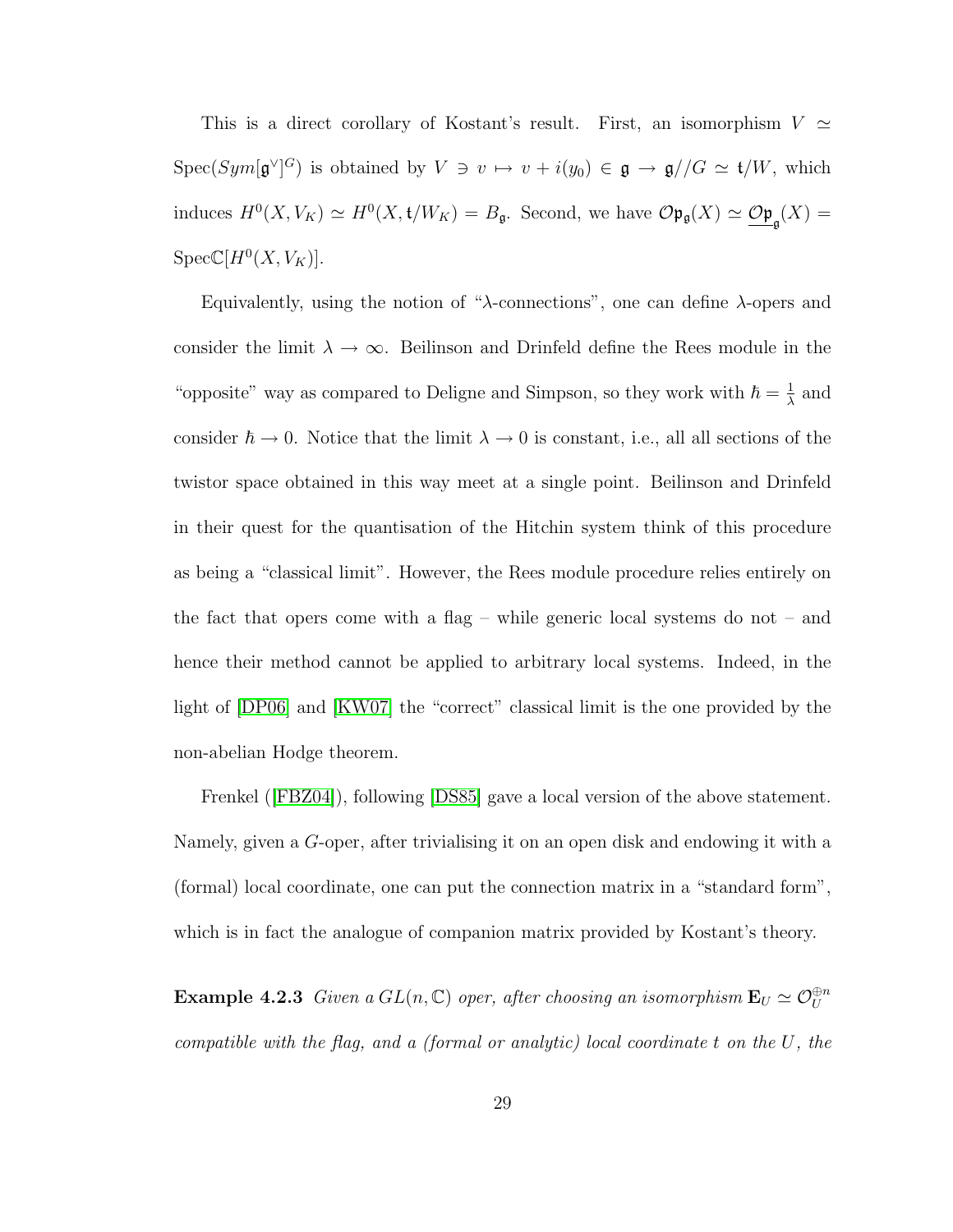B-gauge equivalence class has a unique representative of the form

$$
d + \left(\begin{array}{cccc} a_1 & a_2 & \dots & \dots & a_n \\ 1 & 0 & 0 & \dots & 0 \\ 0 & 1 & 0 & \dots & 0 \\ \dots & \dots & \dots & \dots & 0 \\ 0 & 0 & 0 & 1 & 0 \end{array}\right) dt.
$$

In the case of  $\mathfrak{g} = \mathfrak{sl}(n)$  all of the above can be done from first principles and madea little bit more explicit. In particular one gets ([\[Bis00\]](#page-95-2)) that the bundle  $\mathbf{P}_{B_0}$ is the (frame bundle of)  $J^{n-1}(K^{-\frac{n-1}{2}})$  with its canonical filtration.

## <span id="page-35-0"></span>4.3 Relation to Classical Riemann Surface Theory

As mentioned in the beginning of the section, there is a relation between opers and various objects from Riemann surface theory; in particular,  $\mathfrak{sl}(2)$ -opers are equivalent to projective structures, projective connections and Sturm-Liouville operators, and we review this briefly.

Recall that a (complex) *projective structure* on a smooth compact curve X is an equivalence class of (analytic) atlasses  $\{U_\alpha \to X\}$ , where  $U_\alpha \subset \mathbb{C}$  have transition functions  $\{\varphi_{\alpha\beta}\}\$  which are Möbius (fractional linear) transformations,  $\varphi_{\alpha\beta} \in \text{PGL}(2,\mathbb{C})$ . Notice that here we are assuming that X is already endowed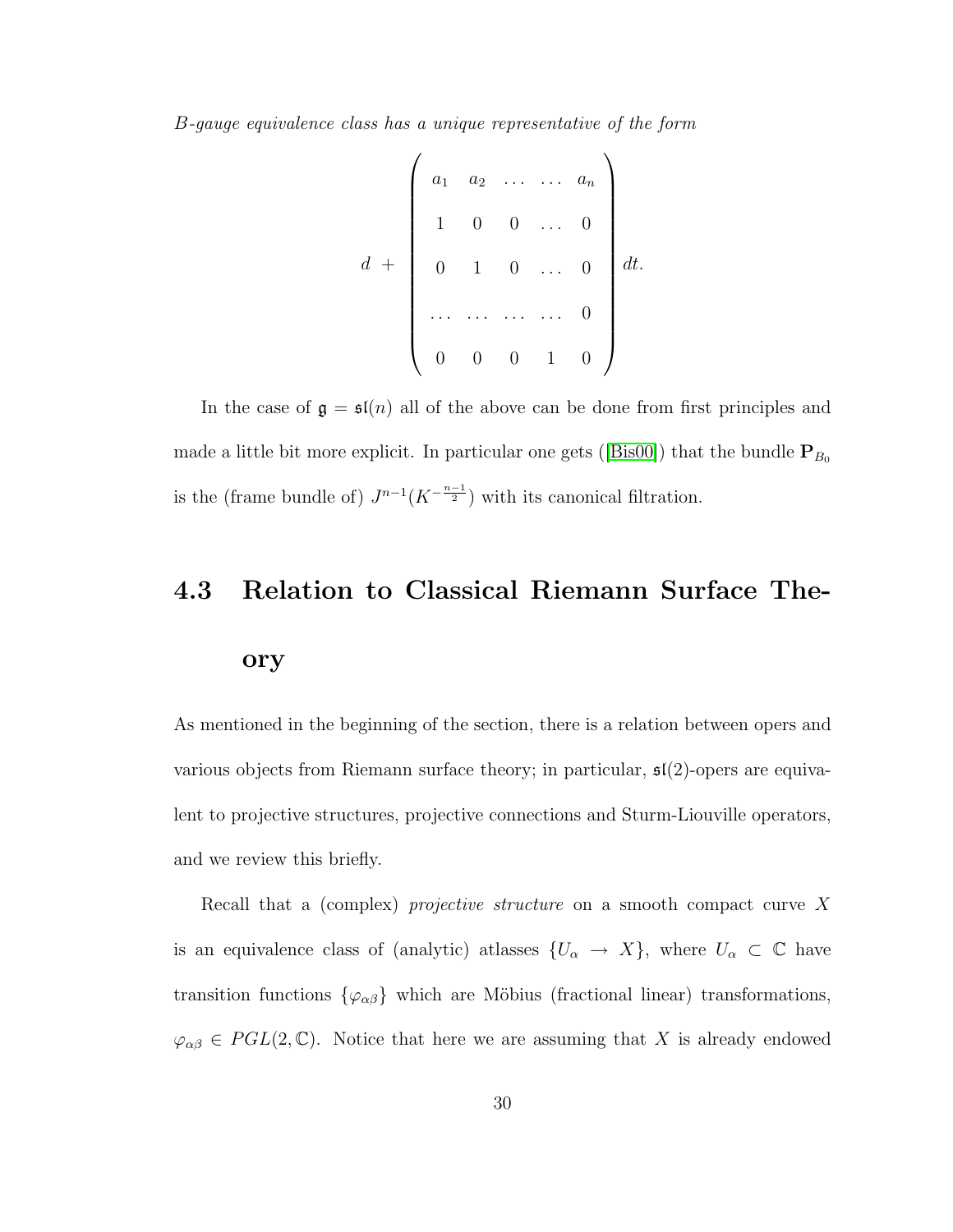with a complex structure and the projective structure is compatible with it. One could start with a real curve, in which case the projective structure will induce a complex structure on X. The projective structures we are considering here are in fact a Lagrangian subvariety inside the space of all projective structures. Projective structures exist for any genus. By the very definition, a choice of projective structures determines an element of  $H^1(X, PGL(2, \mathbb{C}))$ , that is, a flat holomorphic  $PGL(2)$ -bundle on X. It is easy to see that this bundle is in fact a  $PGL(2)$ -oper. Indeed, the local charts  $U_{\alpha} \hookrightarrow \mathbb{P}^{1}$  (i.e., the flat local coordinates) determine a nowhere horizontal section of the associated  $\mathbb{P}^1 = PGL(2)/B$ -bundle, which is the same thing as a nowhere horizontal B-reduction. By a choice of theta-characteristic one can lift the element of  $H^1(X, PGL(2, \mathbb{C}))$  to  $SL(2, \mathbb{C})$ , see ([\[Gun66\]](#page-97-0)).

Suppose z is a local coordinate on an open set in  $\mathbb C$  and let  $S_z f$  be the Schwartz derivative,  $S_z f = (f''/f')^2 - \frac{1}{2}$  $\frac{1}{2}(f''/f')^2$ . As observed by Tyurin (who references Schwartz) in [\[Tju78\]](#page-100-0), Proposition 1.2.7, the space of solutions of the 3-rd order non-linear ODE  $S_z(f) = q$  is the projectivisation of the space of solutions of the 2-nd order linear ODE  $f'' + \frac{q}{2}$  $\frac{q}{2}f = 0$ . Using that the Schwartz derivative annihilates exactly the Möbius transformations one can check that projective structures on  $X$ are in bijection with second order differential operators  $Diff<sup>2</sup>(K<sup>-1/2</sup>, K<sup>3/2</sup>)$  which are self-adjoint and have principal symbol one. The latter are often called Sturm-Liouville operators or projective connections. These are an  $H^0(X, K^2)$ -torsor in an obvious way – see the above linear ODE – which induces an  $H^0(X, K^2)$ -torsor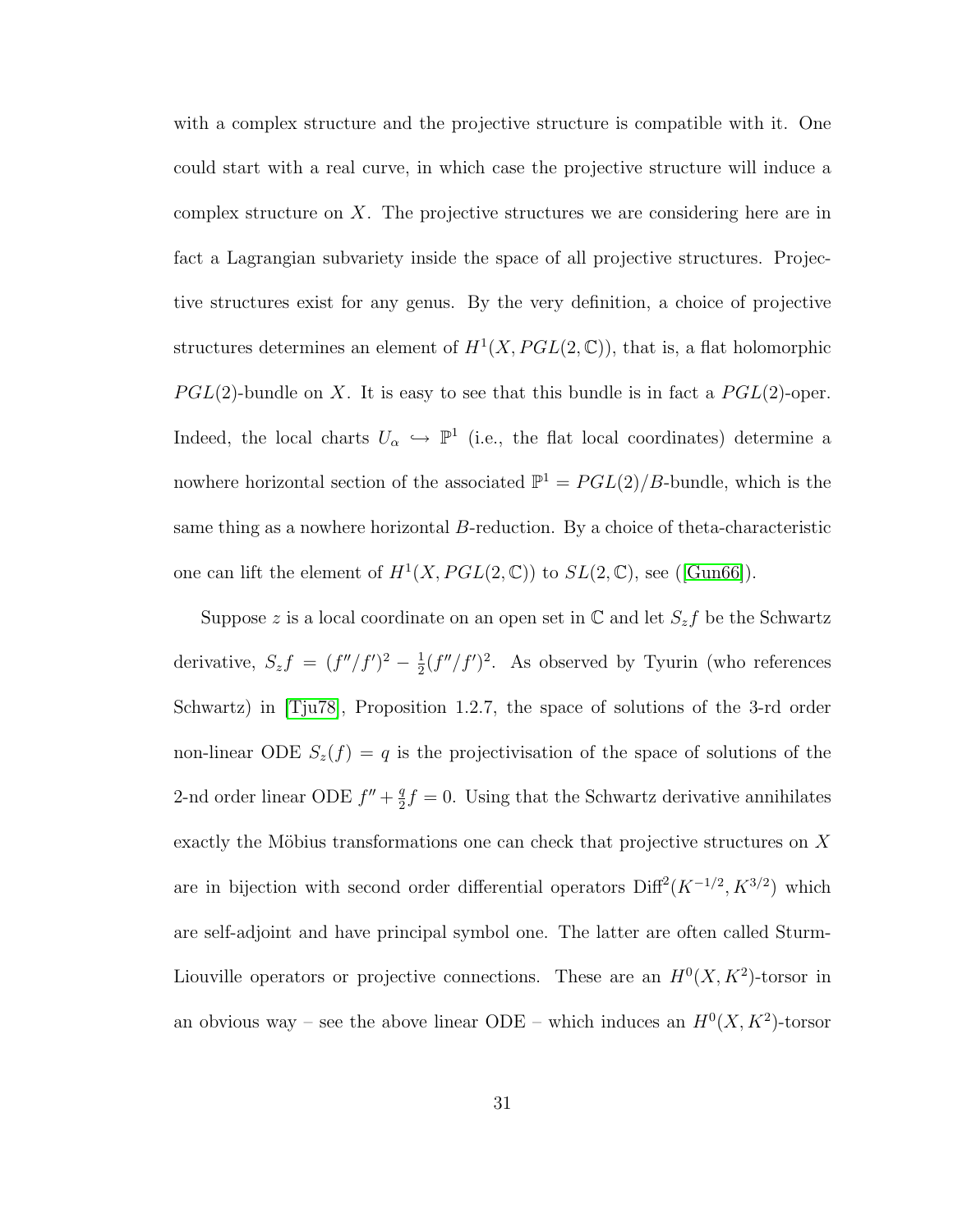structure on the projective connections. Since one can rewrite a (scalar) 2-nd order linear ODE as a 1-st order ODE on the jets, one can think of projective connections as holomorphic connections on  $J^1(K^{-1/2})$ .

One other interpretation which we are not going to use anywhere is that of Sturm-Liouville operators as kernels on the diagonal in  $X \times X$ , see [\[FBZ04\]](#page-96-0), which relies on the fact that  $Diff^n(E, F) = \frac{F \boxtimes S(E)((n+1)\Delta)}{F \boxtimes S(E)}$  $\frac{E(E)((n+1)\Delta)}{F\boxtimes S(E)}, S(E)=E^\vee\otimes K.$ 

Finally, one can identify G-opers and g-opers by a choice of theta-characteristic, that is, if  $Z_G$  is the centre of G, one can choose one of the  $H^1(X, Z_G)$ -components of  $\mathcal{O}(\mathfrak{p}_G(X))$  and identify it with  $\mathcal{O}(\mathfrak{p}_\mathfrak{g}(X))$ . This is due to [\[BD91\]](#page-95-0), 3.4.2, where it is shown that a theta-characteristic  $\zeta$ ,  $\zeta^{\otimes 2} = K$ , induces an equivalence

$$
\Phi_{\zeta}: \mathcal{O} \mathfrak{p}_{\mathfrak{g}}(X) \times Z_G\text{-tors} \to \mathcal{O} \mathfrak{p}_G(X),
$$

where  $Z_G\mbox{-tors}$  is the groupoid of<br>  $Z_G\mbox{-torsors}.$ 

To close this section, let us mention that since opers have a fixed underlying bundle, it is straightforward to check that  $\mathcal{O}_p(X)$  is isotropic for the holomorphic symplectic form on  $M_{DR}$  – and hence complex Lagrangian for dimension reasons.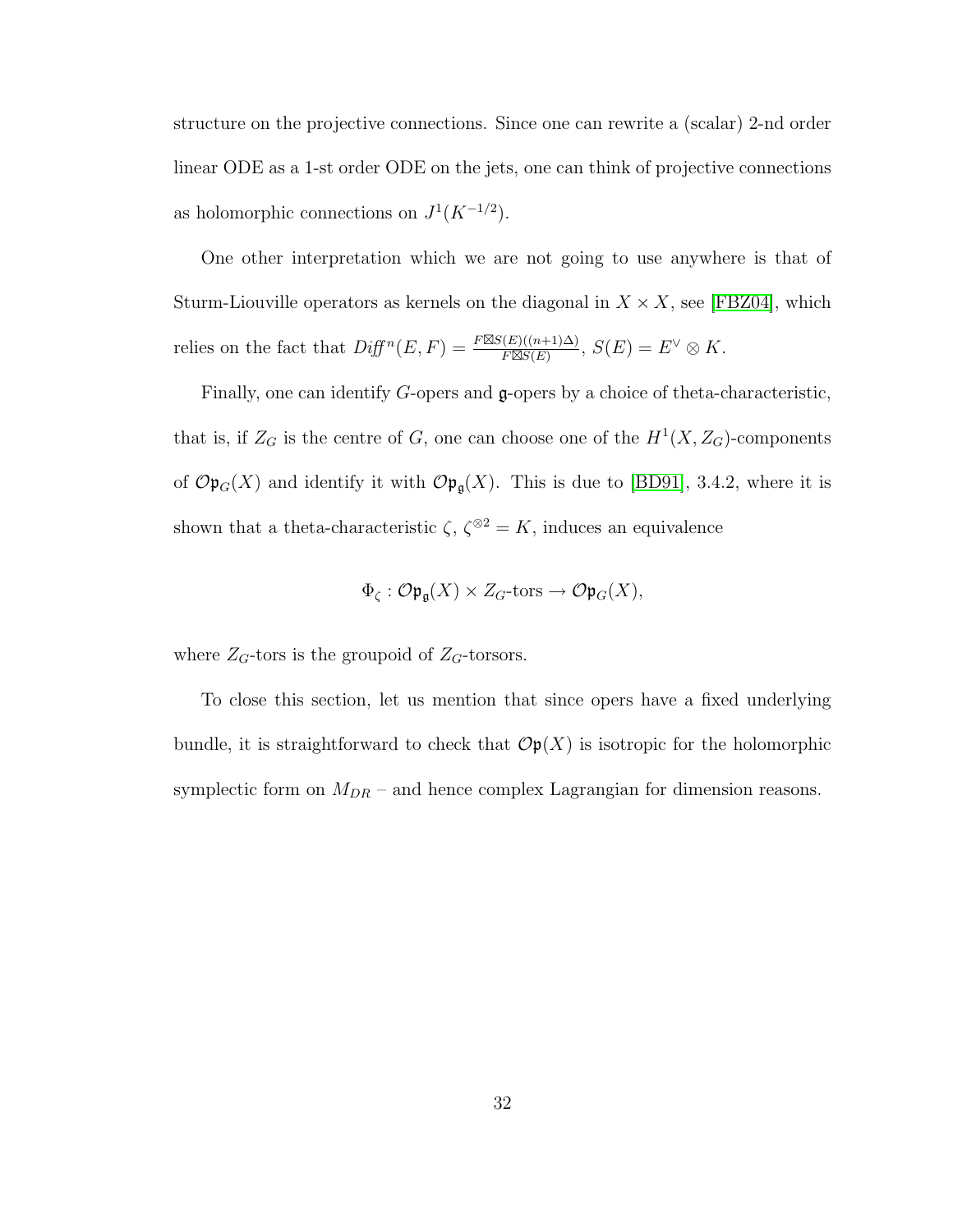## Chapter 5

## Getting Started

## 5.1 First Observations

Recall that a *hyperkähler manifold* is a Riemannian manifold,  $(M, g)$ , with three complex structures,  $I, J, K \in H^0(M, \text{End}T_{M,\mathbb{R}})$  satisfying the quaternionic identities for which the corresponding fundamental forms  $\omega_I = g(I \bullet, \bullet)$ ,  $\omega_J$ ,  $\omega_K$  are Kähler. Linear combinations  $\{xI + yJ + zK, (x, y, z) \in S^2 \subset \mathbb{R}^3\}$  of these give a  $\mathbb{P}^1$ -family of complex structures. The data of the family is encoded in its twistor space,  $\mathcal{Z}$ , which is the real manifold  $S^2 \times M_{\mathbb{R}}$  endowed with the standard complex structure on the  $S<sup>2</sup>$  factor and the tautological complex structure on  $M_{\mathbb{R}}$ . This complex manifold of dimension  $(\dim_{\mathbb{C}} M + 1)$  is a holomorphic fibration over  $\mathbb{P}^1$ ; the fibre over  $\{z\} \in \mathbb{P}^1$ is  $(M_{\mathbb{R}}, I_z)$ , where  $I_z$  is the complex structure corresponding to  $z \in S^2$ . The real fibration has obvious sections  $\{p\} \times S^2$ ,  $p \in M_{\mathbb{R}}$  – called *twistor lines* – which are in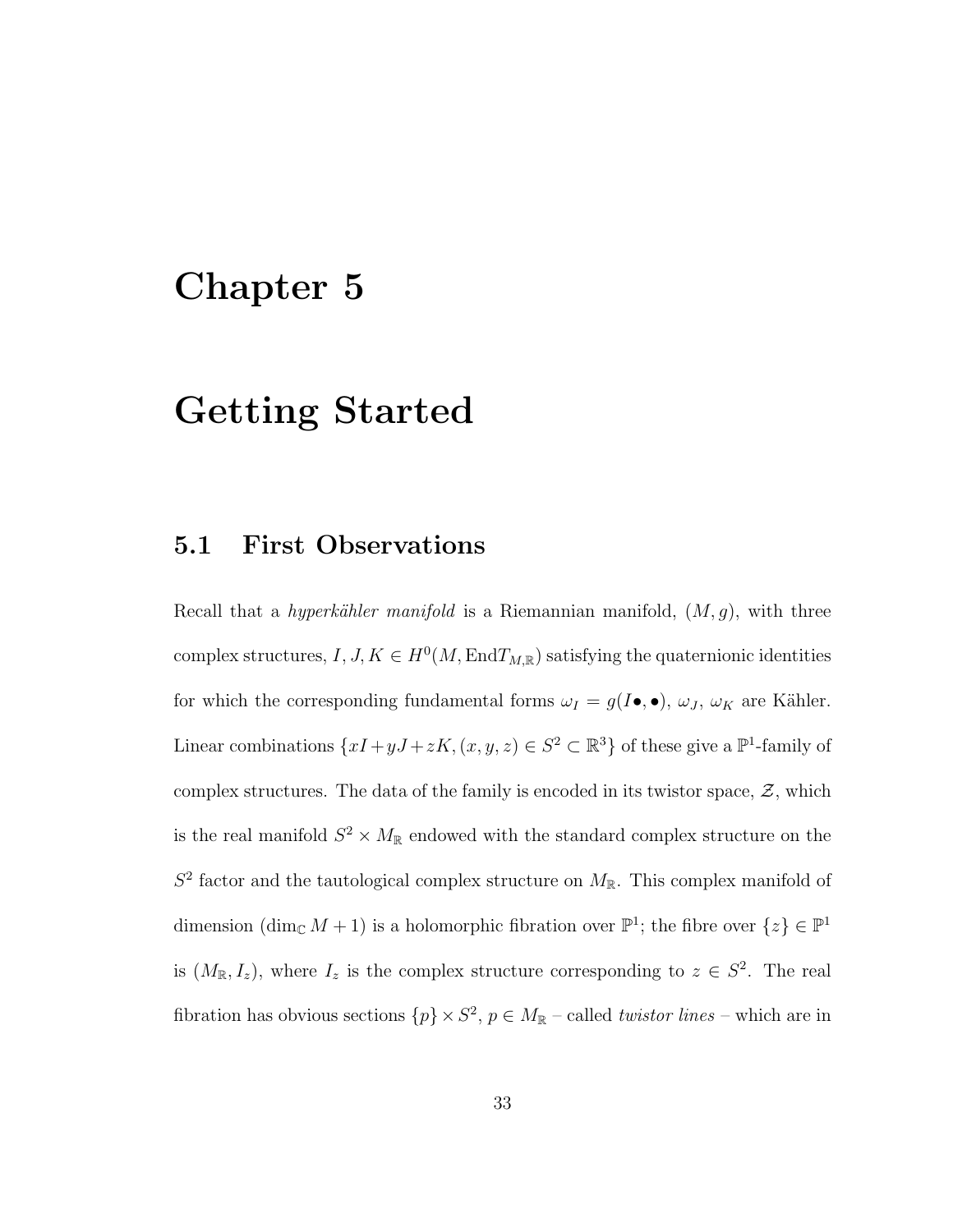fact holomorphic and have normal bundles  $\mathcal{O}^{\oplus 2 \dim_{\mathbb{C}} M}$ . It turns out that there exists a global holomorphic section of the bundle (over  $\mathcal{Z}$ )  $\Lambda^2 T_f \otimes \mathcal{O}(2)$ , where  $T_f$  is the vertical bundle of the fibration. So restricting this section to a fibre over  $\{z\} \in \mathbb{P}^1$ gives a holomorphic 2-form on  $(M_{\mathbb{R}}, I_z)$ . Hence in each complex structure of the family one has a real-symplectic and a complex-symplectic form. For instance, in the complex structure I the Kähler form is  $\omega_I$ ,  $\omega^c = \omega_J + i\omega_K$  is of type (2,0). In the complex structure J the Kähler form is  $\omega_J$  and the holomorphic one is  $\omega_K + i\omega_I$ . The space  $\mathcal Z$  comes with an antilinear involution which lifts the antipodal map on  $S<sup>2</sup>$  and preserves all the data.

Recall that a submanifold, Y, of a symplectic manifold,  $(M, \omega)$ , is Lagrangian if  $\omega|_Y = 0$  and dim  $Y = \frac{1}{2}$  $\frac{1}{2}$  dim M. If M is a complex manifod, Y a complex submanifold,  $\omega^c$  is complex-symplectic and the same conditions are satisfied, then Y is called *complex-Lagrangian*. Let M be a Calabi-Yau manifold with chosen Kähler form  $\omega$  and covariantly constant holomorphic volume form  $\Omega$ , so  $\Omega \wedge \overline{\Omega} = \omega^{\dim M}$ if dim<sub>C</sub> M is even (or  $i\omega^{\dim M}$  otherwise). Then a submanifold  $Y \subset M$  is special *Lagrangian* if dim<sub>C</sub>  $Y = \frac{1}{2}$  $\frac{1}{2} \dim_{\mathbb{C}} M$ ,  $\omega|_Y = 0$  and  $\text{Re}\Omega|_Y = 0$ . Actually, since any constant multiple of  $\Omega$  is going to be again covariantly constant, one can require instead that a real linear combination  $a\text{Re}\Omega + b\text{Im}\Omega$  vanishes upon restriction to Y.

Special Lagrangian manifolds are of much interest for differential geometers and physicists, mostly in relation to calibrated geometries, special holonomy and mirror symmetry. However, explicit examples of special Lagrangian manifolds are hard to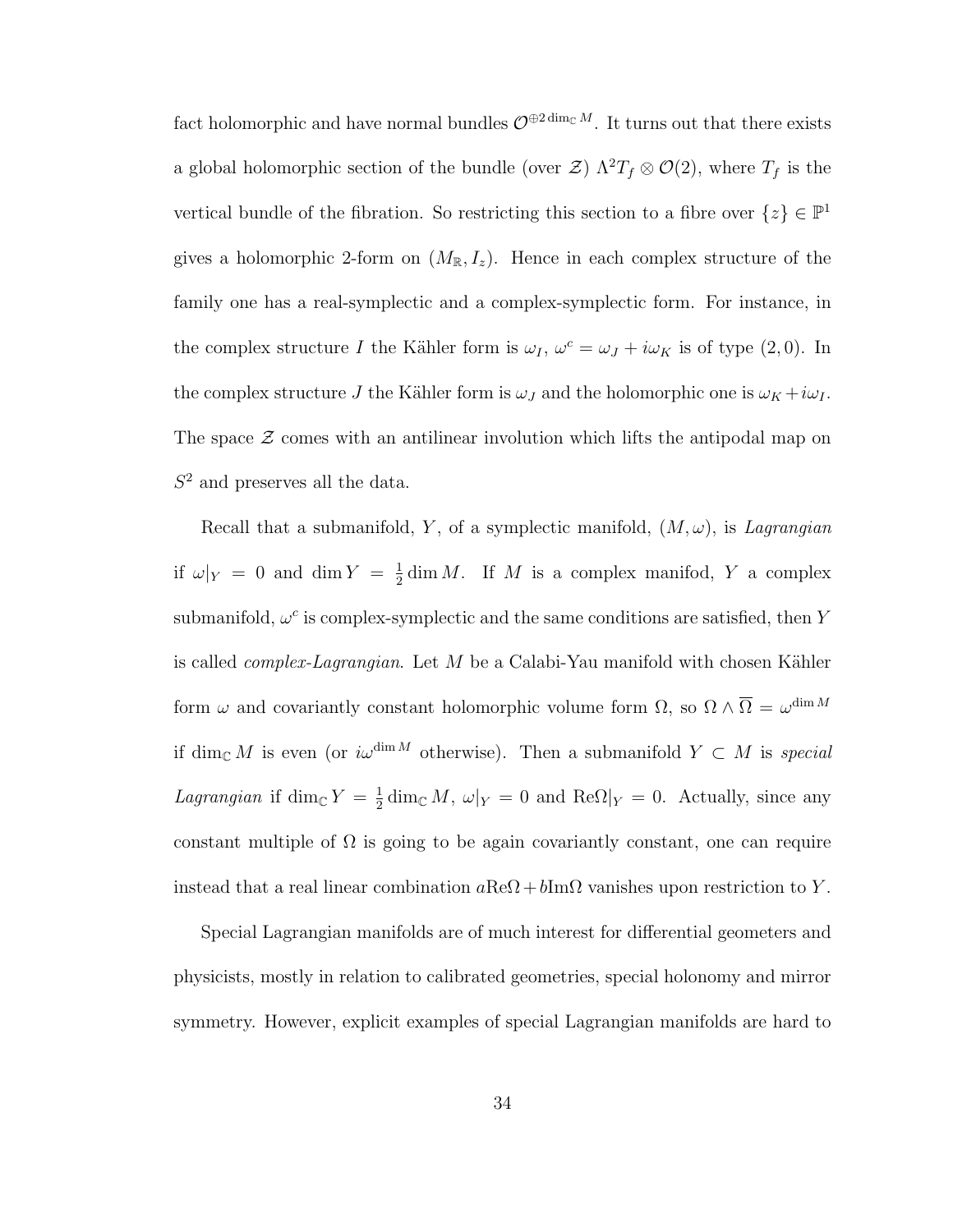construct, and there are three main sources of these([\[Hit01\]](#page-98-0)): fixed points or real structures on Calabi-Yau manifolds; non-compact Calabi-Yau manifolds; complex Lagrangian submanifolds of hyperkähler manifolds. It is the last case that is of interest to us.

To understand it better, notice first that hyperkähler manifolds are Calabi-Yau, since one can take the holomorphic volume form to be  $\Omega = (\omega^c)^{\frac{\dim M}{2}}$  or a constant multiple of it. Suppose that  $Y \subset (M, J)$  is complex Lagrangian, so  $\omega_I + i\omega_K$ vanishes on Y. Then look at  $Y \subset (M, I)$  and endow  $(M, I)$  with Kähler form  $\omega_I$ and holomorphic volume form  $\Omega = i(\omega_J + i\omega_K)^{\frac{\dim M}{2}}$ . Upon restriction to Y the Kähler form vanishes and  $\Omega$  becomes  $i(\omega_J)^{\frac{\dim M}{2}}$ , so  $\text{Re}\Omega|_Y=0$ .

The upshot of this is that the subvariety  $\tau(\mathcal{O}(\mathfrak{p}(X))) \subset M_{Dol}$  that we are looking for is a real, special Lagrangian submanifold of the moduli space of stable Higgs bundles. There is another property of it which can be identified easily.

**Lemma 5.1.1** If  $\tau : M_{DR}^{reg}(G) \simeq M_{Dol}^{reg}(G)$  is the canonical map provided by the nonabelian Hodge theorem, then  $\tau(\mathcal{O}(\mathfrak{p}(X))) \subset M_{Dol}^{reg}(G) \backslash T^{\vee} \mathcal{N}^{reg}(G)$ . That is, the Higgs bundles corresponding to opers are stable but have non-stable underlying bundles.

*Proof:*Indeed, the theorem of D.Kaledin and B.Feix ([\[Kal99\]](#page-98-1), [\[Fei01\]](#page-96-1)) says that if X is a real-analytic Kähler manifold, there exists a unique  $U(1)$ -invariant hyperkähler metric on (a neighbourhood of the zero section in)  $T^{\vee}X$ . For  $X = \mathcal{N}^{reg}(G)$ , this metric agrees with the hyperkähler metric on  $M_{Dol}$  and produces a torsor over  $T^{\vee} \mathcal{N}^{reg}(G)$ . Hence  $\tau$  maps the (unique)  $T^{\vee} \mathcal{N}^{reg}$ -torsor on  $\mathcal{N}^{reg}$  to  $T^{\vee} \mathcal{N}^{reg}$ , and,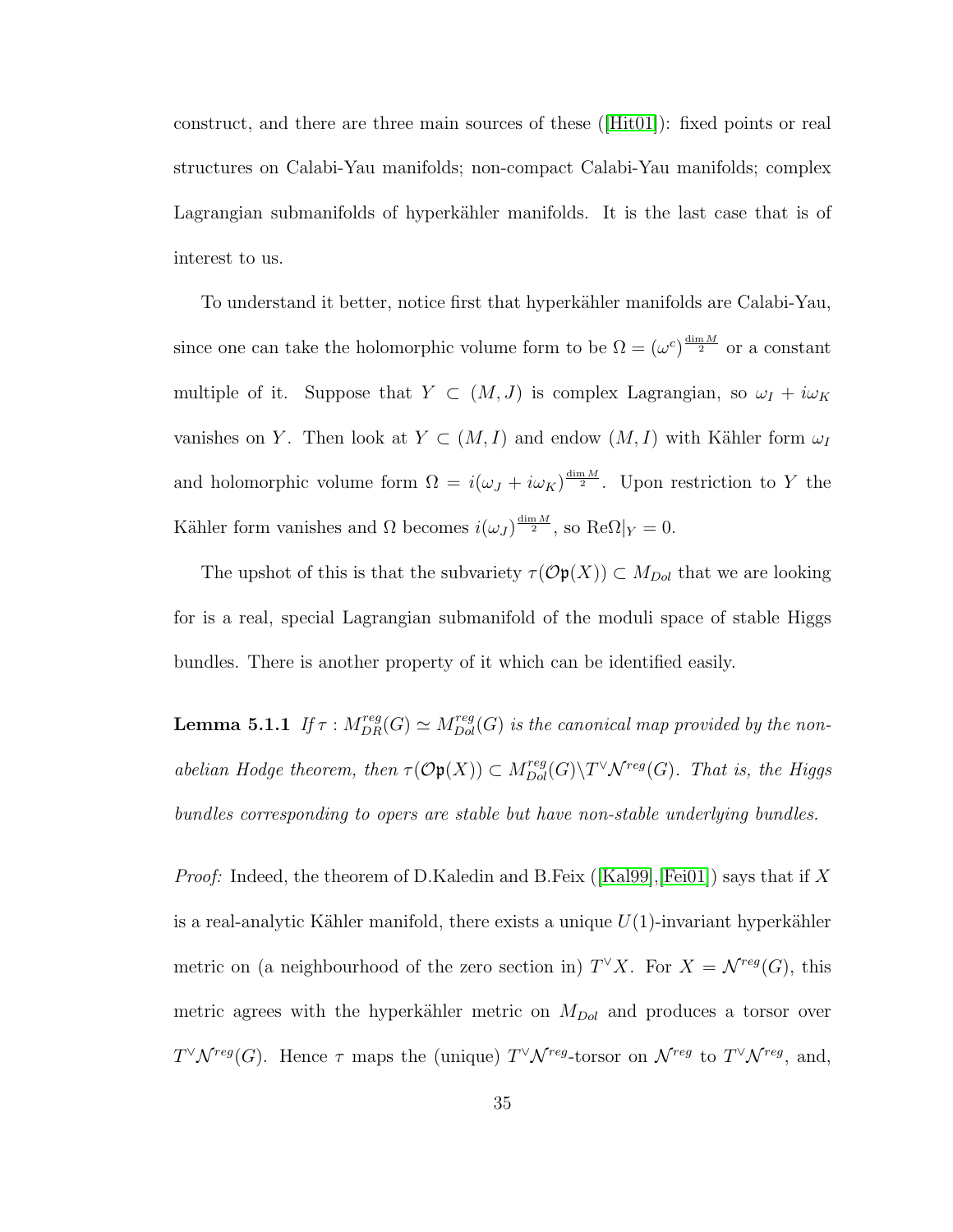respectively, preserves the complement. However,  $\mathcal{O}p(X)$  is contained in the complement of the  $T^{\vee} \mathcal{N}^{reg}\text{-torsor}$ , so the result follows.

#### QED

<span id="page-41-0"></span>In the case of  $G = SL(2)$  one can say a bit more.

**Lemma 5.1.2** If  $G = SL(2)$ , the vector bundles that appear as underlying bundles of Higgs pairs in  $\tau(\mathcal{O} \mathfrak{p}_G(X))$  and are maximally unstable form a subvariety of real dimension at most  $3g - 3$  containing the bundle  $\sqrt{ }$  $\begin{matrix} \phantom{-} \end{matrix}$  $\sqrt{ }$  $K^{1/2} \oplus K^{-1/2},$  $\sqrt{ }$  $\vert$ 0 0 1 0  $\setminus$  $\Bigg\}$  $\setminus$  $\Bigg\}$ 1  $\begin{matrix} \phantom{-} \end{matrix}$ .

#### Proof:

In the case  $G = SL(2)$ , the unstable bundles which appear in stable pairs can be distinguished by the degree of the maximal destabilising subbundle([\[Hit87a\]](#page-97-1)) which is at most  $(g-1)$ ; for those of maximal degree there is an additional restriction on the cohomology, which, in the case of Higgs bundles of degree zero fixes the underlying bundle to be  $\mathbf{E} = K^{1/2} \oplus K^{-1/2}$ . Then  $H^0(\mathscr{E}nd_0\mathbf{E}\otimes K) \simeq H^0(\mathcal{O}) \oplus H^0(K) \oplus H^0(K^2)$ ,  $\dim H^0(\mathscr{E}nd_0\mathbf{E}\otimes K) = 4g-2$ . If  $[(\mathbf{E},\theta)]$  is a stable pair, we must have that the (21)-entry of  $\theta$  is nonzero. Also,  $Aut(\mathbf{E}) = \mathbb{C}^{\times} \times H^{0}(X,K)$ . The quotient of  $H^0(\mathscr{E}nd_0\mathbf{E}\otimes K)$  by  $\mathrm{Aut}(\mathbf{E})$  is isomorphic to an affine space modelled on  $H^0(X,K^2)$ , which is (the image of) Hitchin's section. Thus maximally unstable bundles appearing in Higgs pairs from  $\tau(\mathcal{O}p(X))$  correspond to points of the intersection of  $\tau(\mathcal{O}(\mathfrak{p}(X))$  with the Hitchin section. By [\[Hit87a\]](#page-97-1) one such point is given by the Higgs pair given in the statement of the Lemma. Since the Hitchin section is a complex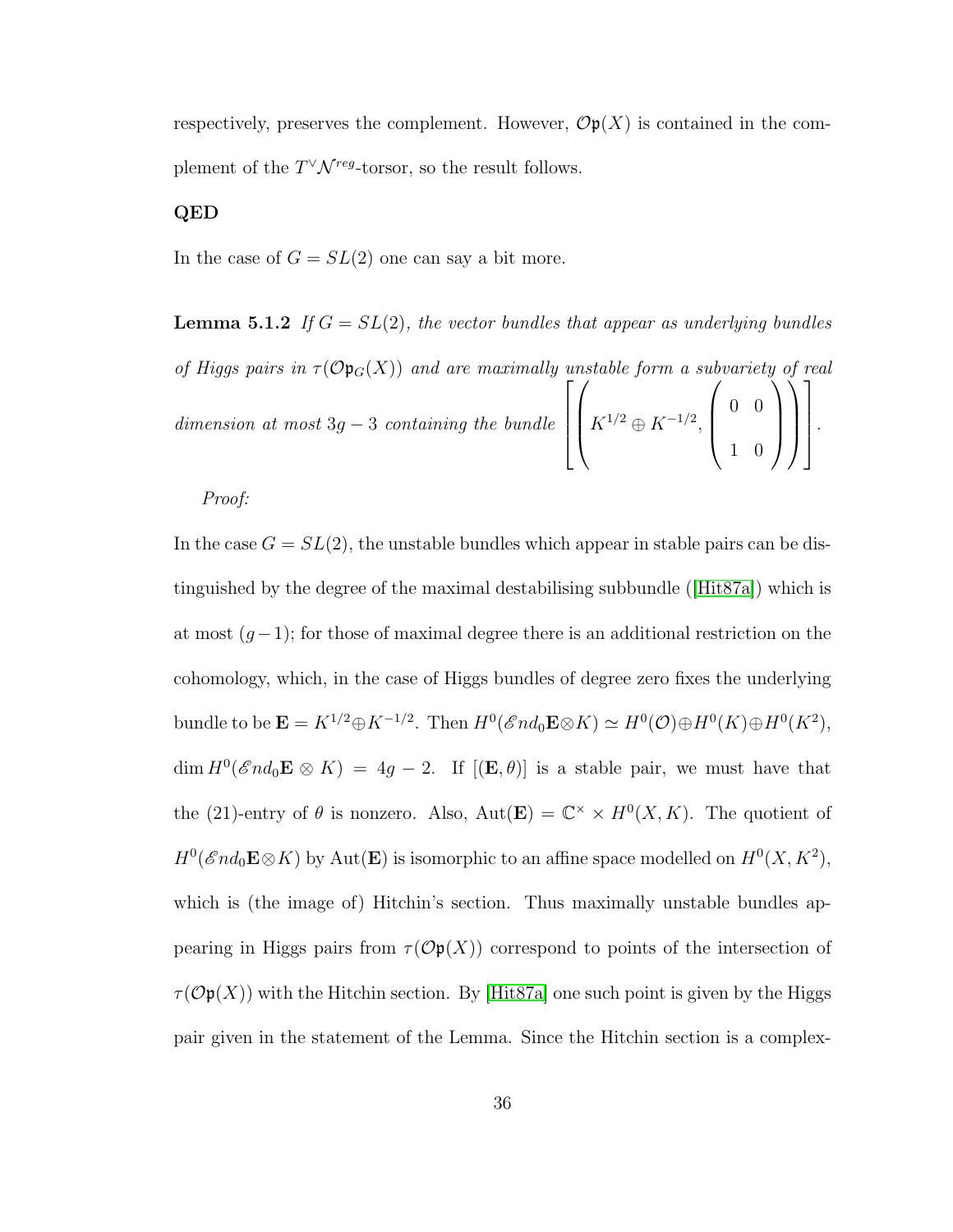Lagrangian submanifold and  $\tau(\mathcal{O}(\mathfrak{p}(X)))$  is special Lagrangian, the real tangent point to their intersection at a smooth point is isotropic for the Kähler form and hence of (real) dimension at most half of the (real) dimension of the Hitchin base.

QED

## 5.2 Strategic Remarks

Let  $M$  be a hyperkähler manifold of dimension  $\dim_{\mathbb{C}} M = 2d,$   $\mathcal{Z} = \mathcal{Z}(M)$  its twistor space, and let  $p \in M$ , so that we have



The point  $p \in M$  determines a twistor line  $s_p : \mathbb{P}^1 \to \mathcal{Z}(M)$ ,  $\pi s_p = 1$ , and we shall also write  $C_p := s_p(\mathbb{P}^1)$ . We have the two exact sequences associated with  $\pi$ and  $s_p$ :

$$
0 \longrightarrow T_f \longrightarrow T_{\mathcal{Z}} \longrightarrow \pi^* T_{\mathbb{P}^1} \longrightarrow 0
$$

$$
0 \longrightarrow T_{\mathbb{P}^1} \longrightarrow s_p^* T_{\mathcal{Z}} \longrightarrow \mathcal{N}_{C_p} \longrightarrow 0
$$

and since the second sequence splits,  $s_p^*T_f \simeq \mathcal{N}_{C_p}$ .

Let  $\Gamma(\pi)$  be the set of (holomorphic) sections of  $\pi : \mathcal{Z} \to \mathbb{P}^1$ , and let  $\Gamma(\pi)^\sigma$  be the set of twistor lines, i.e., of real (with respect to the lift, $\sigma$ , of the antipodal map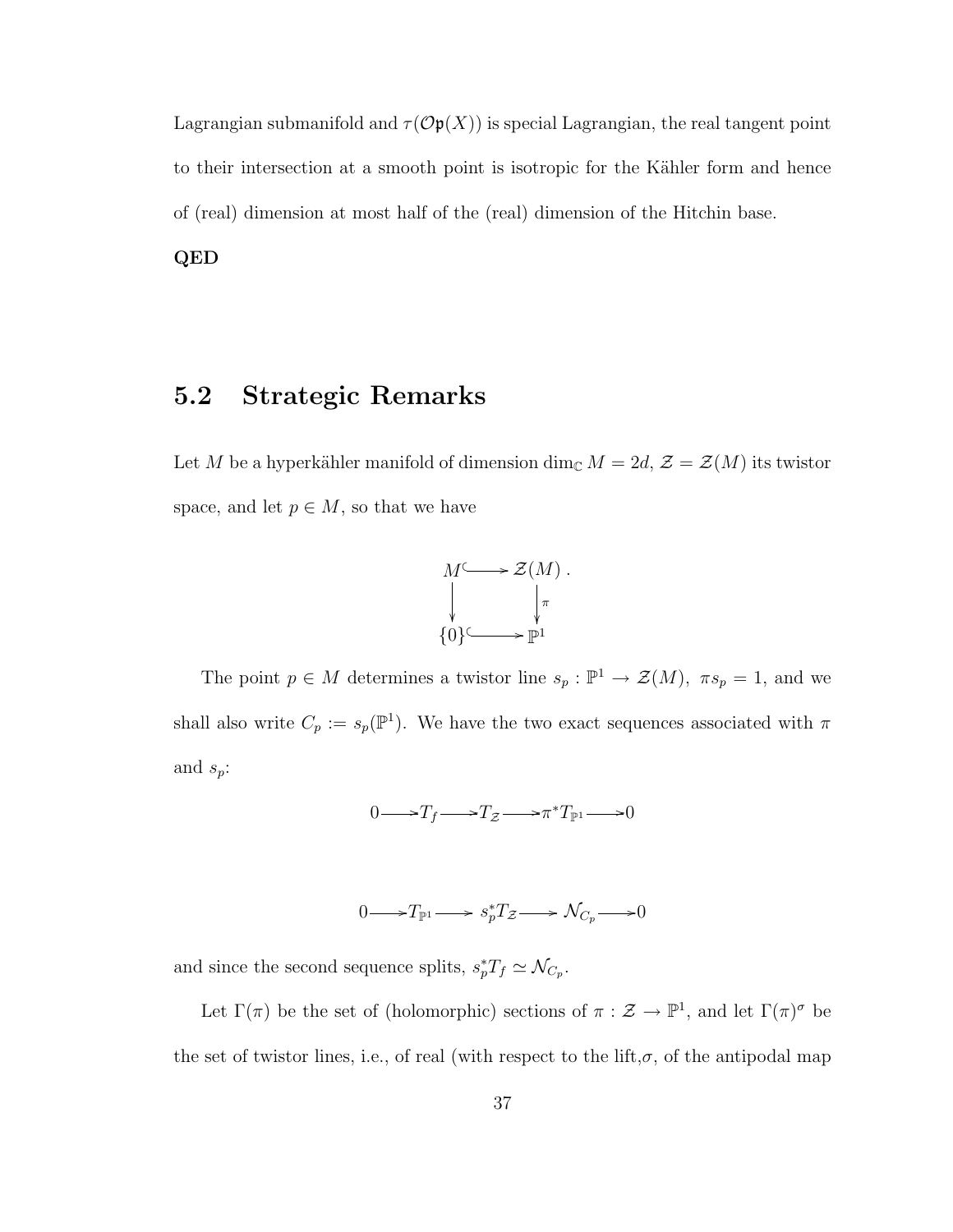on  $\mathbb{P}^1$ ) sections of  $\pi$ . Notice that by [\[HKLR87\]](#page-98-2) we have in fact an isomorphism of hyperkähler manifolds

$$
s: M \to \Gamma(\pi)^{\sigma}, \ p \mapsto s_p.
$$

Taking its differential, we get the isomorphism

$$
ds: T_M \to s^*T_{\Gamma(\pi)^{\sigma}}
$$

which, upon restriction to the fibre over  $p$  gives

$$
ds_{(p)}: T_{M,p} \simeq T_{\Gamma(\pi)^{\sigma},s_p} \subset T_{\Gamma(\pi),s_p} = H^0(\mathbb{P}^1, \mathcal{N}_{C_p}) = H^0(\mathbb{P}^1, s_p^*T_f).
$$

This last map is the linear analogue of s in an obvious sense: the quaternionic vector space  $T_{M,p} \simeq \mathbb{H}^d$  is a hyperkähler manifold with twistor space the vector bundle  $\text{tot}(s_p^*T_f) = \mathcal{Z}(T_{M,p}) \to \mathbb{P}^1$ , and  $\text{tot}(s_p^*T_f) = \text{tot}\mathcal{O}(1)^{\oplus 2d}$ .

Composing  $ds_{(p)}$  with the evaluation map at  $1 \in \mathbb{P}^1$  which sends  $H^0(\mathbb{P}^1, s_p^*T_f)$ to  $T_f|_{C_p(1)}$ , one obtains an R-linear isomorphism  $T_{(M,I),p} \simeq T_{(M,J),p}$ .

Here is another way to think of the above maps. Since  $T_z|_{C_p} = T_{\mathbb{P}^1} \oplus T_f|_{C_p}$ and since  $\pi : \mathcal{Z} \to \mathbb{P}^1$  is trivial as a *real* fibration, it has a (relative, real) flat connection. Then  $ds_p$  and  $ev_1 \circ (ds)_{(p)}$  can be thought of as parallel transport maps  $T_{M,p} = (T_f|_{C_p})_{(0)} \to H^0(C_p, T_f|_{C_p})$  and  $(T_f|_{C_p})_{(0)} \to (T_f|_{C_p})_{(1)}$ .

We are going to consider the case when  $M = M_{Dol}^{reg}(G)$ .

Hitchin in [\[Hit87a\]](#page-97-1) determined that the harmonic metric for the Higgs bundle ap-pearing in Lemma [5.1.2](#page-41-0) "is" the uniformisation metric for the curve  $X$  and that the corresponding local system is an oper; i.e., after the hyperkähler rotation one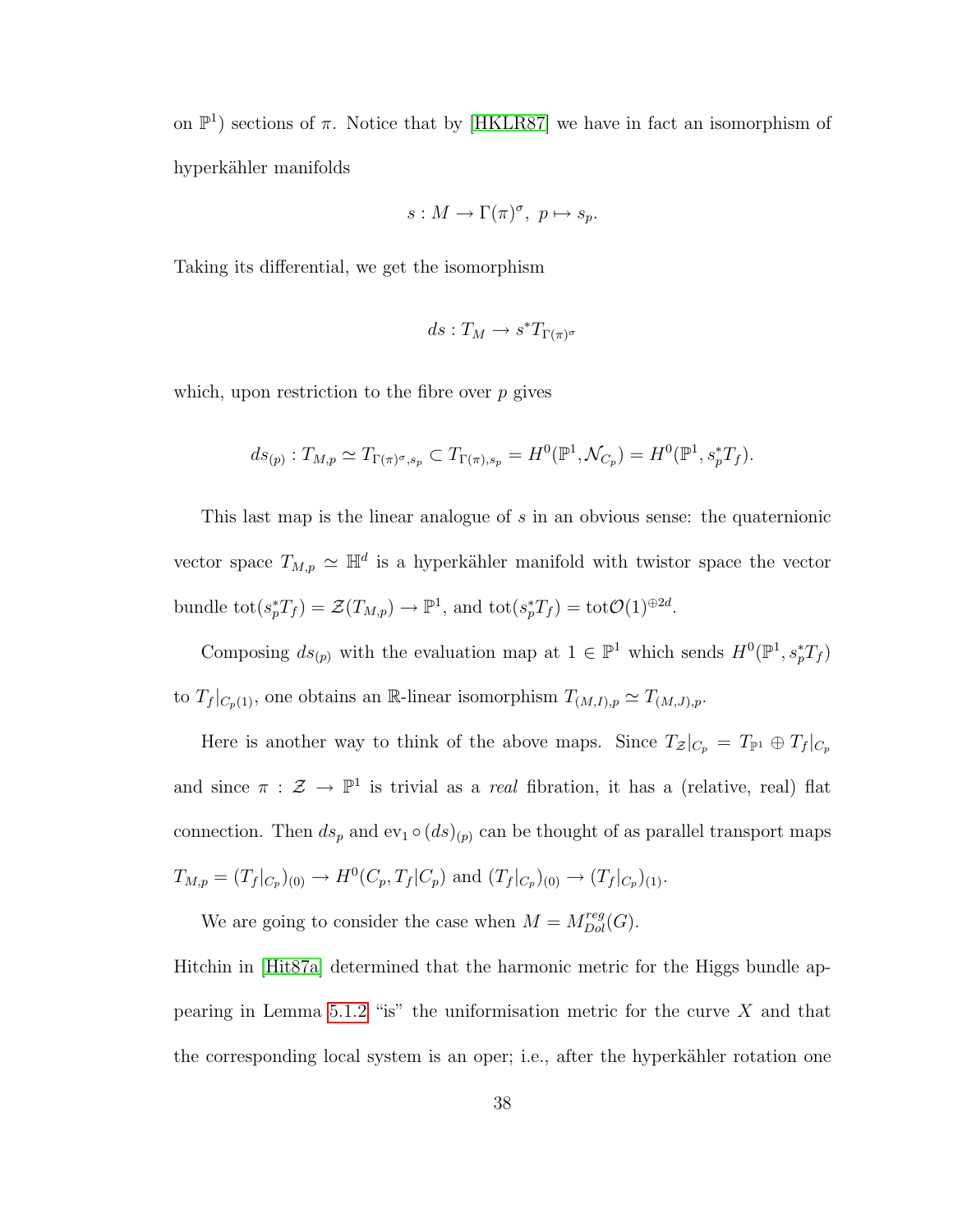obtains a holomorphic connection  $D_0$  on the vector bundle  $J^1(K^{-1/2})$ ; in fact, the local system is a variation of Hodge structures.

As discussed earlier, from this Higgs bundle and the corresponding oper – considered as having a structure group  $SL(2)$  or  $PGL(2)$  – we obtain via the principal embedding a G-Higgs bundle and a G-oper which are still related through the Hodge theorem. For the case  $G = SL(n)$  this is simply the compatibility of Hodge theory with Schur functors; for the general case see [\[Sim94\]](#page-99-0), Lemma 9.4. I am going to denote by  $(\mathbf{P}, \theta)$  the Higgs bundle thus obtained (which is in fact a system of Hodge bundles) and by  $(Q, D_0)$  the corresponding oper, which I am going to refer to as the uniformisation oper.

Let  $\tau$  be the diffeomorphism  $\tau$  :  $M^{reg}_{DR}(G) \simeq M^{reg}_{Dol}(G)$  provided by the nonabelian Hodge theorem. I am going to sketch a plan for obtaining the germ of  $\tau(\mathcal{O} \mathfrak{p}_G(X))$  at  $[(\mathbf{P}, \theta)]$ ; that is, a plan for producing a subvariety of  $M_{Dol}$  which is tangential to  $\tau(\mathcal{O}\mathfrak{p})$  at the system of Hodge bundles  $[(\mathbf{P}, \theta)] = \tau([[Q, D_0)])$ . The result in fact will be a subvariety, Lagrangian for the real part of the complex symplectic form.

To achieve this we proceed in the following way:

- 1. Determine the map  $d\tau^{-1}$ :  $ev_1 \circ (ds)_{(p)} : (T_f|_{C_p})_{(0)} \to (T_f|_{C_p})_{(1)}$  in linearalgebraic terms.
- 2. Using the Dolbeault  $(\mathscr{C}_{\bullet})$  and de Rham  $(\mathscr{D}_{\bullet})$  complexes, identify  $(T_f|_{C_p})_{(0)} =$  $\mathbb{H}^1(\mathscr{C}_\bullet) \simeq B_{\mathfrak{g}} \oplus B_{\mathfrak{g}}^{\vee}, (T_f|_{C_p})_{(1)} = \mathbb{H}^1(\mathscr{D}_\bullet) \simeq B_{\mathfrak{g}} \oplus B_{\mathfrak{g}}^{\vee}.$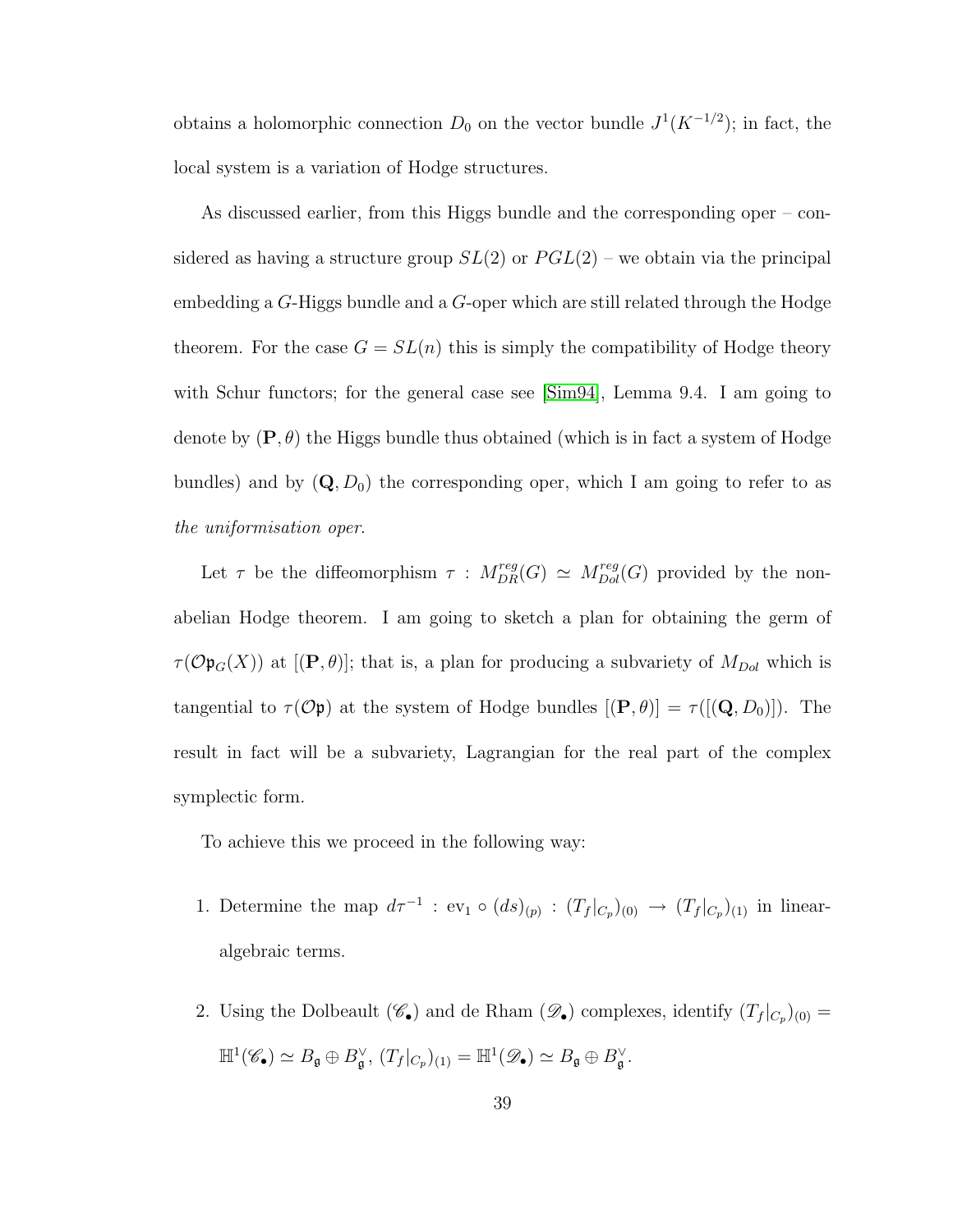- 3. Identifying  $T_f | C_p$  with  $(B_{\mathfrak{g}} \oplus B_{\mathfrak{g}}^{\vee}) \otimes \mathcal{O}(1)$  and opers with the subspace  $B_{\mathfrak{g}} \subset$  $B_{\mathfrak{g}} \oplus B_{\mathfrak{g}}^{\vee} \subset (T_f|_{C_p})_{(1)}$ , find its image,  $d\tau(B_{\mathfrak{g}})$ . This will give us the infinitesimal deformations arising from opers.
- 4. Describe a family of deformations of the bundle  $[(E, \theta)]$  parametrised by  $B_{\mathfrak{g}} \oplus B_{\mathfrak{g}}^{\vee}$ . Using the previous item, describe the deformations arising from infinitesimal deformations from  $d\tau(B)$ .

The third step is the "problematic" one; namely, it does not take into account the fact that the harmonic metric changes along  $\mathcal{O}p(X)$  so every Higgs pair obtained in the above way has to be appropriately gauged, so that we really obtain  $\tau(\mathcal{O} \mathfrak{p})$ and not only its germ. In the last section I will give some comments on how to attack this question.

## 5.3 A Remark from Linear Algebra

<span id="page-45-0"></span>The following easy Lemma is well-known and essentially reduces to writing down a global trivialisation of  $\mathcal{O}(1)^{\oplus 2n}$  as a real bundle.

**Lemma 5.3.1** Let  $U \in Vect(\mathbb{C})$  be a quaternionic vector space, with  $I = \{i \cdot\}$  $J \in End_{\mathbb{R}}(U)$ ,  $J^2 = -1, K := IJ = -JI$ . Then the twistor space of U is  $\pi : \mathcal{Z}(U) = tot(U \otimes \mathcal{O}(1)) \to \mathbb{P}^1$ ,  $\Gamma(\pi) = H^0(\mathbb{P}^1, U \otimes \mathcal{O}(1)) = U \otimes H^0(\mathcal{O}(1)).$  If  $x, y \in H^0(\mathcal{O}(1))$  are two linearly independent sections (the local coordinate on  $\mathbb{P}^1$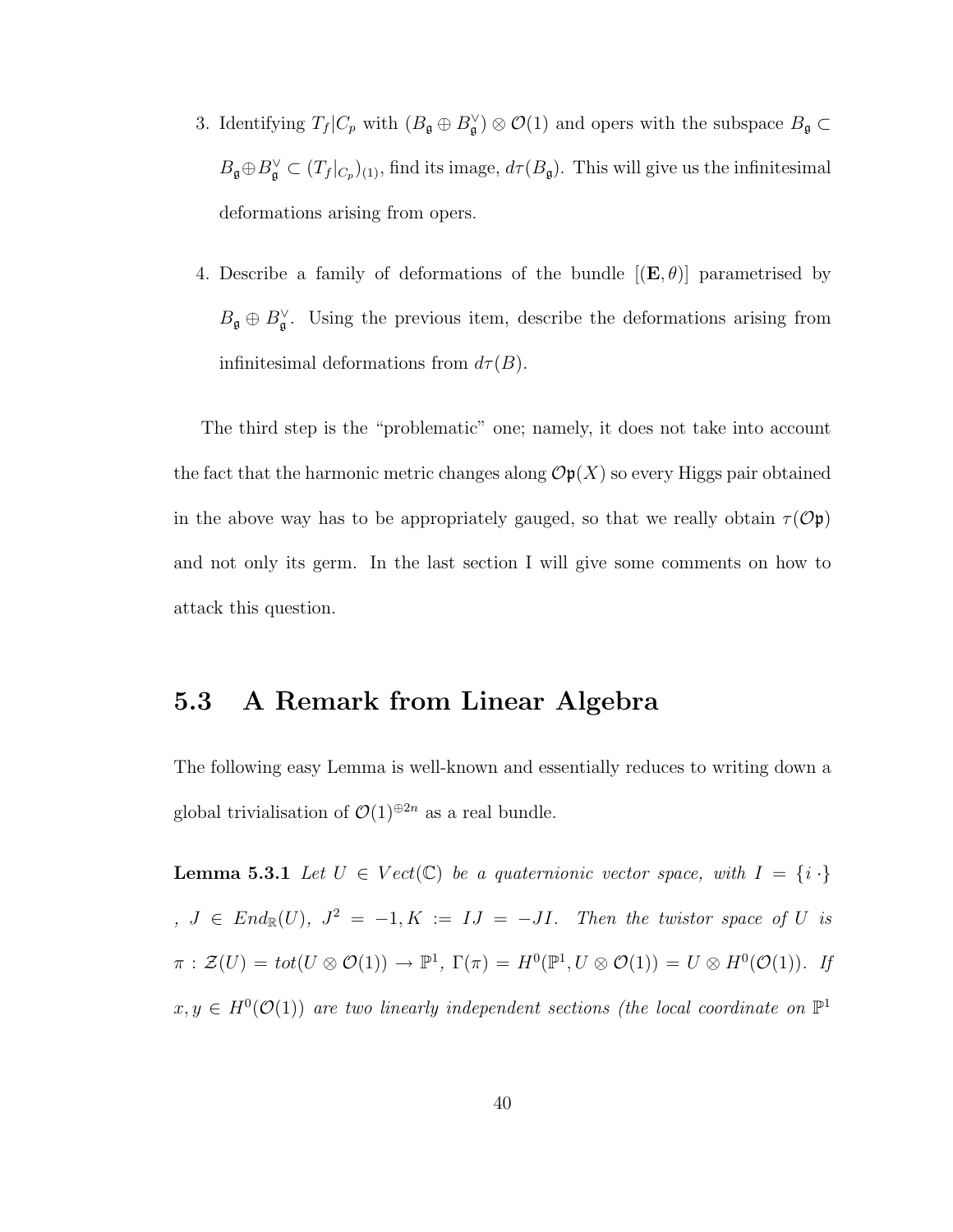being  $\zeta = x/y$ , then the map

$$
U \longrightarrow \Gamma(\pi)^{\sigma} \subset \Gamma(\pi)
$$

is given by

$$
u \mapsto yu - xK(u)
$$

The composition of this map with the evaluation map at  $\zeta = 1$  is

$$
U = U(1)_{(\zeta=0)} \ni u \longmapsto w = u - K(u) \in U = U(1)_{(\zeta=1)}
$$

with inverse  $w \mapsto u = \frac{1}{2}$  $\frac{1}{2}(w + K(w)).$ 

So we have, taking  $U = T_{\mathcal{M},p}$ , that  $(ds)_{(p)}(u) = yu - xK(u)$ , ev<sub>1</sub>  $\circ$   $(ds)_{(p)}(u) =$  $(1-K)(u)$ . Notice that we also have the "standard" isomorphism  $(U_{\mathbb{R}}, I) \simeq (U_{\mathbb{R}}, J)$ ,  $v \mapsto (1 - K)^{-1}(v) = \frac{1}{2}(v + K(v))$ , which is the *inverse* of the above formula. Using that would give us a twistor line which is not real and which is constant in one of the charts of  $\mathbb{P}^1$  and vanishes at infinity.

**Example 5.3.1** Consider  $U = B \oplus B^{\vee}$ , B a hermitian vector space. We can endow it with an action of the quaternions

$$
J = \begin{pmatrix} 0 & A^{-1} \\ -A & 0 \end{pmatrix}, K = IJ = \begin{pmatrix} 0 & iA^{-1} \\ -iA & 0 \end{pmatrix} \in End_{\mathbb{R}}(B \oplus B^{\vee})
$$

Here we are using the C-antilinear isomorphism  $A: B \to B^{\vee}$ ,  $A \in Hom_{\overline{C}}(B, B^{\vee}) \subset$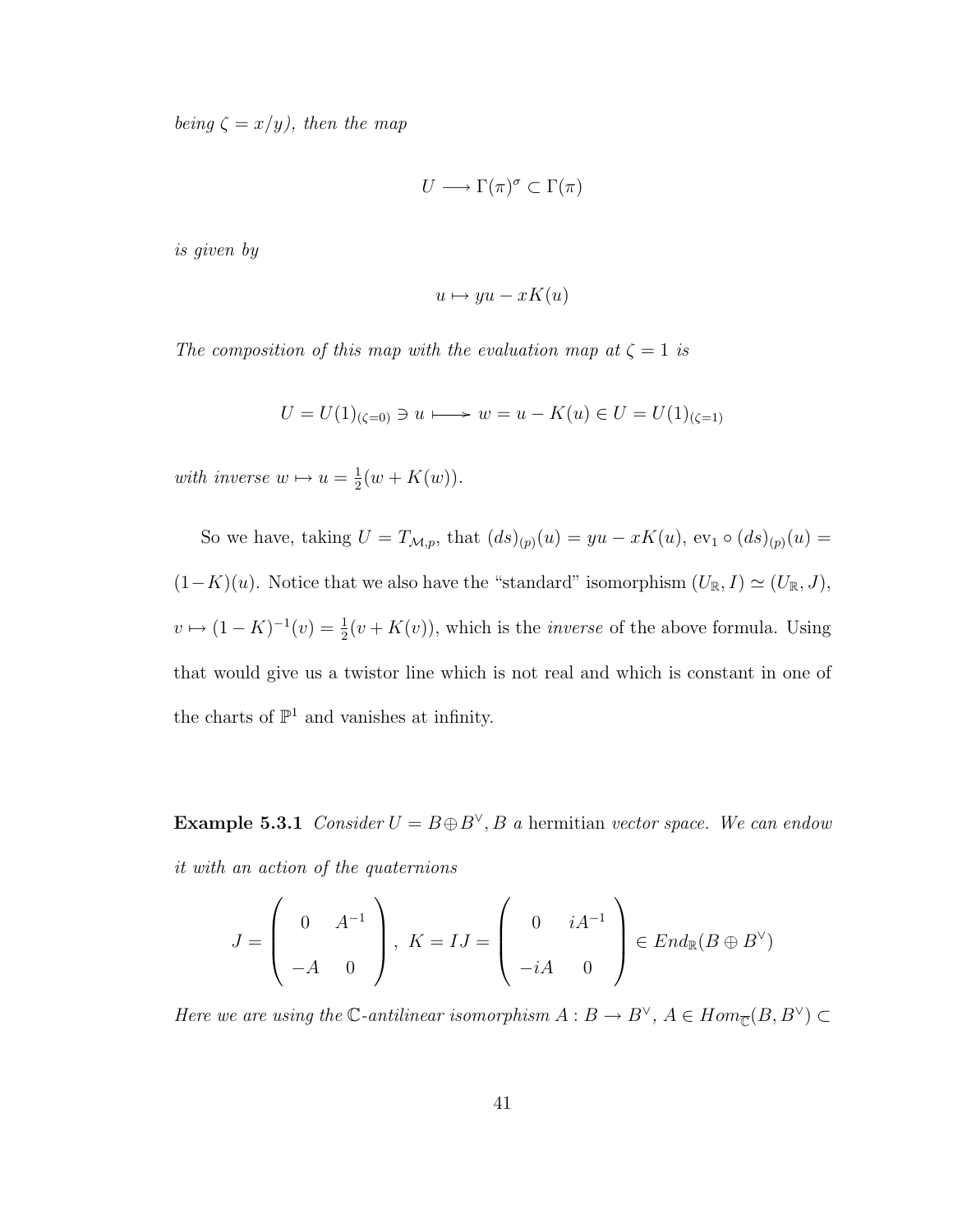$Hom_{\mathbb{R}}(B, B^{\vee})$  defined by  $A(w) = h(\bullet, w)$ . Moreover,

$$
d\tau(B\subset U) = \left\{ \left(\begin{array}{c} w \\ w \\ -i A(w) \end{array}\right), w \in B \right\}.
$$

As a corollary of the above simple linear-algebraic remark we can obtain a geometric description of  $\tau(\mathcal{O} \mathfrak{p}_{SL(2)}(E))$  where E is an elliptic curve.

First, let us look at the case when X is a curve of genus  $g \geq 1$  and  $G = \mathbb{C}^{\times}$ . Then

$$
M_{Dol}(\mathbb{C}^{\times}) = T^{\vee} Pic^{0}(X) = Pic^{0}(X) \times H^{0}(X, K) = H^{1}(X, \mathcal{O})/\mathbb{Z}^{2g} \times H^{0}(X, K),
$$

 $B = H^{0}(X, K)$  is the Hitchin base,  $pr_2$  is the Hitchin map and "the" Hitchin section is  $\{\zeta\} \times H^0(X,K)$ ,  $\zeta^{\otimes 2} = K$ . The De Rham space is

$$
H^{0}(X, K) \longrightarrow M_{DR}(\mathbb{C}^{\times}).
$$
  
\n
$$
\downarrow
$$
  
\n
$$
Pic^{0}(X)
$$

If we endow  $X$  with a metric compatible with the complex structure, then the Hodge star gives the isomorphism  $\star : H^0(X,K)^{\vee} \simeq \overline{H^1(X,\mathcal{O})}$  and  $H^0(X,K) \oplus H^1(X,\mathcal{O}) \simeq$  $\mathbb{H}^g$ , where  $\mathbb H$  are the quaternions (equipped with a constant metric) and so

$$
\mathcal{Z}(M_{Dol}) = \text{tot}((B \oplus B^{\vee}) \otimes \mathcal{O}(1))/\mathbb{Z}^{2g} \simeq \text{tot}(\mathbb{H}^{g} \otimes \mathcal{O}(1))/\mathbb{Z}^{2g}.
$$

That is to say, the hyperkähler metric is induced by the hyperkähler metric on  $T^{\vee}Pic^{0}(X)$ . If  $X = E$  is an elliptic curve, we have more specifically that

$$
M_{Dol}(\mathbb{C}^{\times}) = Pic^{0}(E) \times H^{0}(E, K) \simeq E \times \mathbb{C}, M_{DR}(\mathbb{C}^{\times}) = \mathcal{J},
$$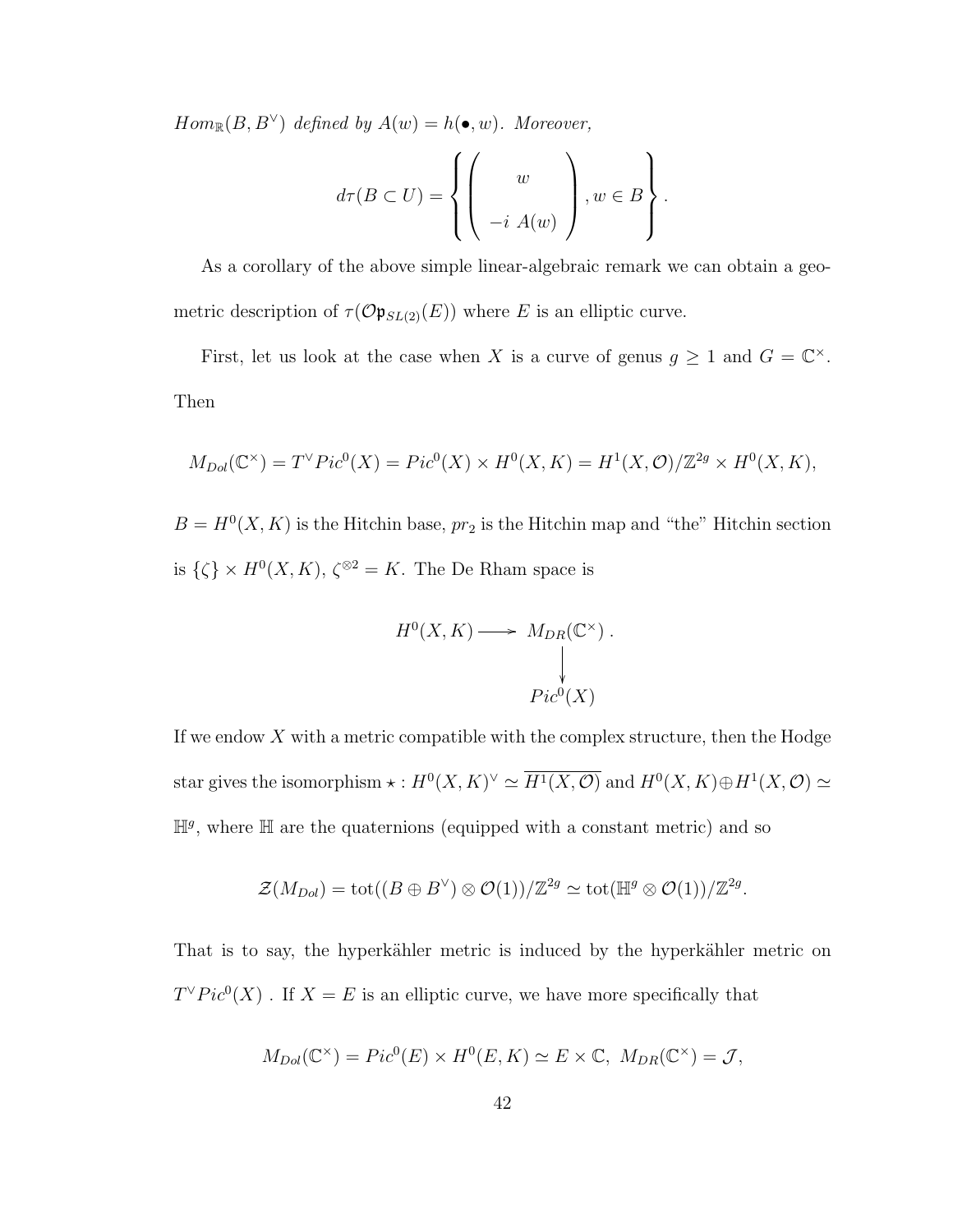where  $\mathcal{J} = T_{\omega}^{\vee} E$  is the algebraic group which is the unique extension of E by the additive group C:

$$
0 \longrightarrow \mathbb{C} \longrightarrow \mathcal{J} \longrightarrow E \longrightarrow 0.
$$

It can be described also as  $\mathbb{P}(I_2) - C_0$ , where  $I_2$  is the non-trivial extension of  $\mathcal{O}$ by  $\mathcal O$  and  $C_0$  is the section which squares to zero. It is analytically isomorphic to  $\mathbb{C}^{\times} \times \mathbb{C}^{\times}$  – this is Serre's example of a Stein variety which is not affine. Notice that  $\mathbb{C}^{\times} \times \mathbb{C}^{\times} = \text{Hom}(\pi_1(E), \mathbb{C}^{\times})$  is the Betti space. And, finally,

$$
\mathcal{Z}(M_{Dol}(\mathbb{C}^{\times})) \simeq \text{tot}(\mathbb{H} \otimes \mathcal{O}(1))/\mathbb{Z}^{2}.
$$

For a simple complex group G the Dolbeault and De Rham space can be described in a fairly straightforward manner as the theory is "linear" in a certain sense. The description I give is from [\[Tha01\]](#page-100-1), using some results from [\[DG02\]](#page-95-1).

As earlier, denote by  $H = \mathbb{C}^\times \otimes_{\mathbb{Z}} \mathbf{coveight} \subset G$  the Cartan subgroup. Letting M stand for  $M_{Dol}$  or  $M_{DR}$ , we have that the inclusion  $H \rightarrow G$  induces  $M(H) \to M(G)$ , which descends to  $\rho : M(H)/W \to M(G)$ , as the Weyl group acts by inner automorphisms on  $M(G)$ ;  $M(H) = M(\mathbb{C}^{\times}) \otimes_{\mathbb{Z}} \mathbf{coveight}$ . That is,  $M_{Dol}(H)/W = (E \times \mathbb{C}) \otimes_{\mathbb{Z}} \mathbf{coveight}/W$  and  $M_{DR}(H)/W = (\mathcal{J} \otimes_{\mathbb{Z}} \mathbf{coveight})/W$ . These spaces are in general singular – they have orbifold singularities – and it is not even clear if  $M_{DR}(G)$  and  $M_{Dol}(G)$  are normal (Simpson's results hold for genus at least two), but they are very close to being so. Namely, as shown in [\[Tha01\]](#page-100-1),  $M_{DR, Dol}(H)/W$  are their respective normalisations and the birational morphisms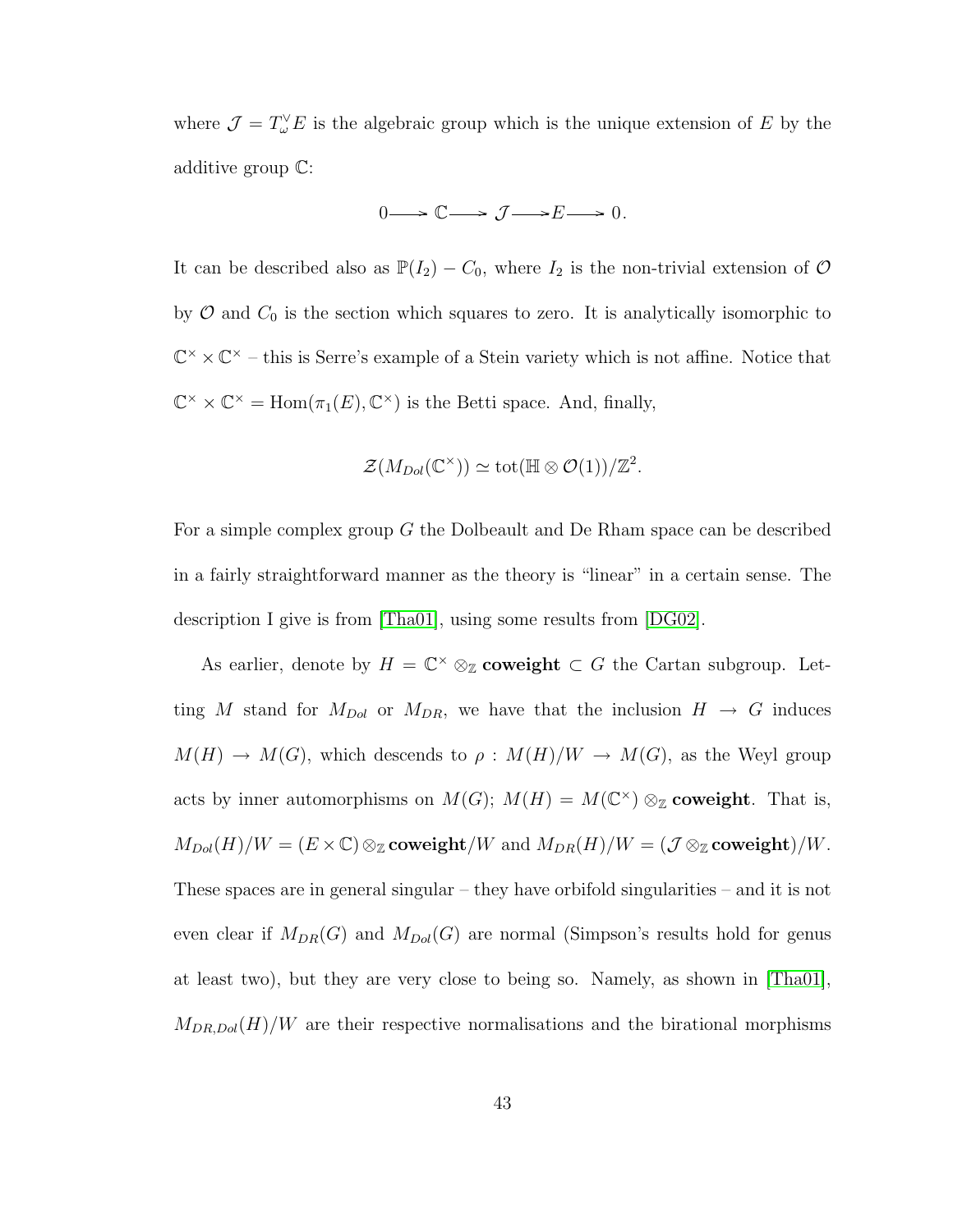$M(H)/W \to M(G)$  are finite bijections. Notice that we have a surjective map

$$
\mathcal{Z}(M_{Dol}(H)) \simeq \operatorname{tot}((\mathbb{C}^2 \otimes_{\mathbb{Z}} \mathbf{coveight}) \otimes_{\mathbb{C}} \mathcal{O}(1)) \longrightarrow \mathcal{Z}(M_{Dol}(G))
$$

with the hyperkähler structure coming from  $B \times B^{\vee} \simeq H^1(E, \mathcal{O}) \times \mathbb{C} \simeq \mathbb{C}^2$ .

For the sake of brevity I restrict now myself to the case  $G = SL(2)$ . Then coweight  $\simeq \mathbb{Z}$ ,  $H \simeq \mathbb{C}^{\times}$ , and hence  $(M_{Dol}(\mathbb{C}^{\times}) \otimes$  coweight)/ $W \simeq (E \times \mathbb{C})/\mathbb{Z}/2 \simeq$  $T^{\vee} \mathbb{P}^1$  and  $M_{DR}(\mathbb{C}^{\times})/W = \mathcal{J}/W$  are the normalisations of  $M_{Dol}(G)$  and  $M_{DR}(G)$ . Notice that the maps from these to  $Pic^{0}(E) \simeq E$  are induced by the maps  $E \times \mathbb{C} \rightarrow$ E and  $\mathcal{J} \to E$ , and that opers are (the images of) fibres above points of order two. So we can apply Lemma [5.3.1](#page-45-0) to deduce

**Corollary 5.3.1** On an elliptic curve  $E = H^1(X, \mathcal{O})/\pi_1(E) \simeq \mathbb{C}/\mathbb{Z}^{\oplus 2}$  the component of of  $\tau(\mathcal{O} \mathfrak{p}_{SL(2)}(E))$  indexed by the point of order two  $[\zeta] \in \mathbb{C}/\mathbb{Z}^2 \simeq E$  is given (set-theoretically) as

$$
\{\rho\left([\zeta - i\overline{z}, z) \mod \mathbb{Z}^{\oplus 2}]\right), z \in \mathbb{C}\} =
$$
  

$$
\{([\zeta] - i|\overline{z}|, z) \in E \times \mathbb{C} \mod \mathbb{Z}/W\}.
$$

It is a non-holomorphic section of the Hitchin system and an infinite cover of the moduli space of S-equivalence classes of semi-stable G-bundles on E.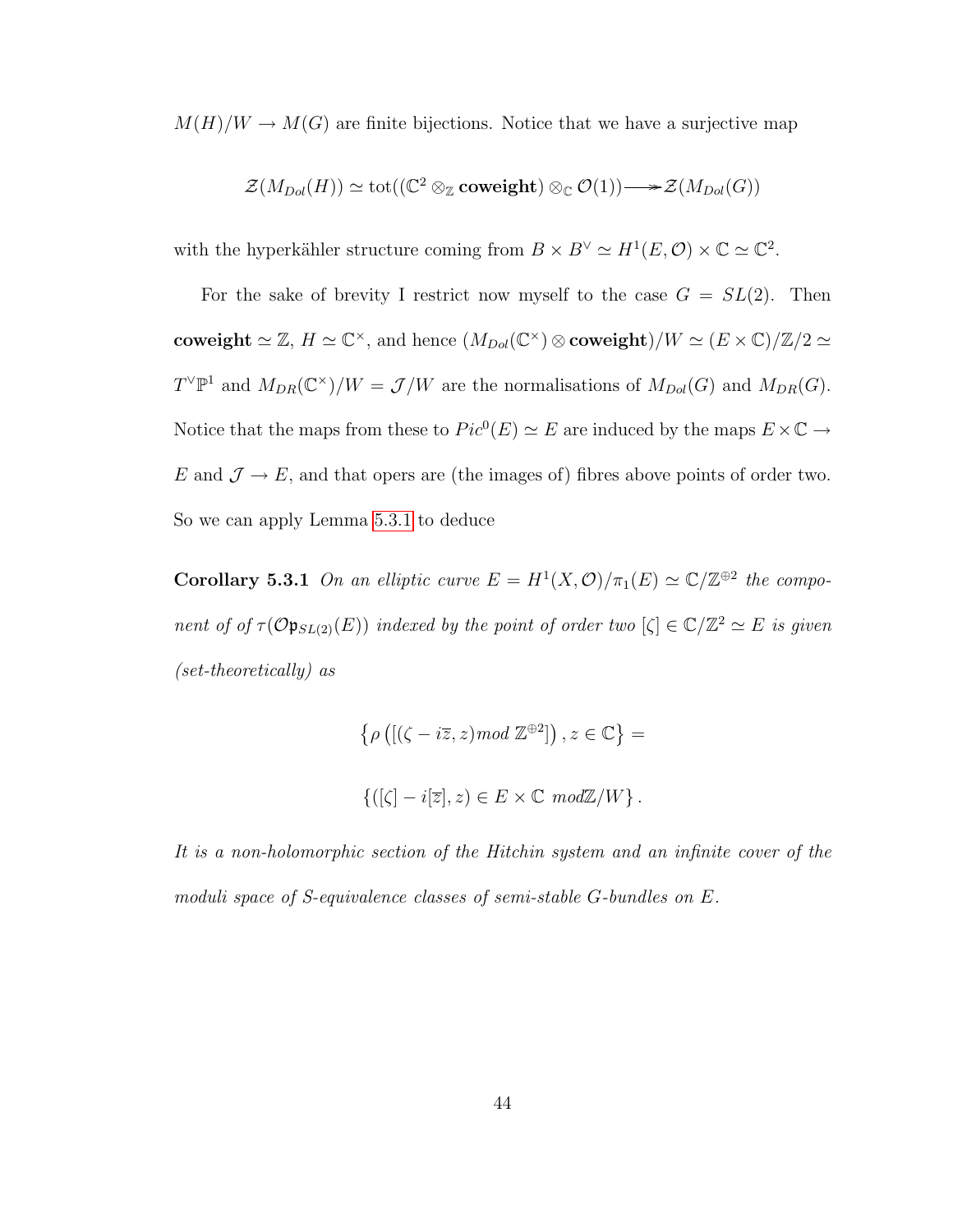# Chapter 6

# The System of Hodge Bundles

In this section we are going to consider one very special – and somewhat popular – Higgs bundle, which happens to be a system of Hodge bundles and to be related to uniformisation, among other things like being probably the simplest stable Higgs pair with unstable underlying bundle. In the next section we are going to describe a family of deformations of it, parametrised by the tangent space to the moduli space and containing the Hitchin section. Our immediate goal is, however, to compute the tangent space to the Dolbeault moduli space (at this point) in some natural, Lie-algebraic terms.

Let  $G$  be, as usual, complex simple group with Lie algebra  $\mathfrak{g}$ .

The Hitchin section of the Hitchin integrable system is obtained by choosing a theta-characteristic, i.e., a line bundle,  $\zeta \in Pic^{g-1}(X)$ , and an isomorphism  $\zeta^{\otimes 2} \simeq$ K. I am going to write  $K^{1/2}$  instead of  $\zeta$  for the most part. Consider the frame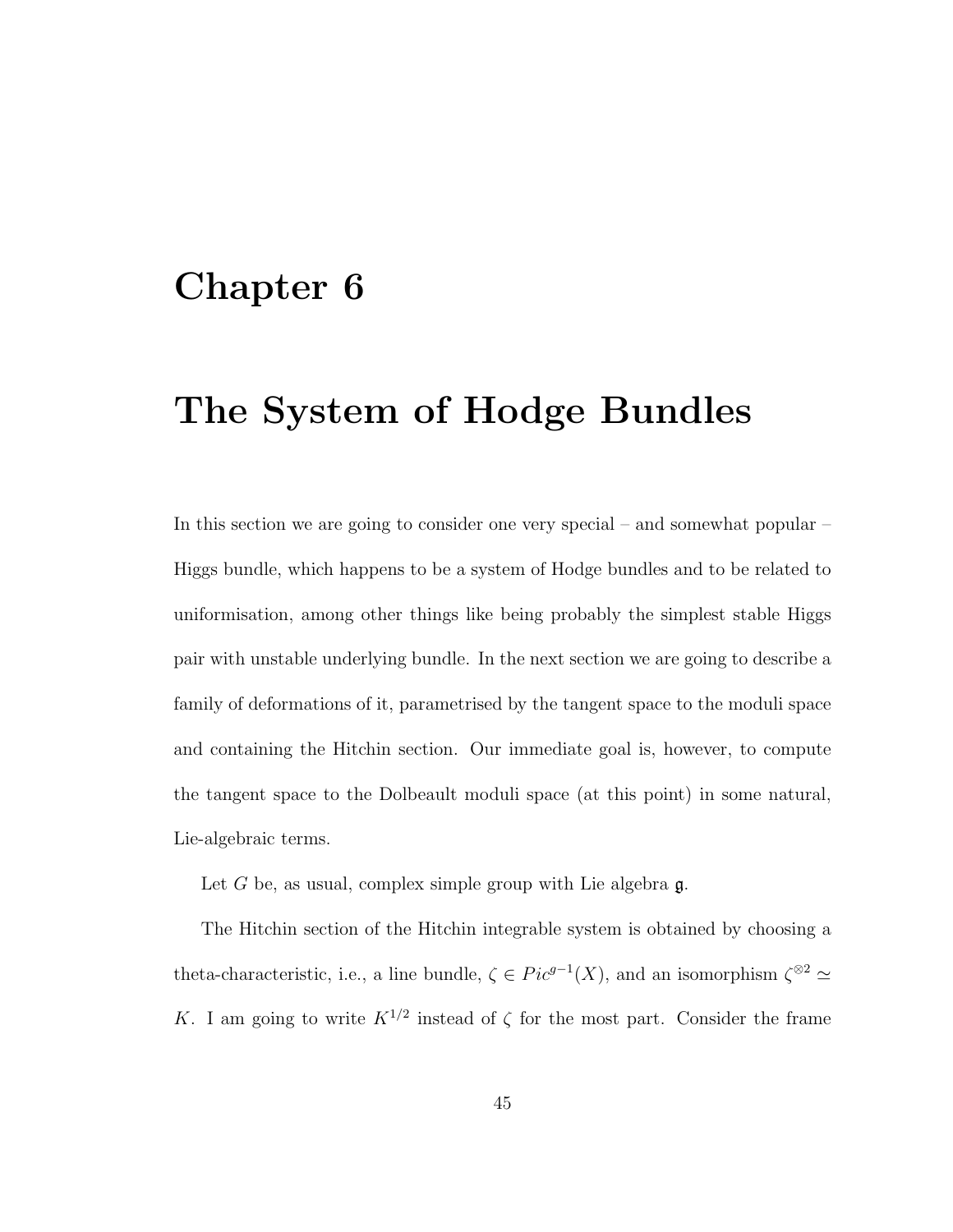bundle of  $\zeta \oplus \zeta^{-1}$ , that is, the principal  $SL(2)$ -bundle  $\underline{Isom}(\mathcal{O}^{\oplus 2}, \zeta \oplus \zeta^{-1})$ , equipped with the Higgs field  $\theta_0 =$  $\sqrt{ }$  $\overline{\phantom{a}}$ 0 0 1 0  $\setminus$ . A choice of an  $\mathfrak{sl}(2)$ -triple  $\{x, y, h\}$  in  $\mathfrak g$ induces a homomorphism  $SL(2) \to G$ ; if G is simply-connected this is an embedding  $SL(2) \hookrightarrow G$ , otherwise we have an embedding  $PGL(2) \hookrightarrow G$ . We denote by P the G-bundle obtained by extension of structure group. Then the Kostant section  $\mathbf{k} : \mathfrak{t}/W \hookrightarrow \mathfrak{g}$  induces  $B_{\mathfrak{g}} = H^0(X, \mathfrak{t}/W \otimes K) \hookrightarrow H^0(\mathfrak{g}_P \otimes K)$ , which becomes canonical after a choice of invariant polynomials is fixed. This is the Hitchin section: a fixed principal bundle, P, endowed with a varying family of Higgs fields. We can think of it as a dim  $G(g-1)$ -dimensional family of deformations of  $(\mathbf{P}, \theta)$ , and we shall see how to extend it to a  $2 \dim G(g-1)$ -dimensional family.

Let  $\pi : \mathfrak{g} \rightarrow \mathfrak{g}//G \simeq \mathfrak{t}/W$  be the Chevalley projection, and remember that  $y$  +  $Z(x)$  gives a splitting of  $\pi$ . Then using the differential of the inverse,  $d\mathbf{k} = d\pi|_{u+1}^{-1}$  $y+\mathcal{Z}(x)$ and the Dolbeault isomorphism  $H^0(X, t/W \otimes K) \simeq H^{1,0}(X, t/W) \subset A^{1,0}(\mathfrak{g})$  we obtain  $B_{\mathfrak{g}} = H^0(X, \mathfrak{t}/W \otimes K) \hookrightarrow A^{1,0}(\mathfrak{g}_{\mathbf{P}})$ . Similarly, identifying  $\mathfrak{g} \simeq \mathfrak{g}^{\vee}$  via the Killing form, we have  $B_{\mathfrak{g}}^{\vee} = H^0(X, \mathfrak{t}/W \otimes K)^{\vee} = H^1(X, \mathfrak{t}/W^{\vee}) \hookrightarrow A^{0,1}(\mathfrak{g}_{\mathbf{P}}).$ 

Notice that the differential  $d\mathbf{k}$  is just  $\pi|_{y+Z(x)}^{-1} - y = \mathbf{k} - y$ , and that a choice of invariant polynomials, i.e., of an isomorphism  $\mathfrak{t}/W \simeq \mathbb{C}[p_1, \ldots, p_l]$  induces an isomorphism  $t/W \simeq Z(x)$ . In some constructions we are going to need a basis of the one-dimensional subspaces  $V_{m_i}$  from [\(3\)](#page-16-0),  $Z(x) = \bigoplus V_{m_i} = V$ , so choosing one amounts to making a special choice of invariant polynomials. We now make the special choice of an  $\mathfrak{sl}(2)$ -triple which we discussed in [\(3\)](#page-16-0). The principal grading of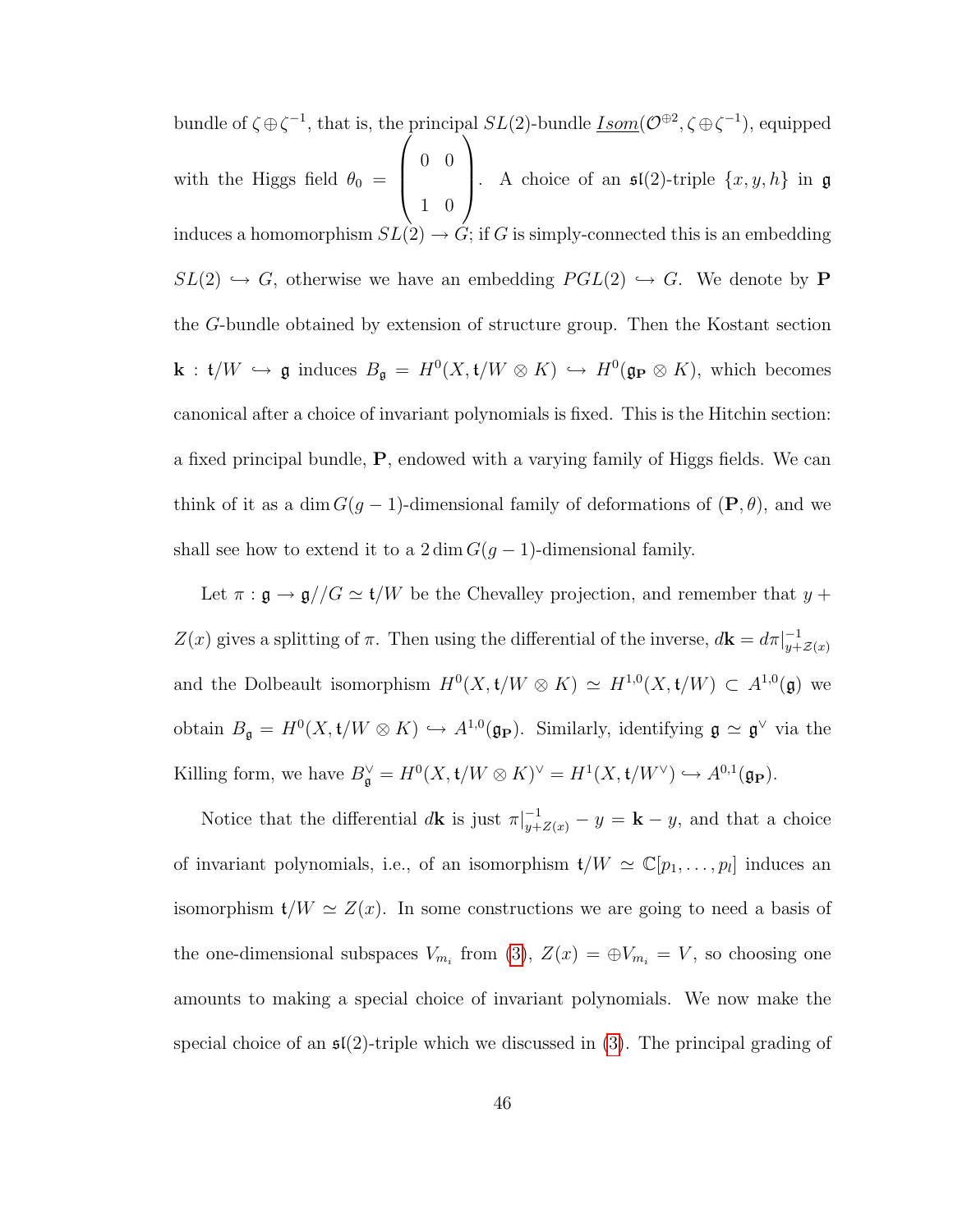the Lie algebra  $\mathfrak g$  induces decompositions

$$
\mathfrak{g}_{\mathbf{P}}=\bigoplus_{m=-M}^M K^m\otimes_{\mathbb{C}}\mathfrak{g}_m,
$$

<span id="page-52-0"></span>
$$
\mathcal{A}^{p,q}(\mathfrak{g}_{\mathbf{P}}) = \bigoplus_{m=-M}^{M} \mathcal{A}^{p,q}(K^m) \otimes_{\mathbb{C}} \mathfrak{g}_m, \ \mathcal{A}^{p,q}(\mathfrak{g}_{\mathbf{P}} \otimes K) = \bigoplus_{m=-M}^{M} \mathcal{A}^{p,q}(K^{m+1}) \otimes_{\mathbb{C}} \mathfrak{g}_m.
$$
\n(6.0.1)

Notice that the tensor products on the right hand side are over C.

**Example 6.0.2** Let  $G = SL(2, \mathbb{C})$  and  $\mathbf{E} = K^{1/2} \oplus K^{-1/2}$ . Then

$$
ad \mathbf{P} = \mathscr{E}nd_0 \mathbf{E} = K^{-1} \oplus \mathcal{O} \oplus K =
$$
  

$$
K^{-1} \otimes_{\mathbb{C}} \left( \begin{array}{cc} 0 & 0 \\ 1 & 0 \end{array} \right) \oplus \mathcal{O} \otimes_{\mathbb{C}} \left( \begin{array}{cc} 1 & 0 \\ 0 & -1 \end{array} \right) \oplus K \otimes_{\mathbb{C}} \left( \begin{array}{cc} 0 & 1 \\ 0 & 0 \end{array} \right).
$$

Under this decomposition the natural bracket on the left side of [\(6.0.1\)](#page-52-0) coincides with [, ]⊗∧ on the right. Certain natural isomorphisms have to be taken care of while computing commutators. We have  $\mathcal{A}^{p,q}(K^m) = \mathcal{A}^{p+1,q}(K^{m-1})$  and  $1 \in A^{1,0}(K^{-1}) =$  $A^0(\mathcal{O})$ . Define

$$
\iota: \mathcal{A}^{p,q}(K^m) \simeq \mathcal{A}^{p+1,q}(K^{m-1}), \ \alpha \mapsto 1 \wedge \alpha
$$

Explicitly, in the most important special case  $p=0, q=1, \, \iota$  looks as

$$
\iota: A^{0,1}(K^m) \simeq A^{1,1}(K^{m-1}), \ \iota(\overline{\xi} \otimes \alpha^m) = \alpha \wedge \overline{\xi} \otimes \alpha^{m-1}.
$$

We have that

$$
\forall \alpha \in A^{0,1}(K^m), \ \iota(\alpha) = 1 \land \alpha = -\alpha \land 1 \in A^{1,1}(K^{m-1})
$$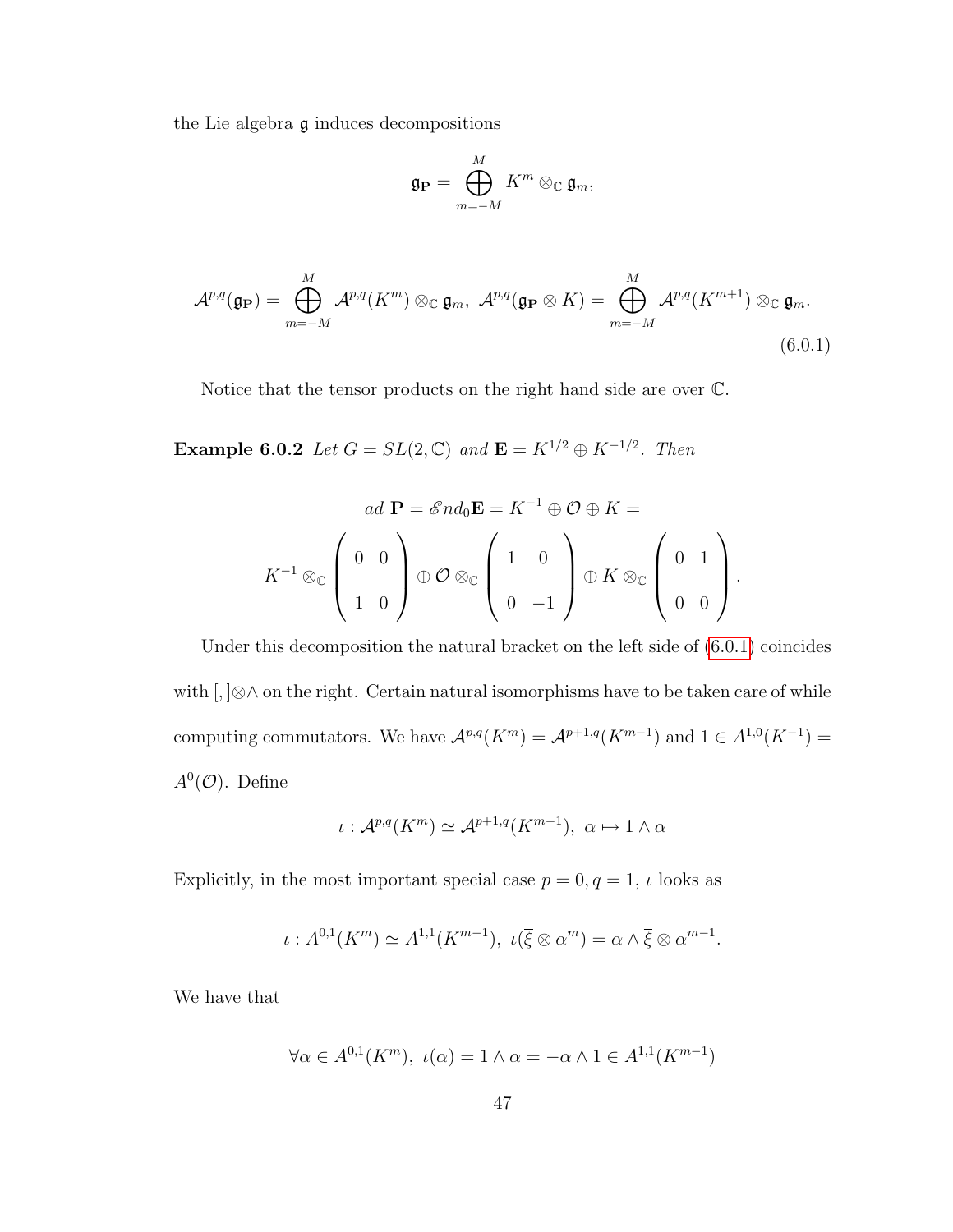$$
\forall \alpha \in A^{0,0}(K^m), \ \iota(\alpha) = 1 \land \alpha = \alpha \land 1 \in A^{1,0}(K^{m-1}).
$$

Notice that the isomorphism  $\iota: A^{0,1}(K^m) \simeq A^{1,1}(K^{m-1})$  anticommutes with the Dolbeault operator:  $\iota \circ \overline{\partial} = -\overline{\partial} \circ \iota : A^0(\mathcal{O}) \to A^{1,1}(K^{-1})$ . Also notice that the Higgs field  $\theta \in H^0(\mathfrak{g}_P \otimes K) \subset A^0(\mathfrak{g}_P \otimes K)$ , and under  $\iota$  we have

$$
A^0(\mathfrak{g}_{\mathbf{P}} \otimes K) \ni \theta \mapsto 1 \otimes y \in A^0 \otimes_{\mathbb{C}} \mathfrak{g}_{-1} = A^{1,0}(K^{-1}) \otimes_{\mathbb{C}} \mathfrak{g}_{-1} \subset A^{1,0}(\mathfrak{g}_{\mathbf{P}}).
$$

The infinitesimal deformations of our bundle are computed by the corresponding Dolbeault complex. Taking its Dolbeault resolution and passing to global sections we obtain

<span id="page-53-0"></span>
$$
A^{0,1}(\mathfrak{g}_{\mathbf{P}}) \xrightarrow{ad \theta} A^{1,1}(\mathfrak{g}_{\mathbf{P}}) .
$$

$$
\overline{\partial} \uparrow \qquad \overline{\partial} \uparrow
$$

$$
A^{0,0}(\mathfrak{g}_{\mathbf{P}}) \xrightarrow{ad \theta} A^{1,0}(\mathfrak{g}_{\mathbf{P}})
$$

The total complex is

$$
\mathscr{C}: \qquad 0 \longrightarrow A^{0}(\mathfrak{g}_{\mathbf{P}}) \xrightarrow{d_{0}} A^{1,0}(\mathfrak{g}_{\mathbf{P}}) \oplus A^{0,1}(\mathfrak{g}_{\mathbf{P}}) \xrightarrow{d_{1}} A^{1,1}(\mathfrak{g}_{\mathbf{P}}) \longrightarrow 0 \qquad (6.0.2)
$$
\nwith differentials  $d_{0} = \begin{pmatrix} ad \ u\theta \\ \overline{\partial} \end{pmatrix}$ ,  $d_{1} = \begin{pmatrix} \overline{\partial}, ad \ u\theta \end{pmatrix}$ . Our first goal is to compute

<span id="page-53-1"></span>the hypercohomology  $\mathbb{H}^{\mathfrak{l}}(\mathscr{C}_{\bullet}).$ 

**Lemma 6.0.2** Let W be an odd-dimensional vector space, dim  $W = 2n + 1$ , and  $N \in EndW$  a regular nilpotent endomorphism. Let  $W = \bigoplus W_m = W_n \oplus \ldots \oplus W_{-n}$ be the decomposition into one-dimensinal subspaces associated with  $N$ . That is,  $\ker N = W_{-n}$  ⊂  $\ker N^2 = W_{-n} \oplus W_{-n+1}$  ⊂ ... ⊂  $W$ ,  $\operatorname{coker} N = W_n$  ⊂  $\operatorname{coker} N^2 =$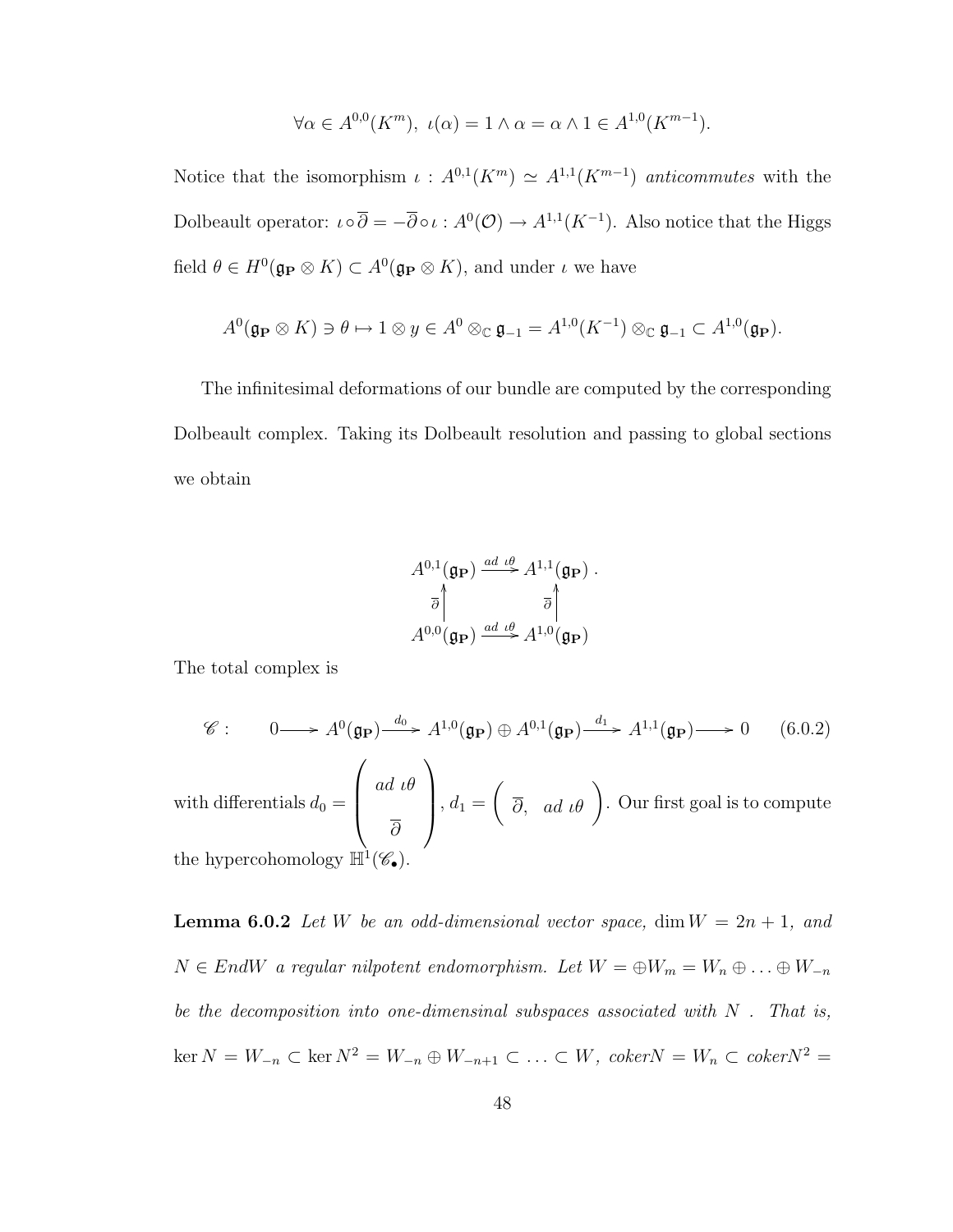$W_n \oplus W_{n-1} \subset \ldots W$  and there is a unique choice of nonzero vector from each  $W_m$ so that the matrix of N consists of a single lower-triangular Jordan block. Fix a basis of  $W_n \simeq \mathbb{C}$ . Consider the vector bundle  $\mathscr{E} = \oplus K^m \otimes_{\mathbb{C}} W_m$  and the complex

$$
C_{\bullet}: \qquad 0 \longrightarrow A^{0}(\mathscr{E}) \xrightarrow{d_{0}} A^{1,0}(\mathscr{E}) \oplus A^{0,1}(\mathscr{E}) \xrightarrow{d_{1}} A^{1,1}(\mathscr{E}) \longrightarrow 0 \qquad (6.0.3)
$$
  
\nwhere  $d_{0} = \begin{pmatrix} \iota \otimes N \\ \overline{\partial} \end{pmatrix}$ ,  $d_{1} = (\overline{\partial}, \iota \otimes N)$ . Then  
\n
$$
\mathbb{H}^{1}(C_{\bullet}) = H^{0}(X, K^{n+1}) \otimes coker N \oplus H^{1}(X, K^{-n}) \otimes \ker N.
$$

**Remark:** For the proof we need bases of  $W_n$  and  $W_{-n}$ , but applying  $N^{2n}$  to the basis vector of the former we get a basis of the latter.

#### Proof:

We have

$$
W = W_n \oplus \ldots \oplus W_{-n} = \bigoplus_{m > -n} W_m \oplus \ker N = \operatorname{coker} N \bigoplus_{m < n} W_m.
$$

Let  $\overline{N} : W/\ker N \simeq ImN$  be the natural map,  $\overline{N} : W_n \oplus \ldots \oplus W_{-n+1} \to W_{n-1} \oplus$ ... ⊕  $W_{-n}$ ,  $\overline{N}$ :  $W_i \simeq W_{i-1}$ . Let  $s = (s', s'') \in \text{ker } d_1$ . Denote by  $s_n$ ,  $s_{\lt n}$ ,  $s_{\gt n}$ ,  $s_{\gt -n}$ the projections of s onto  $W_n$ ,  $W/W_n$ ,  $W_{-n}$  and  $W/W_{-n}$ , respectively. The condition  $d_1(s) = 0$  says that  $\overline{\partial}s' = -(\iota \otimes N)s''$ . Then we have

$$
\overline{\partial} s_n' = 0, \ \overline{\partial} s_{\leq n}' + (\iota \otimes N)s'' = 0.
$$

The essence of the proof is that from the second equation we can "solve" for  $s''$ up to elements of ker  $N = W_{-n}$  and separate an exact term, the only cohomology coming from  $W_n$  (the first equation) and  $W_{-n}$ .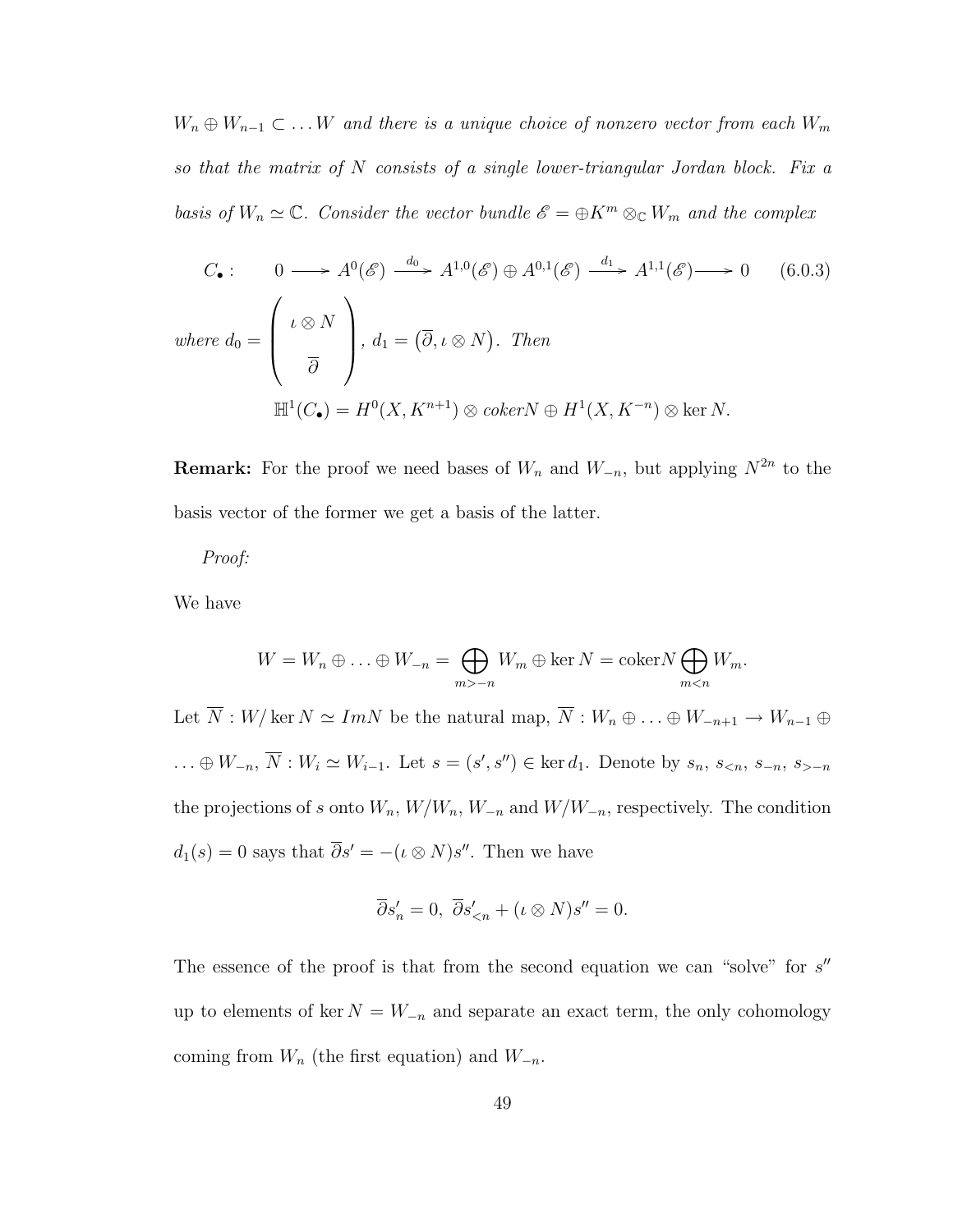<span id="page-55-0"></span>Indeed,

$$
s'' = -(\iota \otimes \overline{N})^{-1}(\overline{\partial} s'_{\leq n}) \mod A^{0,1}(K^{-n}) \otimes W_{-n}
$$
  

$$
= \overline{\partial}(\iota \otimes \overline{N})^{-1}(s'_{\leq n}) \mod A^{0,1}(K^{-n}) \otimes W_{-n}.
$$
 (6.0.4)

On the other hand, for  $\varepsilon \in A^0(\mathscr{E})$ ,  $d_0(\varepsilon) = ((\iota \otimes N)\varepsilon, \overline{\partial}\varepsilon)$ . So we have that

$$
\ker(d_1) \ni s = (s', s'') = (s', \overline{\partial}(\iota \otimes \overline{N})^{-1}(s'_{\leq n})) \text{ mod } A^{0,1}(K^{-n}) \otimes W_{-n}
$$
  
=  $(s'_n, 0) + d_0(\varepsilon) \text{ mod } W_{-n} \otimes A^{0,1}(K^{-n}), \ \varepsilon = (\iota \otimes \overline{N})^{-1}(s'_{\leq n}), \ \overline{\partial} s'_n = 0.$ 

Assuming that  $W_n$  (and hence  $W_{-n}$ ) are equipped with bases, say  $e_n$  and  $e_{-n}$ , respectively, there is a natural map

$$
Z_{\overline{\partial}}^{1,0}(K^n) \oplus A^{0,1}(K^{-n}) \to \ker d_1, \ (\alpha', \alpha'') \mapsto \alpha' \otimes e_n + \alpha'' \otimes e_{-n}.
$$

This map sends coboundaries to coboundaries:

$$
(0, \overline{\partial}\alpha) \mapsto \overline{\partial}\alpha \otimes e_{-n} = d_0(\alpha \otimes e_{-n}),
$$

so we have  $H^{1,0}(K^n) \oplus H^{0,1}(K^{-n}) \to \mathbb{H}^1(C_{\bullet})$ . The above discussion [\(6.0.4\)](#page-55-0) shows that this map has an inverse: if  $s = (s', s'') \in \text{ker } d_1$ , we (roughly) take  $s \mapsto$  $(s'_n, s''_{-n})$ . More precisely, if  $s'_n = \sigma' \otimes e_n$ ,  $s''_{-n} = \sigma'' \otimes e_{-n}$ , we look at the map  $Z^1(C_\bullet) \to Z^{1,0}(K^n) \oplus A^{0,1}(K^{-n})$  given by  $s \mapsto (\sigma', \sigma'') = (e_n^{\vee}(s_n'), e_{-n}^{\vee}(s_n'))$ . This map sends boundaries to boundaries:

$$
d_0(\varepsilon) = ((\iota \otimes N)\varepsilon, \overline{\partial}\varepsilon) \mapsto (0, \overline{\partial} e_{-n}^{\vee}(\varepsilon_n))
$$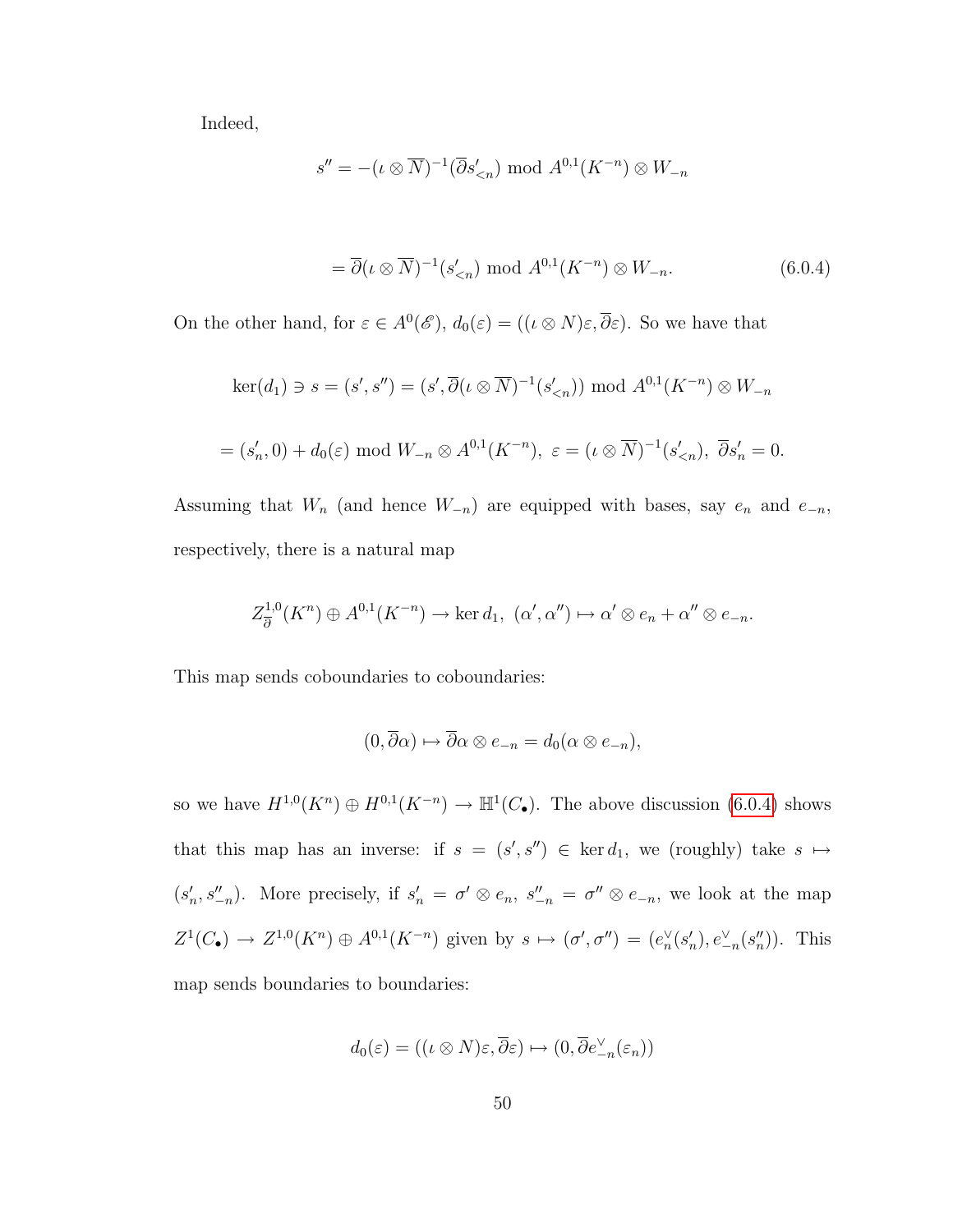and the induced map on the cohomologies inverts the previous one.

#### <span id="page-56-0"></span>QED

The Lemma makes it straightforward to prove the following

**Theorem 6.0.1** Let  $\mathfrak{g} = Lie(G)$  be a simple complex Lie algebra and let  $B_{\mathfrak{g}} =$  $H^0(X, t/W \otimes K)$  be the Hitchin base. Let  $\zeta$  be a theta characteristic and **P** be the principal G-bundle obtained from <u>Isom</u>( $\mathcal{O}^{\oplus 2}$ ,  $\zeta \oplus \zeta^{-1}$ ) by extension of structure group via a choice of  $\mathfrak{sl}(2)$ -triple  $\{x, y, 2\rho^{\vee}\}\)$  described earlier; equip **P** with the Higgs field θ mapped to  $1 ⊗ y ∈ A<sup>0</sup> ⊗ c$ **g**<sub>-1</sub> by the isomorphism *ι*. Then the first hypercohomology of the Dolbeault complex  $(6.0.2)$  of ad $\bf{P}$  is

$$
\mathbb{H}^1(\mathscr{C}_\bullet) \simeq B_{\mathfrak{g}} \oplus B_{\mathfrak{g}}^{\vee} \subset A^{1,0}(\mathfrak{g}_{\mathbf{P}}) \oplus A^{0,1}(\mathfrak{g}_{\mathbf{P}}).
$$

The isomorphism becomes canonical after a choice invariant polynomials and a basis of  $Z(x)$  compatible with the decomposition  $Z(x) = \bigoplus V_{m_i}$ , or, equivalently, after a suitable choice of invariant polynomials of G.

#### Proof:

The choice of the  $\mathfrak{sl}(2)$ -subalgebra determines  $\mathfrak{g} = \bigoplus W_i$  and the choice of Chevalley generators determines  $\mathfrak{g}=\oplus \mathfrak{g}_m,$  so we have

$$
\oplus_i A^{1,0}(K^{m_i}) \otimes (W_i \cap \mathfrak{g}_{m_i}) \bigoplus \oplus_i A^{0,1}(K^{-m_i}) \otimes (W_i \cap \mathfrak{g}_{-m_i}) \subset A^{1,0}(\mathfrak{g}_{\mathbf{P}}) \oplus A^{0,1}(\mathfrak{g}_{\mathbf{P}}),
$$

and  $B \oplus B^{\vee}$  sits inside the left hand side as the harmonic forms. The inclusion of  $B$  in the first factor on the right is *via* the differential of the Kostant section  $d\mathbf{k} : \mathbf{t}/W \simeq Z(x)$ . If we have a basis vector  $e_{m_i}$  in each  $V_{m_i} = W_i \cap \mathfrak{g}_{m_i}$ , we can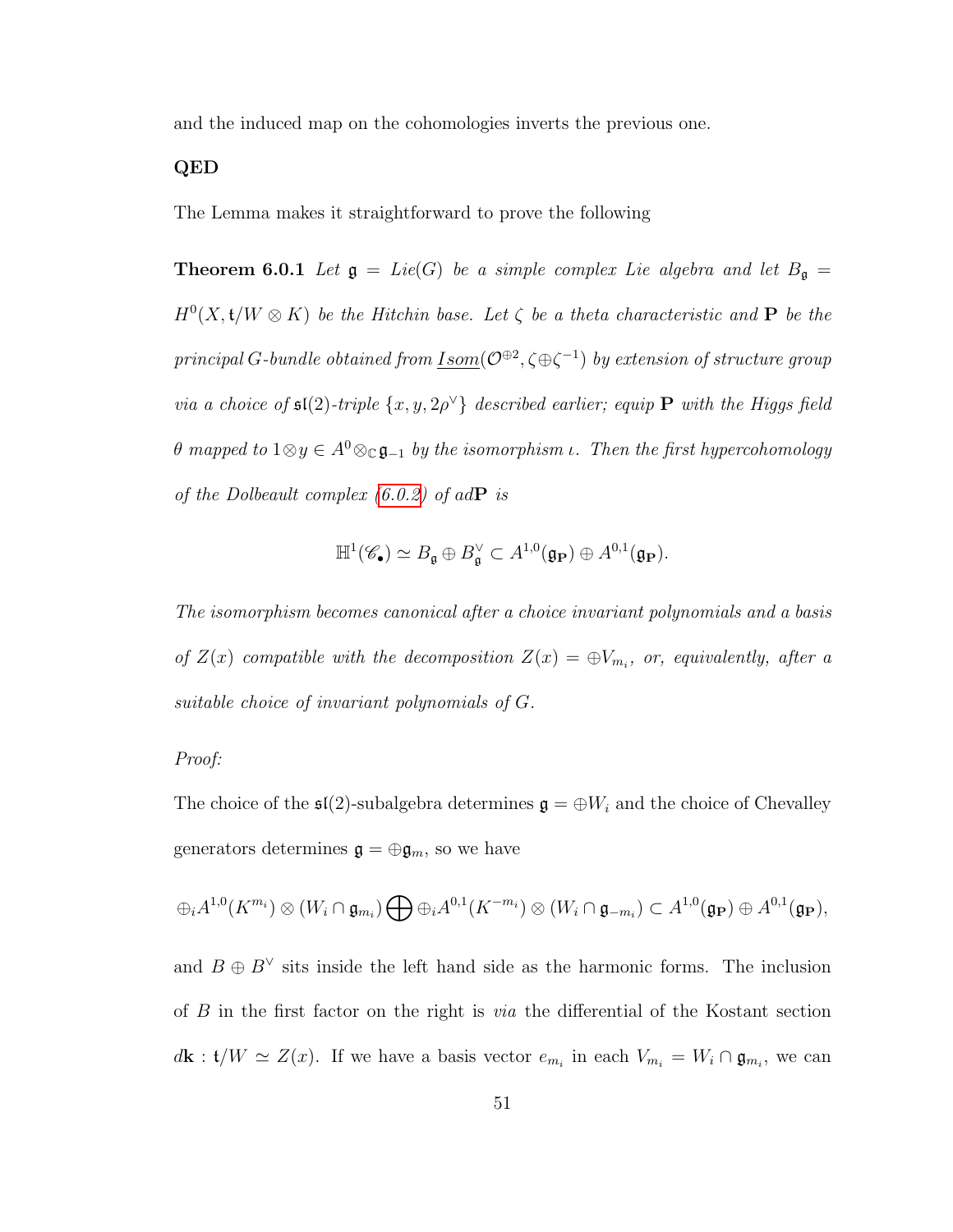apply Lemma [6.0.2](#page-53-1) to each summand of  $A^1(\mathfrak{g}_{\mathbf{P}}) = \bigoplus A^1(W_{i\mathbf{P}})$ . Again, since we have  $d\mathbf{k} : \mathfrak{t}/W \simeq Z(x)$  and the choice of invariant polynomials  $\{p_m\}$  gives a basis of  $Z(x)$  – the image of the dual basis to  $\{p_1, \ldots, p_l\}$  under dk. A "suitable" choice of invariant polynomials is one where each basis vector  $e_{m_i}$  is contained in the corresponding  $V_{m_i}$ .

QED

**Example 6.0.3** Consider the case  $\mathfrak{g} = A_l = \mathfrak{sl}(l + 1)$ .

To describe the isomorphism from the theorem, we need bases for the onedimensional spaces  $V_{m_i}$  and the bases of  $W_i \cap \mathfrak{g}_{-m_i}$  induced by these.

Let  $E_{p,q}$  denote the  $(l + 1) \times (l + 1)$ -matrix whose only nonzero entry is 1 at position pq. Our standard choice of  $\mathfrak{sl}(2)$ -subalgebra is the one from Example [3.0.1.](#page-16-1) In particular,

$$
Z(x) = span\{x, x^{2}, \ldots, x^{l}\}, x = \begin{pmatrix} 0 & a_{1} & 0 & 0 & \ldots & 0 \\ 0 & 0 & a_{2} & 0 & \ldots & 0 \\ 0 & 0 & 0 & a_{3} & \ldots & 0 \\ \vdots & \vdots & \vdots & \ddots & \vdots & \vdots \\ 0 & 0 & 0 & 0 & \ldots & a_{l} \\ 0 & 0 & 0 & 0 & \ldots & 0 \end{pmatrix}, a_{p} := p(l-p+1).
$$

The exponents are  $m_1 = 1, \ldots, m_l = l$ , and the spaces  $V_{m_i}$  are spanned by  $e_{m_i} = x^{m_i}$ .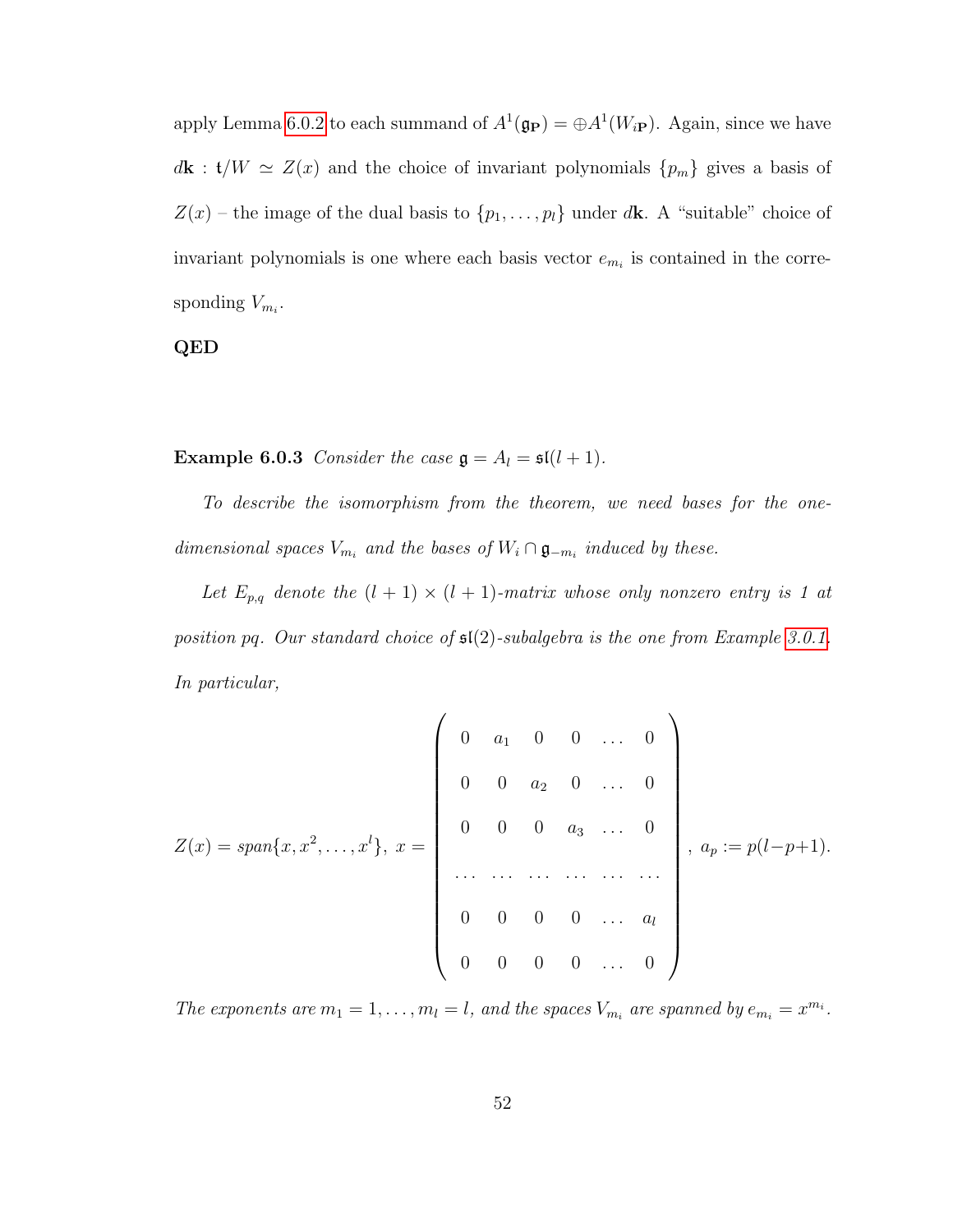One can easily compute the successive powers of  $x$ . Indeed,

$$
x = a_1E_{1,2} + a_2E_{2,3} + \ldots + a_lE_{l,l+1}, \ x^2 = a_1a_2E_{1,3} + \ldots a_{l-1}a_lE_{l-1,l+1},
$$

and inductively

$$
x^{p} = \sum_{k=1}^{l-p+1} x_{k}^{p} E_{k,p+k} = x_{1}^{p} E_{1,p+1} + \dots x_{l-p+1}^{p} E_{l-p+1,l+1},
$$

where for  $m = 0 \dots p - 1$  and  $k = 1 \dots l - p + 1$  we have defined

$$
x_k^p = a_k^{C_0} \cdot a_{k+1}^{C_1} \cdot \ldots \cdot a_{k+p-1}^{C_{p-1}} = \prod_{s=k}^{p-k+1} a_s^{C_{s-k}}, \quad C_m = \left(\begin{array}{c} p-1 \\ m \end{array}\right).
$$

We have Lemma [3.0.3](#page-24-0) which says that  $e_{m_i}^* = \frac{(-1)^{m_i}}{(2m_i)!}$ , so  $e_{-m_i} = (-1)^{m_i} (2m_i)! x^{m_i *}$ .

As we know from Lemma [3.0.1,](#page-21-0) the hermitian metric in our case is given by

$$
H = \sum_{k=1}^{l+1} H_k E_{k,k}, \ H_k = \prod_{m=1}^{k-1} a_m, k > 1, H_1 = 1
$$

so the adjoint of  $x^p$  is  $x^{p*} = H^{-1} \overline{x}^{pT} H$ , which is explicitly

$$
x^{p*} = \sum_{k=1}^{l-p+1} \left( x_k^p H_{p+k}^{-1} H_k \right) E_{p+k,k} = \prod_{m=1}^p a_m^{C_{s-1}-1} E_{p+1,1} + \sum_{k=2}^{l-p+1} \frac{\prod_{s=k}^{p-k+1} a_s^{C_{s-k}}}{\prod_{m=k}^{p+k-1} a_m} E_{p+k,k}.
$$

Then the map  $B_{\mathfrak{g}} \oplus B_{\mathfrak{g}}^{\vee} \to A^{1,0}(\mathfrak{g}_{\mathbf{P}}) \oplus A^{0,1}(\mathfrak{g}_{\mathbf{P}})$  prescribed by Theorem [6.0.1](#page-56-0) in

terms of harmonic representatives looks like

$$
(\alpha_1, \ldots, \alpha_l; \xi_1, \ldots, \xi_l) \mapsto \sum_{p=1}^l \alpha_p x^p + \sum_{p=1}^l \xi_p (-1)^p (2p)! x^{p*} =
$$
  

$$
\sum_{p=1}^l \alpha_p \sum_{k=1}^{l-p+1} \prod_{s=k}^{p-k+1} a_s^{C_{s-k}} E_{k, p+k} +
$$
  

$$
\sum_{p=1}^l \xi_p (-1)^p (2p)! \left( \prod_{m=1}^p a_m^{C_{s-1}-1} E_{p+1, 1} + \sum_{k=2}^{l-p+1} \frac{\prod_{s=k}^{p-k+1} a_s^{C_{s-k}}}{\prod_{m=k}^{p+k-1} a_m} E_{p+k, k} \right),
$$

where  $\alpha_p \in \mathcal{H}^0(K^{p+1}), \xi_p \in \mathcal{H}^{0,1}(K^{-p}).$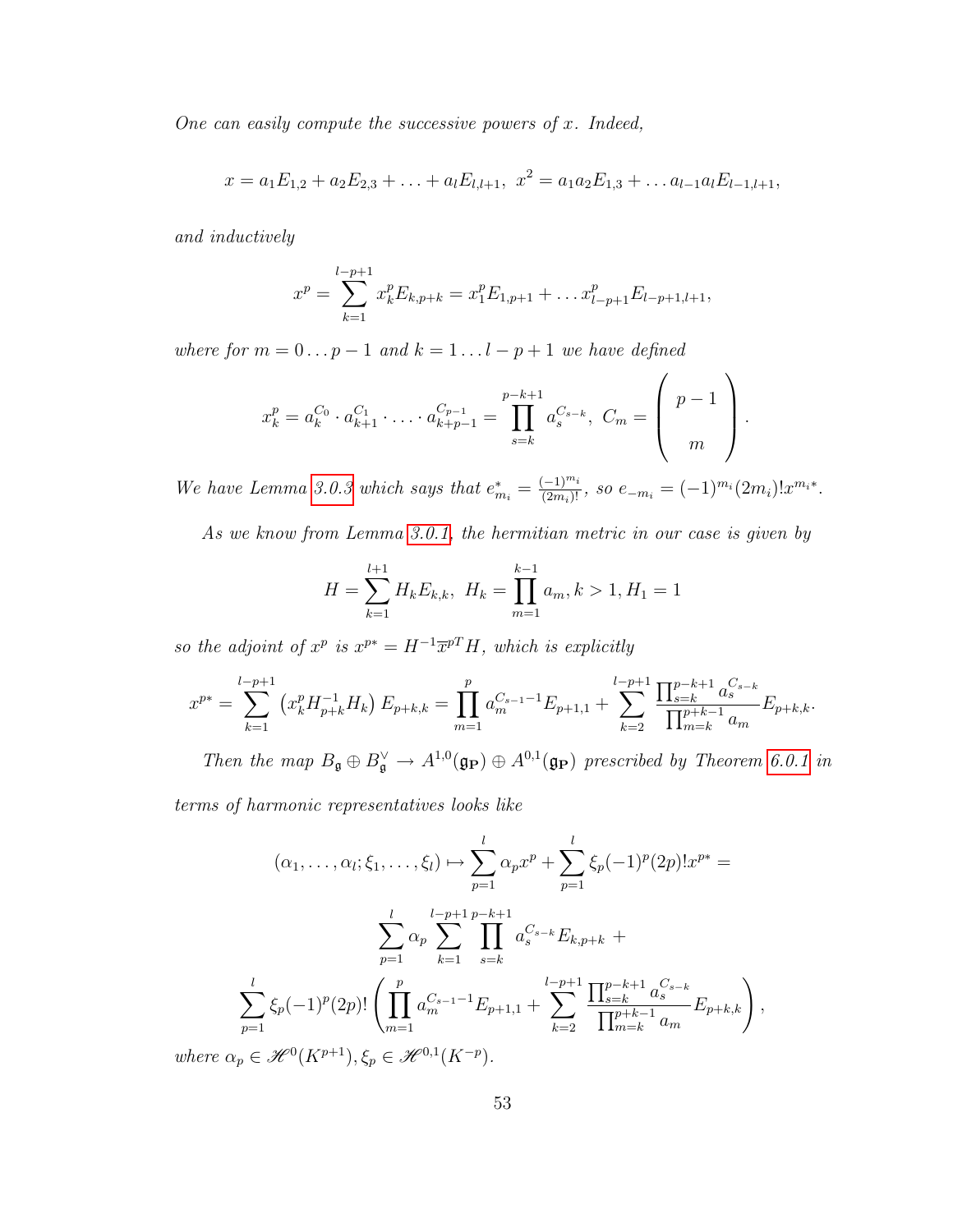**Proposition 6.0.1** If  $\mathfrak{g} \neq D_{2n}$ , the isomorphism

$$
\mathbb{H}^1(\mathscr{C}_\bullet) \simeq B_{\mathfrak{g}} \oplus B^\vee_{\mathfrak{g}} \subset A^{1,0}(\mathfrak{g}_\mathbf{P}) \oplus A^{0,1}(\mathfrak{g}_\mathbf{P})
$$

from Theorem [6.0.1](#page-56-0) is compatible with the natural complex symplectic structre on both sides up to Lie-theoretic normalisation factors.

*Proof:* This is clear from the construction. The complex symplectic form on  $\mathbb{H}^1(\mathscr{C}_{\bullet})$  is induced by the cup product and in Dolbeault terms looks like the map

$$
(A^{1,0}(\mathfrak{g}_{\mathbf{P}}) \oplus A^{0,1}(\mathfrak{g}_{\mathbf{P}}))^{\times 2} \to A^{1,1} \to \mathbb{C},
$$
  

$$
((u,\alpha),(v,\beta)) \mapsto \int_X \varkappa(\beta \wedge u)) - \varkappa(\alpha \wedge v).
$$

The complex symplectic form on  $M_{Dol}$  evaluated on the image of  $(u_i, \alpha_i), (v_i, \beta_i) \in$  $B \oplus B^{\vee}$  is  $\sum_i \varkappa(e_{m_i}, e_{-m_i})(\beta_i(u_i) - \alpha_i(v_i)),$  while the standard complex symplectic form on  $B_{\mathfrak{g}} \oplus B_{\mathfrak{g}}^{\vee}$  gives the same expression but without the  $\varkappa(e_{m_i}, e_{-m_i})$  factors. QED

Proposition 6.0.2 The isomorphism from Theorem [6.0.1](#page-56-0) maps harmonic representatives to harmonic representatives.

It seems useful to give a make a couple of remarks before proving this statement. Given a vector bundle,  $E$ , on a complex manifold,  $X$ , we have two operatorions on  $\mathcal{A}^p(\mathcal{E} nd_0 E)$ : \* and \*. That is, given  $\xi = \Phi \otimes \alpha \in \mathcal{A}^p(\mathcal{E} nd_0 E)$ , we have  $\xi^* = \Phi^* \otimes \overline{\alpha}$ and  $\star \xi = \Phi^* \otimes \star \alpha$ . However, for X a curve the complex structure is equivalent to a conformal class of metrics so we have further relations. More specifically,  $\star \alpha = i\overline{\alpha}$ ,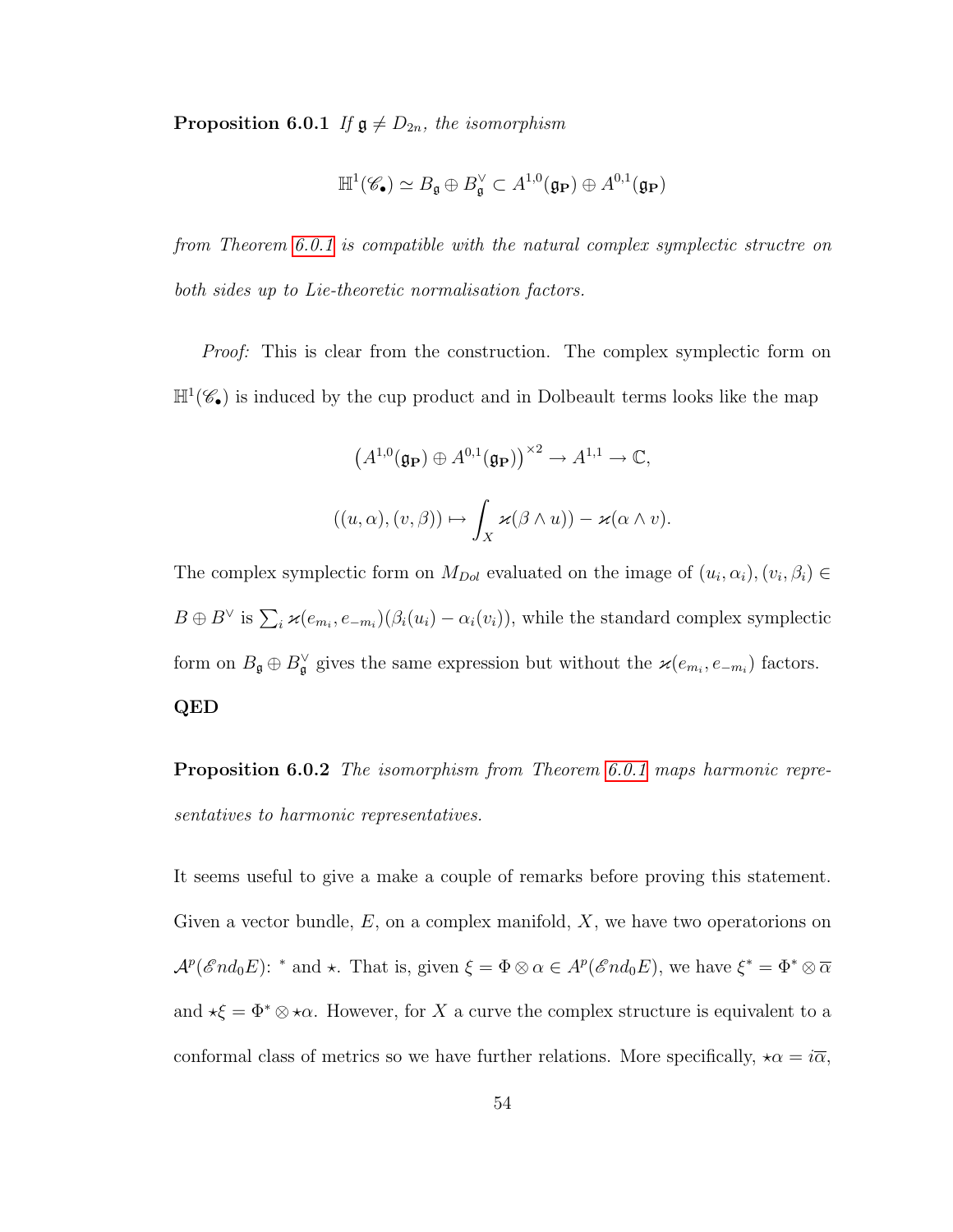if  $\alpha \in A^{1,0}$ , and  $\star \alpha = -i\overline{\alpha}$ , if  $\alpha \in A^{0,1}$ . Hence, if  $\xi \in A^{1,0}(\mathscr{E}nd_0E)$ ,  $\xi^* = -i\star \xi$ , and if  $\xi \in A^{0,1}(\mathscr{E}ndE), \xi^* = i \star \xi$ . Finally, the inner product on  $A^1(\mathscr{E}nd_0V)$  is computed as  $\langle u, \xi \rangle = \int_X tr(u \wedge \star \xi).$ 

If G is a simple complex group and  $P$  a principal G-bundle, all of the above still holds, but <sup>∗</sup> now stands for minus the anti-linear involution given by the compact real form (see Section [3](#page-16-0)) and tr should be replaced by the Killing form.

The bundle we are considering in this section comes with a decomposition  $\oplus\mathfrak{g}_m\otimes_\mathbb{C} K^m$  and so the Hodge star operator can be expressed conveniently in terms of the Hodge star on each of the line bundles and the involution  $\eta'$  whose antilinear extension gives the compact real form.

#### Proof:

We have chosen a compact real form with respect to which the  $\mathfrak{sl}(2)$ -triple is real, and so are the irreducible representations  $W_i$ , which are mutually orthogonal, as shown in Lemma [3.0.2.](#page-22-0) Recall that the antilinear involution giving the real form (as well as the linear involution  $\eta'$ ) sends  $\mathfrak{g}_k \to \mathfrak{g}_{-k}$ . In view of this, it suffices to prove the proposition for each of the  $W_i$ 's. That is, it suffuces to prove:

Lemma 6.0.3 The map considered in the proof of Lemma [6.0.2,](#page-53-1)

$$
Z_{\overline{\partial}}^{1,0}(K^{m_i}) \oplus A^{0,1}(K^{-m_i}) \longrightarrow \ker d_1, \ (\alpha', \alpha'') \mapsto \alpha' \otimes e_{m_i} + \alpha'' \otimes e_{-m_i}
$$

maps harmonic representatives to harmonic representatives.

#### Proof:

We are going to show that the image of  $\alpha = (\alpha', \alpha'')$  is L<sup>2</sup>-orthogonal to  $im(d_0)$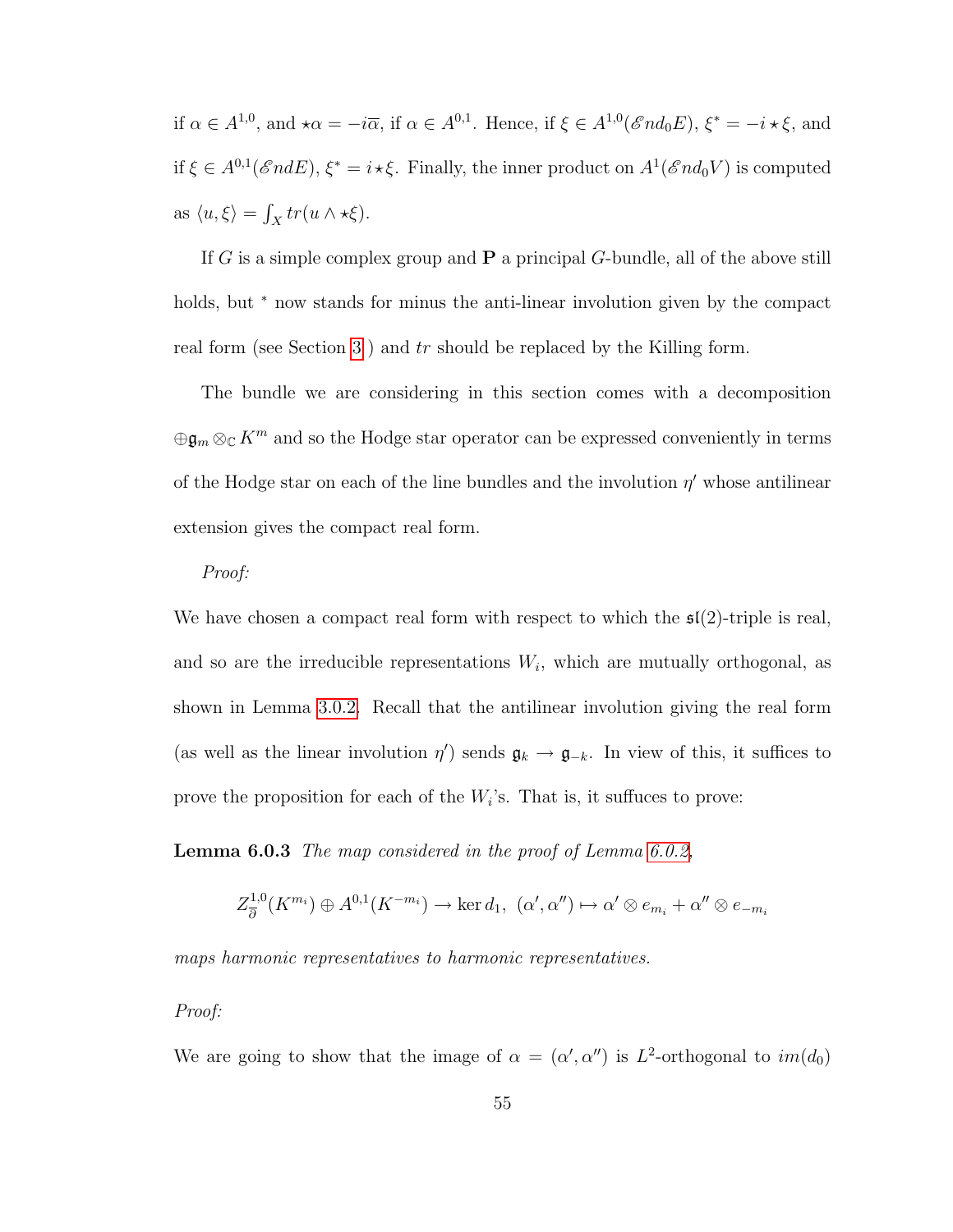iff  $\alpha''$  is L<sup>2</sup>-orthogonal to  $im(\overline{\partial})$ . Alternatively, one could show explicitly that the image is contained both in ker  $d_1$  and ker  $d_0^*$ .

Indeed, if  $\alpha = \alpha' \otimes e_{m_i} + \alpha'' \otimes e_{-m_i}$  and  $\beta \in A^0(\bigoplus_{n=-m_i}^{m_i} K^n \otimes_{\mathbb{C}} W_n)$ ,  $\beta =$  $\sum_{n=-m_i}^{m_i} \beta_n e_{m_i}^n$ , then

$$
\langle d_0(\beta), \alpha \rangle = \langle \iota \otimes ady(\beta) + \overline{\partial}\beta, \alpha' \otimes e_{m_i} + \alpha'' \otimes e_{-m_i} \rangle =
$$
  

$$
\langle \iota \otimes ady(\beta), \alpha' \otimes e_{m_i} \rangle + \langle \overline{\partial}\beta, \alpha'' \otimes e_{-m_i} \rangle =
$$
  

$$
(\overline{\partial}\beta_{-m_i}, \alpha'') (e_{m_i}^{-m_i}, e_{m_i}^{-m_i}),
$$

since the first term vanishes due to the fact that ad y sends  $W_i$  to  $W_i \cap \bigoplus_{s \leq m_i} \mathfrak{g}_s$ , i.e., *iad*  $y(\beta) \in A^0(\bigoplus_{n=-m_i}^{m_i-1} K^n \otimes_{\mathbb{C}} W_n)$ . Now the last expression is zero iff  $\alpha''$  is orthogonal to coboundaries in  $A^{0,1}(K^{-m_i})$ .

#### QED

QED (The Proposition)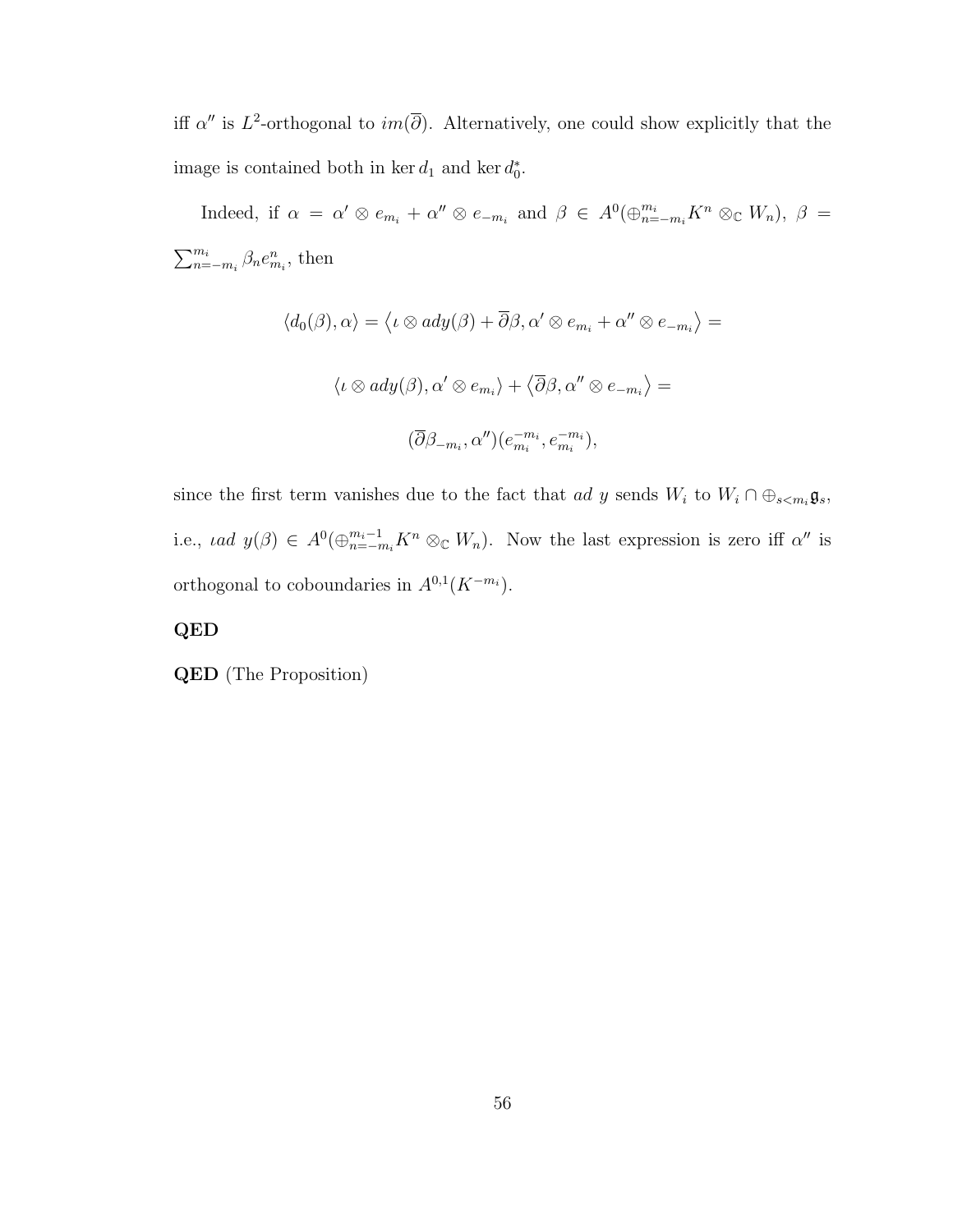# Chapter 7

# Deforming of the System of Hodge Bundles

## 7.1 The Maurer-Cartan Equation

As observed by P.Deligne in a letter to J.Millson, a deformation problem (in characteristic zero) is often guided by a differential graded Lie algebra (DGLA),  $(L^{\bullet}, d)$ . Given  $(L^{\bullet}, d)$ , one considers the Maurer-Cartan equation

$$
\mathcal{D}(\eta) := d\eta + \frac{1}{2} [\eta, \eta] = 0, \ \eta \in L^1,
$$
\n(7.1.1)

and wants to describe the gauge-equivalence classes of solutions. In the algebraic setup this means that one is looking for solutions with coefficients in an artin local ring and wants to pro-represent the corresponding deformation functor; in the analytic setup one is dealing with a normed DGLA and takes completions – or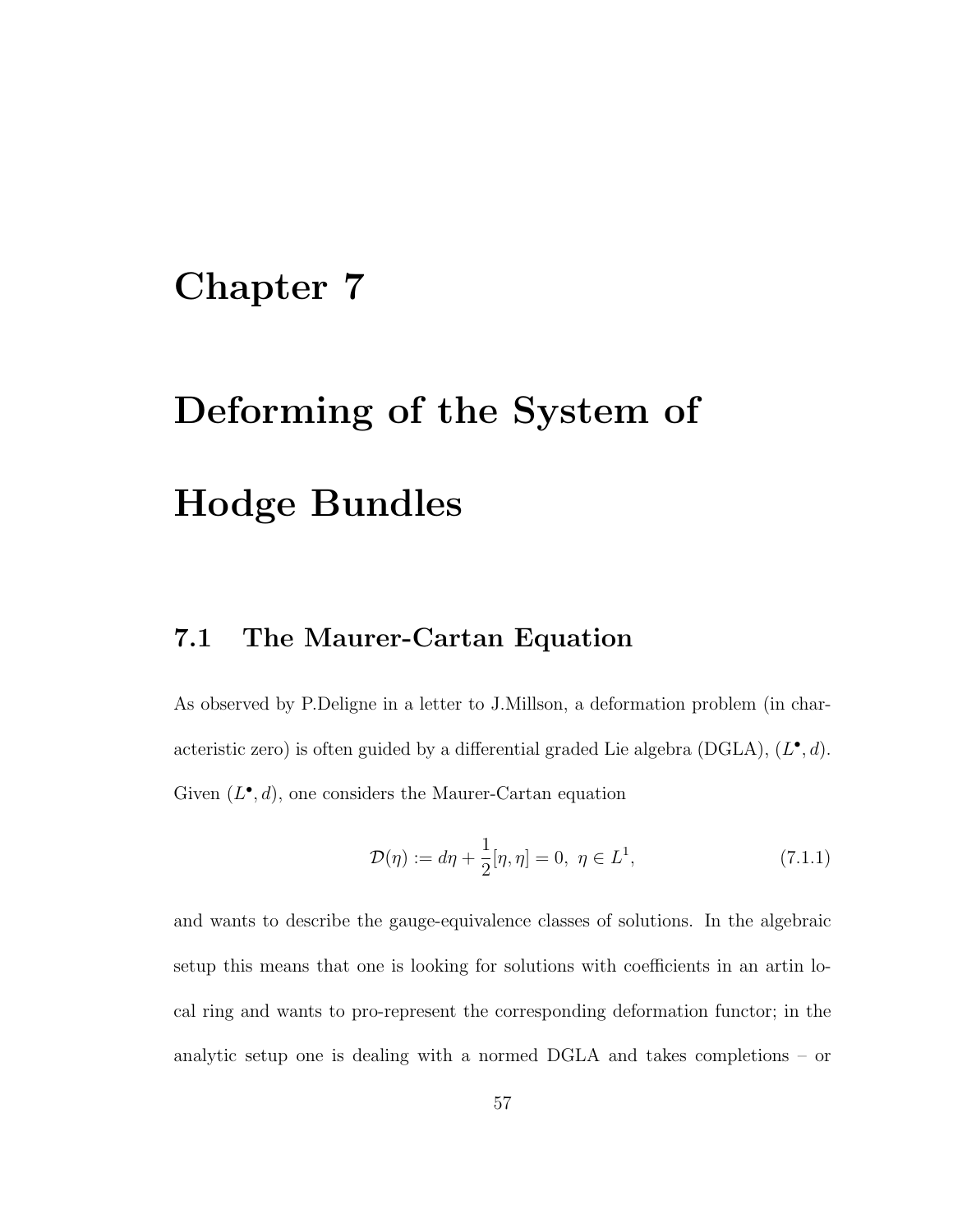works with differential graded Banach Lie algebras from the outset; for review of general facts in these two situations see, respectively, [\[GM88\]](#page-97-2),[\[Man99\]](#page-99-1), and [\[GM90\]](#page-97-3), [\[Kos03\]](#page-99-2), [\[Gri65\]](#page-97-4).

Here we shall be interested in the deformations of our Higgs bundle, the system of Hodge bundles  $[(\mathbf{P}, \theta)] \in M_{Dol}$ . The DGLA is  $(A^{\bullet}(\mathfrak{g}_{\mathbf{P}}), \overline{\partial} + ad \,\iota \theta)$ , with deformation complex [\(6.0.2\)](#page-53-0). Of course, this is the deformation complex for every Higgs bundle, not only the one we are interested in; indeed, recall that the Higgs bundle is the data of a holomorphic structure operator  $\overline{\partial}$  and a Higgs field  $\theta$ , such that  $(\overline{\partial} + \theta)^2 = 0$ . If we modify these by  $\overline{\partial} \mapsto \overline{\partial} + \eta''$ ,  $\theta \mapsto \theta + \eta'$  then the result will be a Higgs bundle iff  $\eta = (\eta', \eta'')$  satisfies the Maurer-Cartan equation

<span id="page-63-0"></span>
$$
\overline{\partial}\eta' + [\theta, \eta''] + [\eta', \eta''] = 0. \tag{7.1.2}
$$

In this section we are going to describe a family of deformations of  $[(P, \theta)]$  parametrised by  $B \oplus B^{\vee}$ , the tangent space to  $M_{Dol}$  at  $[(\mathbf{P}, \theta)]$ , which we are going to think of as a holomorphic exponential map. This will *not* be the Kuranishi family, although the procedure we use to construct it is somewhat analogous to the one used for constructing the Kuranishi family. In fact, in the case of  $G = SL(2)$  one can try to compare explicitly the Kuranishi family with the family that appears below, but I will not dwell on that.

**Theorem 7.1.1** Suppose  $\mathfrak{g} \neq D_{2n}$ . Let  $\mathcal{D} = d_1 + \frac{1}{2}$  $\frac{1}{2}$ [, ]:  $A^1(\mathfrak{g}_{\mathbf{P}}) \rightarrow A^{1,1}(\mathfrak{g}_{\mathbf{P}})$  be the Maurer-Cartan operator, and let

<span id="page-63-1"></span>
$$
\mathcal{P}: A^{1,1}(\mathfrak{g}_{\mathbf{P}})/A^{1,1}(\bigoplus_{m_i} K^{m_i} \otimes V_{m_i}) \subset A^{1,1}(\mathfrak{g}_{\mathbf{P}}) \to A^{0,1}(\mathfrak{g}_{\mathbf{P}})
$$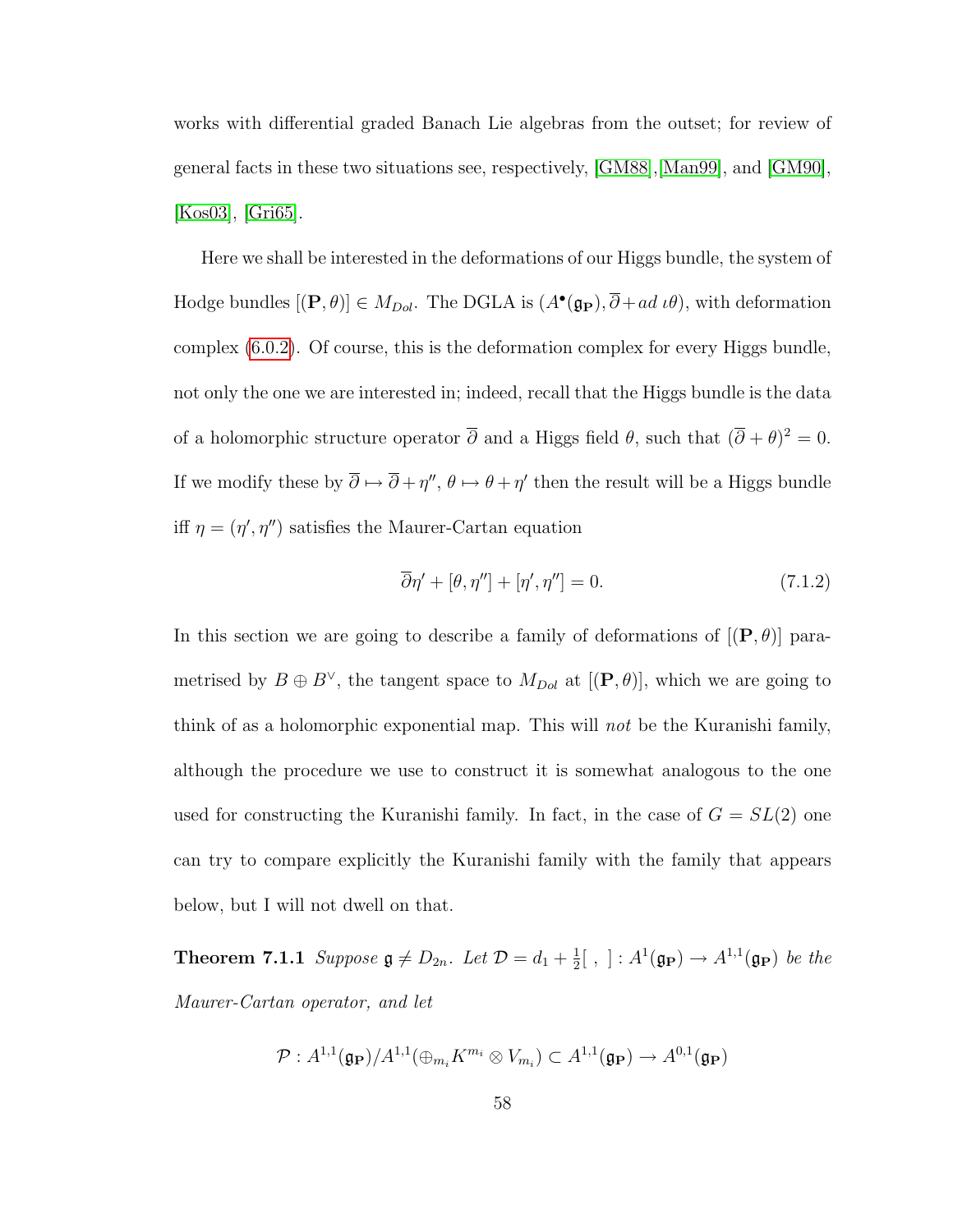be a splitting of ad  $u\theta$ , i.e., ad  $u\theta \circ \mathcal{P} = 1$ , defined in the proof. Let  $M = \max\{m_i\}$ be the largest exponent of g.

Then, for any  $\eta_0 \in \mathcal{H}^1(\mathscr{C}_{\bullet}), (1 - \mathcal{P} \mathcal{D})^M(\eta_0)$  is a fixed point of  $(1 - P \mathcal{D})$  and  $(1 - \mathcal{PD})^M(\eta_0) \in \text{ker } \mathcal{D}$ . In this way we obtain a map

$$
B \oplus B^{\vee} \simeq \mathscr{H}^{1}(\mathscr{C}_{\bullet}) = \mathbb{H}^{1}(\mathscr{C}_{\bullet}) \to \mathscr{Y} \subset \{Solutions \text{ of Eqn. 7.1.2}\} \subset A^{1}(\mathfrak{g}_{\mathbf{P}}),
$$
  

$$
\mathscr{Y} = \left\{ (1 - \mathcal{P}\mathcal{D})^{M}(\eta_{0}), \ \eta_{0} \in \mathscr{H}^{1}(\mathscr{C}_{\bullet}) \right\}.
$$

Equivalently,

$$
\mathscr{Y} = \left\{ \eta_0 - \sum_{k=1}^M x_k, \ x_k = -\mathcal{P}([\eta'_0, x_{k-1}]), x_0 = \eta''_0, \ \eta_0 \in \mathscr{H}^1(\mathscr{C}_\bullet) \right\}.
$$

The "correction terms"  $x_k$  also satisfy  $x_k := \mathcal{PD}(\eta_{k-1}), \ \eta_k := \eta_{k-1} - x_k$ . After passing to gauge-equivalence classes this provides a holomorphic exponential map

$$
\varepsilon : (B \oplus B^{\vee}, 0) = (T_{M_{Dol}, [(\mathbf{P}, \theta)], 0) \subset M_{Dol}.
$$

It may seem a little puzzling a priori that something like this be possible, but the reason is that our Higgs bundle is very special. Here is one heuristic explanation. If one has a Higgs line bundle (or just a line bundle) of degree zero, the deformation complex is  $\mathcal{O} \to K$  with zero differential (or just  $\mathcal{O}$ ), the Maurer-Cartan equation involves no quadratic terms, and given a harmonic representative of an element of  $H^1(X, \mathcal{O}) \times H^0(X, K)$  (or  $H^1(X, \mathcal{O})$ ), it already satisfies the Maurer-Cartan equation and gives an "actual" deformation; namely, the image of that cohomology class in  $Pic^0(X) \times H^0(X,K)$  (or  $Pic^0(X)$ ) under the universal covering map (translated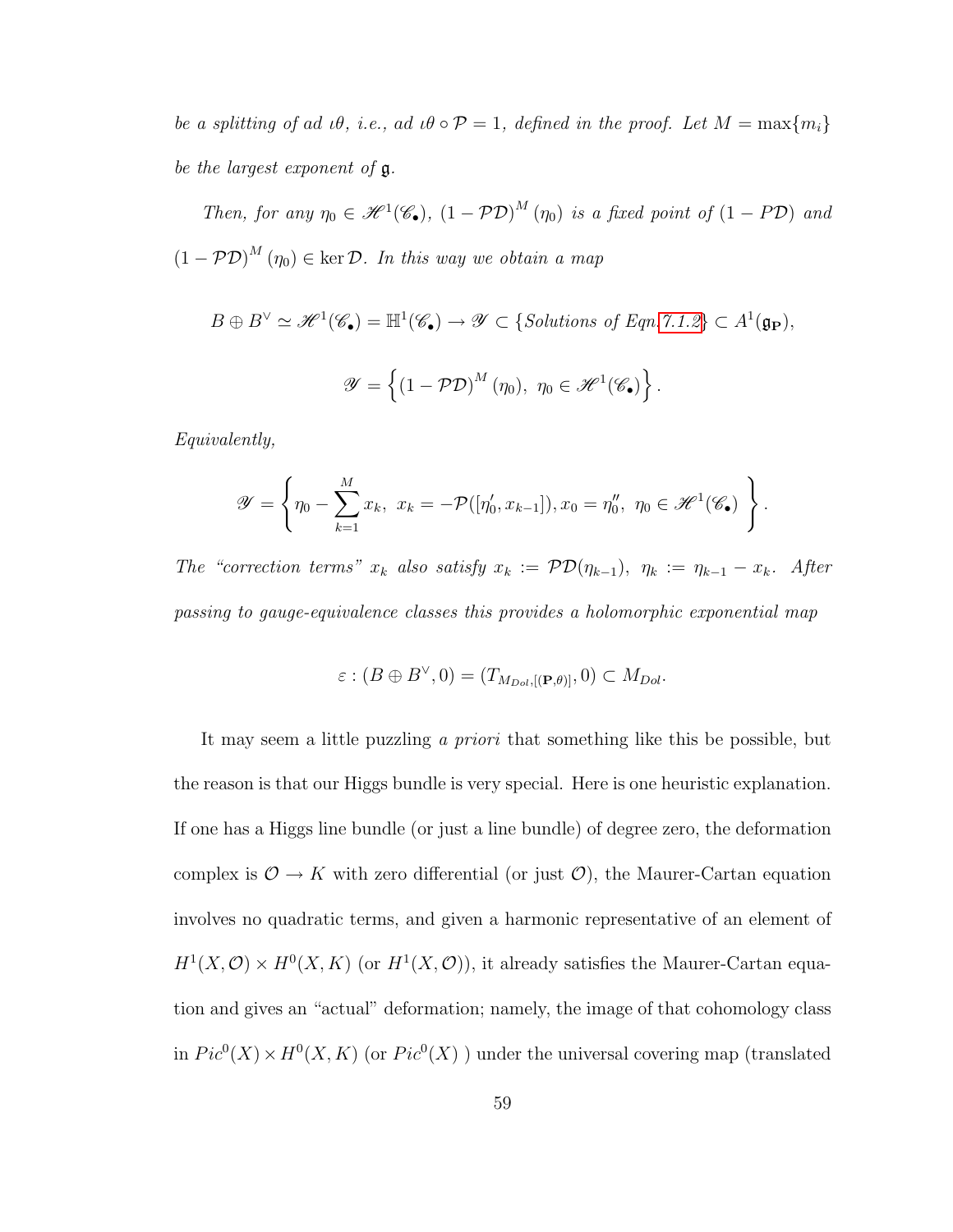by the Higgs field of the Higgs line bundle that we are looking at). For the pair  $(\mathbf{P}, \theta)$ , the bundle **P** is a direct sum of line bundles  $(\oplus K^{m_i} \otimes \mathfrak{g}_{m_i})$ , and the only interesting contribution comes from the fact that  $\theta$  is not an element of the Cartan subalgebra, which is an algebraic and not analytic complication.

Proof of Theorem [7.1.1:](#page-63-1)

The last statement, namely, that in a neighbourhood of zero in  $B_{\mathfrak{g}} \oplus B_{\mathfrak{g}}^{\vee}$  one obtains a map to  $M_{Dol}$  (after passing to equivalence classes) will follow from the open nature of stability and from the fact that at zero the differential of the yetto-be-constructed map will be the identity. More comments on how this fits in a more general framework are given after the end of the proof. For future reference we make a trivial

<span id="page-65-0"></span>**Claim 7.1.1** Let  $(L^{\bullet}, d)$  be a DGLA, let  $\eta, x_1 \in L^1$  and let  $d\eta + \frac{1}{2}$  $\frac{1}{2} [\eta, \eta] = dx_1.$ Then, if  $\eta_1 := \eta - x_1$ ,

$$
\mathcal{D}(\eta_1) = -[\eta, x_1] + \frac{1}{2}[x_1, x_1].
$$

This requires only substituting into the Maurer-Cartan equation, so we omit the proof.

Next we need to define the map  $P$ , which is straightforward, having in mind the decomposition of the Lie algebra. In each of the irreducible  $\mathfrak{sl}(2)$ -representations  $W_i$  we have  $ad\ x \circ ad^k\ y(e_{m_i}) = k(2m_i + 1 - k)ad^{k-1}\ y(e_{m_i}),$  which gives a splitting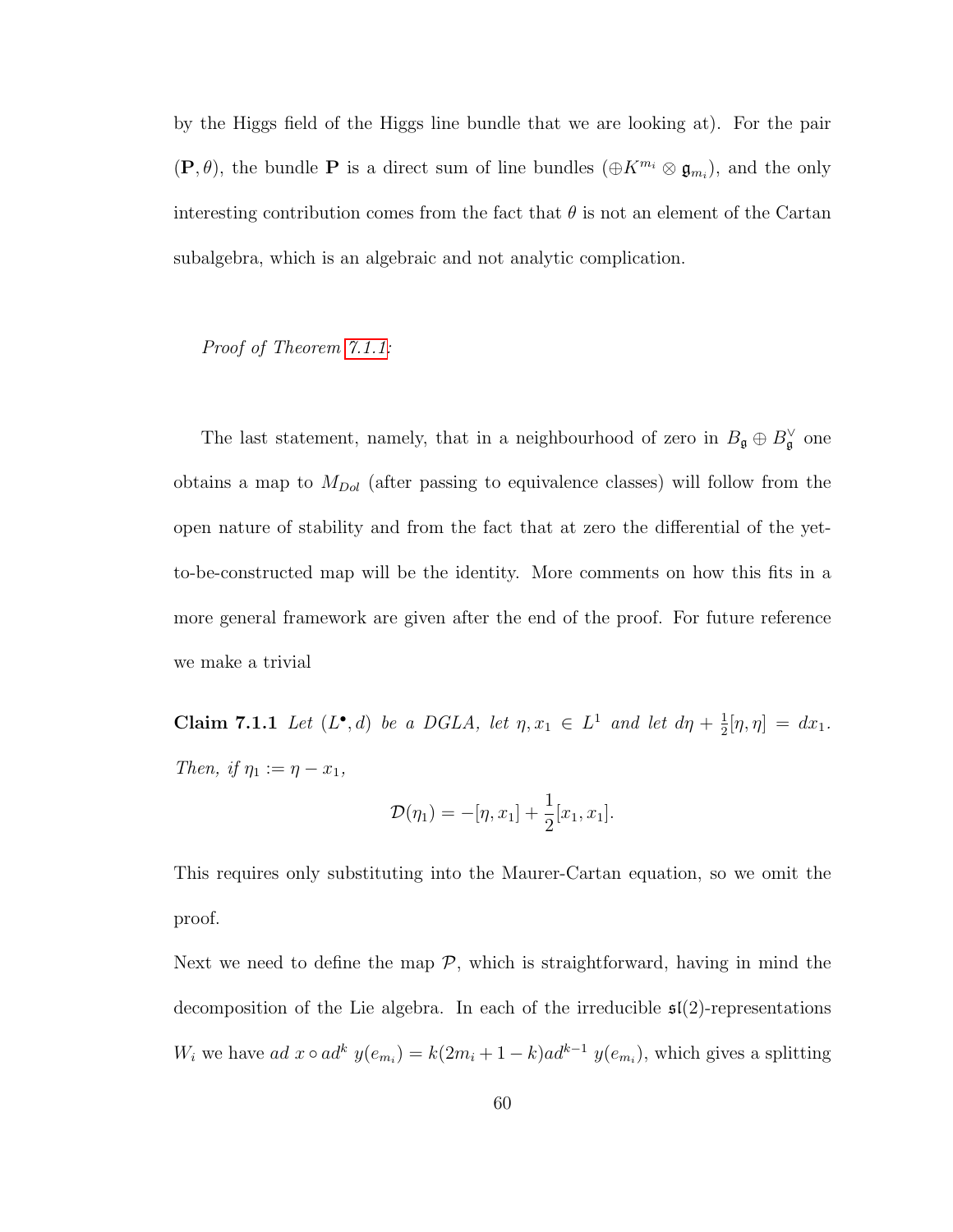Im ad  $y|_{W_i} \simeq W_i \cap \bigoplus_{m < m_i} \mathfrak{g}_m \to W_i$  of ad y. Taking the direct sum of these maps and tensoring with  $\iota^{-1}$  gives the map  $\mathcal{P}: A^{1,1}(\mathfrak{g}_{\mathbf{P}})/A^{1,1}(\bigoplus_{m_i} K^{m_i} \otimes V_{m_i}) \to A^{1,1}(\mathfrak{g}_{\mathbf{P}}),$  $\mathcal{P}: A^{1,1}(K^m)\otimes(W_i\cap \mathfrak{g}_m)\rightarrow A^{0,1}(K^{m+1})\otimes(W_i\cap \mathfrak{g}_{m+1}),\, m\neq m_i.$ 

Claim 7.1.2 On the domain of P one has  $d_1 \circ \mathcal{P} = 1$ .

Since  $d_1 = \overline{\partial} + ad(\iota\theta) = \overline{\partial} + ad\ 1 \otimes y$  and since Im $\mathcal{P} \in A^{0,1}(\mathfrak{g}_{\mathbf{P}}), d_1 \circ \mathcal{P} = ad\ (1 \otimes$  $y) \circ \mathcal{P} = 1$  by construction.

Since the splitting  $\mathcal P$  is defined only on Im *ad y*, the computational part of the proof will be to show that various operators are composable. Leaving this aside for the moment, here is the plan.

Starting with  $\eta_0 \in \mathcal{H}^1(\mathscr{C}_{\bullet}),$  a harmonic representative of a cohomology class, as prescribed by Theorem [\(6.0.1\)](#page-56-0), we are going to make iterations of the form

$$
\eta_k \longmapsto \mathcal{D}(\eta_k) \longmapsto x_{k+1} := \mathcal{P}\mathcal{D}(\eta_k) \longmapsto \eta_{k+1} = (1 - \mathcal{P}\mathcal{D})(\eta_k) = \eta_k - x_{k+1} \dots
$$

Since Im $\mathcal{P} \in A^{0,1}(\mathfrak{g}_{\mathbf{P}}), \eta'_{k} = \eta'_{0}$  for all k, as we are subtracting a  $(0,1)$ -term at each step. Moreover, from Claim [7.1.1](#page-65-0) we have that for type reasons  $\mathcal{D}(\eta_k) = -[\eta'_{k-1}, x_k]$ , and thus

<span id="page-66-0"></span>
$$
\mathcal{D}(\eta_0) = [\eta'_0, \eta''_0] \text{ and } \mathcal{D}(\eta_k) = -[\eta'_0, \mathcal{PD}(\eta_{k-1})] = -[\eta'_0, x_k], \ k > 0.
$$

We also have

$$
x_{k+1} = -\mathcal{P}([\eta'_0, x_k]). \tag{7.1.3}
$$

If for some  $k_0$  we obtain  $\mathcal{PD}(\eta_{k_0})=0$ , then  $\eta_{k_0+1}=\eta_{k_0}$  and  $\mathcal{D}\eta_{k_0+1}=-[\eta'_0,\mathcal{PD}\eta_{k_0}]$ = 0. Clearly for all  $n \geq k_0$  we are going to have  $\eta_n = \eta_{k_0}$  and  $\mathcal{D}(\eta_n) = 0$ . However,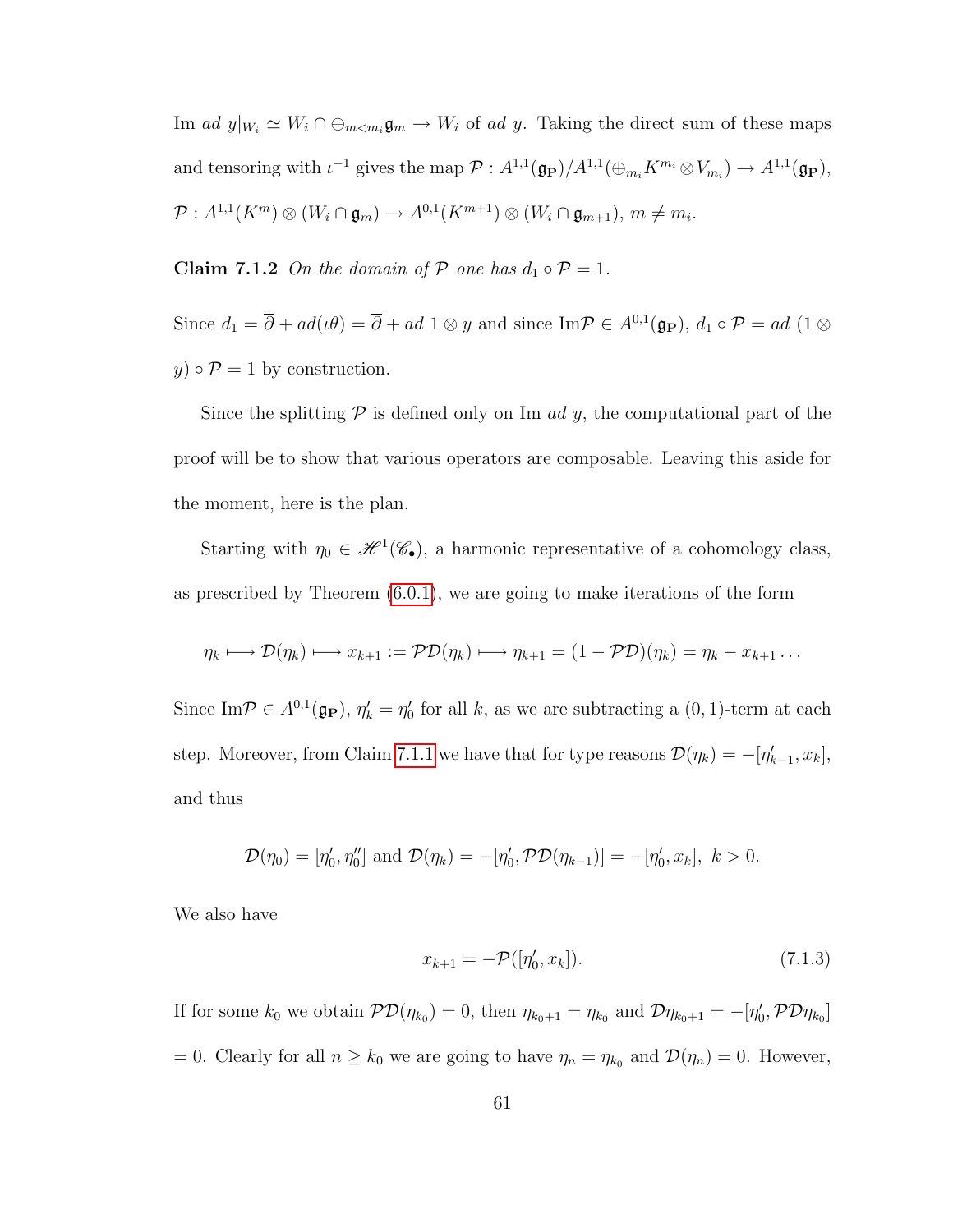such a  $k_0$  always exists, because

$$
x_k \in \mathfrak{g}_{m_0} \Longrightarrow x_{k+1} = -\mathcal{P}[\eta'_0, x_k] \in \bigoplus_{m \ge m_0 + 2} A^{0,1}(K^m) \otimes \mathfrak{g}_m.
$$

Thus the only thing that remains to be shown is that if  $x_k$  exists, so does  $x_{k+1}$ .

The proof is inductive, but the essence is an observation of Hitchin in in [\[Hit92\]](#page-98-3),  $p.458$  that commutators between elements of various  $W<sub>i</sub>$ 's can have nonzero projections only on certain  $W_j$ 's. More precisely, if  $u \in W_i \cap \mathfrak{g}_m$ ,  $v \in W_j \cap \mathfrak{g}_n$ , then  $[u, v] \in$  $\mathfrak{g}_{m+n}$  will have a nonzero projection onto  $W_k \cap \mathfrak{g}_{m+n}$  only if  $m_i + m_j + m_k = \text{odd}$ . Assuming that, the induction goes as follows. We start with  $\eta_0 = (\eta'_0, \eta''_0)$ ,

$$
\eta'_{0} = \sum_{i=1}^{l} \alpha_{m_{i}} e_{m_{i}}, \ \alpha_{m_{i}} \in A^{1,0}(K^{m_{i}}), \ e_{m_{i}} \in V_{m_{i}} = W_{i} \cap \mathfrak{g}_{m_{i}}
$$

$$
\eta''_{0} = \sum_{i=1}^{l} \xi_{m_{i}} e_{-m_{i}}, \ \xi_{m_{i}} \in A^{0,1}(K^{-m_{i}}), \ e_{-m_{i}} \in W_{i} \cap \mathfrak{g}_{-m_{i}}.
$$

Then

$$
\mathcal{D}(\eta_0) = [\eta'_0, \eta''_0] = \sum_{i,j} \alpha_{m_i} \wedge \xi_{m_j} [e_{m_i}, e_{-m_j}] \in A^{1,1} \left( \bigoplus_{m=-M+1}^{M} \mathfrak{g}_m \right),
$$

and the commutator  $[e_{m_i}, e_{-m_j}]$  decomposes as a sum of its projections onto the various  $W_p$ :

$$
[e_{m_i}, e_{-m_j}] = \sum_p A_p^{m_i - m_j}(1) \in \mathfrak{g}_{m_i - m_j},
$$

where

$$
A_p^{m_i-m_j}(1) = pr_p^{m_i-m_j}([e_{m_i}, e_{-m_j}]), pr_p^{m_i-m_j}: \mathfrak{g}_{m_i-m_j} \to \mathfrak{g}_{m_i-m_j} \cap W_p.
$$

Now I claim that there are no terms in this decomposition for which  $p$  is an exponent. For if there were such a term, there would be an exponent  $m_k$ , such that  $m_i - m_j =$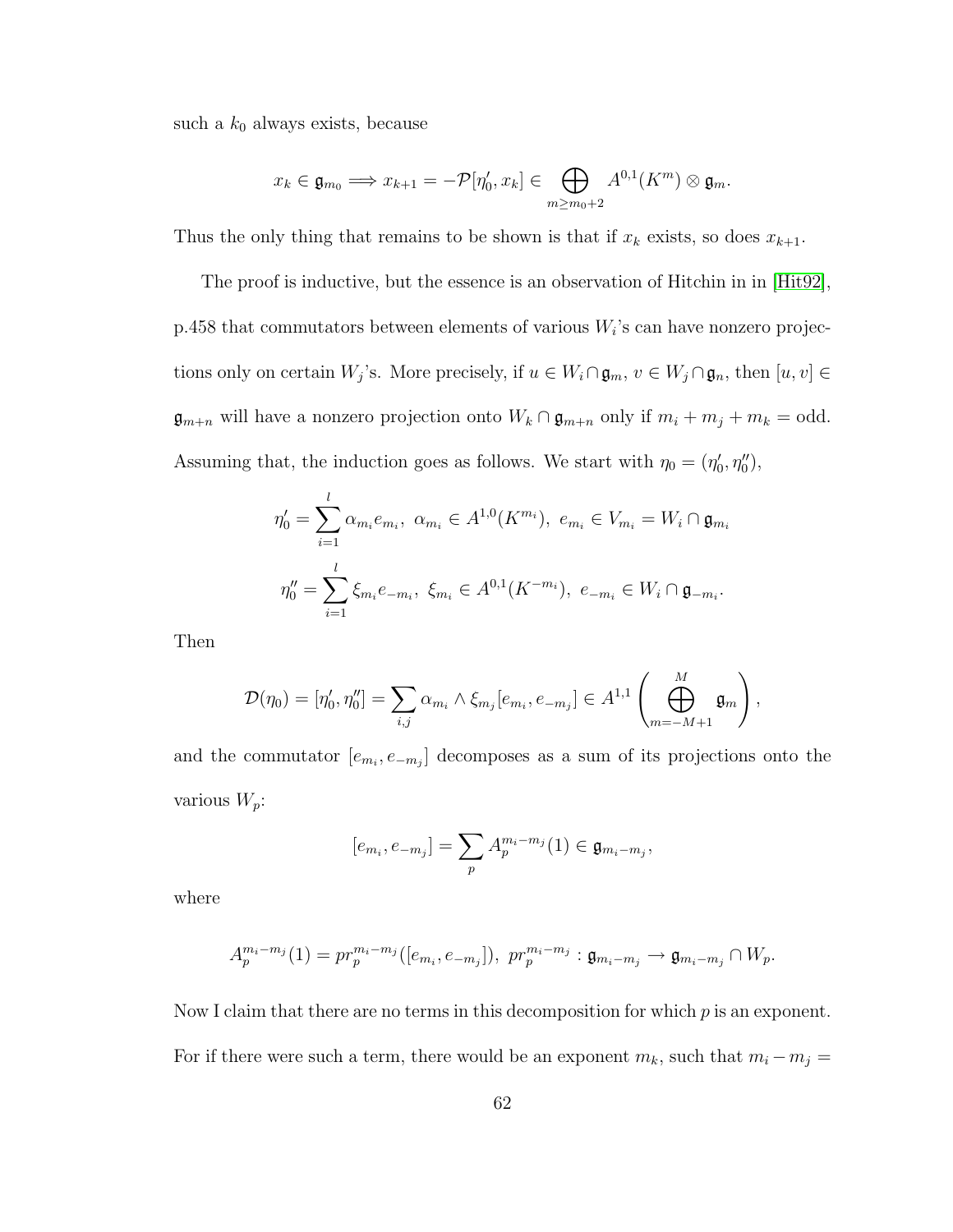$m_k$  and  $m_i + m_j - m_k =$  odd, which would mean that  $2m_j =$  odd. Thus we can apply  $P$  to  $\mathcal{D}(\eta_0)$ , and obtain

$$
x_1 = \mathcal{PD}(\eta_0) = \left(0, \sum_{i,j} \iota^{-1}(\alpha_{m_i} \wedge \xi_{m_j}) \otimes \sum_{m_p} \tilde{A}_p^{m_i - m_j + 1}\right),
$$

where  $\tilde{A}_p^{m_i-m_j+1}$  is obtained from  $A_p^{m_i-m_j}$  by applying an appropriate multiple of ad x and the only values of p that appear are those for which  $m_i + m_j + m_p =$  odd. For the inductive step, let  $\eta_k = \eta_{k-1} - x_k$ , with

$$
x_k = (0, x_k'') = \mathcal{P}(\mathcal{D}\eta_{k-1}) \in A^{0,1}\left(\bigoplus_{m=-M+2k}^{M} \mathfrak{g}_m\right),
$$

where

$$
x''_k = \sum t^{-1} \left( \alpha_{m_{i_k}} \wedge t^{-1} \left( \ldots \wedge t^{-1} (\alpha_{m_{i_1}} \wedge \xi_{m_j}) \right) \right) \otimes \widetilde{A(k)}_{p_k}^{m_{i_1} + \ldots + m_{i_k} - m_j + k},
$$
  

$$
A(k)_{p_k}^{m_{i_1} + \ldots + m_{i_k} - m_j + k} := pr_{p_k}^{m_{i_1} + \ldots + m_{i_k} - m_j + k} \left( \left[ e_{m_{i_k}}, \widetilde{A(k-1)} \right]_{p_{k-1}}^{m_{i_1} + \ldots + m_{i_{k-1}} - m_j + k} \right]),
$$

and  $A(k)$  is obtained by applying a suitable multiple of ad x to the corresponding  $A(k)$ . We have to show that (see Eqn [7.1.3\)](#page-66-0) we can define  $x_{k+1}$  if  $x_k$  is defined, i.e., that  $-[ \eta'_0, x''_k ]$  has no nonzero projection on any  $V_{m_l}$ . Why is this always the case? Indeed, suppose we have repeated k times the procedure of applying ad  $\eta_0$ and then inverting *ady*. Applying *ad*  $\eta'_0$  produces elements of level  $m_{i_1} - m_j$  and projections in  $W_{p_1}$  (for various  $i_1, \ldots$ ), and inverting ad y changes the level to  $m_i - m_j + 1$ . Repeating these two steps k times we obtain an element of level  $m_{i_1} + \ldots + m_{i_k} - m_j + k$  and with projection in some  $W_{p_k}$ , where

$$
m_{i_1} + m_j + m_{p_1} = \text{odd}, m_{i_2} + m_{p_1} + m_{p_2} = \text{odd},
$$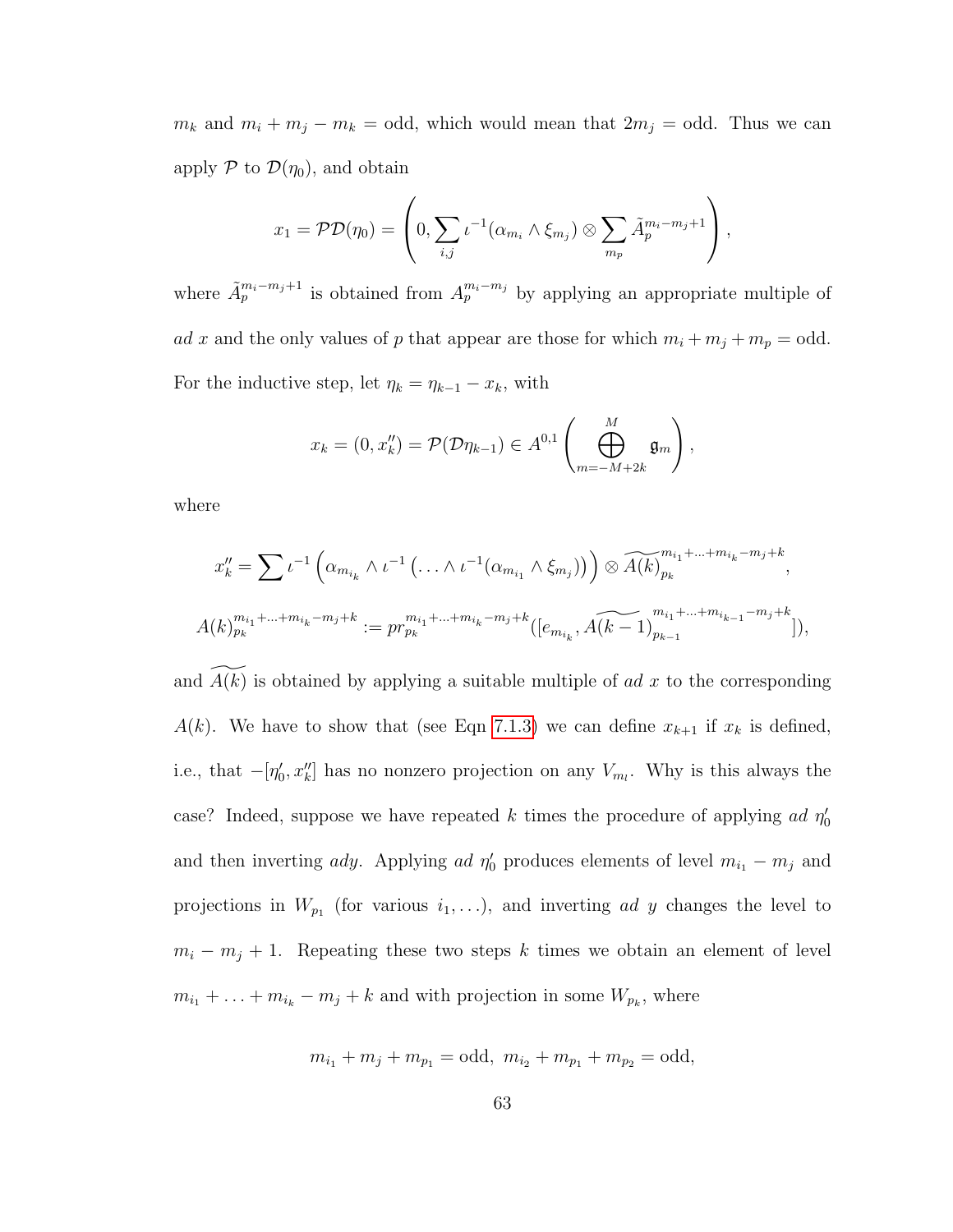<span id="page-69-0"></span>
$$
m_{i_3} + m_{p_2} + m_{p_3} = \text{odd}, m_{i_k} + m_{p_{k-1}} + m_{p_k} = \text{odd}.
$$

Adding up these we get

$$
\sum_{n=1}^{k} m_{i_n} + m_j + 2\sum_{s=1}^{k-1} m_{p_s} + m_{p_k} = \sum_{r=1}^{k} \text{odd}_r.
$$
 (7.1.4)

If now, after applying  $\alpha d\eta_0'$  we land in some  $V_{m_l}$ , it must be the case that

$$
m_{i_1} + \ldots + m_{i_{k+1}} - m_j + k = m_l, \ m_{i_{k+1}} + m_{p_k} + m_l = \text{odd},
$$

and combining these we get

<span id="page-69-1"></span>
$$
\sum_{n=1}^{k} m_{i_n} + 2m_{i_{k+1}} + m_{p_k} - m_j + k = \text{odd.} \tag{7.1.5}
$$

Finally, adding  $(7.1.4)$  and  $(7.1.5)$  we get

$$
even + k = \sum_{r=1}^{k+1} \text{odd}_r,
$$

which is impossible since  $k$  and  $k + 1$  are always of opposite parity.

When does this procedure terminate? Since on the  $k$ -th iteration we will have

$$
x_k = \mathcal{PD}(\eta_{k-1}) \in A^{0,1}\left(\bigoplus_{m=-M+2k}^{M} \mathfrak{g}_{m_{\mathbf{P}}}\right),
$$

this last (possibly) nonzero value of  $x_k$  will appear when  $-M + 2k = M$ , that is,  $k = M$ ; respectively,  $\eta_M$  is a solution of the Maurer-Cartan equation (it involves wedge products of at most  $M + 1$  terms).

QED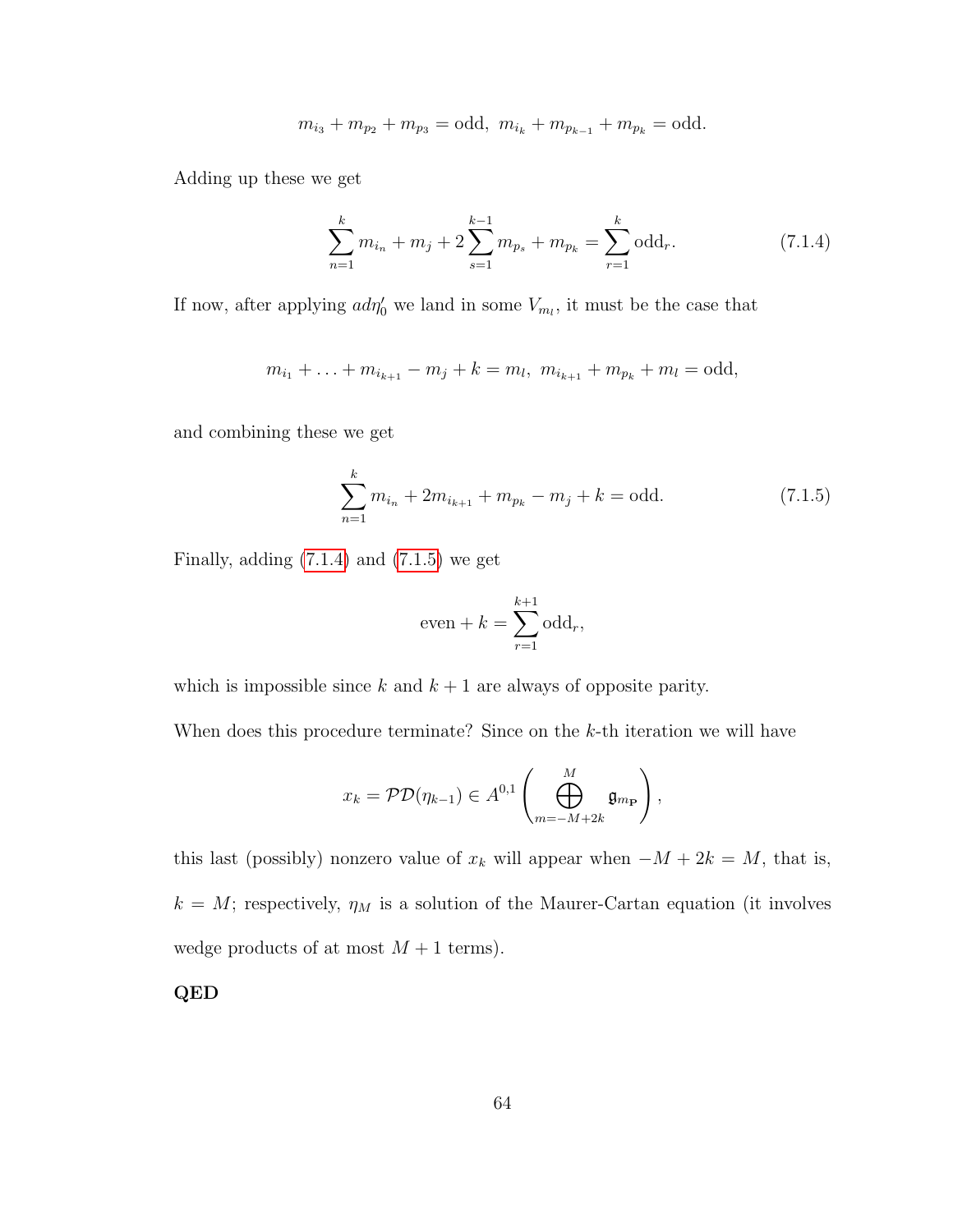Before proceeding with some corollaries, let me say a few words how does this fit in a slightly broader setup. Suppose  $(L^{\bullet}, d)$  be a DGLA, and say we pick a "Hodge" decomposition  $L^i = Z^i \oplus C^i = B^i \oplus \mathcal{H}^i \oplus C^i$ , where  $Z^i$  are cocycles,  $B^i$ are coboundaries and  $\mathscr{H}^i \simeq H^i(L)$ ; again, in the Banach setup, one has to pass to the completion  $\hat{L}$  and take the complement to the cocycles,  $C^i$ , to be a closed subspace. There is a map  $\delta: L^{i+1} \to B^{i+1} \to C^i \to L^i$ , where the second map is the inverse of the differential;  $\delta$  gives a chain homotopy between the identity and the projection  $h: L^{\bullet} \to \mathscr{H}^{\bullet}$  onto the harmonic elements:

$$
Id - h = d\delta + \delta d.
$$

In the classical examples the homotopy is actually  $\delta = G d^*$  where  $d^*$  is the adjoint of d and G is Green's operator, and it is rarely easy to describe.

Then, one can describe a model – the so called Kuranishi space  $\mathscr{K}_L$  – for the "local moduli space", i.e., for the (base of a) semi-universal deformation as the zero set of a map

$$
\mathscr{H}^1 \to \mathscr{H}^2, \ \omega \mapsto h[F^{-1}(\omega), F^{-1}(\omega)],
$$

where F is the Kuranishi map  $F: \hat{L}^1 \to \hat{L}^1$ ,  $F(\omega) = \omega + \frac{1}{2}$  $\frac{1}{2}\delta[\omega,\omega]$ . The base of the semi-universal deformation – the Kuranishi family – can be described locally as

$$
Y := \left\{ \eta \; : \; d\eta + \frac{1}{2} [\eta, \eta] = 0, \delta\eta = 0 \right\} \subset \hat{L}^1.
$$

I.e., there is an isomorphism of germs of complex spaces between  $(Y, 0)$  and  $(\mathscr{K}_L, 0)$ . The deformation functor associated to the DGLA is pro-represented by the com-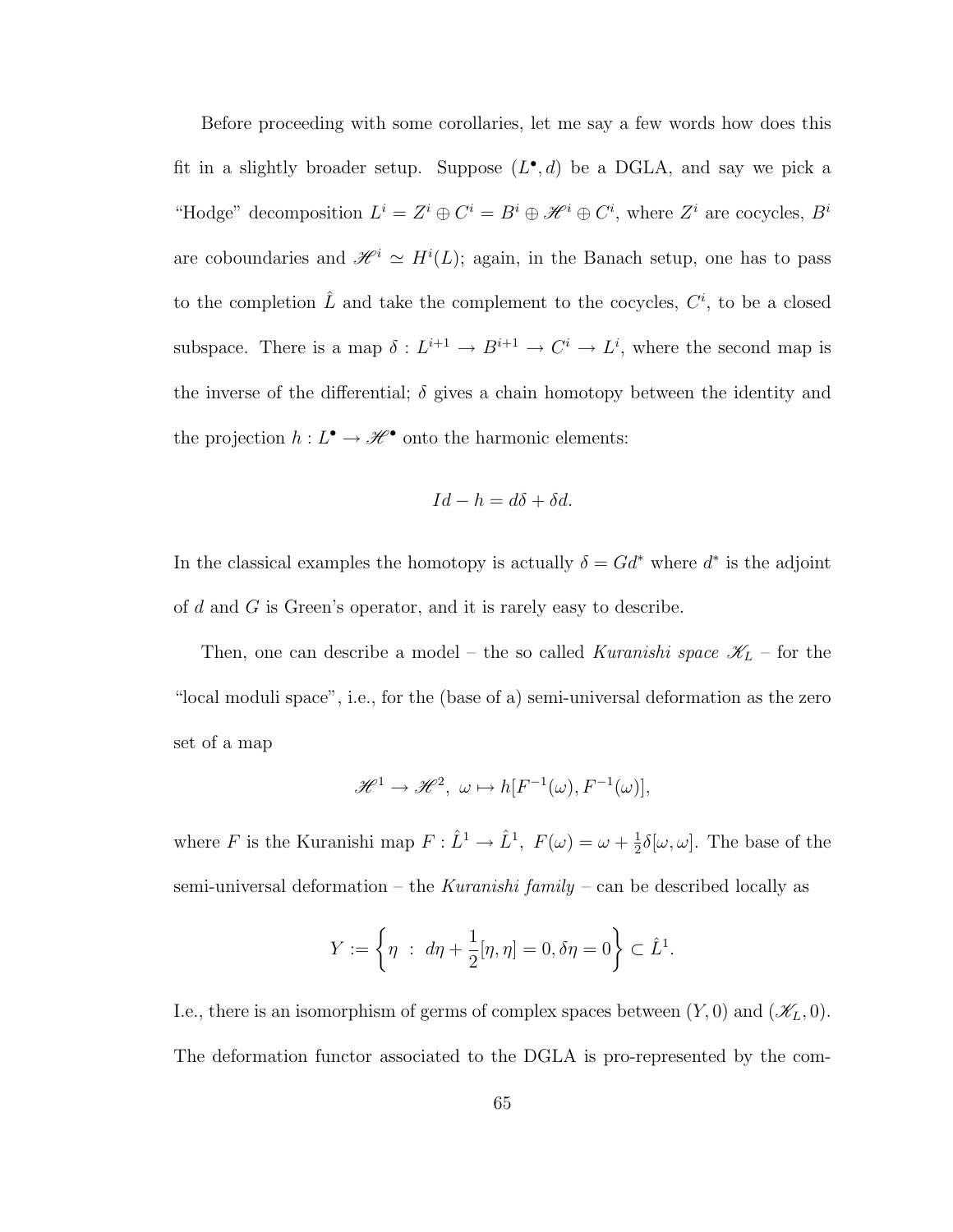pleted (at 0) local ring of the Kuranishi space, and the (germ of the) Kuranishi space is isomorphic to a finitite-dimensional slice for the gauge action (contained in the completed dgla). The space we describe in the proof is a finite-dimensional subspace of  $L^1$  which is (locally) diffeomorphic to the slice.

As discussed earlier, the stable Higgs bundle  $(P, \theta)$  is a smooth point of the moduli space, the deformations are unobstructed  $(\mathbb{H}^2(\mathscr{C}_{\bullet}) = 0)$  and the Kuranishi family is in fact universal([\[Fuj91\]](#page-96-2)). Actually, our DGLA is formal([\[Sim94\]](#page-99-0)). One knows from general deformation theory that the Kuranishi space  $\mathscr K$  is the quadratic cone in  $H^1$ , i.e., the kernel of  $\eta \mapsto [\eta, \eta]$ , so in this case  $\mathscr{K} = H^1 \simeq \mathscr{H}^1$ . Then, starting with a harmonic representative of  $\mathbb{H}^1(\mathscr{C}_{\bullet})$  one could try to construct the Kuranishi family by "Picard iterations" in a pretty much the same way as I did above, but using the map  $\delta = G d^*$  instead of the map  $\mathcal{P}$ . In a suitable analytic open neighbourhood of zero there would be a unique isomorphism relating the two families. Probably the iterative approach to the Maurer-Cartan equation is historically the oldest – it might very well date back to Kuranishi or Picard and it has been developed in great generality in [\[HS02\]](#page-98-4). Of course, in general one has to know whether this procedure gives a "contracting operator", i.e., whether it converges in a suitable sense – or one has to work with formal solutions.

Here are some corollaries of the proof and the construction therein.

**Corollary 7.1.1** Assume  $\mathfrak{g} \neq D_{2n}$ . Under the holomorphic exponential map the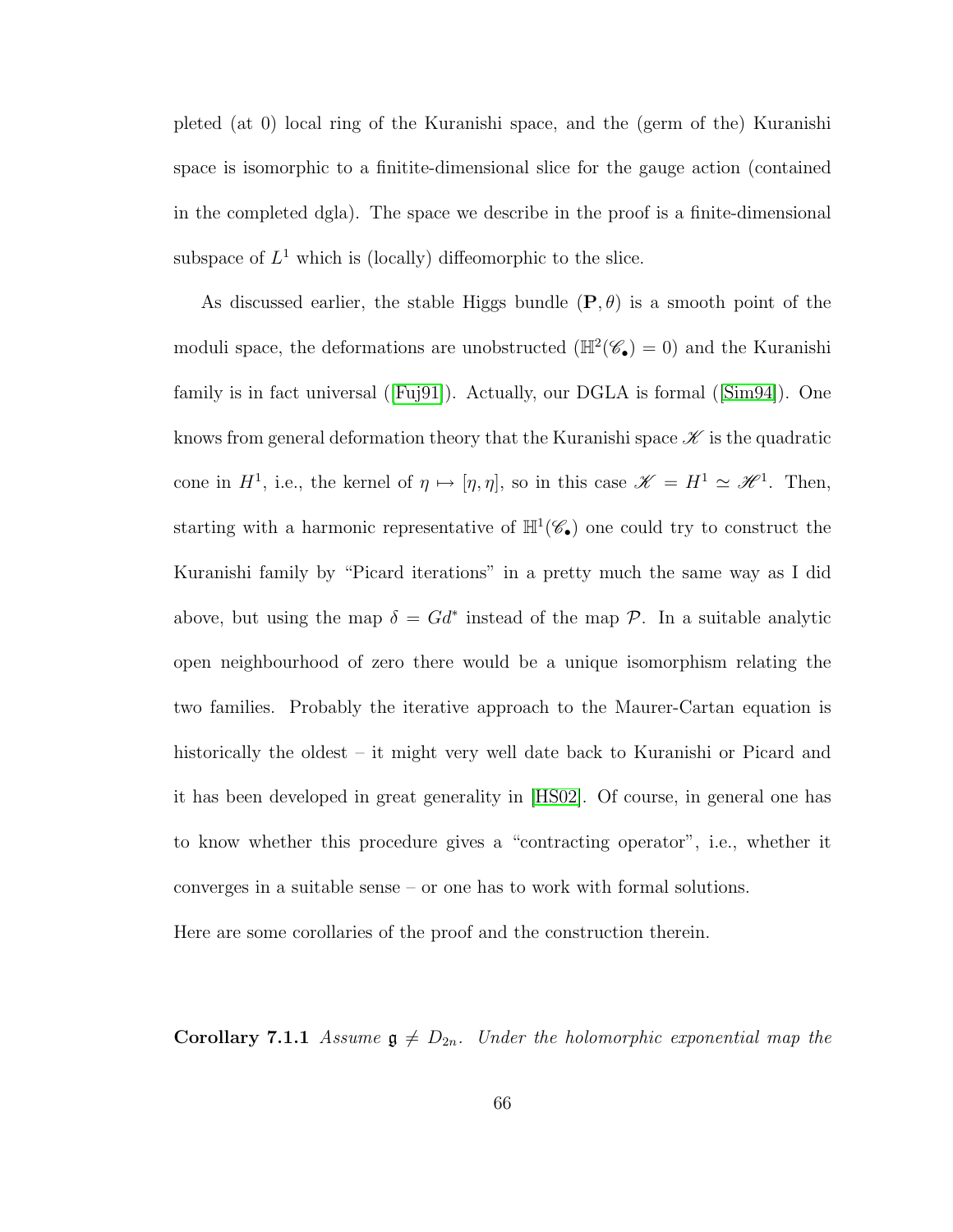canonical holomorphic symplectic form on  $A^{1,0}(\mathfrak{g}_{\mathbf{P}}) \oplus A^{0,1}(\mathfrak{g}_{\mathbf{P}})$  pulls back to the canonical holomorphic symplectic form on  $B_{\mathfrak{g}} \times B_{\mathfrak{g}}^{\vee}$ . In particular, the images of the affine subspaces  $\{p\} \times B_{\mathfrak{g}}^{\vee}$  and  $B_{\mathfrak{g}} \times \{q\}$  are complex Lagrangian.

Proof:

Let  $\eta = (\eta', \eta'') \in B_{\mathfrak{g}} \times B_{\mathfrak{g}}^{\vee}, u, v \in T_{B_{\mathfrak{g}} \times B_{\mathfrak{g}}^{\vee}, \eta}$ . Then to compute  $(\varepsilon^* \omega^c)_{\eta}(u, v)$  observe that from our construction,  $\varepsilon(\eta + u) - \varepsilon(\eta) = u + \dots$ , where the projections of the ... terms onto the various  $W_i$  are in  $A^{0,1}(\bigoplus_{m>-m_i} W_i \cap \mathfrak{g}_m)$ . Respectively,  $d\varepsilon_{\eta}(u) = u + R_1, d\varepsilon_{\eta}(v) = v + R_2, pr_{W_i}(R_j) \in A^{0,1}(\bigoplus_{m > -m_i} W_i \cap \mathfrak{g}_m), j = 1, 2.$ From here

$$
(\varepsilon^*\omega^c)_{\eta}(u,v) = \omega^c(u,v) + \omega^c(R_1,v) + \omega^c(u,R_2) + \omega^c(R_1,R_2).
$$

Since  $R_1$  has no (1,0) part, the last term vanishes. Since  $\omega^c(R_1, v) = \int_X \varkappa(v', R_1'')$  –  $\varkappa(R_1', v_1'')$  and similarly for  $\omega^c(u, R_2)$ , again for type reasons, the second term under the integral is zero. For the term  $\varkappa(v', R''_1)$ , recall that the Killing form gives nonzero pairing only between root space corresponding to opposite roots, and opposite pairs of root spaces are contained in pairs  $\mathfrak{g}_m$ ,  $\mathfrak{g}_{-m}$  for various m's. We have the pairing  $(a, b) = \varkappa(u, v^*)$  from Section [3](#page-16-0) and we know that if  $\mathfrak{g} \neq D_{2n}$ , the various subspaces  $W_i \cap \mathfrak{g}_m$  are orthogonal; but then the root space for minus the root corresponding to  $V_{m_i}$  is  $W_i \cap \mathfrak{g}_{-m_i}$ , so  $\varkappa(v', R''_1)$  vanishes as well, giving  $\varepsilon^*\omega^c = \omega^c = \omega_{can}$ .

QED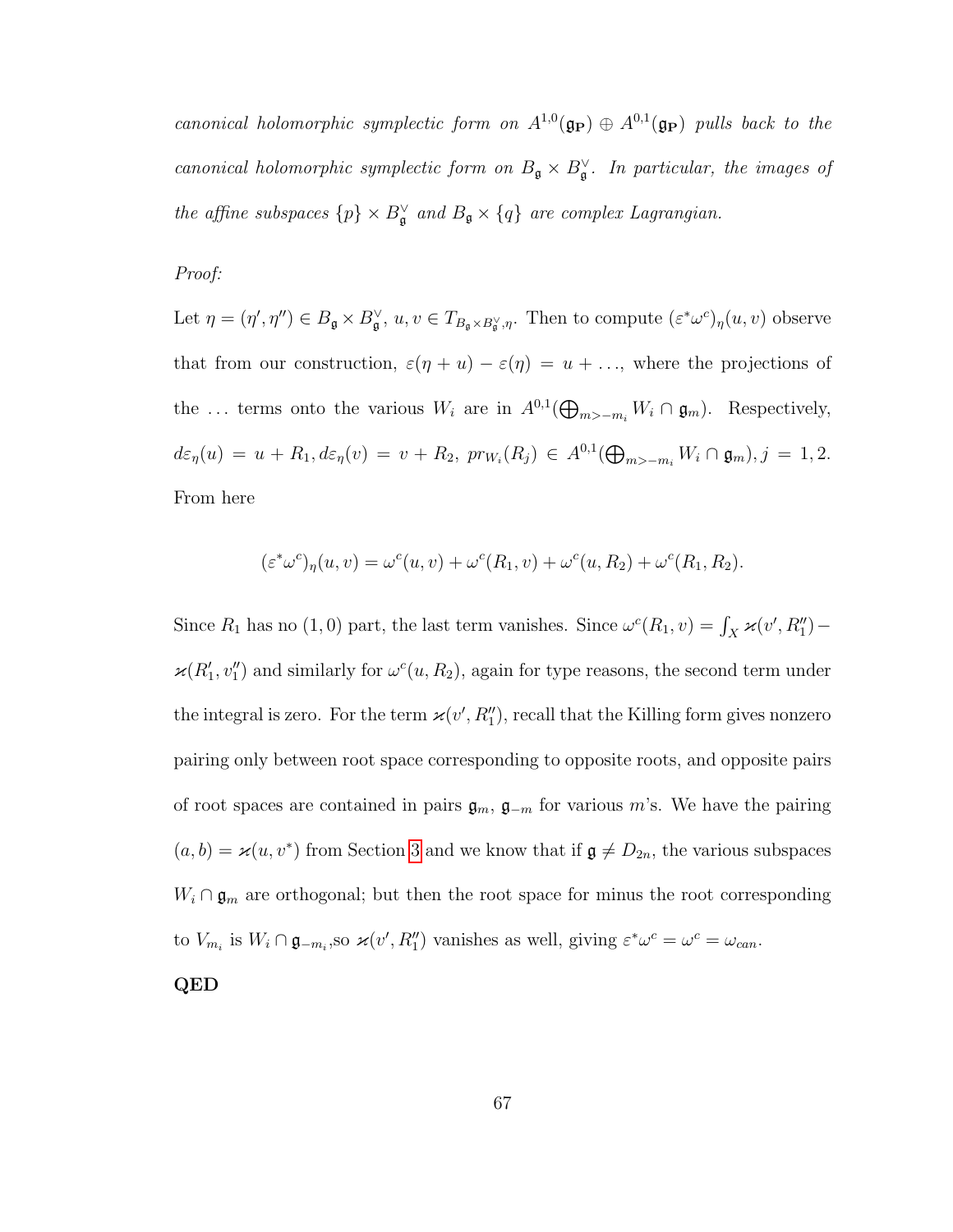**Corollary 7.1.2** The image of  $B_{\mathfrak{g}} \subset B_{\mathfrak{g}} \oplus B_{\mathfrak{g}}^{\vee}$  under the holomorphic exponential map is the Hitchin section.

Proof:

Indeed, if we start the above inductive procedure with  $\eta_0 = (\eta'_0, 0)$ , we get that  $\eta_k = \eta_0$  for all k as already  $x_1$  is zero. Then this corresponds to Higgs pairs  $(\overline{\partial}_{\mathbf{P}}, \theta + \eta'_{0}).$ 

#### QED

**Corollary 7.1.3** The image of  $B_{\mathfrak{g}}^{\vee} \subset B_{\mathfrak{g}} \oplus B_{\mathfrak{g}}^{\vee}$  under the holomorphic exponential map consists of Higgs pairs  $(\mathbf{R}, \theta)$  with ad  $\mathbf{R} = (A^0(ad\ \mathbf{P}), \overline{\partial} = \overline{\partial}_{\mathbf{P}} + \sum \xi_i e_{-m_i}),$  $\xi_i \in \mathscr{H}^{0,1}(K^{-m_i})$ . In particular for  $G = SL(n)$  one has  $\mathcal{A}^0(\mathbf{R}) \simeq \mathcal{A}^0(\mathbf{P})$ ,  $\mathbf{P} =$  $\underline{Isom}(\mathcal{O}^n, K^{-\frac{n-1}{2}} \oplus \ldots \oplus K^{\frac{n-1}{2}}),$  and

$$
\overline{\partial} = \overline{\partial}_{\mathbf{P}} + \sum_{m=1}^{n} \xi_m (-1)^m (2m)! x^{m*},
$$

where x is the matrix from Example [3.0.1.](#page-16-1) In the case  $G = SL(2)$  one obtains Higgs pairs of the form  $(\xi, \phi)$ , where  $\xi$  is an extension

 $0 \longrightarrow K^{-1/2} \longrightarrow \xi \longrightarrow K^{1/2} \longrightarrow 0$ 

with Higgs field given by the natural map  $1 \in \mathbb{C} \hookrightarrow H^0(\mathscr{E}nd_0\xi \otimes K)$ .

Proof:

Here one only has to notice that  $\eta_0 = (0, \eta''_0)$  is already a solution of the Maurer-Cartan equation. The factorials appear from the relation between  $e_{-m_i}$  and  $e_{m_i}^*$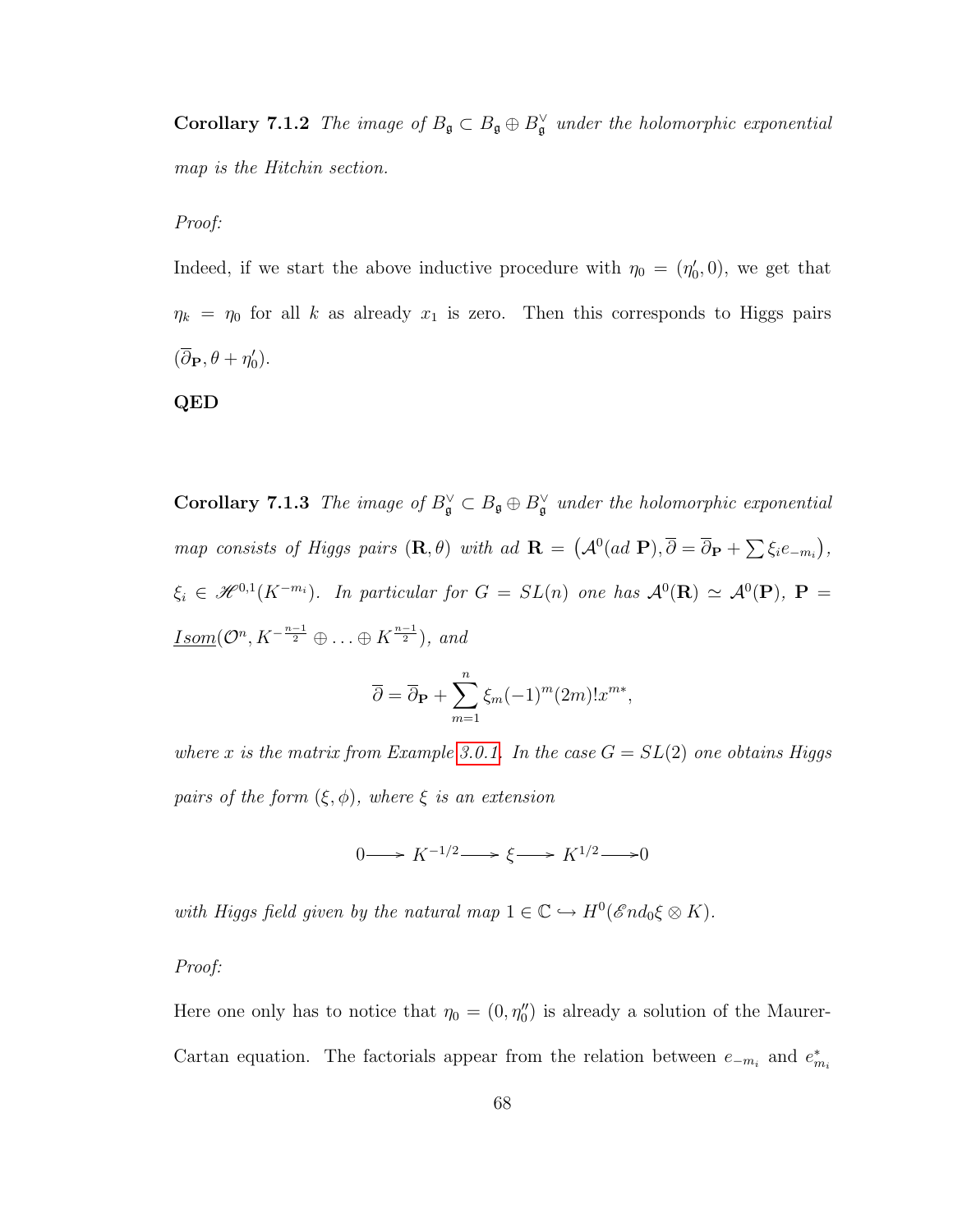shown in Lemma [3.0.3.](#page-24-0)

QED

### 7.2 Examples

In this subsection I give a couple of examples, namely  $\mathfrak{g} = A_1$  and  $\mathfrak{g} = A_2$ , illustrating the above procedure for obtaining the family  $\mathscr Y$ . One could easily write more of these for the other classical groups.

Consider first that the somewhat degenerate case  $\mathfrak{g} = A_1 = \mathfrak{sl}(2)$ . Suppose  $\eta_0 =$  $(\alpha e_{m_1}, \xi e_{-m_1}),$  where  $\alpha \in \mathcal{H}^{1,0}(K) = H^0(K^2)$  and  $\xi \in \mathcal{H}^{0,1}(K^{-1}) = H^1(K^{-1}).$ Here  $e_{m_1} = x =$  $\sqrt{ }$  $\overline{\phantom{a}}$ 0 1 0 0  $\setminus$ and  $e_{-m_1} = -2e_{m_1}^* = -2y = -2$  $\sqrt{ }$  $\overline{\phantom{a}}$ 0 0 1 0  $\setminus$  . Then 1  $\frac{1}{2}[\eta_0, \eta_0] = \alpha \wedge \xi[e_{m_1}, e_{-m_1}],$  so  $x_1 = \mathcal{P}(\frac{1}{2})$  $(\frac{1}{2}[\eta_0, \eta_0]) = -2\iota^{-1}(\alpha \wedge \xi)e_{m_1}$ . The next iteration would involve a commutator with a multiple of  $e_{m_1}$  and would be zero. Thus the solution is  $\eta = \eta_1 = \eta_0 - x_1$ , that is, the family is

$$
\mathscr{Y} = \left\{ (\alpha e_{m_1}, \xi e_{-m_1} + 2\iota^{-1}(\alpha \wedge \xi))e_{m_1}), \ \alpha \in \mathscr{H}^{1,0}(K), \xi \in \mathscr{H}^{0,1}(K^{-1}) \right\}.
$$

This corresponds to Higgs pairs with holomorphic structure  $\overline{\partial} + \xi e_{-m_1} + 2i^{-1}(\alpha \wedge$  $\xi$ ) $e_{m_1}$  and Higgs field  $\theta + \alpha e_{m_1}$ .

For the case of  $\mathfrak{g} = A_2 = \mathfrak{sl}(3)$  we proceed similarly. We start with

$$
\eta_0 = (\alpha_1 e_{m_1} + \alpha_2 e_{m_2}, \xi_1 e_{-m_1} + \xi_2 e_{-m_2}),
$$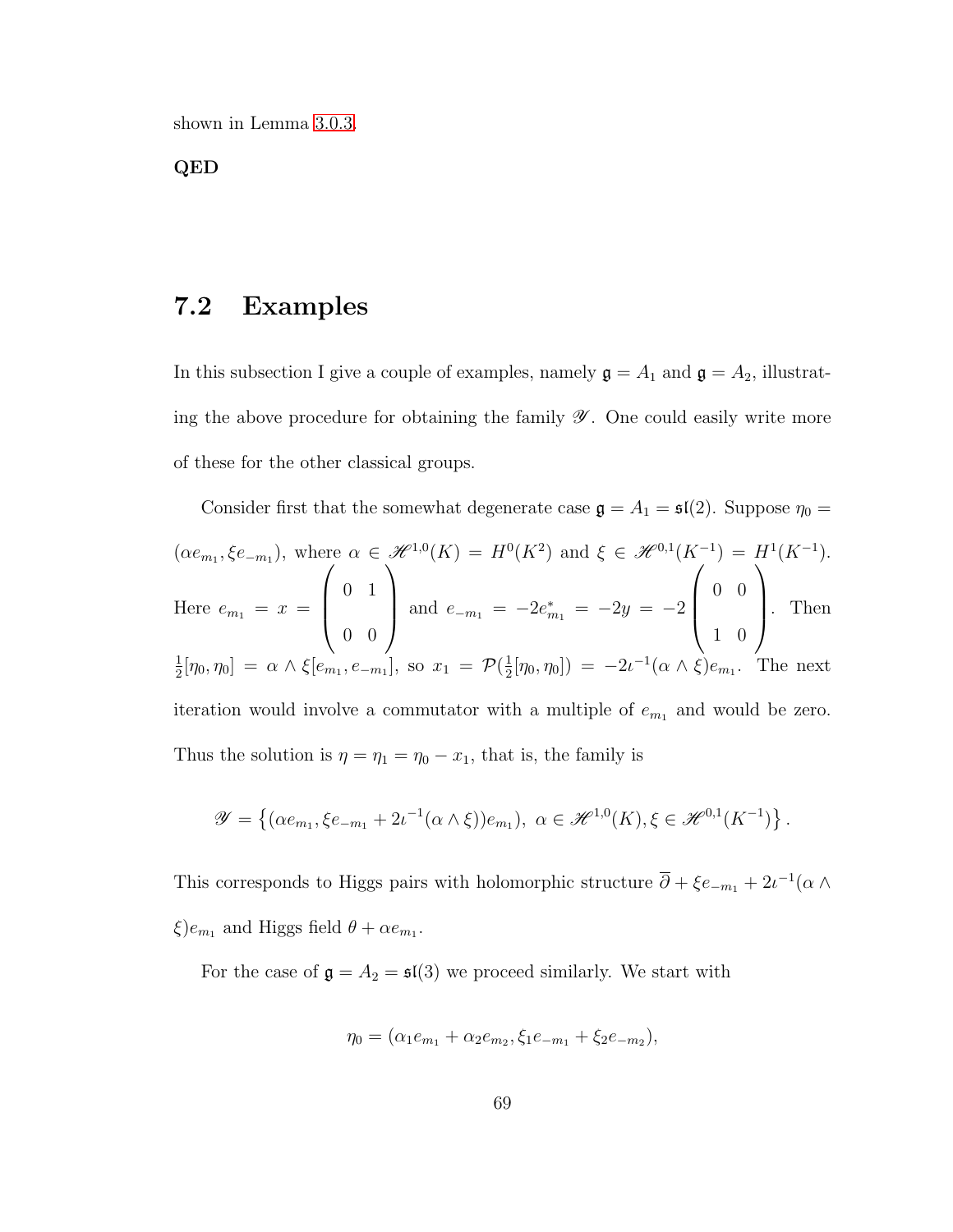and compute

$$
\frac{1}{2}[\eta_0, \eta_0] = \alpha_1 \wedge \xi_1[e_{m_1}, e_{-m_1}] + \alpha_1 \wedge \xi_2[e_{m_1}, e_{-m_2}] + \alpha_2 \wedge \xi_1[e_{m_2}, e_{-m_1}] + \alpha_2 \wedge \xi_2[e_{m_2}, e_{-m_2}].
$$

Then we check that the commuators that appear are as follows:

$$
[e_{m_1}, e_{-m_1}] = -2ad \ y(e_{m_1}) = -2h, \qquad [e_{m_1}, e_{-m_2}] = -4ad^3 \ y(e_{m_2}),
$$
  

$$
[e_{m_2}, e_{-m_1}] = -2ad \ y(e_{m_2}), \qquad [e_{m_2}, e_{-m_2}] = 48ad \ y(e_{m_1}).
$$

From here

$$
\frac{1}{2}[\eta_0, \eta_0] =
$$

$$
-2\left\{(\alpha_1 \wedge \xi_1 - 24\alpha_2 \wedge \xi_2)ad\ y(e_{m_1}) + 2\alpha_1 \wedge \xi_2ad^3\ y(e_{m_2}) + \alpha_2 \wedge \xi_1ad\ y(e_{m_2})\right\},\
$$

so that

$$
-x_1 = -\mathcal{P}\left(\frac{1}{2}[\eta_0, \eta_0]\right) =
$$
  

$$
2\iota^{-1}\left\{(\alpha_1 \wedge \xi_1 - 24\alpha_2 \wedge \xi_2)e_{m_1} + \alpha_2 \wedge \xi_1 e_{m_2} + 2\alpha_1 \wedge \xi_2 ad^2 y(e_{m_2})\right\}
$$

and  $\eta_1 = \eta_0 - x_1$ . For the next step we need  $d\eta_1 + \frac{1}{2}$  $\frac{1}{2}[\eta_1, \eta_1] = -[\eta'_0, x''_1]$ . This has only one term, namely,

$$
-[ \eta'_0, x_1'' ] = 4\alpha_1 \wedge \iota^{-1}(\alpha_2 \wedge \xi_2)[e_{m_1}, ad^2 y(e_{m_2})] = -24\alpha_1 \wedge \iota^{-1}(\alpha_2 \wedge \xi_2)ad y(e_{m_2}) \Rightarrow
$$
  

$$
-x_2 = 24\iota^{-1}(\alpha_1 \wedge \iota^{-1}(\alpha_2 \wedge \xi_2))e_{m_2}.
$$

So the solution is  $\eta_1 - x_2 = \eta_0 - x_1 - x_2$ , i.e.,  $\mathscr{Y} = \{(\eta', \eta'')\}$ , where

$$
\eta' = \alpha_1 e_{m_1} + \alpha_2 e_{m_2},
$$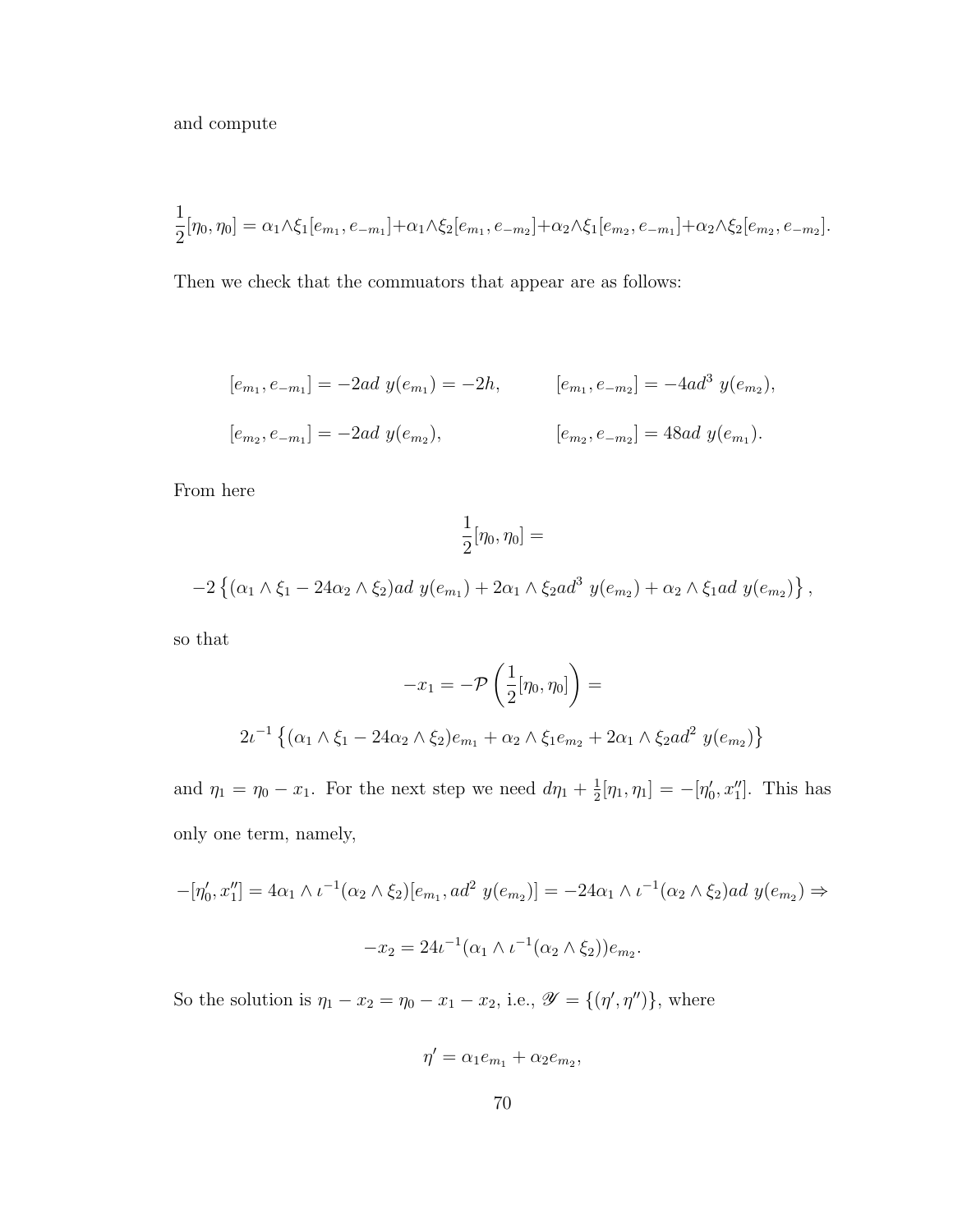$$
\eta'' = \xi_1 e_{m_1}^{-1} + \xi_2 e_{m_2}^{-2} + 2\iota^{-1} (\alpha_1 \wedge \xi_1 - 24\alpha_2 \wedge \xi_2) e_{m_1} +
$$
  

$$
2\iota^{-1} (\alpha_2 \wedge \xi_1 + 12\alpha_1 \wedge \iota^{-1} (\alpha_2 \wedge \xi_2)) e_{m_2} + 2\iota^{-1} (\alpha_1 \wedge \xi_2) e_{m_2}^0
$$

For the explicit form of the matrices appearing here, see the Appendix [\(10\)](#page-89-0).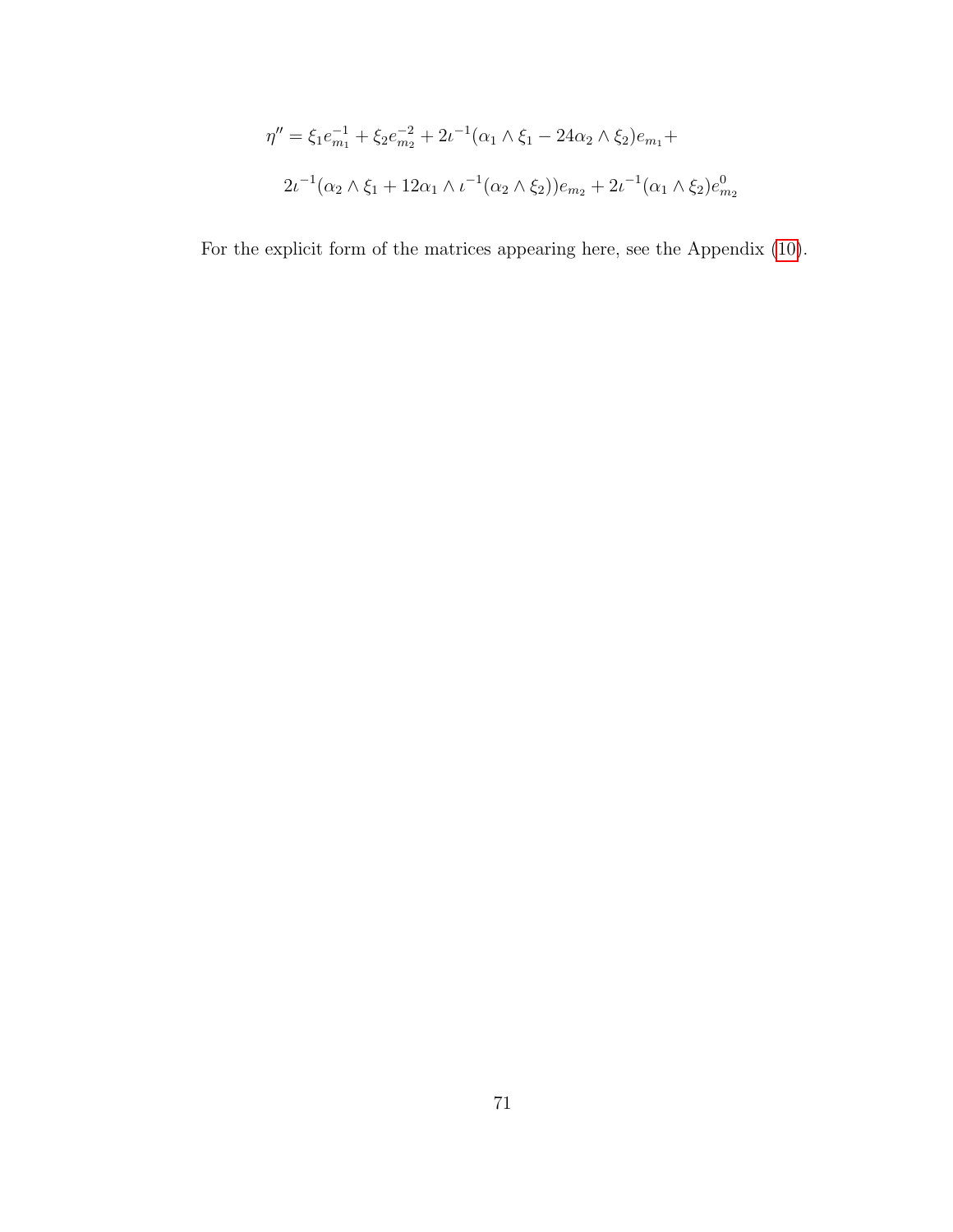### Chapter 8

## Getting the Germ

### 8.1 The Uniformisation Oper

The goal of this section is to identify opers as a subspace of the tangent space to  $M_{DR}$  at a preferred point.

Let  $q = [(\mathbf{Q}, D_0)] \in M_{DR}$  be the oper corresponding by the non-abelian Hodge theorem to the system of Hodge bundles  $p = [(\mathbf{P}, \theta)]$  from the previous section. Denote by **Q** the canonical principal bundle  $(4.2.2)$  underlying the oper and by  $D_0$ the holomorphic connection. The choice of  $D_0$  turns the affine space [\(4.2.3\)](#page-33-1) into a vector space which we identify as a subspace of  $T_qM_{DR}$  using the de Rham sequence of  $ad\mathbf{Q} \equiv \mathfrak{g}_{\mathbf{Q}}$ . Consider the holomorphic de Rham resolution of the local system  $ad$   $\mathbf{Q}^{\nabla}$ .

There is a short exact sequence of complexes, the tangent sequence of the mor-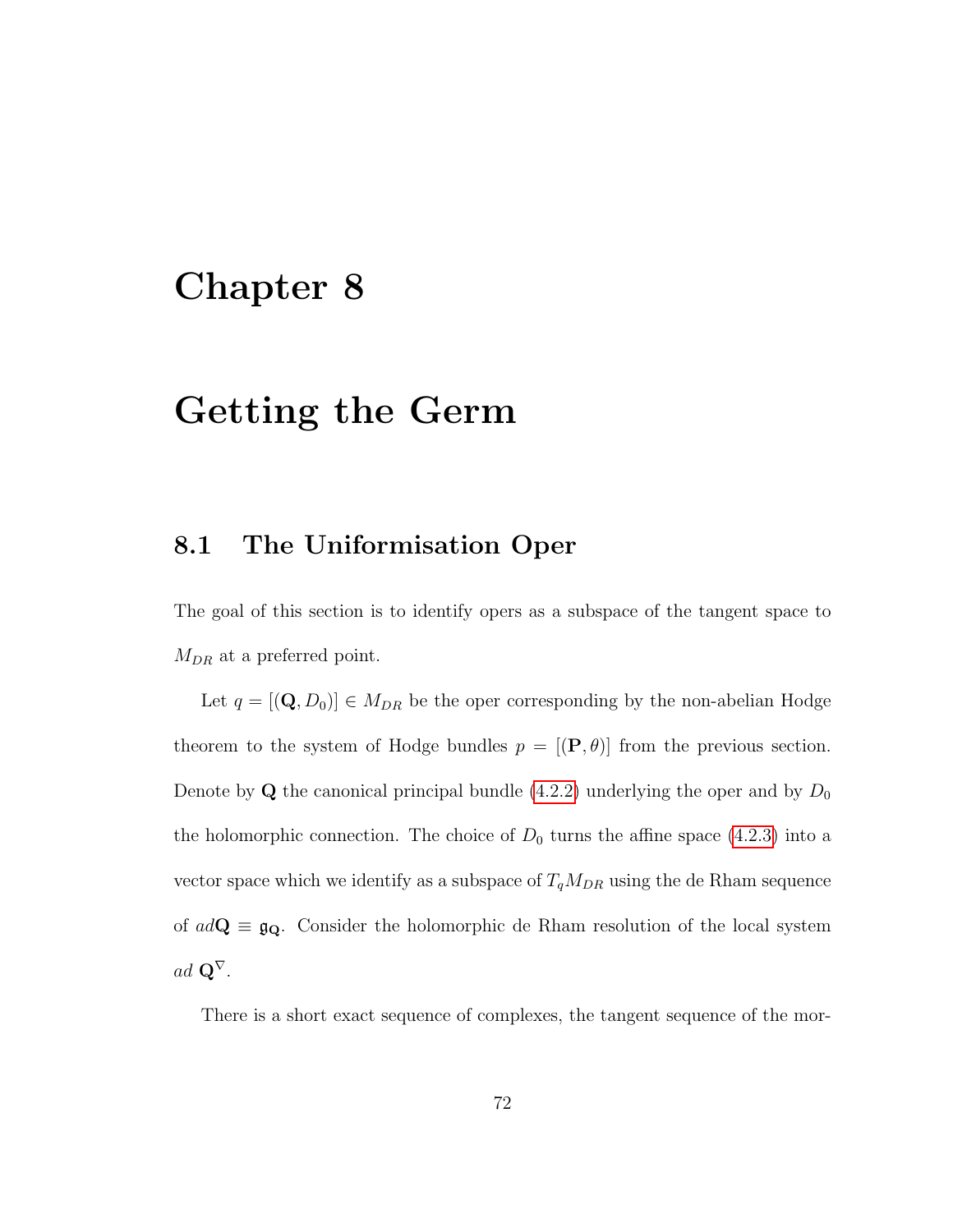phism  $M_{DR} \rightarrow Bun_G$ :

<span id="page-78-0"></span>
$$
0 \longrightarrow \mathfrak{g}_{\mathbf{Q}} \otimes K[-1] \longrightarrow \mathscr{D}_{\bullet} \longrightarrow \mathfrak{g}_{\mathbf{Q}} \longrightarrow 0.
$$

The plan is to take the long exact sequence in hypercohomology and look at the kernel of the map  $\mathbb{H}^1(\mathscr{D}_{\bullet}) \to H^1(\mathfrak{g}_{\mathbf{Q}})$ . This gives for the long exact sequence:

$$
0 \longrightarrow 0 \longrightarrow H^{0}(\mathfrak{g}_{\mathbf{Q}}) \xrightarrow{D} H^{0}(\mathfrak{g}_{\mathbf{Q}} \otimes K) \longrightarrow , \qquad (8.1.1)
$$
\n
$$
\longrightarrow \mathbb{H}^{1}(\mathscr{D}_{\bullet}) \longrightarrow H^{1}(\mathfrak{g}_{\mathbf{Q}}) \xrightarrow{H^{1}(D)} H^{1}(\mathfrak{g}_{\mathbf{Q}} \otimes K) \longrightarrow 0
$$

since

- 1.  $\mathbb{H}^0(\mathfrak{g}_{\mathbf{Q}} \otimes K[-1]) = 0$ ,  $\mathbb{H}^1(\mathfrak{g}_{\mathbf{Q}} \otimes K[-1]) = H^0(\mathfrak{g}_{\mathbf{Q}} \otimes K)$ ,  $\mathbb{H}^2(\mathfrak{g}_{\mathbf{Q}} \otimes K[-1]) =$  $H^1(\mathfrak{g}_{\mathbf{Q}}\otimes K)$
- 2.  $\mathbb{H}^0(\mathscr{D}_{\bullet}) = ad\mathbf{Q}^{\nabla} = \mathfrak{z} = 0$ : the local system is irreducible by [4.2.1.](#page-31-0)
- 3.  $\mathbb{H}^0(\mathfrak{g}_{\mathbf{Q}}) = H^0(\mathfrak{g}_{\mathbf{Q}}) \neq 0$  the bundle **Q** is unstable;  $\mathbb{H}^1(\mathfrak{g}_{\mathbf{Q}}) = H^1(\mathfrak{g}_{\mathbf{Q}})$ .

All morphisms in Eqn [\(8.1.1\)](#page-78-0) have the obvious descriptions in terms of the Dolbeault resolution of  $\mathscr{D}_{\bullet}$ ,

$$
A^{0,1}(\mathfrak{g}_{\mathbf{Q}}) \xrightarrow{D} A^{1,1}(\mathfrak{g}_{\mathbf{Q}}) .
$$

$$
\overline{\partial} \uparrow \qquad \overline{\partial} \uparrow
$$

$$
A^{0,0}(\mathfrak{g}_{\mathbf{Q}}) \xrightarrow{D} A^{1,0}(\mathfrak{g}_{\mathbf{Q}})
$$

For instance the map  $H^0(\mathfrak{g}_{\mathbf{Q}} \otimes K) \to \mathbb{H}^1(\mathscr{D}_{\bullet})$  is given by  $[A'] \mapsto [(A', 0)]$  (suppressing the isomorphism  $A^0(\mathfrak{g}_{\mathbf{Q}} \otimes K) \simeq A^{1,0}(\mathfrak{g}_{\mathbf{Q}}))$ , the map  $\mathbb{H}^1(\mathscr{D}_{\bullet}) \to H^1(\mathfrak{g}_{\mathbf{Q}})$  is given by  $[(A', A'')] \mapsto [A'']$ , etc.

Notice that the differentials anti-commute, and that the associated total complex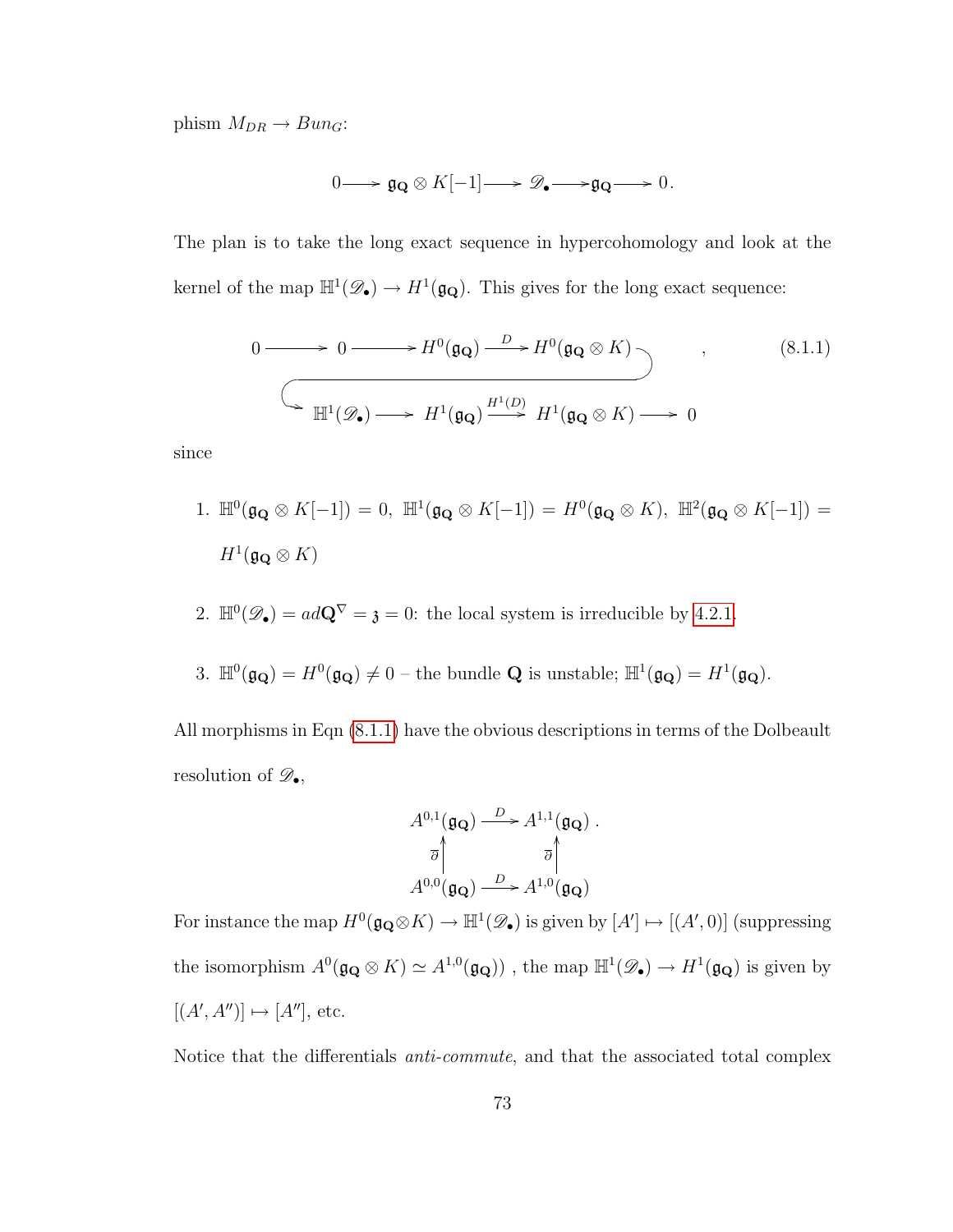is the de Rham complex of  $\mathfrak{g}_{\mathbf{Q}}, (A^{\bullet}(\mathfrak{g}_{\mathbf{Q}}), \nabla = \overline{\partial}_{\mathfrak{g}_{\mathbf{Q}}} + D).$ 

The long exact sequence then becomes

$$
0 \longrightarrow \frac{H^0(\mathfrak{g}_{\mathbf{Q}} \otimes K)}{D(H^0(\mathfrak{g}_{\mathbf{Q}}))} \longrightarrow \mathbb{H}^1(\mathcal{D}_{\bullet}) \longrightarrow H^1(\mathfrak{g}_{\mathbf{Q}}) \xrightarrow{H^1(D)} H^1(\mathfrak{g}_{\mathbf{Q}} \otimes K) \longrightarrow 0. \quad (8.1.2)
$$

We need a couple of lemmas to identify the terms in the exact sequence.

**Lemma 8.1.1** Let  $\mathcal{E}$  be a vector bundle on a compact complex curve, X. Let  $D: \mathscr{E} \to \mathscr{E} \otimes K$  be a holomorphic connection on  $\mathscr{E}$ . The connection induces maps on cohomology,  $H^0(D): H^0(\mathscr{E}) \to H^0(\mathscr{E} \otimes K)$  and  $H^1(D): H^1(\mathscr{E}) \to H^1(\mathscr{E} \otimes K)$ . Then, if  $D^{\vee}$  is the induced connection on  $\mathscr{E}^{\vee}$ , we have that Serre duality induces

$$
H^0(D)^\vee = H^1(D^\vee) : H^1(\mathscr{E}^\vee) \to H^1(\mathscr{E}^\vee \otimes K).
$$

In our case,  $\mathscr{E} = \mathfrak{g}_{\mathbf{Q}},$  and by the trace we identify  $\mathscr{E} = \mathscr{E}^{\vee}, D = D^{\vee}$  naturally, so

$$
\ker(H^1(D)) = \left(\frac{H^0(\mathfrak{g}_{\mathbf{Q}} \otimes K)}{D(H^0(\mathfrak{g}))}\right)^{\vee}
$$

and

$$
0 \longrightarrow \frac{H^0(\mathfrak{g}_{\mathbf{Q}} \otimes K)}{D(H^0(\mathfrak{g}_{\mathbf{Q}}))} \longrightarrow \mathbb{H}^1(\mathscr{D}_{\bullet}) \longrightarrow \left(\frac{H^0(\mathfrak{g}_{\mathbf{Q}} \otimes K)}{D(H^0(\mathfrak{g}_{\mathbf{Q}}))}\right)^{\vee} \longrightarrow 0. \tag{8.1.3}
$$

**Lemma 8.1.2** If  $B_{\mathfrak{g}}$  is the Hitchin base, we have that

$$
\frac{H^0(\mathfrak{g}_{\mathbf{Q}} \otimes K)}{D(H^0(\mathfrak{g}_{\mathbf{Q}}))} = B_{\mathfrak{g}}.
$$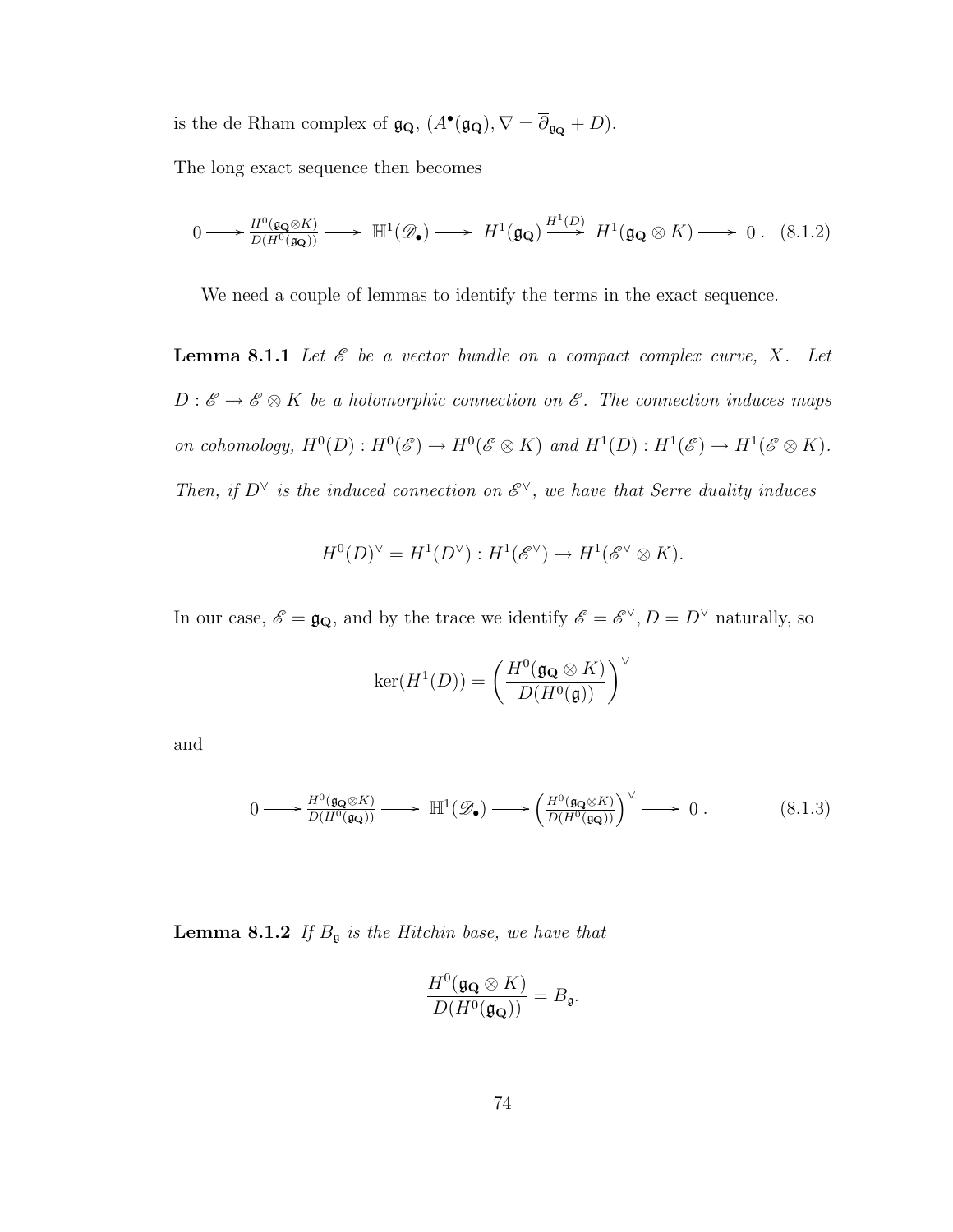*Proof:* This is already clear from [4.2.2](#page-33-0) and [4.2.3](#page-33-1) and Kostant's isomorphism  $V \simeq$ Spec(Sym  $\mathfrak{g}^{\vee}$ )<sup>*G*</sup> obtained by  $V \ni v \mapsto v + i(y_0) \in \mathfrak{g}$ . For a direct proof in the case  $G = SL(2)$  see the next subsection. QED

Combining these remarks together, we obtain

**Proposition 8.1.1** Let  $q = [(\mathbf{Q}, D_0)] \in M_{DR}$  be the uniformisation oper. Then

$$
0 \longrightarrow B_{\mathfrak{g}} \longrightarrow \mathbb{H}^{1}(\mathscr{D}_{\bullet}) \longrightarrow B_{\mathfrak{g}}^{\vee} \longrightarrow 0 \tag{8.1.4}
$$

and, consequently  $\mathcal{O} \mathfrak{p}_{\mathfrak{g}}(X) = B_{\mathfrak{g}} \subset T_{q,M_{DR}} = \mathbb{H}^1(\mathscr{D}_{\bullet}) \simeq B_{\mathfrak{g}} \oplus B_{\mathfrak{g}}^{\vee}$ .

Observe that the splitting of the sequence is non-canonical but the inclusion is. In fact this feature is already present in case of line bundles.

### 8.2 An Example from Scratch

Here we give a proof from first principles of some of the above statements in the case  $G = SL(2)$ .

Let  $V = J^1(K^{-1/2})$  and let  $D : V \to V \otimes K$  be any  $SL(2)$ - oper, with  $\nabla =$  $\overline{\partial}_V + D$ , and  $V^{\nabla} = \ker(V \to V \otimes K)$  being the corresponding locally constant sheaf.The bundle V sits in the unique nontrivial extension, the jet sequence of  $K^{-1/2}$ :

$$
0 \longrightarrow K^{1/2} \xrightarrow{i} V \xrightarrow{p} K^{-1/2} \longrightarrow 0.
$$

Notice that  $V = V^{\vee}$ . Also  $\mathbf{Q} = \underline{Isom}(V, \mathcal{O}^{\oplus 2})$ . Finally, we have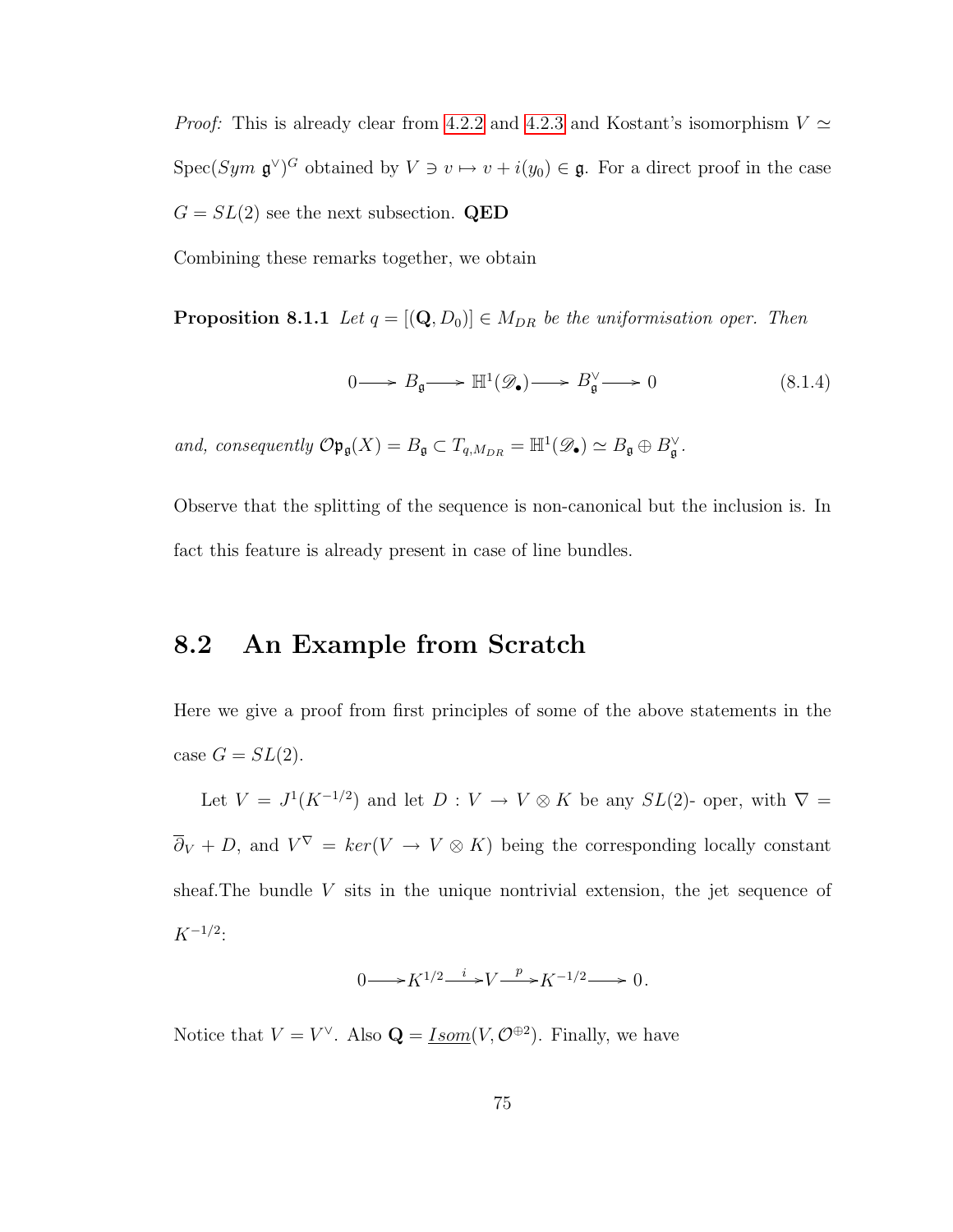**Lemma 8.2.1** The natural map  $H^0(X, K^2) \hookrightarrow H^0(\mathscr{E}nd_0V \otimes K)$  has the property that for any  $SL(2)$ -oper,  $D$ ,

$$
H^0(X, K^2) \cap D(End_0 V) = (0).
$$

Moreover, the subspace  $D(End_0V) \subset H^0(\mathscr{E}nd_0V \otimes K)$  is independent of D.

Finally, by Hirzebruch-Riemann-Roch

$$
\dim \frac{H^0(\mathscr{E} nd_0 V \otimes K)}{D(End_0 V)} = -\chi(\mathscr{E} nd_0 V) = 3(g-1) = \dim H^0(X, K^2)
$$

so we obtain a natural isomorphism  $H^0(X, \mathcal{E} nd_0 V \otimes K) = H^0(X, K^2) \oplus D(End_0 V)$ .

#### Proof:

The natural map  $\alpha: H^0(K^2) \hookrightarrow H^0(\mathscr{E}nd_0V \otimes K) = Hom(V, V \otimes K)$  is given by

$$
\alpha : \eta \mapsto (v \mapsto (i \otimes 1)(\eta \otimes p(v))),
$$

where the maps  $i, p$  are respectively the inclusion and projection maps in the 1-jet sequence of  $K^{-1/2}$ . Suppose  $0 \neq \phi \in End_0 V$  and  $D(\phi) = \alpha(\eta), \eta \in H^0(X, K^2)$ . Let  $e \neq 0$  be a local section of  $K^{1/2}$ ,  $e \in \Gamma_U(K^{1/2} \subset V)$ . Then  $p(e) = 0$ , hence  $\alpha(\eta)(v) = 0$  and consequently

$$
D(\phi)(e) = 0.
$$

Recalling that here  $D$  is actually the induced connection on the endomorphisms, we have

$$
D(\phi)(e) = D(\phi(e)) - \phi(D(e)) = 0.
$$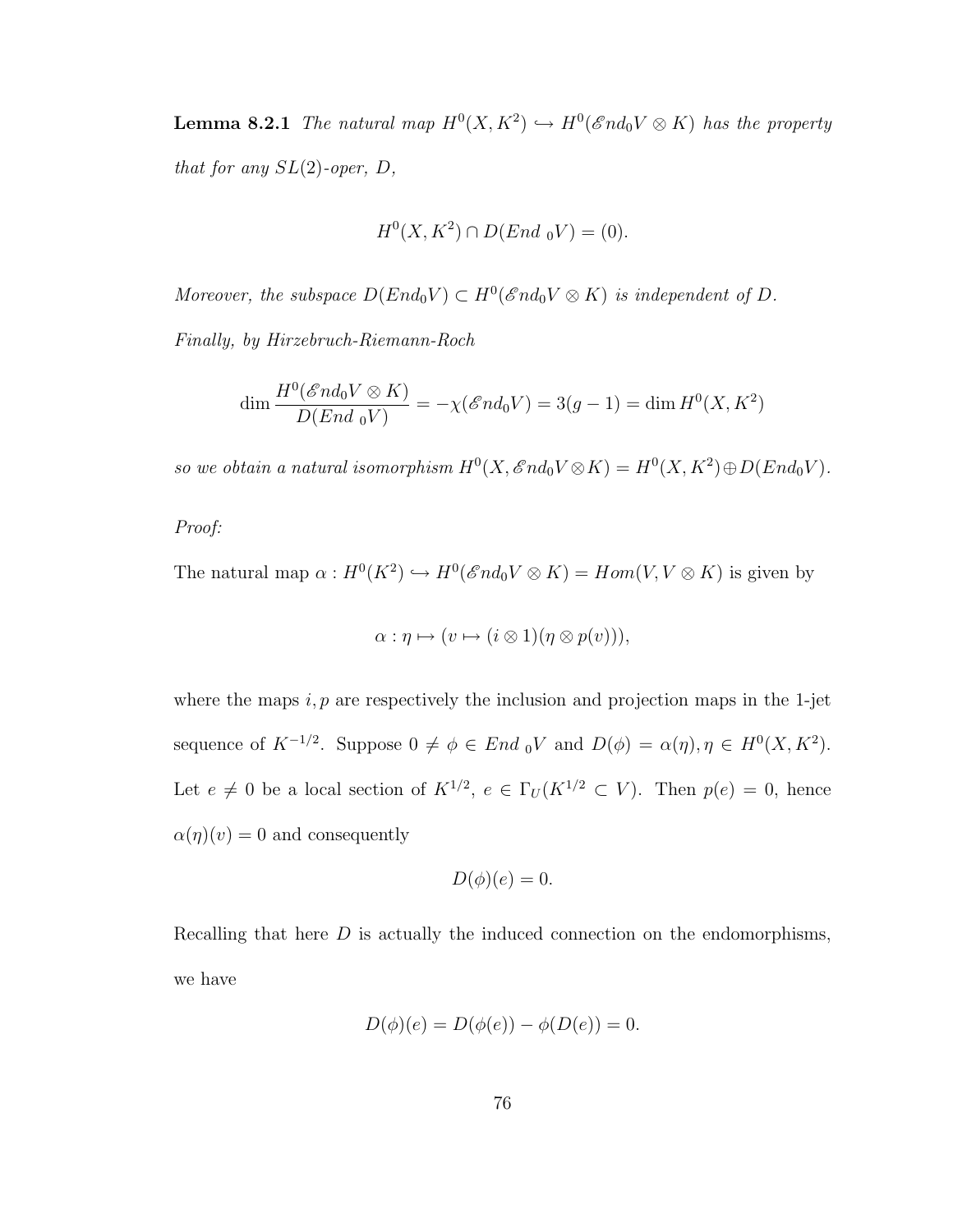But we know that  $EndV = \mathbb{C} \oplus H^0(X,K) = \mathbb{C} \oplus \mathscr{E}nd_0V$ , where  $\mathbb C$  sits inside as multiples of the identity and  $H^0(X, K) = \mathscr{E}nd_0V$  are nilpotent endomorphisms,  $\omega: v \mapsto (i)(\omega \otimes p(v)), \omega \in H^0(K)$ . Consequently,  $\phi(e) = 0$  and  $D(\phi(e)) = 0$ , so

$$
\phi(D(e))=0
$$

and thus  $D(e) \in \Gamma_U(K^{1/2})$ . But  $K^{1/2}$  is not a horizontal subbundle. I.e., D is an oper and by strict Griffiths transversality induces an isomorphism  $\overline{D}$  :  $K^{1/2} \simeq$  $(V/K^{1/2}) \otimes K$ , contradiction.

The second part is a local computation, but the idea is the following. Global endomorphisms,  $\phi$ , are given locally by upper triangular matrices, and so is D −  $D_0$ , where  $D_0$  is the oper corresponding to uniformisation. But then because of nilpotence their commutator is zero and  $(D - D_0)(\phi) = 0$ .

Here are the details. Locally on an open  $U \subset X$ ,  $V_U \simeq K_U^{1/2} \oplus K_U^{-1/2}$  $U^{-1/2}$ . Let  $\phi \in$  $A^0(\mathscr{E}nd_0V), \overline{\partial}\phi = 0$ , i.e.,  $\phi \in Z^0_{\overline{\partial}}$  $\frac{\partial}{\partial \partial \partial \partial \partial \partial \partial} (\mathscr{E}nd_0V) = End_0V$  (here  $\partial = \partial_{\mathscr{E}nd_0V}$ ). When restricted to U,  $\phi$  looks like  $\phi_U =$  $\sqrt{ }$  $\overline{\phantom{a}}$  $0 \t\t\omega$ 0 0  $\setminus$ ,  $\omega \in A_U^0(K), \overline{\partial} \omega = 0$  and for degree

reasons  $\partial(\omega) = 0$ . Next, the connection looks locally like

$$
D = \partial + \begin{pmatrix} 0 & \delta \\ 1 & 0 \end{pmatrix}, \delta \in Z_{\overline{\partial}}^{0}(K^{2}).
$$

Then

$$
D(\phi) = \partial \phi + \left[ \left( \begin{array}{cc} 0 & \delta \\ 1 & 0 \end{array} \right), \left( \begin{array}{cc} 0 & \omega \\ 0 & 0 \end{array} \right) \right] = \left( \begin{array}{cc} -\omega & 0 \\ 0 & \omega \end{array} \right).
$$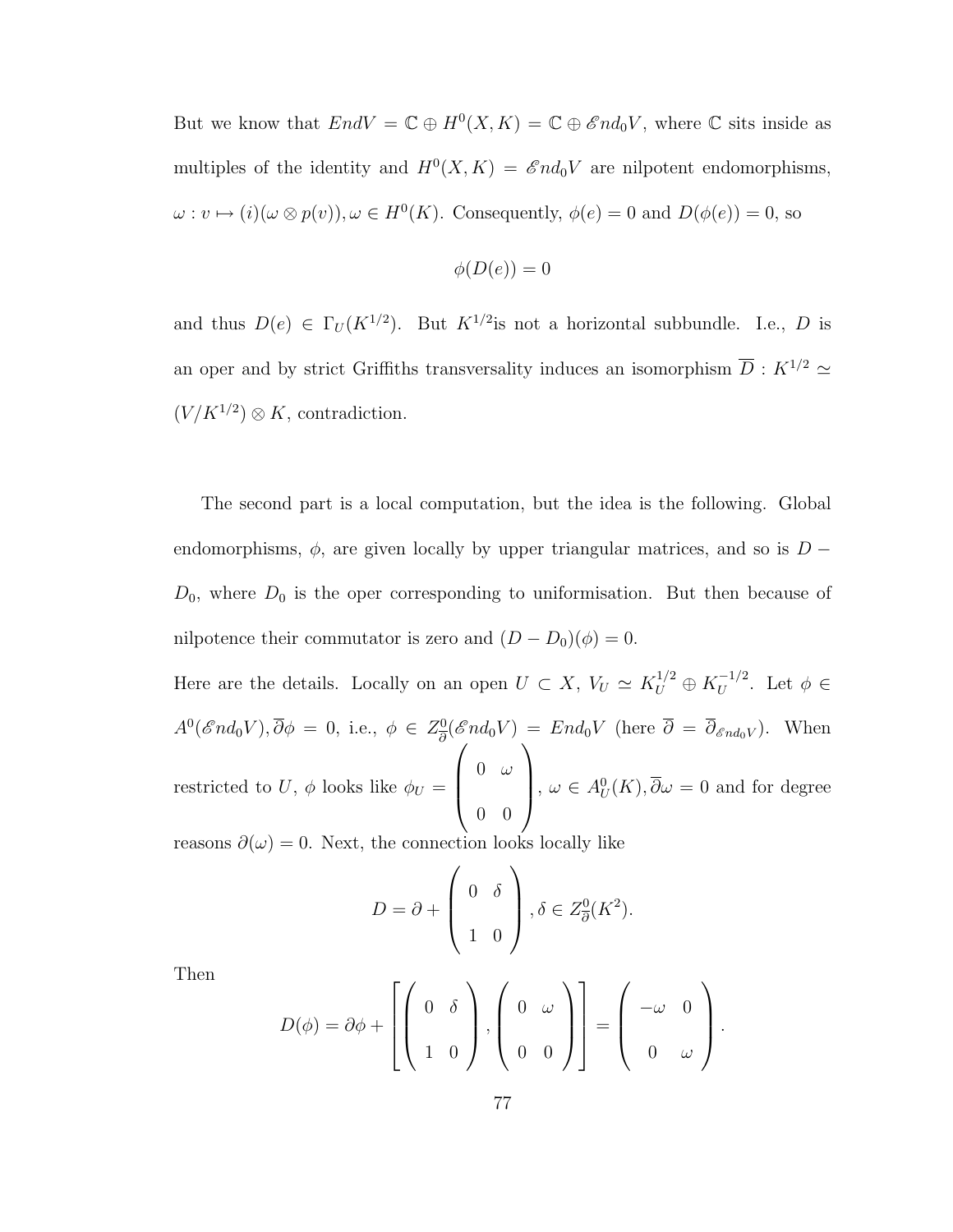The answer is independent of  $\delta \in H^0(X, K^2)$ .

QED

### 8.3 The Infinitesimal Correspondence

Now we can assemble the various pieces which we have prepared so far. The hyperkähler structure on the moduli space  $M_{Dol}$  is given by  $K \in \text{End}_{\mathbb{R}}A^1(\mathfrak{g}_{\mathbf{P}})$ , where

$$
K(u, v) = (-v^*, u^*), \ u \in A^{1,0}(\mathfrak{g}_{\mathbf{P}}), \ v \in A^{0,1}(\mathfrak{g}_{\mathbf{P}}).
$$

Next, the constant scalar curvature metric on X induces an hermitian metric on  $K^n$  for all n, and, consequently, on  $H^{p,q}(X, K^n)$ . The map  $A: H^{p,q}(X, K^n) \to$  $(H^{p,q}(X, K^n))^{\vee}$ , is, after applying Serre duality, given by the Hodge  $\star$  operator on harmonic representatives. Again, such a map exists because we have endowed the cohomology with an hermitian metric. Recalling the discussion about compact real forms in Section [3,](#page-16-0) we have that  $u^* = -i \star u$  and  $v^* = i \star v$  and hence

$$
K([u],[v]) = (-i[*u], -i[*v]).
$$

**Theorem 8.3.1** Let G be a simple complex Lie group. Let  $\zeta$  be a theta - characteristic, let **P** be the principal G-bundle obtained from <u>Isom</u>( $\mathcal{O}^{\oplus 2}$ ,  $\zeta \oplus \zeta^{-1}$ ), by extension of structure group via a choice of an  $\mathfrak{sl}(2)$ -triple and endowed with a regular nilpotent Higgs field  $\theta$  – both the triple and the Higgs field chosen as in the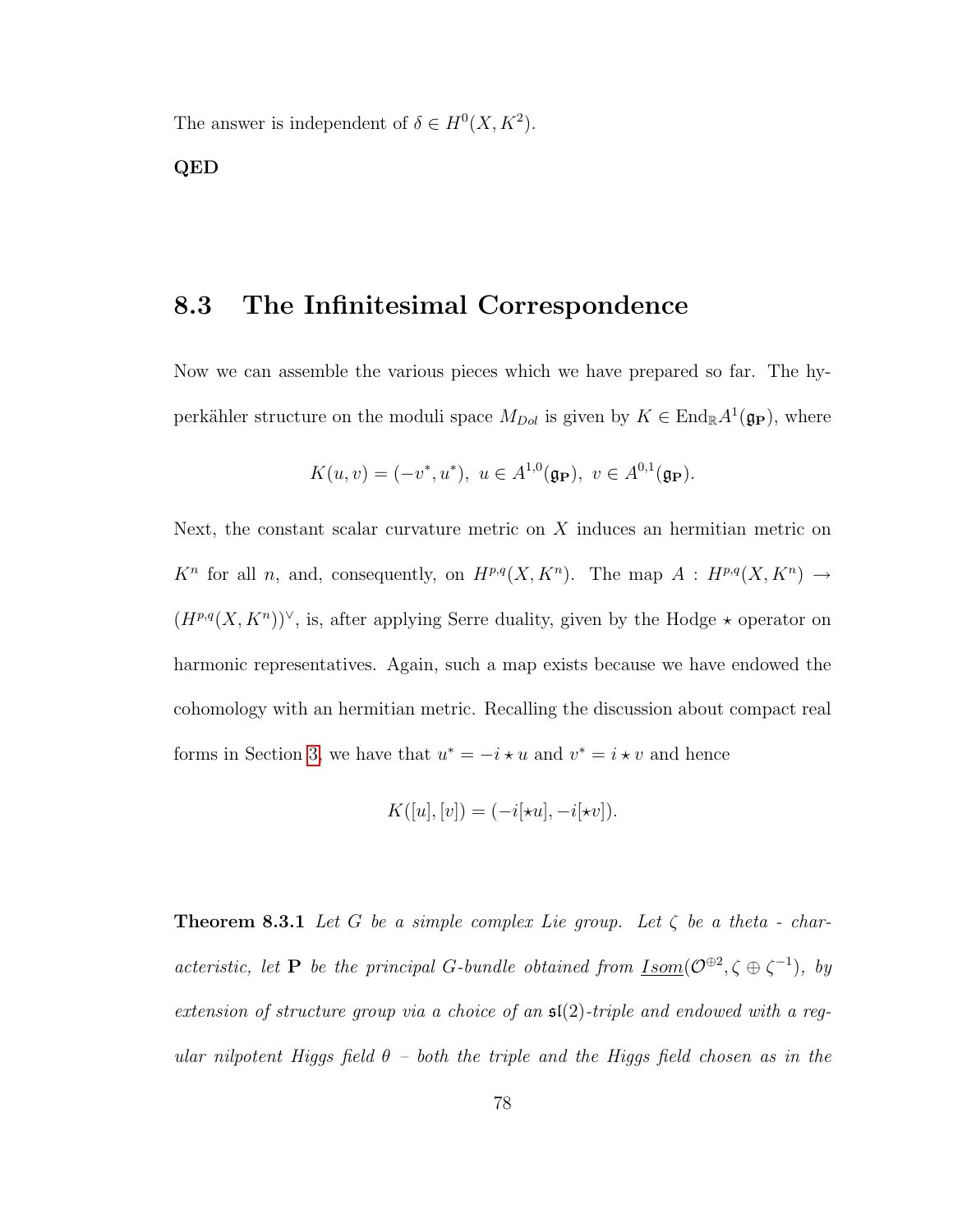previous sections. Let  $B = H^0(X, t/W \otimes K)$  be the Hitchin base, and suppose a choice of invariant polynomials is made. Then the infinitesimal deformations of  $[(P, \theta)]$  corresponding to G-opers are given by the subspace  $\Gamma \subset B_{\mathfrak{g}} \oplus B_{\mathfrak{g}}^{\vee}$ ,

$$
\Gamma = \left\{ \left( \begin{array}{c} w \\ -iA(w) \end{array} \right), w \in B_{\mathfrak{g}} \right\} = graph \left\{ [\alpha] \mapsto i[\star \alpha], \alpha \in \oplus_p \mathcal{H}^{1,0}(K^{m_p}) \right\}.
$$

After a choice of basis of each  $V_{m_p} \simeq \mathbb{C}$  and compatible embedding  $\mathbb{H}^1(\mathscr{C}_\bullet) \subset A^1(\mathfrak{g}_{\mathbf{P}})$ ,  $\Gamma$  maps to  $A^{1,0}(\mathfrak{g}_{\mathbf{P}}) \oplus A^{0,1}(\mathfrak{g}_{\mathbf{P}})$  with image

$$
\left\{ \left( \sum_{p=1}^l \alpha_p e_{m_p}; \sum_{p=1}^l \frac{(-1)^{m_p}}{(2m_p)!} i \star \alpha_p e_{m_p}^{-m_p} \right), \oplus_p \alpha_p \in \oplus_p \mathscr{H}^{1,0}(K^{m_p}) \right\}.
$$

Consequently, the subvariety  $\varepsilon(\Gamma) \subset M_{Dol}(G)$  agrees up to first order with  $\tau(\mathcal{O}p(X))$ .

#### Proof:

By now this is already clear: it follows from Example [5.3.1](#page-46-0) and the Lemma [3.0.3.](#page-24-0)

#### QED

The map  $B_{\mathfrak{g}} \to \Gamma \subset \mathbb{H}^1(\mathscr{C})$  (composed with  $\varepsilon$ ) "wants to be" the Kodaira-Spencer map of the "family"  $\tau(\mathcal{O}(\mathfrak{p}(X)))$ ; the latter, of course, does not make sense, since this is only a "real family".

Corollary 8.3.1 In the case of  $G = SL(2,\mathbb{C})$ , the subspace  $\Gamma$  is given by  $\Gamma =$  $\left\{ \left( \alpha e_{m_{1}};\text{--}\frac{i}{2}\right. \right.$  $\{e^i\over 2}\star \alpha e^{-1}_{m_1}\}$  and, correspondingly, the germ of  $\tau(\mathcal{O} \mathfrak{p}_{\mathfrak{g}}(X))$  is given by

$$
\left\{ \left( \alpha e_{m_1}; -\frac{i}{2} \star \alpha e_{m_1}^{-1} - i \iota^{-1} (\star \alpha \wedge \alpha) e_{m_1} \right) \right\},\,
$$

where  $\alpha \in \mathcal{H}^{1,0}(K) \simeq H^0(X,K^2)$  and  $\star$  is the Hodge star. This means that for each value of the "parameter",  $\alpha$ , we have a Higgs bundle whose underlying complex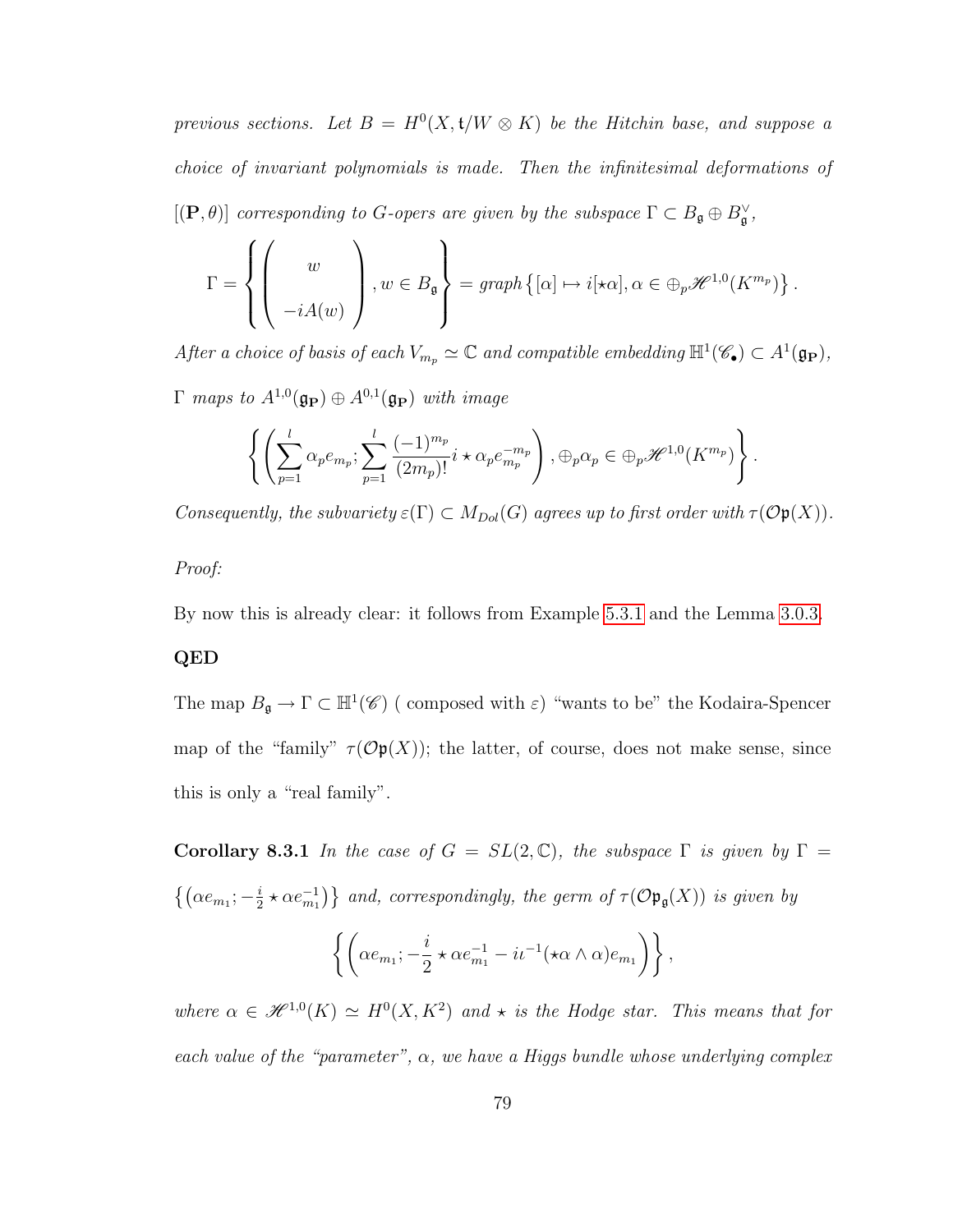vector bundle is  $A^0(K^{1/2} \oplus K^{-1/2})$ , endowed with holomorphic structure  $\overline{\partial} - \frac{i}{2}$  $\frac{i}{2}$ \* $\alpha e_{m_1}^{-1}$  –  $i\iota^{-1}(\alpha\wedge\star\alpha)e_{m_1}$  (where  $\overline{\partial}$  is the holomorphic structure of direct sum ) and whose Higgs field is  $\theta + \alpha e_{m_1}$ .

Corollary 8.3.2 In the case of  $G = SL(3)$ , the subspace  $\Gamma$  is given by

$$
\Gamma = \left\{ \left( \alpha_1 e_{m_1}, \alpha_2 e_{m_2}; -\frac{i}{2} \star \alpha_1 e_{m_1}^{-1}, \frac{i}{24} \star \alpha_2 e_{m_2}^{-2} \right) \right\},\,
$$

 $\alpha_1 \in \mathcal{H}^{1,0}(K)$ ,  $\alpha_2 \in \mathcal{H}^{1,0}(K^2)$  and, correspondingly, the germ of  $\tau(\mathcal{O} \mathfrak{p}_{\mathfrak{g}}(X))$  is

$$
\eta'\alpha_1e_{m_1}+\alpha_2e_{m_2};
$$

$$
\eta'' = -\frac{i}{2} \star \alpha_1 e_{m_1}^{-1} + \frac{i}{24} \star \alpha_2 e_{m_2}^{-2} - -i\iota^{-1}(\alpha_1 \wedge \star \alpha_1 + 2\alpha_2 \wedge \star \alpha_2) e_{m_1} +
$$
  

$$
i\iota^{-1}(-\alpha_2 \wedge \star \alpha_1 + \alpha_1 \wedge \iota^{-1}(\alpha_2 \wedge \star \alpha_2)) e_{m_2} + \frac{i}{12} \iota^{-1}(\alpha_1 \wedge \star \alpha_2) e_{m_2}^0.
$$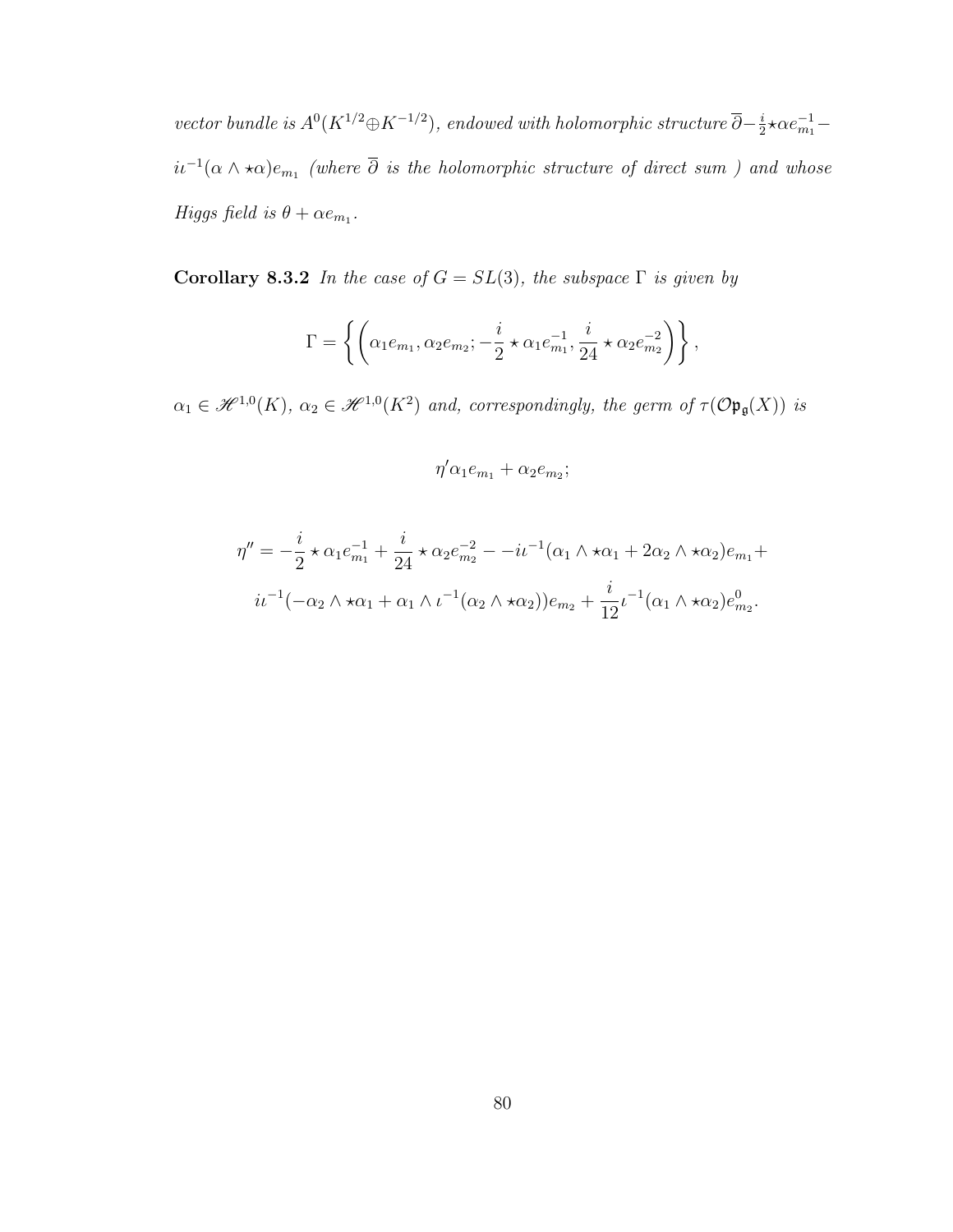### Chapter 9

## Towards the Complete Solution

Due to its complicated analytic origin, the non-abelian Hodge theorem often turns structures of algebraic nature in  $M_{DR}$  or  $M_{Dol}$  into ones of analytic nature in  $M_{Dol}$  or  $M_{DR}$  and seems to exchange objects with simple description with more complicated ones. Even though the space of opers,  $\mathcal{O}(\mathfrak{p}_G(X))$  is as nice as it could be – a vector space, with a simple representation-theoretic description, its "classical limit", the subvariety  $\tau(\mathcal{O}p(X))$  seems to be very transcendental in nature. However, there is a piece of analytic data luriking inside the opers – the uniformisation oper which happens to be also a variation of Hodge structure – and one would expect it to bring some simplification into the description of  $\tau(\mathcal{O}\mathfrak{p})$ . In order to follow that track, I plan to implement a remark of C.Simpson made in [\[Sim97\]](#page-100-0), which I briefly recall below.

We restrict ourselves now to the case  $G = GL(n)$ . Let us fix a point  $x \in X$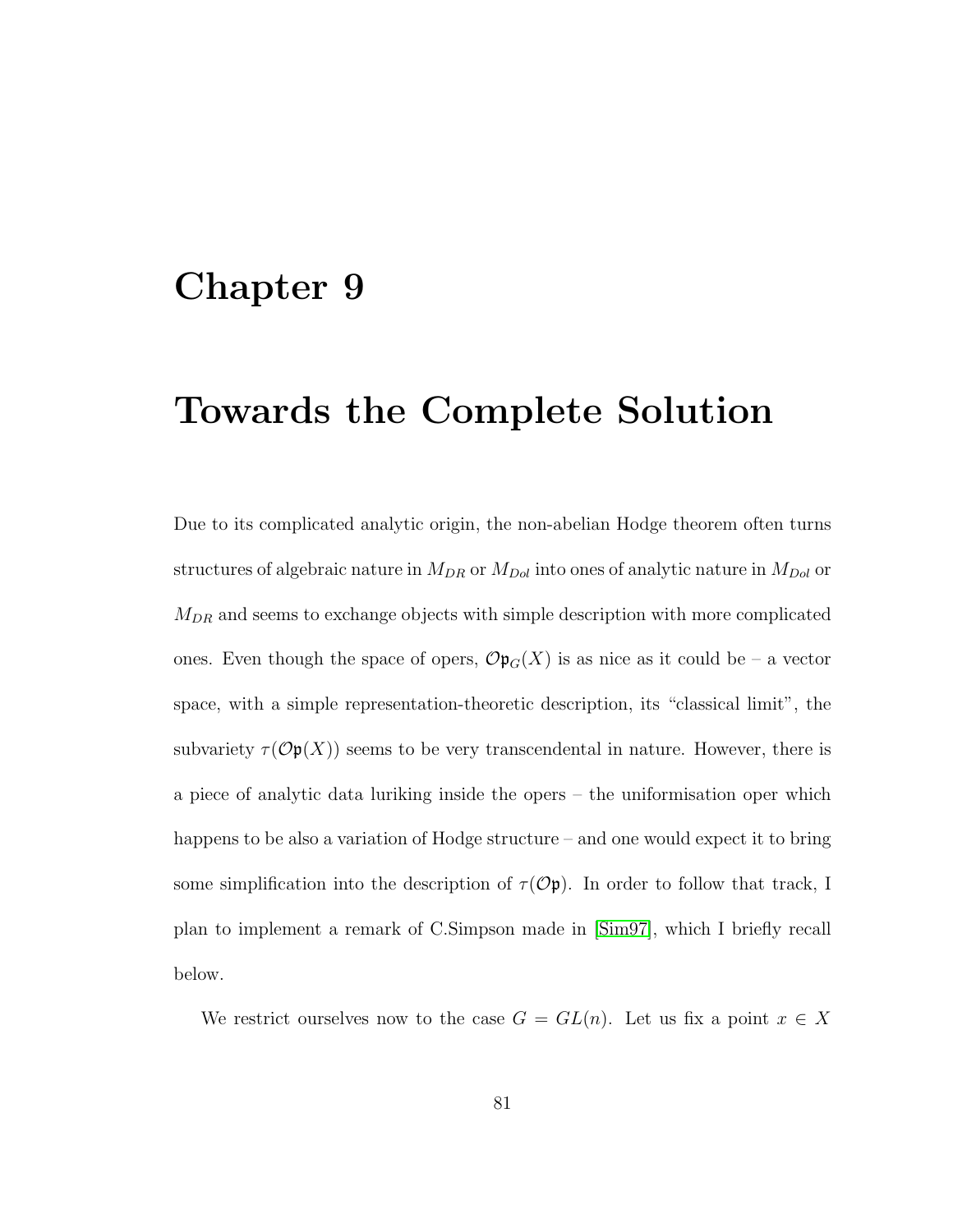and denote by  $\mathbb{C}\widehat{\pi_1} := \widehat{\mathbb{C}\pi_1(X, x)}$  the formal completion of the group algebra of the fundamental group at the augmentation ideal. One can construct from it a family (over  $\mathbb{C}$ ) of  $\mathbb{C}$ -algebras with  $\mathbb{C}^{\times}$ -action. This is done by endowing  $\mathbb{C}\hat{\pi}_1$  with the Morgan-Hain Hodge filtration and taking the associated Rees module. The group algebra  $\mathbb{C}\widehat{\pi_1}$  defines a functor  $\mathrm{Art} \to \mathfrak{Sets}^{op}$  which is pro-representable by the formal completion of the representation space at the trivial representation. By the Rees module construction we obtain from it the formal completion of the space of  $\lambda$ -connections along a section.

This construction can be modified to work in case one is looking not at the trivial representation, but at a representation  $\rho : \pi_1 \to GL(n)$  which is a complex variation of Hodge structure (assume it to be in the smooth locus). In that case one looks at the completed local ring,  $\hat{\mathcal{O}}_{M_{DR},\rho}$  with its Hodge structure – see a forthcoming paper of Simpson and Eyssidieux for details on the latter – and takes the Rees module to obtain a C-family of formal schemes. The crucial thing now is the presence of polarisation, which can be used to glue the C-family to a family over  $\mathbb{P}^1$ : the completion of the twistor space along a section. As mentioned earlier, the normal bundle to a twistor line is  $\mathcal{O}^{\oplus 2n}$ , so the nearby sections can be parametrised by the product of two fibres of the family. Now, if we take those to be antipodal fibres, we can write the involution whose fixed points are the twistor lines. On the other hand, if we identify the product with  $M_{DR} \times M_{Dol}$ , the fixed locus of the involution becomes the graph of the diffeomorphism  $\tau : M_{DR} \to M_{Dol}$ . The only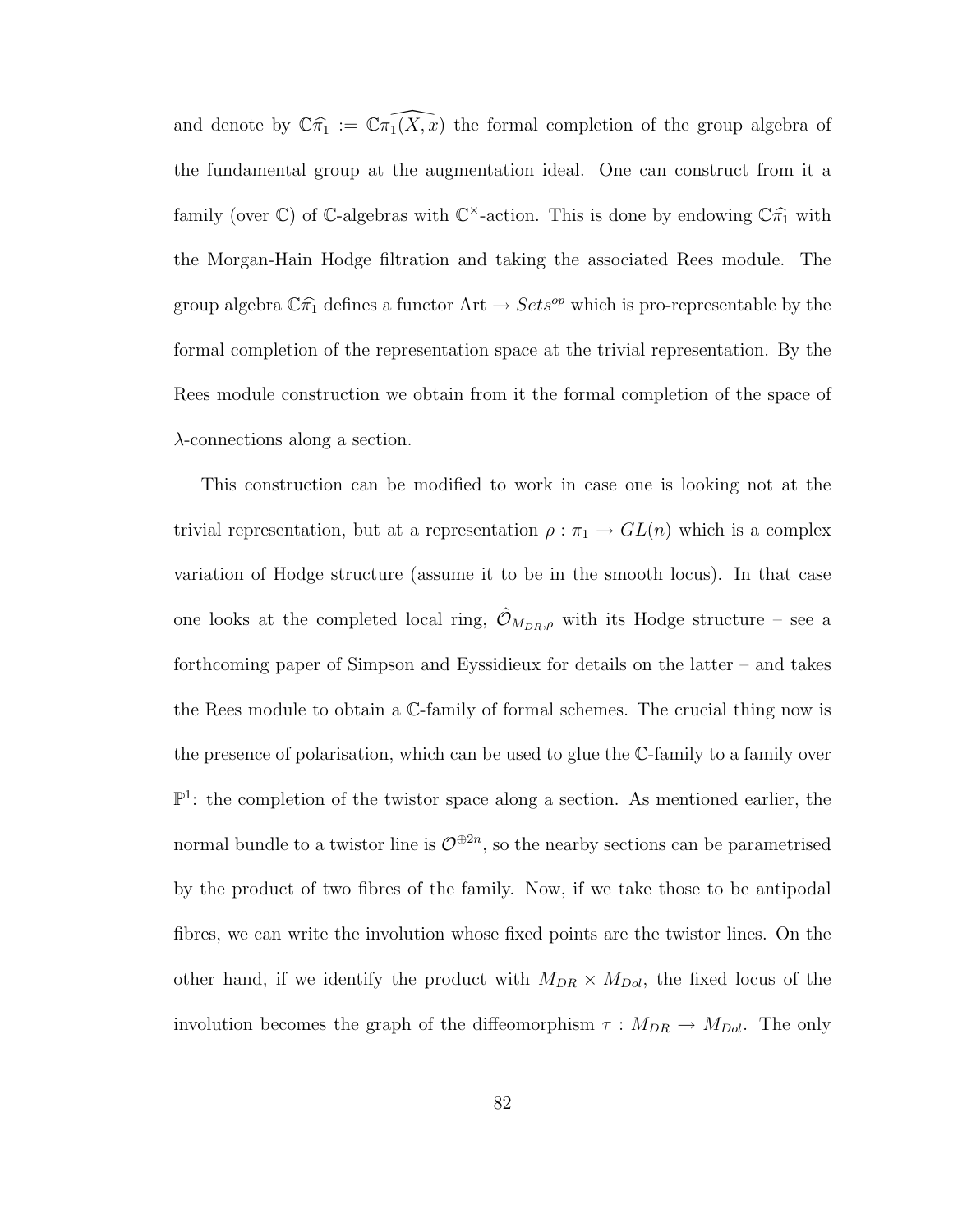data needed for this construction is the polarisation (related to the uniformisation metric in our case) and the Hodge filtration – which should be expressable in terms of iterated integrals, i.e., monodromy data.

In this light, there seems to be a natural candidate for the family  $\tau(\mathcal{O}(\mathfrak{p}(X)))$ . Namely, we constructed in the previous section the germ of the family by applying the exponential map  $\varepsilon$  to  $\Gamma \subset B \oplus B^{\vee}$ . However, by Hitchin's result from [\[Hit87a\]](#page-97-0),  $\tau^{-1}(B)$  gives a realisation of Teichmüller space, that is, each point of B provides us with unique metric of constant negative scalar curvature. We can, then, consider the Hodge star operator constructed using that metric and exponentiate the result. It would be interesting to determine if this is indeed the case.

Another question which arises from the existence of our exponential map is the following: What is the image of  $\varepsilon(B^{\vee})$  in the Betti space  $M_B$ ?

There is a holomorphic affine bundle  $P \to \mathcal{T}_g$ , whose fibre over a point  $[Y] \in \mathcal{T}_g$ is the space,  $P_Y$ , of (complex) projective structures on Y. Bers uniformisation identifies P with  $T^{\vee} \mathcal{T}_{g}$  (after choosing a point  $X \in \mathcal{T}_{g}$  and a marking of the smooth surface underlying X). There exists a local biholomorphic embedding  $P \hookrightarrow M_B$ ([\[Gol04\]](#page-97-1)), compatible with the complex-symplectic form. The choice of Fuchsian coordinate determines a *real* section of  $P$  ([\[Gun66\]](#page-97-2), [\[Tju78\]](#page-100-1)), while opers are a fibre of P over the marked point X. Our copy of  $B^{\vee}$  will become a real subvariety of  $M_B$ , lying in the image of  $T^{\vee}T_g$ . Is it a section of  $T^{\vee}T_g$  and what is its relation to uniformisation ?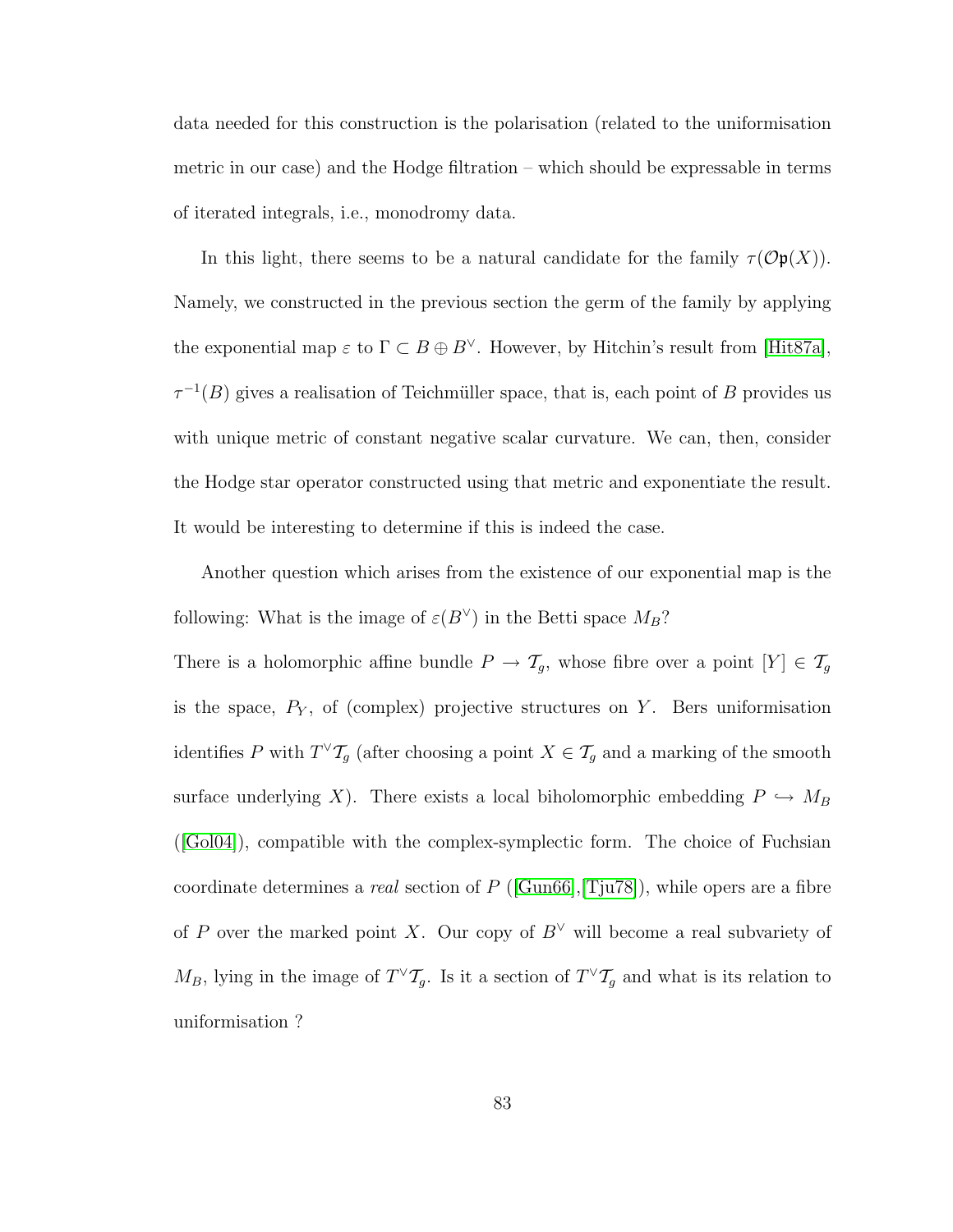## <span id="page-89-0"></span>Chapter 10

# Appendix

I am going to give here some simple facts that we are using repeatedly, as well as some examples. In the whole discussion  $g$  will be a simple complex Lie algebra.

First off, some of our Lie-algebraic constructions require a choice of Chevalley generators, so I recall what these are; in fact, the choices associated with constructing the Hitchin section can be made canonical, as shown in the recent work of Ngo [\[Ngo08\]](#page-99-0), but we want to treat simultaneously the Hitchin section and the opers, and I have not analysed in full detail to what extent my constructions can be made choice-free.

The Chevalley generators are generators of the Lie algebra,  $\{e_i, f_i, h_i, i = 1 \dots l\}$ , which satisfy

$$
[e_i, f_j] = \delta_{ij} h_j, [h_i, e_j] = N_{ij} e_j, [h_i, f_j] = -N_{ij} f_j, [h_i, h_j] = 0,
$$

where  $N_{ij}$  is the Cartan matrix. Additionally, the generators satisfy the Serre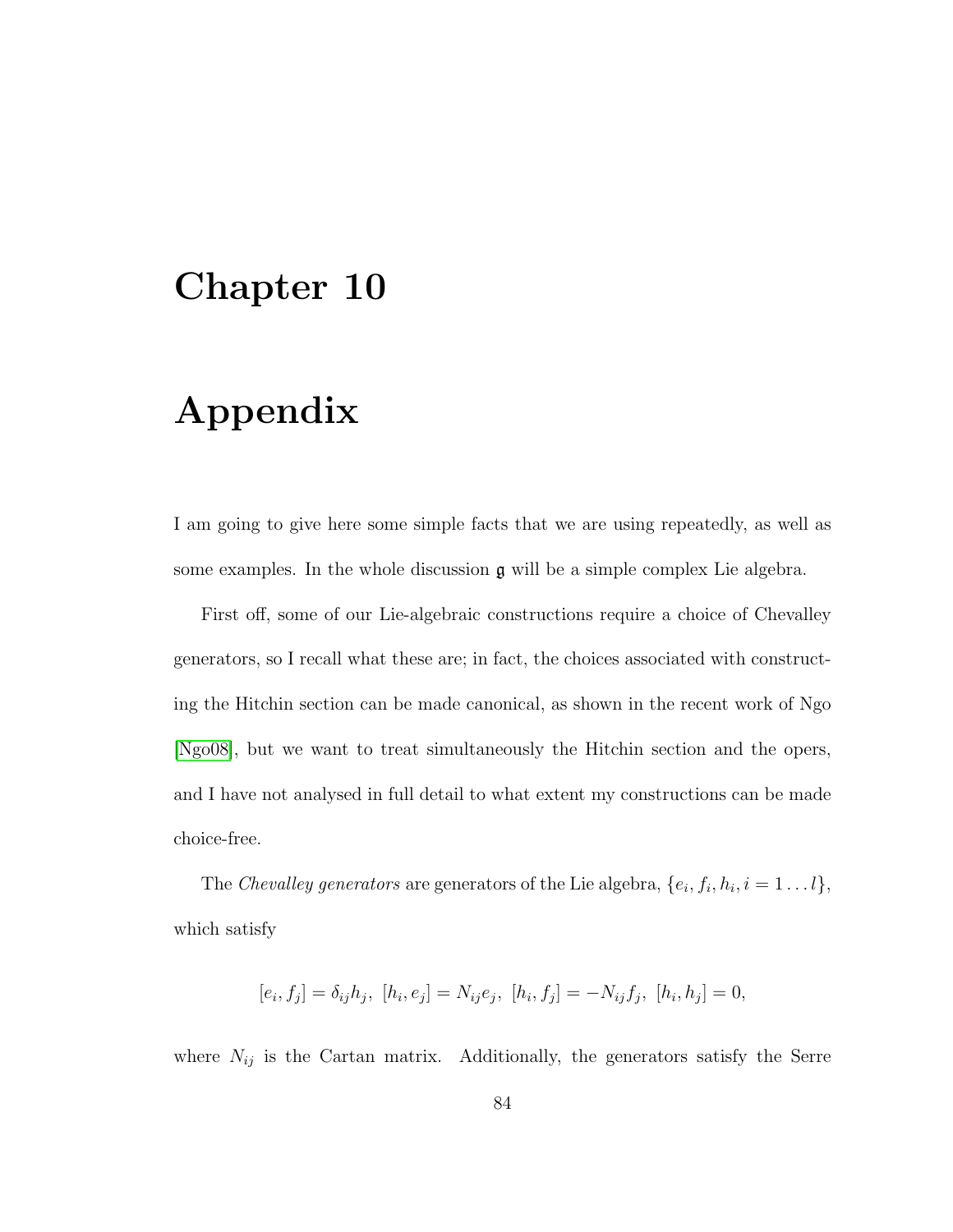relations,

$$
(ad \ e_i)^{-N_{ij}+1}e_j = 0, \ (ad \ f_i)^{-N_{ij}+1}f_j = 0, i \neq j.
$$

In Section [3](#page-16-0) we discussed the decomposition of g under the adjoint action of a principal  $\mathfrak{sl}(2)$ -subalgebra. Here are some examples related to this decomposition.

Example 10.0.1 The Lie algebra  $\mathfrak{g} = \mathfrak{sl}(3,\mathbb{C})$  decomposes as  $\mathfrak{sl}(3,\mathbb{C}) = W_1 \oplus W_2 =$  $\mathfrak{g}_2 \oplus \ldots \oplus \mathfrak{g}_{-2}$ , where  $W_2$  is the span of

$$
\left\{\left(\begin{array}{cccc}0 & 0 & 1 \\0 & 0 & 0 \\0 & 0 & 0\end{array}\right), \left(\begin{array}{cccc}0 & -1 & 0 \\0 & 0 & 1 \\0 & 0 & 0\end{array}\right), \left(\begin{array}{cccc}1 & 0 & 0 \\0 & -2 & 0 \\0 & 0 & 1\end{array}\right), \left(\begin{array}{cccc}0 & 0 & 0 \\1 & 0 & 0 \\0 & -1 & 0\end{array}\right), \left(\begin{array}{cccc}0 & 0 & 0 \\0 & 0 & 0 \\1 & 0 & 0\end{array}\right)\right\}
$$

and

$$
W_1 = span \left\{ \left( \begin{array}{rrr} 0 & 1 & 0 \\ 0 & 0 & 1 \\ 0 & 0 & 0 \end{array} \right), \left( \begin{array}{rrr} 1 & 0 & 0 \\ 0 & 0 & 0 \\ 0 & 0 & -1 \end{array} \right), \left( \begin{array}{rrr} 0 & 0 & 0 \\ 1 & 0 & 0 \\ 0 & 1 & 0 \end{array} \right) \right\}.
$$

The principal grading is

$$
\mathfrak{g}_{-2} = span \left\{ \left( \begin{array}{ccc} 0 & 0 & 0 \\ 0 & 0 & 0 \\ 1 & 0 & 0 \end{array} \right) \right\}, \quad \mathfrak{g}_{-1} = span \left\{ \left( \begin{array}{ccc} 0 & 0 & 0 \\ a & 0 & 0 \\ 0 & b & 0 \end{array} \right) , a, b \in \mathbb{C} \right\},
$$
\n
$$
\mathfrak{g}_{0} = \mathfrak{t} = span \left\{ \left( \begin{array}{ccc} -1 & 0 & 0 \\ 0 & 0 & 0 \\ 0 & 0 & 1 \end{array} \right) , \left( \begin{array}{ccc} 1 & 0 & 0 \\ 0 & -2 & 0 \\ 0 & 0 & 1 \end{array} \right) \right\},
$$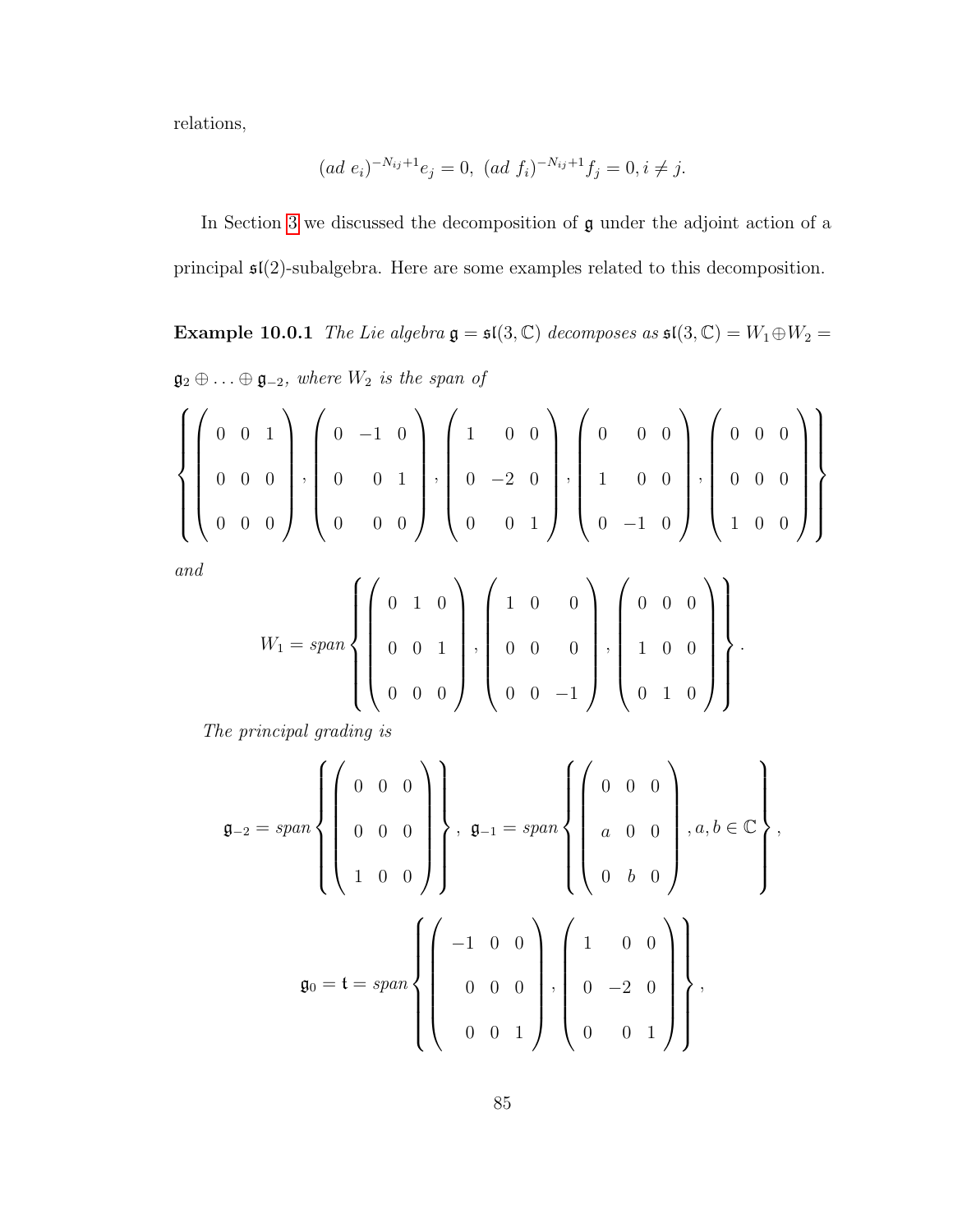$$
\mathfrak{g}_1 = span \left\{ \left( \begin{array}{ccc} 0 & a & 0 \\ 0 & 0 & b \\ 0 & 0 & 0 \end{array} \right), a, b \in \mathbb{C} \right\}, \ \mathfrak{g}_2 = span \left\{ \left( \begin{array}{ccc} 0 & 0 & 1 \\ 0 & 0 & 0 \\ 0 & 0 & 0 \end{array} \right) \right\}.
$$

The grading of the Borel subalgebra and the spaces  $V_{m_i}$  are, respectively,

$$
\mathfrak{b}_0 = \mathfrak{t}, \mathfrak{b}_1 = \mathfrak{g}_1, \mathfrak{b}_2 = \mathfrak{g}_2
$$
  

$$
V_1 = span \left\{ \begin{pmatrix} 0 & 1 & 0 \\ 0 & 0 & 1 \\ 0 & 0 & 0 \end{pmatrix} \right\}, V_2 = \mathfrak{b}_2, V = Z(x) = V_1 \oplus V_2.
$$

We use several times a basis for the Lie algebra obtained – after a choice of an  $\mathfrak{sl}(2)$ -triple – by choosing a basis for the subspaces  $V_{m_i}$  and then applying successively the operator *ad y*. Here is an example of this construction.

**Example 10.0.2** Consider the Lie algebra  $\mathfrak{g} = A_2 = \mathfrak{sl}(3, \mathbb{C})$ . Then, if one chooses the basis vector  $e_{m_1}$  of  $V_{m_1}$  as in Example [3.0.1](#page-16-1) and a basis vector  $e_{m_2}:=(e_{m_1})^2$  of  $V_{m_2}$ , one obtains the following basis for  $\mathfrak{g}$ :

$$
e_{m_1} \equiv e_{m_1}^{m_1} = \begin{pmatrix} 0 & 2 & 0 \\ 0 & 0 & 2 \\ 0 & 0 & 0 \end{pmatrix}, e_{m_1}^0 = \begin{pmatrix} 2 & 0 & 0 \\ 0 & 0 & 0 \\ 0 & 0 & -2 \end{pmatrix} = ad \ y(e_{m_1}),
$$
  

$$
e_{m_1}^{-1} = \begin{pmatrix} 0 & 0 & 0 \\ -2 & 0 & 0 \\ 0 & -2 & 0 \end{pmatrix} = ad^2 \ y(e_{m_1}), e_{m_2} = \begin{pmatrix} 0 & 0 & 4 \\ 0 & 0 & 0 \\ 0 & 0 & 0 \end{pmatrix},
$$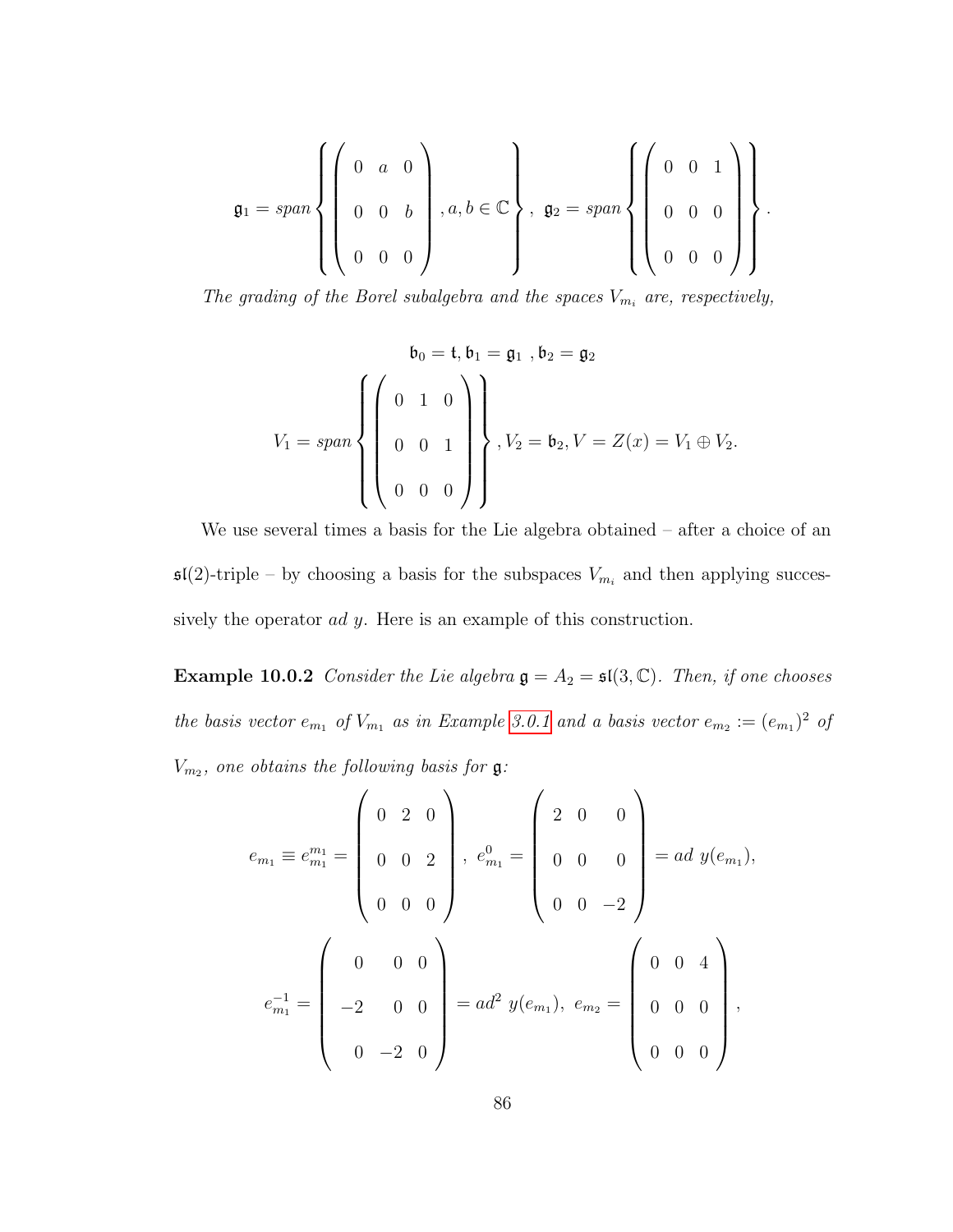$$
e_{m_2}^1 = \begin{pmatrix} 0 & 4 & 0 \\ 0 & 0 & -4 \\ 0 & 0 & 0 \end{pmatrix} = ad \ y(e_{m_2}), \ e_{m_2}^0 = 4 \begin{pmatrix} 1 & 0 & 0 \\ 0 & -2 & 0 \\ 0 & 0 & 1 \end{pmatrix} = ad^2 \ y(e_{m_2}),
$$

$$
e_{m_2}^{-1} = \begin{pmatrix} 0 & 0 & 0 \\ -12 & 0 & 0 \\ 0 & 12 & 0 \end{pmatrix} = ad^3 \ y(e_{m_2}), \ e_{m_2}^{-2} = \begin{pmatrix} 0 & 0 & 0 \\ 0 & 0 & 0 \\ 0 & 0 & 0 \end{pmatrix} = ad^4 \ y(e_{m_2}).
$$

Next, let  $\varkappa$  be the Killing form. The root and weight lattices sit inside  $\mathfrak{g}^{\vee}$  and their duals are the coweight and coroot lattices in g :

$$
\mathbf{root} \subset \mathbf{weight} \subset \mathfrak{g}^\vee
$$

$$
\mathbf{coroot} \subset \mathbf{coveight} \subset \mathfrak{g}.
$$

By definition, **coroot** = Hom<sub>Z</sub>(weight, Z) and **coweight** = Hom<sub>Z</sub>(root, Z). If one uses the Killing form to identify  $\mathfrak{g}$  and  $\mathfrak{g}^{\vee}$ , one can work with four lattices in a single vector space. Also,  $\varkappa$  allows us to construct a coroot from every root. Indeed, recall that the identification  $\mathfrak{g} \simeq \mathfrak{g}^{\vee}$  is given by  $v \mapsto \varkappa(v, \bullet)$ . Given a root  $\alpha \in \text{root} \subset \mathfrak{g}^{\vee}$ , let  $t_{\alpha}$  be the corresponding element of  $\mathfrak{g}$ , determined uniquely by  $\alpha(v) = \varkappa(t_\alpha, v), \forall v \in \mathfrak{g}$ . We obtain from it a coroot  $h_\alpha = \frac{2t_\alpha}{\varkappa(t_\alpha, t_\alpha)} \in \mathbf{coroot} \subset \mathfrak{g}$ , which we may also denote by  $\alpha^{\vee}$ . Notice that this coroot is uniquely determined by the condition  $\varkappa(h_{\alpha},\bullet) = \frac{2\alpha}{\varkappa(\alpha,\alpha)}$ . Here we are using  $\varkappa$  to denote also the Killing form on  $\mathfrak{g}^{\vee}$  induced by the one on  $\mathfrak{g}$ , i.e.,  $\varkappa(\alpha,\beta) = \varkappa(t_{\alpha},t_{\beta})$ . Notice that in the physics literature it is often  $\frac{2\alpha}{\varkappa(\alpha,\alpha)}$  that is called "the coroot corresponding to  $\alpha$ " (and is denoted by  $\alpha^{\vee}$ ).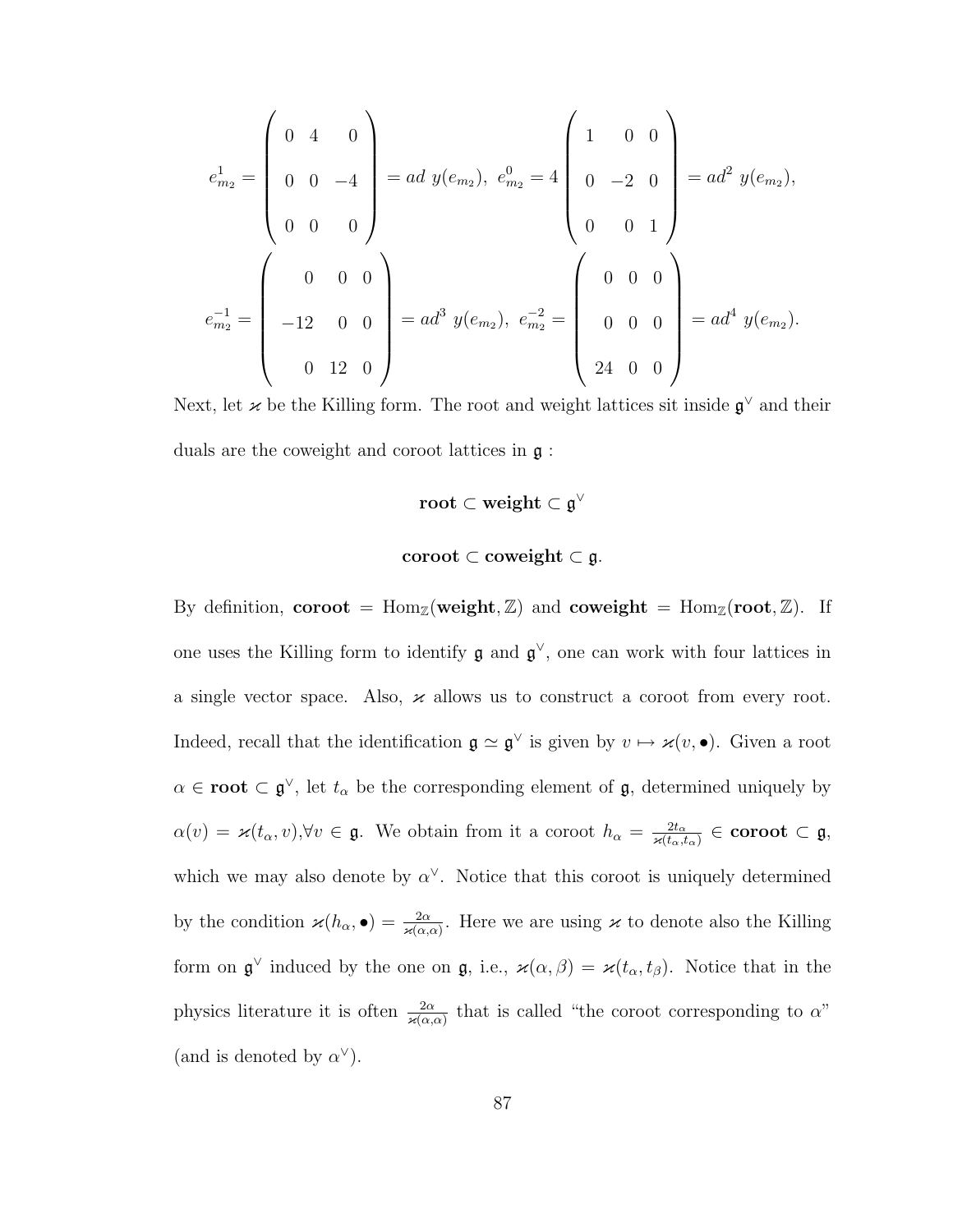If  $\mathfrak{g}_{\alpha} \subset \mathfrak{g}$  is the root space corresponding to a root  $\alpha$ , the space  $[\mathfrak{g}_{\alpha}, \mathfrak{g}_{-\alpha}] \subset \mathfrak{t} \subset \mathfrak{g}$ is one dimensional and we can define  $h_{\alpha} \equiv \alpha^{\vee}$  as the unique vector in  $[\mathfrak{g}_{\alpha}, \mathfrak{g}_{-\alpha}]$ , satisfying the condition  $\alpha(h_{\alpha}) = 2$ . If we have chosen a set of positive roots and a basis of the root system (i.e., a collection of simple roots), say,  $\{\alpha_i\}$ ,  $i = 1..l$ , then the fundamental (dominant) weights  $\{\lambda_i\}$  are determined by the condition  $\lambda_i(h_{\alpha_j}) = \delta_{ij}$ , that is,  $2 \frac{\varkappa(\alpha_j, \lambda_i)}{\varkappa(\alpha_j, \alpha_j)} = \delta_{ij}$ . Notice that one has to invert the Cartan matrix in order to obtain the weights in terms of the roots, see Humphreys [\[Hum78\]](#page-98-0) for a table. Similarly, the fundamental coweights  $\{\omega_i\}$  are detrmined by  $\alpha_i(\omega_j) = \delta_{ij}$ . The Weyl *vector*,  $\rho \in \mathfrak{g}^{\vee}$  is defined as

$$
\rho = \frac{1}{2} \sum_{\alpha > 0} \alpha \in \mathfrak{g}.
$$

It need not be a root, but it is a weight, and by [\[Hum78\]](#page-98-0), 13.3, Lemma A,  $\rho$  equals the sum of the fundamental weights. Similarly, the *dual Weyl vector* is defined as half of the sum of the positive coroots,

$$
\rho^\vee=\frac{1}{2}\sum_{\alpha^\vee>0}\alpha^\vee
$$

and it equals the sum of the fundamental coweights. Sometimes  $2\rho^{\vee}$  is called the level vector.

Example 10.0.3 Consider  $\mathfrak{g} = A_2 = \mathfrak{sl}(3)$ , with positive roots  $\alpha_{ij} = x_{ii} - x_{jj}$ ,  $i < j$ and  $x_{ij}(A) := A_{ij}$ . The simple roots are  $\alpha_1 = \alpha_{12}$  and  $\alpha_2 = \alpha_{23}$ . The (positive) coroots are  $h_{ij} = diag(...1... - 1), i < j$  with 1 at i-th position and -1 at jth, the other entries being zero. The simple roots are  $h_1 = h_{12}$  and  $h_2 = h_{23}$ .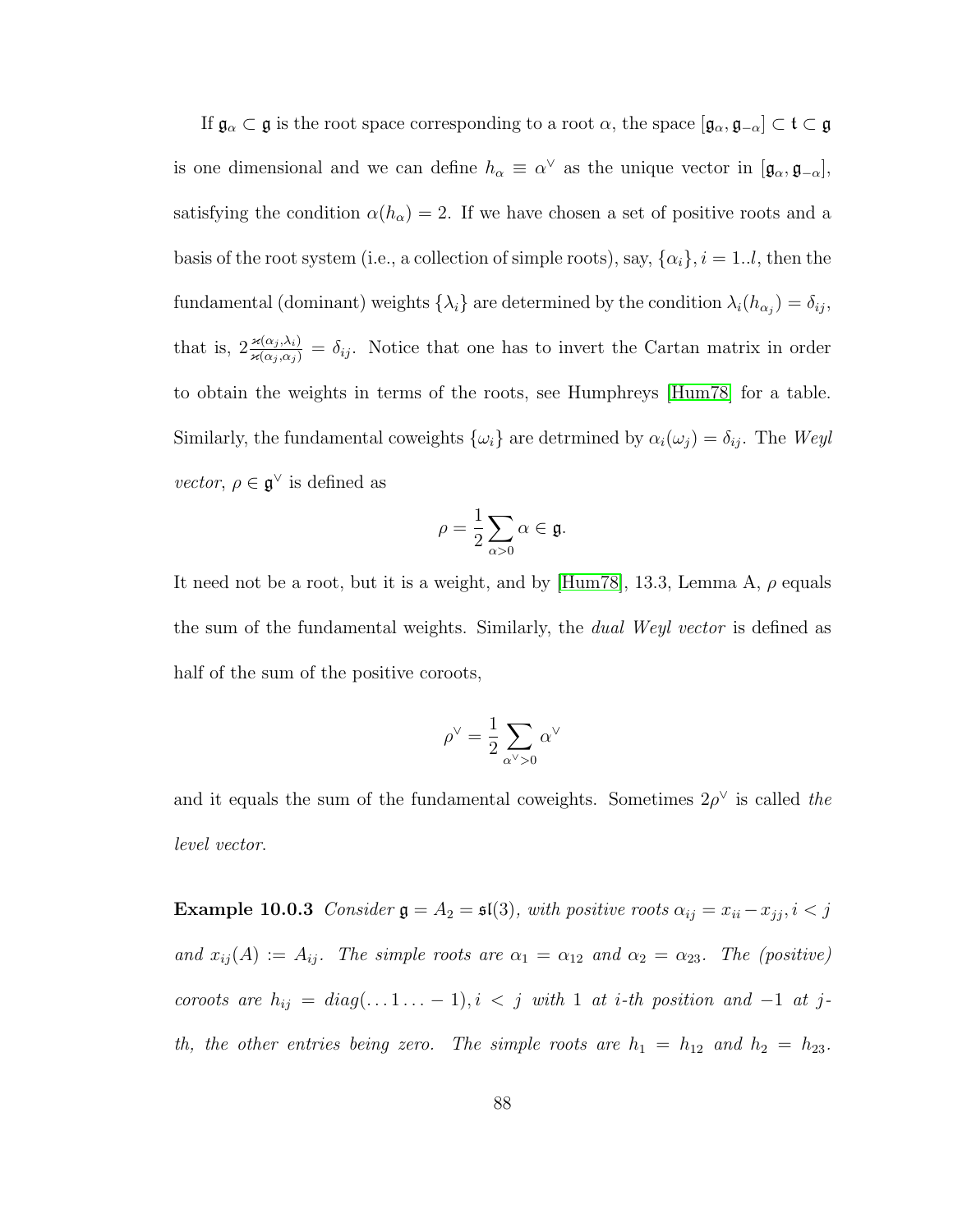The fundamental coweights are  $\omega_1 = \frac{1}{3}$  $\frac{1}{3}(2h_1 + h_2) = \frac{1}{3}diag(2, -1, -1)$  and  $\omega_2 =$ 1  $\frac{1}{3}(h_1+2h_2)=\frac{1}{3}(1,1,-2)$ . Notice that  $\omega_1+\omega_2=\frac{1}{3}$  $\frac{1}{3}diag(3,0,-3) = diag(1,0,-1).$ Then the dual Weyl vector is

$$
\rho^{\vee} = \frac{1}{2}(h_{12} + h_{23} + h_{13}) = diag(1, 0, -1) = \omega_1 + \omega_2 = h_1 + h_2.
$$

In general, the expression of  $\rho^{\vee}$  in terms of simple coroots is more complicated. For instance, if  $\mathfrak{g} = A_3$ ,

$$
\rho^{\vee} = \frac{1}{2}(h_{12} + h_{13} + h_{14} + h_{23} + h_{24} + h_{34})
$$
  
=  $\frac{1}{2}diag(3, 1, -1, -3) = \omega_1 + \omega_2 + \omega_3 = \frac{3}{2}h_{12} + \frac{4}{2}h_{23} + \frac{3}{2}h_{34}.$ 

For  $A_l$ , the coefficients of the expansion of  $\rho^{\vee}$  in terms of simple coroots are  $\frac{1}{2}k(l (k+1), k = 1...l$ , for  $C_l$  it is  $\frac{1}{2}k(2l-k), k = 1...l$ , etc. One can consult [\[Hum78\]](#page-98-0) or [\[FS97\]](#page-96-0) for tables of all quantities appearing here.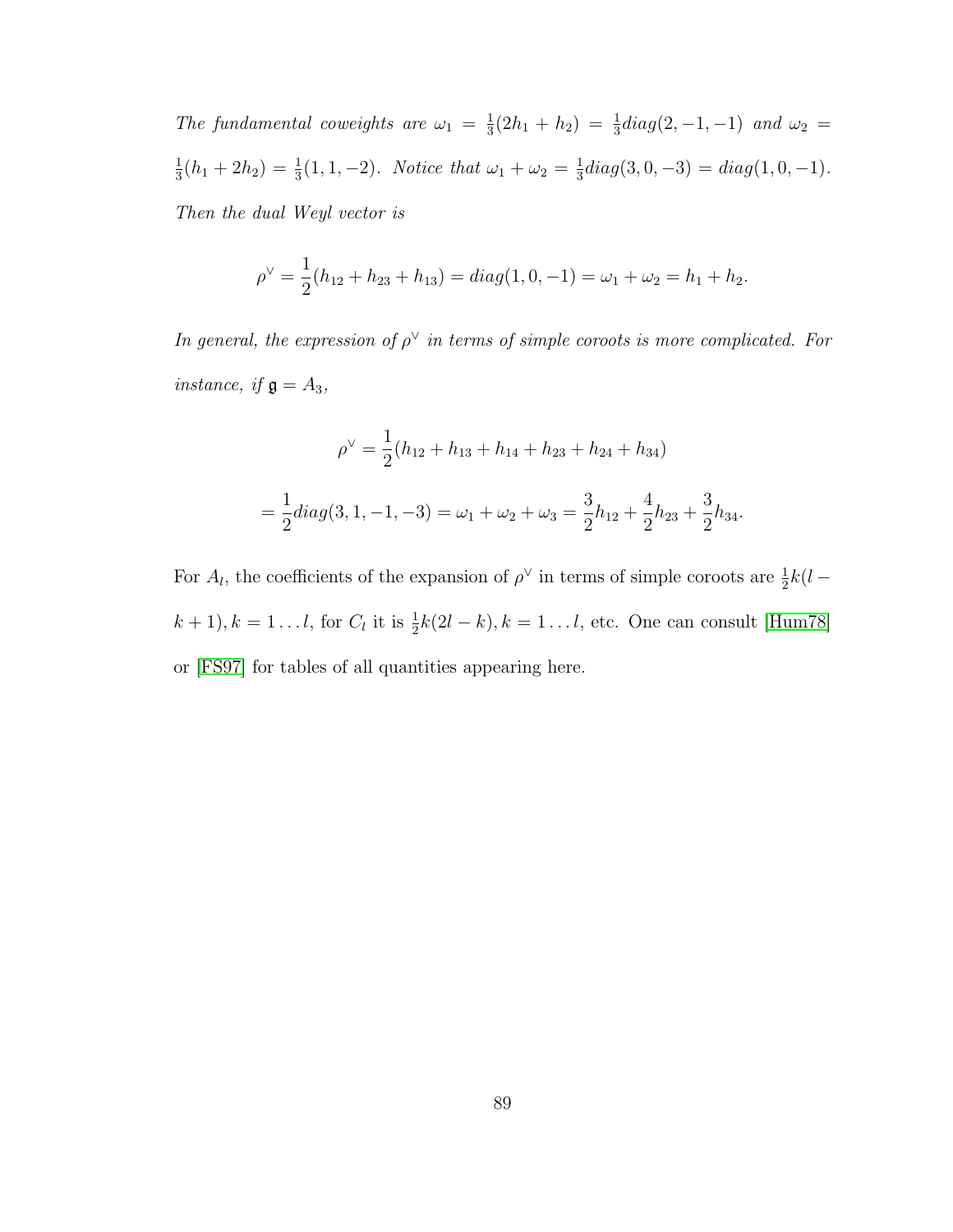## Bibliography

- [BD91] A. Beilinson and V. Drinfeld. Quantization of Hitchin's integrable system and Hecke eigensheaves. Preprint, 1991.
- [Bis00] Indranil Biswas. Invariants for a class of equivariant immersions of the universal cover of a compact Riemann surface into a projective space. J. Math. Pures Appl. (9), 79(1):1–20, 2000.
- [BR94] I. Biswas and S. Ramanan. An infinitesimal study of the moduli of Hitchin pairs. J. London Math. Soc. (2), 49(2):219–231, 1994.
- [BZB04] David Ben-Zvi and Indranil Biswas. Opers and theta functions. Adv. Math., 181(2):368–395, 2004.
- [DG02] R. Y. Donagi and D. Gaitsgory. The gerbe of Higgs bundles. Transform. Groups, 7(2):109–153, 2002.
- [DP06] Ron Donagi and Tony Pantev. Langlands duality for Hitchin systems. arXiv:math/0604617, 2006.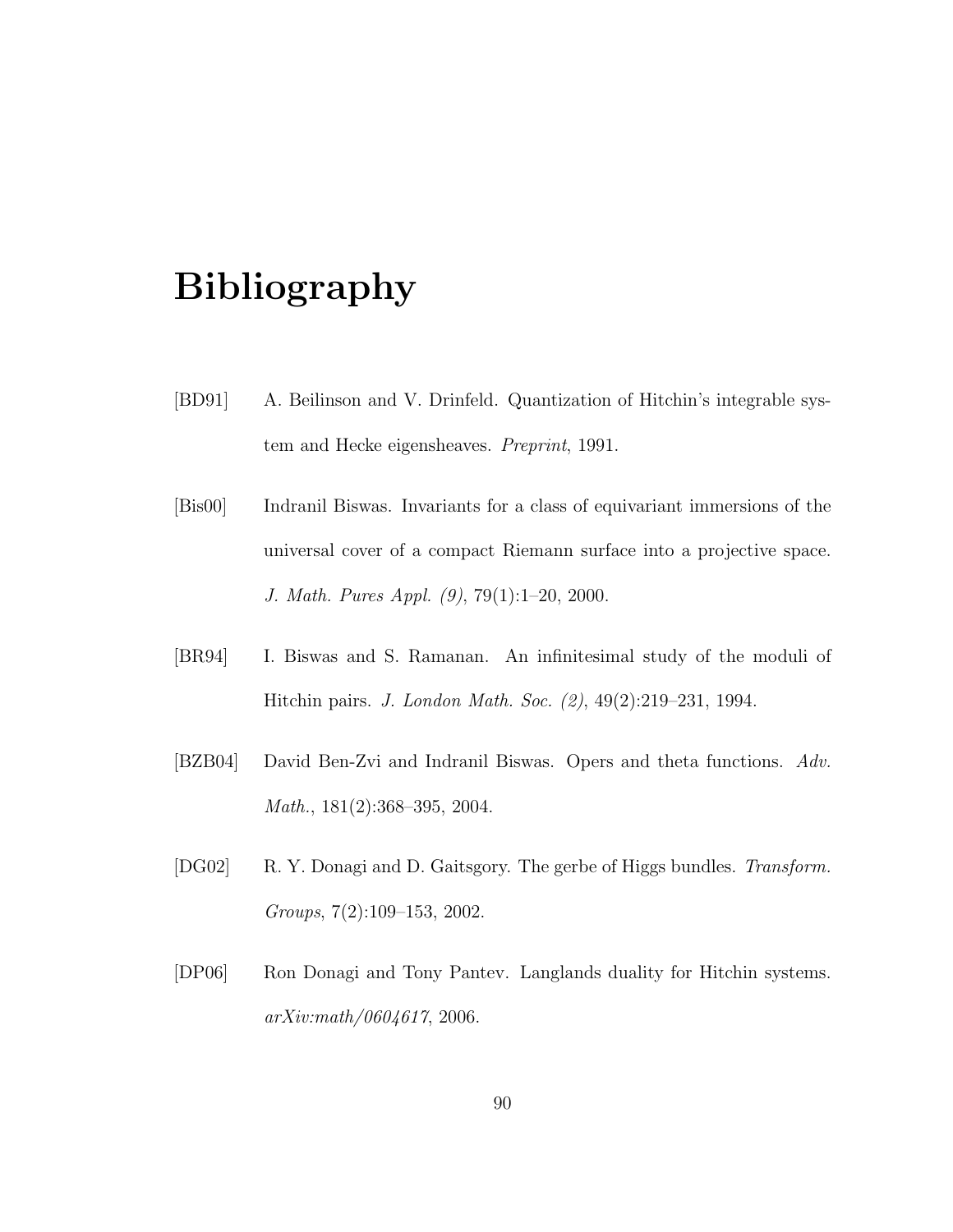- [DS85] V. Drinfeld and V. Sokolov. Lie algebras and KdV type equations. J. Sov. Mathematics, 30:1875–2036, 1985.
- [FBZ04] Edward Frenkel and David Ben-Zvi. Vertex algebras and algebraic curves, volume 88 of Mathematical Surveys and Monographs. American Mathematical Society, Providence, RI, second edition, 2004.
- [Fei01] Birte Feix. Hyperkähler metrics on cotangent bundles. J. Reine Angew. Math., 532:33–46, 2001.
- [Fre04] E. Frenkel. Recent advances in the Langlands program. Bulletin of the AMS (N.S.), vol.41(2):151–184, 2004.
- [Fre07] Edward Frenkel. Lectures on the Langlands program and conformal field theory. In Frontiers in number theory, physics, and geometry. II, pages 387–533. Springer, Berlin, 2007.
- <span id="page-96-0"></span>[FS97] Jürgen Fuchs and Christoph Schweigert. Symmetries, Lie algebras and representations. Cambridge Monographs on Mathematical Physics. Cambridge University Press, Cambridge, 1997. A graduate course for physicists.
- [Fuj91] Akira Fujiki. Hyper-Kähler structure on the moduli space of flat bundles. In Prospects in complex geometry (Katata and Kyoto, 1989), volume 1468 of Lecture Notes in Math., pages 1–83. Springer, Berlin, 1991.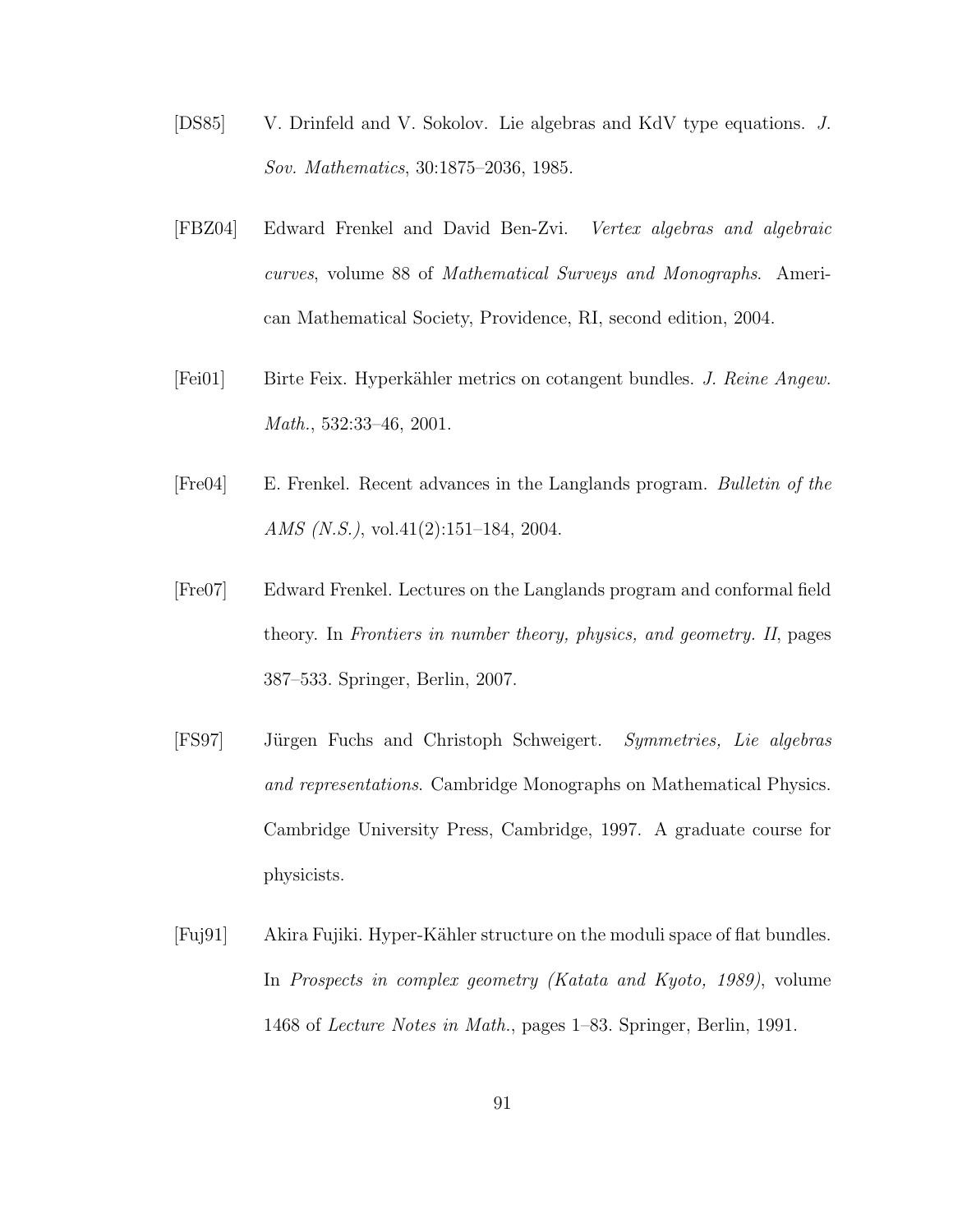- [GM88] William M. Goldman and John J. Millson. The deformation theory of representations of fundamental groups of compact Kähler manifolds. Inst. Hautes Études Sci. Publ. Math.,  $(67):43-96, 1988$ .
- [GM90] William M. Goldman and John J. Millson. The homotopy invariance of the Kuranishi space. Illinois J. Math.,  $34(2):337-367$ , 1990.
- <span id="page-97-1"></span>[Gol04] William M. Goldman. The complex-symplectic geometry of  $SL(2, \mathbb{C})$ characters over surfaces. In Algebraic groups and arithmetic, pages 375– 407. Tata Inst. Fund. Res., Mumbai, 2004.
- [Gri65] Ph. A. Griffiths. The extension problem for compact submanifolds of complex manifolds. I. The case of a trivial normal bundle. In Proc. Conf. Complex Analysis (Minneapolis, 1964), pages 113–142. Springer, Berlin, 1965.
- <span id="page-97-2"></span>[Gun66] R. C. Gunning. Lectures on Riemann surfaces. Princeton Mathematical Notes. Princeton University Press, Princeton, N.J., 1966.
- <span id="page-97-0"></span>[Hit87a] N. J. Hitchin. The self-duality equations on a Riemann surface. Proc. London Math. Soc., 3(55):59–126, 1987.
- [Hit87b] Nigel Hitchin. Stable bundles and integrable systems. Duke Math. J., 54(1):91–114, 1987.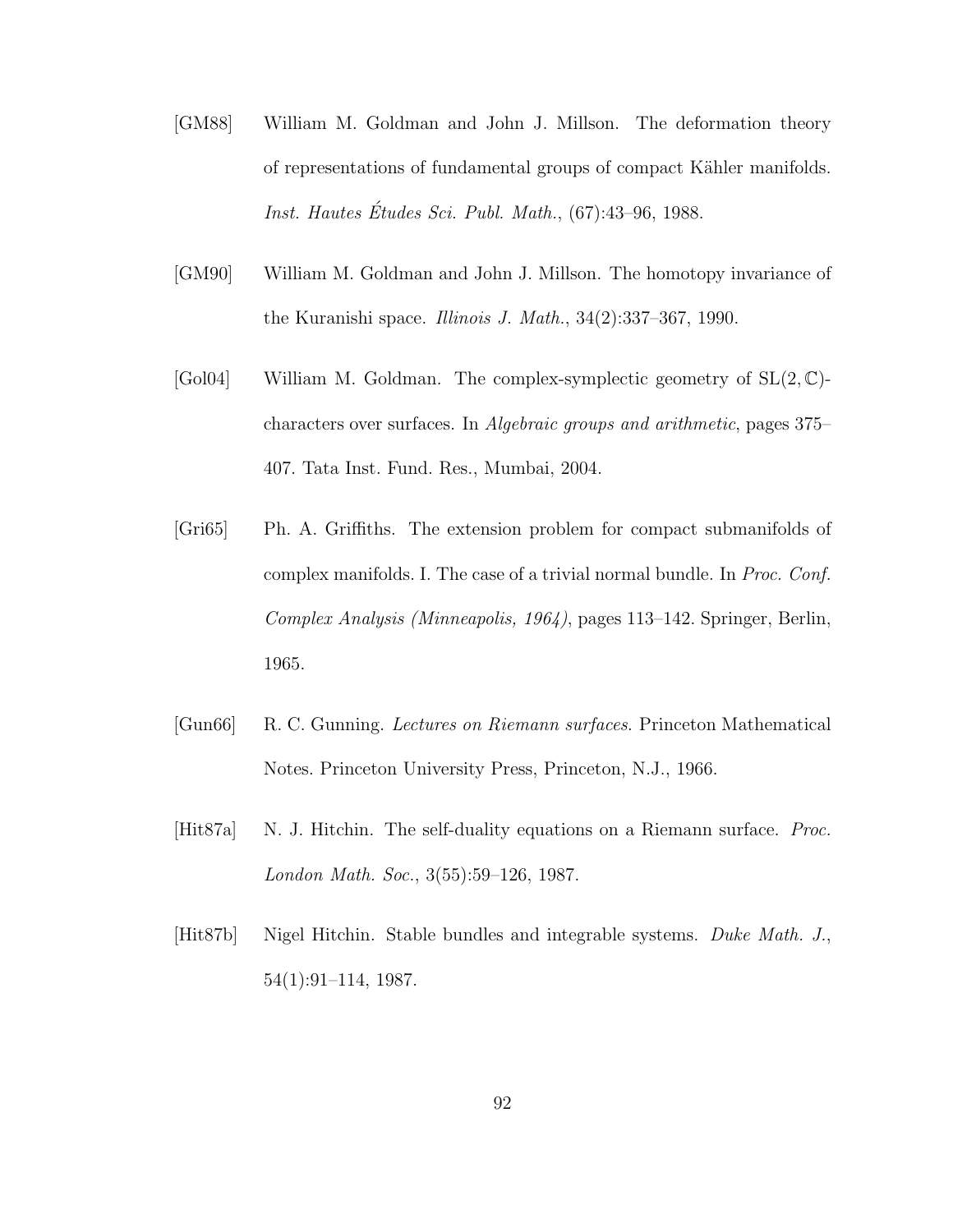- $[Hit92]$  N. J. Hitchin. Lie groups and Teichmüller space. Topology,  $31(3):449-$ 473, 1992.
- [Hit01] Nigel Hitchin. Lectures on special Lagrangian submanifolds. In Winter School on Mirror Symmetry, Vector Bundles and Lagrangian Submanifolds (Cambridge, MA, 1999), volume 23 of AMS/IP Stud. Adv. Math., pages 151–182. Amer. Math. Soc., Providence, RI, 2001.
- [HKLR87] N. J. Hitchin, A. Karlhede, U. Lindström, and M. Roček. Hyper-Kähler metrics and supersymmetry. Comm. Math. Phys., 108(4):535–589, 1987.
- [HS02] Johannes Huebschmann and Jim Stasheff. Formal solution of the master equation via HPT and deformation theory. Forum Math.,  $14(6):847-868$ , 2002.
- <span id="page-98-0"></span>[Hum78] James E. Humphreys. Introduction to Lie algebras and representation theory, volume 9 of Graduate Texts in Mathematics. Springer-Verlag, New York, 1978. Second printing, revised.
- [Kal99] D. Kaledin. A canonical hyperkähler metric on the total space of a cotangent bundle. In Quaternionic structures in mathematics and physics (Rome, 1999), pages 195–230 (electronic). Univ. Studi Roma "La Sapienza", Rome, 1999.
- [Kos63] Bertram Kostant. Lie group representations on polynomial rings. Bull. Amer. Math. Soc., 69:518–526, 1963.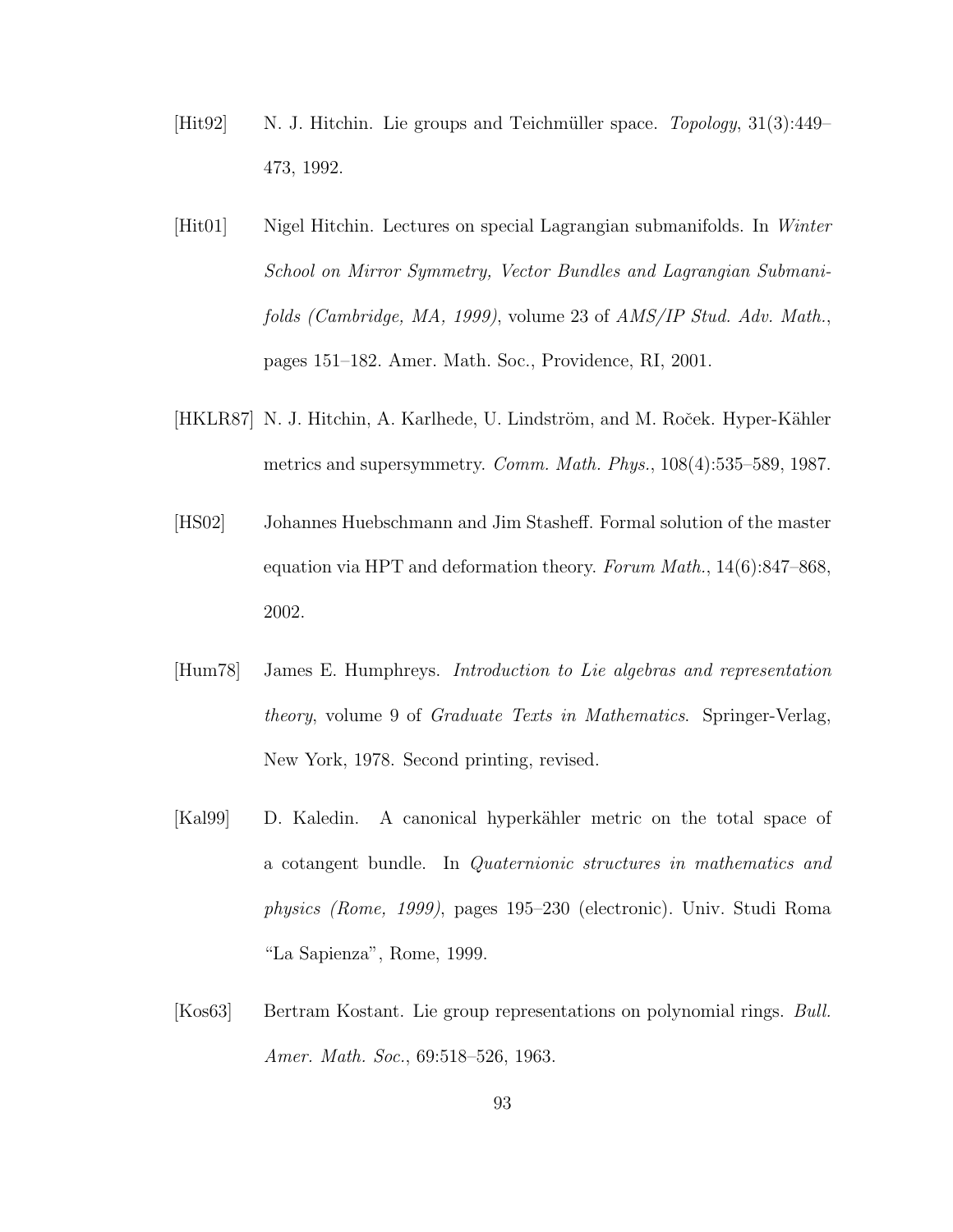- [Kos03] Siegmund Kosarew. Local moduli spaces and Kuranishi maps. Manuscripta Math., 110(2):237–249, 2003.
- [KW07] Anton Kapustin and Edward Witten. Electric-magnetic duality and the geometric Langlands program. Commun. Number Theory Phys., 1(1):1– 236, 2007.
- [Man99] Marco Manetti. Deformation theory via differential graded Lie algebras. In Algebraic Geometry Seminars, 1998–1999 (Italian) (Pisa), pages 21– 48. Scuola Norm. Sup., Pisa, 1999.
- <span id="page-99-0"></span>[Ngo08] Bao Chau Ngo. Le lemme fondamental pour les algebres de Lie. arXiv 0801.0446, 2008.
- [Nit91] Nitin Nitsure. Moduli space of semistable pairs on a curve. *Proc. London* Math. Soc. (3), 62(2):275–300, 1991.
- $[\text{Sim92}]$  Carlos T. Simpson. Higgs bundles and local systems. Inst. Hautes Études Sci. Publ. Math., (75):5–95, 1992.
- [Sim94] Carlos T. Simpson. Moduli of representations of the fundamental group of a smooth projective variety, II. Inst. Hautes Études Sci. Publ. Math., (80):5–79, 1994.